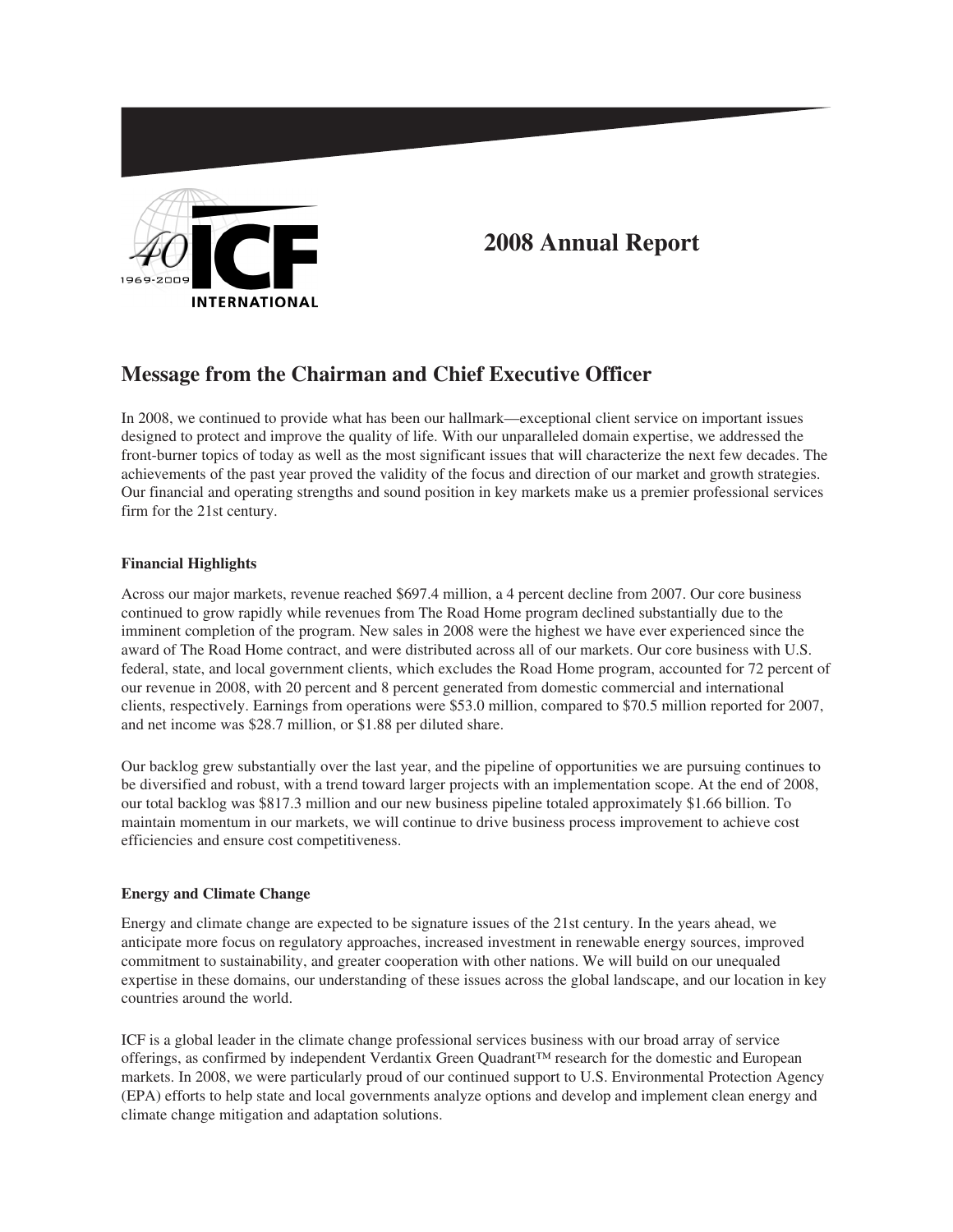In 2008, we won the most awards in our history from *Environmental Finance*, a leading publication covering the impact of environmental issues on the lending, insurance, investment, and trading decisions affecting industry. We were awarded Best Advisor designations in four categories: European Union Emissions Trading Scheme; Kyoto Projects; North American Mandatory Markets; and Voluntary Markets.

#### **Environment and Infrastructure**

Also in 2008, we applied our substantial expertise in conducting environmental impact analyses, human health risk and chemical toxicity assessments, hazardous materials management, and onsite environmental program management in support of clients' environmental initiatives. In addition, the market demand continued for projects designed to safeguard and improve U.S. infrastructure, and we expect that demand to increase significantly. Our 30 years working across all EPA programs, combined with experience supporting the U.S. Department of the Interior and expanded support at the state and local levels, will enable us to contribute to these critical programs.

#### **Health, Human Services, and Social Programs**

Our 25-year relationship with the U.S. Department of Health and Human Services expanded in 2008 with broader support of federal Head Start, Early Head Start, and child care research programs. In addition, we continued to develop innovative Web applications and manage large, complex clearinghouse operations in the health and human services field. Spending on social programs is expected to rise and our long-standing partnerships will enable us to grow our presence in supporting these programs.

#### **Defense and Homeland Security**

Defense and homeland security remained U.S. priorities throughout 2008. We increased our involvement in leadership development within the defense community by customizing tools, training, and technologies to ensure personnel capabilities are in place to confront future threats. Our work on the National Infrastructure Protection Plan for the Department of Homeland Security continued, and we are proud of the role we have played in the vital mission of bolstering U.S. national security.

#### **Consistent Growth**

Organic growth in 2008, without acquisitions, was more than 20 percent over the previous year. The growth occurred across virtually all our markets and in all client segments—federal, state and local, commercial, and international. Growth from acquisitions complemented our strong organic growth. In our largest acquisition through 2008, more than 400 Jones & Stokes colleagues significantly increased our presence in the western United States and enhanced our environmental planning and natural resource management capabilities. We have already been quite successful in securing new business that could only have been won by our firms working jointly.

In 2008, we finalized plans to establish a new office in Beijing to provide a full range of professional services throughout China, with emphasis on serving the rapidly growing Chinese infrastructure market in energy and transportation industries, while targeting corporate environmental sustainability planning and sustainable supply chain operations. The addition of our Beijing office brings the number of offices we maintain in foreign countries to six, four of which—Brazil, China, India, and Russia—represent the countries with the most significant infrastructure development and climate change mitigation opportunities.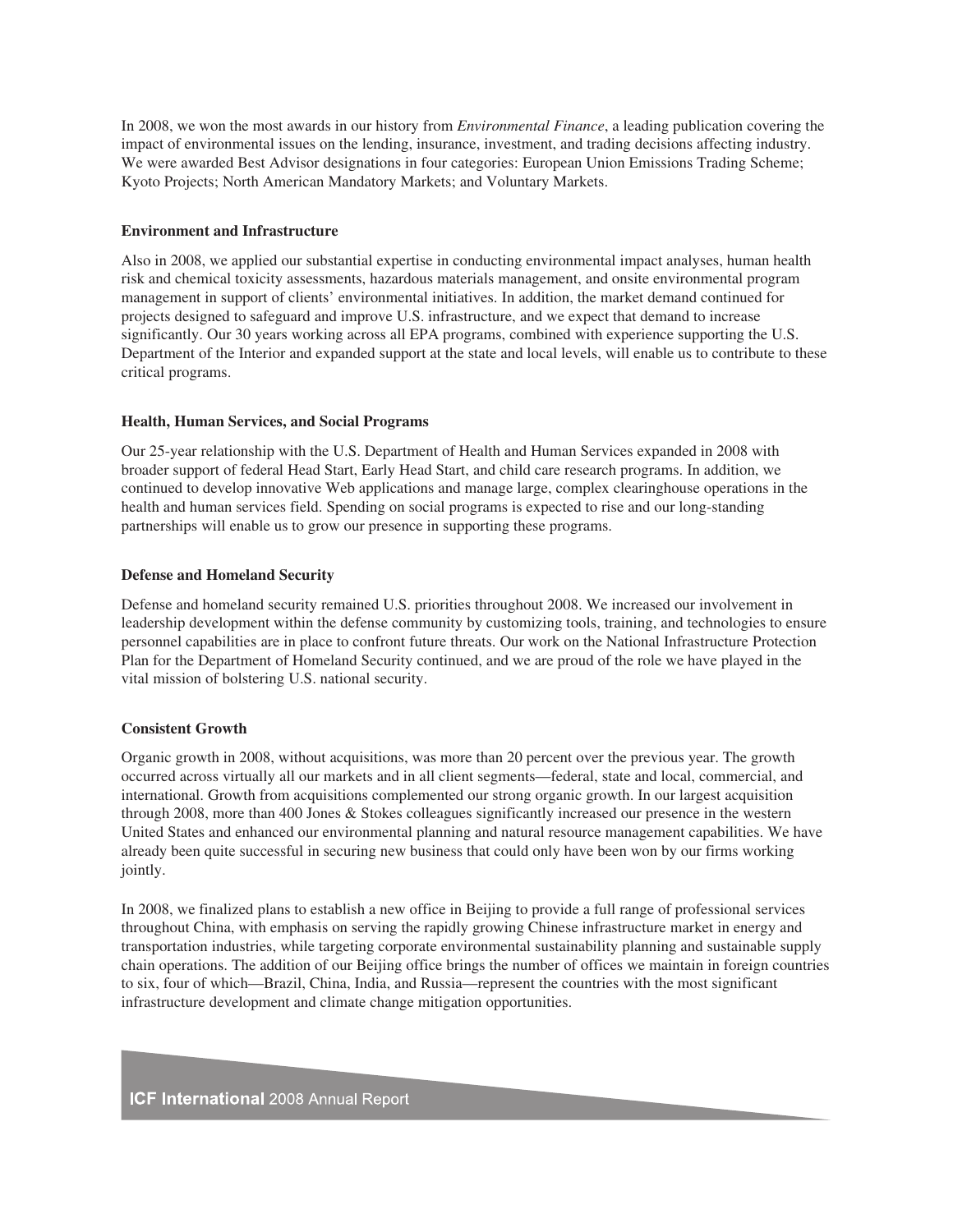We continued to make significant progress on the largest housing reconstruction program in U.S. history. The Road Home program originally was projected to receive 123,000 applications and provide 100,000 grants to homeowners who suffered losses from Hurricanes Katrina and Rita in 2005. As 2008 closed, we had completed more than 120,000 grants, and did so ahead of the originally contracted schedule, putting approximately \$7.5 billion into the hands of eligible homeowners—a testimony to the unwavering commitment and hard work of the ICF team.

## **Corporate Sustainability**

We became one of the first professional services firms in the world to achieve carbon neutrality by combining new and existing energy efficiency measures and the purchase of high-quality carbon offsets. As a major provider of carbon mitigation and adaptation services, we led by example and made our facilities carbon neutral by following the same rigorous methodologies we advise for our clients. We were the only consulting firm recognized as one of the first 100 participants of the Climate Neutral Network, a United Nations initiative promoting global action toward low-carbon economies and societies. In addition, our employee-led Green Team was awarded second place in the Net Impact Green Challenge for internal corporate sustainability projects.

Our dedication to company-wide greening is matched by our encouragement of personal efforts. In 2008, we introduced our proprietary Web-based Do Your Part! program that offers a carbon calculator, goal-setting tool, and participation-tracking tool to help employees individually reduce their carbon footprint. Our 2009 goal is to have 20 percent of our employees participate in this program and for participants to reduce their greenhouse gas emissions by 10 percent.

## **Our People**

In 2008, we continued our long tradition of hiring highly analytical, articulate people who have a vibrant interest in and commitment to our domain areas. Nearly 47 percent of our professional staff hold graduate degrees. Our people are insightful because of their multidisciplinary capabilities, yet savvy because of their relevant industry or government experience.

We are unique in the scale, breadth, and diversity of our expertise and the specialized communities of practice we have established within our workforce. It is difficult to find another firm in our key markets that has more than 1,000 people working on environmental issues, more than 700 dealing with energy topics, and 500 applying their high-end skills to improving health and human services. Not only do we understand the issues, and therefore the client mission, but we also have the tools and techniques to implement our advice to get the desired results for our clients. Our experience is practical, and clients appreciate that they do not have to educate us on their mission.

Currently, the average tenure among nearly 200 company officers is more than 12 years, and our employee turnover of 12.9 percent in our core business is significantly lower than that of our competitors. Retention is high because our people genuinely like the work they do and, quite simply, they find ICF to be a great place to work.

## **A Promising Outlook**

While the current economic climate presents some challenges, I believe our core markets are aligned with the priorities of the Obama Administration, and our reputation for excellence should serve us well. Over the next decade, more government involvement is predicted in the energy and climate change; environment and infrastructure; health, human services, and social programs; and defense and homeland security arenas, while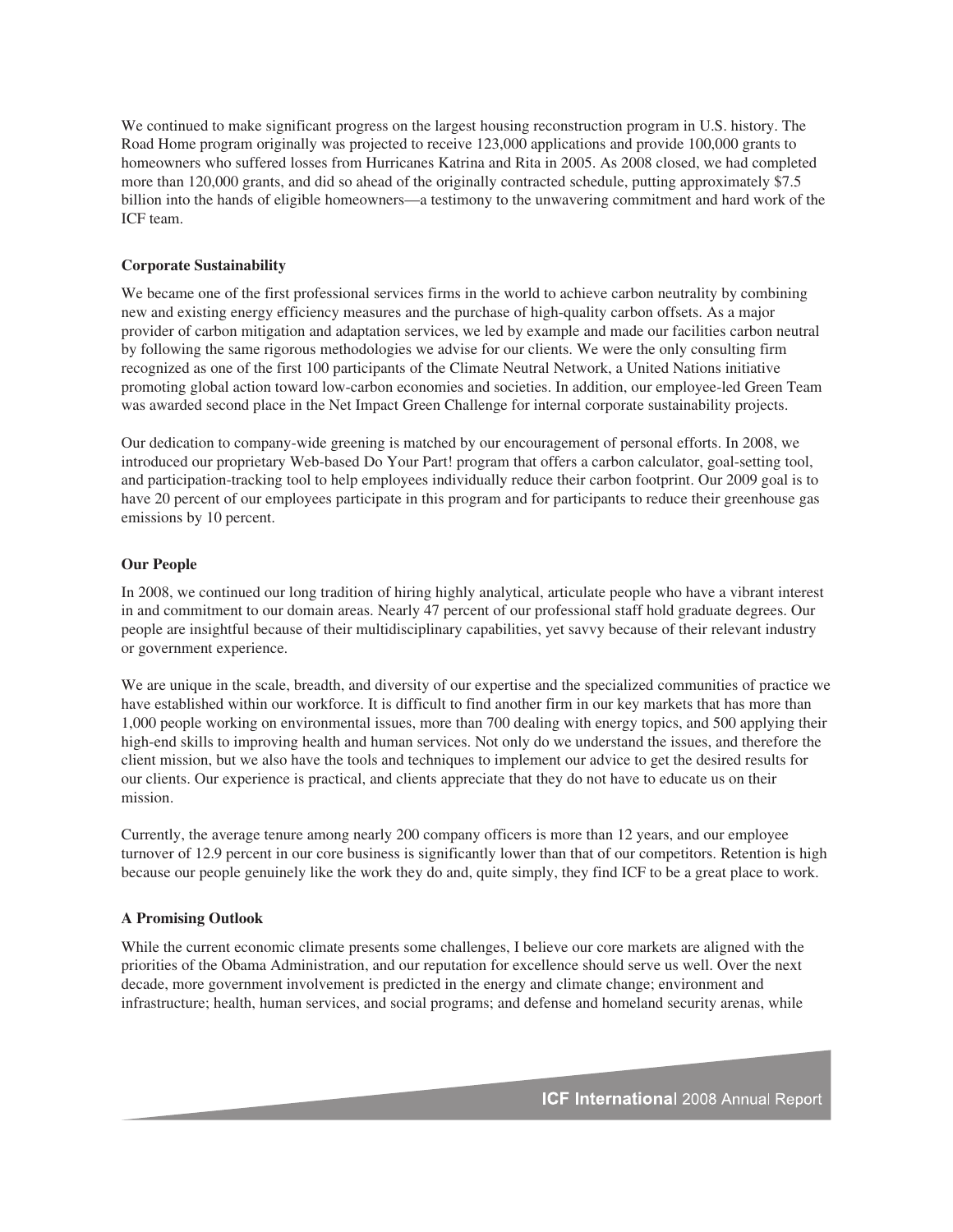both government and industry will look for more sustainable ways of conducting business. I am confident we are in a strong position to leverage our intellectual property to take advantage of these expanded opportunities.

We have a realistic approach to investing for growth that is based on carefully managing risk and using resources optimally. As we move forward, we will consider our current mix of business and how to build on it best to meet our expansion goals. We will assess the external business environment and market conditions to identify the greatest opportunities for strategic growth. We will continue to formulate advice that is analytically sound, from a fact-based perspective that avoids advocacy and enables us to work across the entire spectrum of issues. Our services will be based on our strengths; we will, therefore, maintain preferred-partner status in our core markets, allowing us to provide a healthy return to shareholders. I believe that such goals will define the successful 21st century professional services firm.

Skyavan

Sudhakar Kesavan Chairman and Chief Executive Officer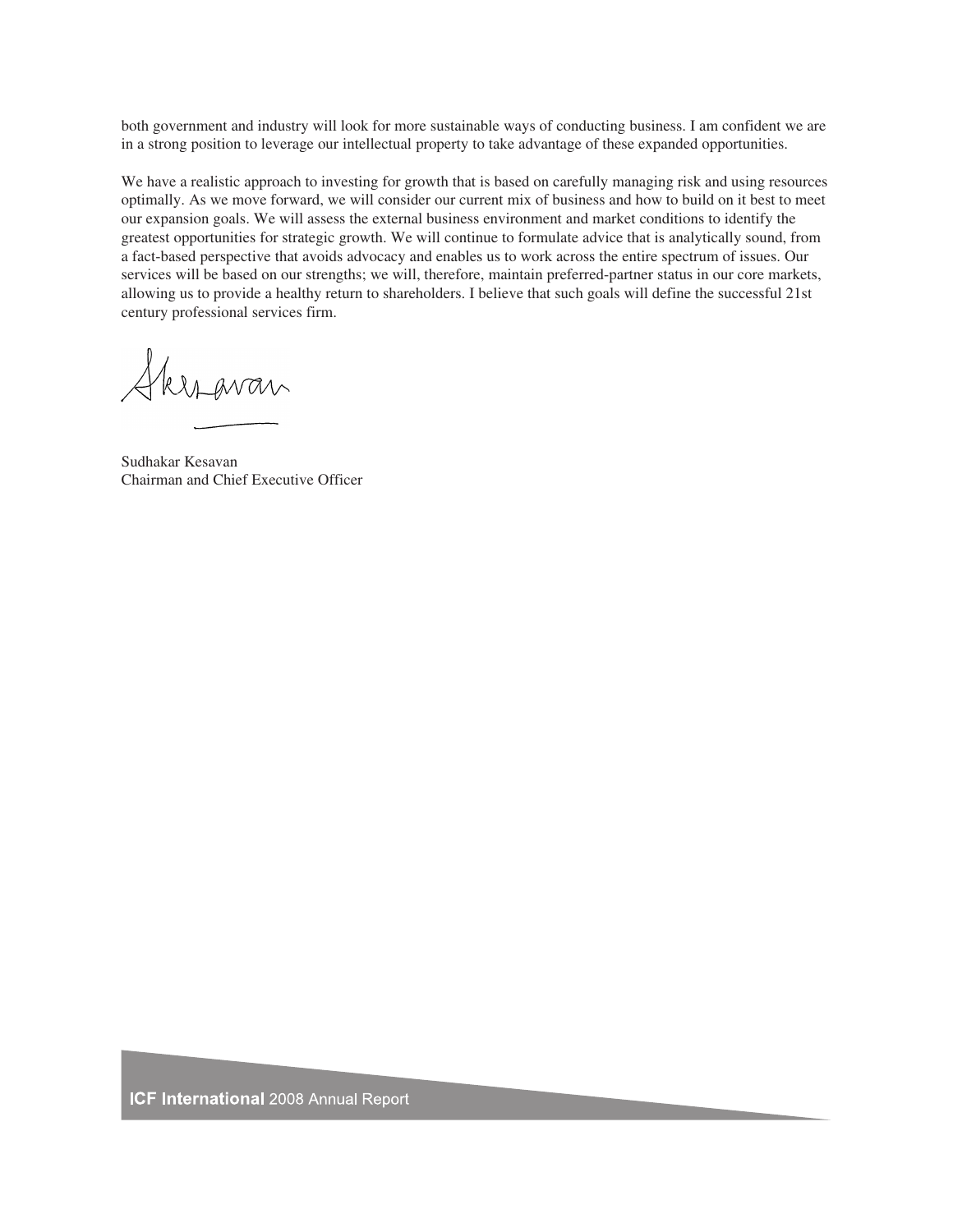## **UNITED STATES SECURITIES AND EXCHANGE COMMISSION Washington, D.C. 20549**

# **Form 10-K**

**(Mark One)**

È **ANNUAL REPORT PURSUANT TO SECTION 13 OR 15(d) OF THE SECURITIES EXCHANGE ACT OF 1934**

**For the fiscal year ended December 31, 2008**

**OR**

' **TRANSITION REPORT PURSUANT TO SECTION 13 OR 15(d) OF THE SECURITIES EXCHANGE ACT OF 1934**

For the transition period from to ...

**Commission File Number: 001-33045**

# **ICF INTERNATIONAL, INC. (Exact name of Registrant as specified in its charter)**

**Delaware 22-3661438 (State or other jurisdiction of incorporation or organization)**

**9300 Lee Highway**

**Fairfax, VA** 22031<br>
Principal executive offices and the set of the set of the set of the set of the set of the set of the set of the set of the set of the set of the set of the set of the set of the set of the set of the (Address of principal executive offices)

**(IRS Employer Identification Number)**

**Registrant's telephone number, including area code:**

**(703) 934-3000**

**Securities Registered Pursuant to Section 12(b) of the Act:**<br>Title of Each Class Name of Exchang **Name of Exchange on which Registered** 

**Common Stock, \$0.001 par value The NASDAQ Stock Market LLC** 

**Securities Registered Pursuant to Section 12(g) of the Act:**

**None**

Indicate by check mark if the registrant is a well-known seasoned issuer, as defined in Rule 405 of the Securities Act. Yes  $\Box$  No  $\boxtimes$ 

Indicate by check mark if the registrant is not required to file reports pursuant to Section 13 or Section 15(d) of the Act. Yes  $\Box$  No  $\boxtimes$ 

Indicate by check mark whether the registrant: (1) has filed all reports required to be filed by Section 13 or 15(d) of the Securities Exchange Act of 1934 during the preceding 12 months (or for such shorter period that the Registrant was required to file such reports), and (2) has been subject to such filing requirements for the past 90 days. Yes  $\boxtimes$  No  $\Box$ 

Indicate by check mark if disclosure of delinquent filers pursuant to Item 405 of Regulation S-K is not contained herein, and will not be contained, to the best of registrant's knowledge, in definitive proxy or information statements incorporated by reference in Part III of this Form 10-K or any amendment to this Form 10-K.  $\Box$ 

Indicate by check mark whether the registrant is a large accelerated filer, an accelerated filer, a non-accelerated filer or a smaller reporting company. See the definitions of "large accelerated filer," "accelerated filer" and "smaller reporting company" in Rule 12b-2 of the Exchange Act. (Check one):

Large accelerated filer  $\Box$  Accelerated filer  $\boxtimes$  Non-accelerated filer  $\Box$  Smaller reporting company  $\Box$ 

Indicate by check mark whether the registrant is a shell company (as defined in Rule 12b-2 of the Exchange Act). Yes  $\Box$  No  $\boxtimes$ 

The aggregate market value of the voting and non-voting common equity held by non-affiliates of the Registrant as of the last business day of the Registrant's most recently completed second fiscal quarter was approximately \$119 million based upon the closing price per share of \$16.62, as quoted on the NASDAQ Global Select Market on June 30, 2008. Shares of the outstanding common stock held by each executive officer and director have been excluded in that such persons may be deemed to be affiliates. This determination of affiliate status is not necessarily a conclusive determination for other purposes.

As of March 1, 2009, 15,148,447 shares of the Registrant's common stock, \$0.001 par value, were outstanding.

## **DOCUMENTS INCORPORATED BY REFERENCE**

Part III incorporates information by reference from the definitive proxy statement for the Annual Meeting of Stockholders expected to be held in June 2009.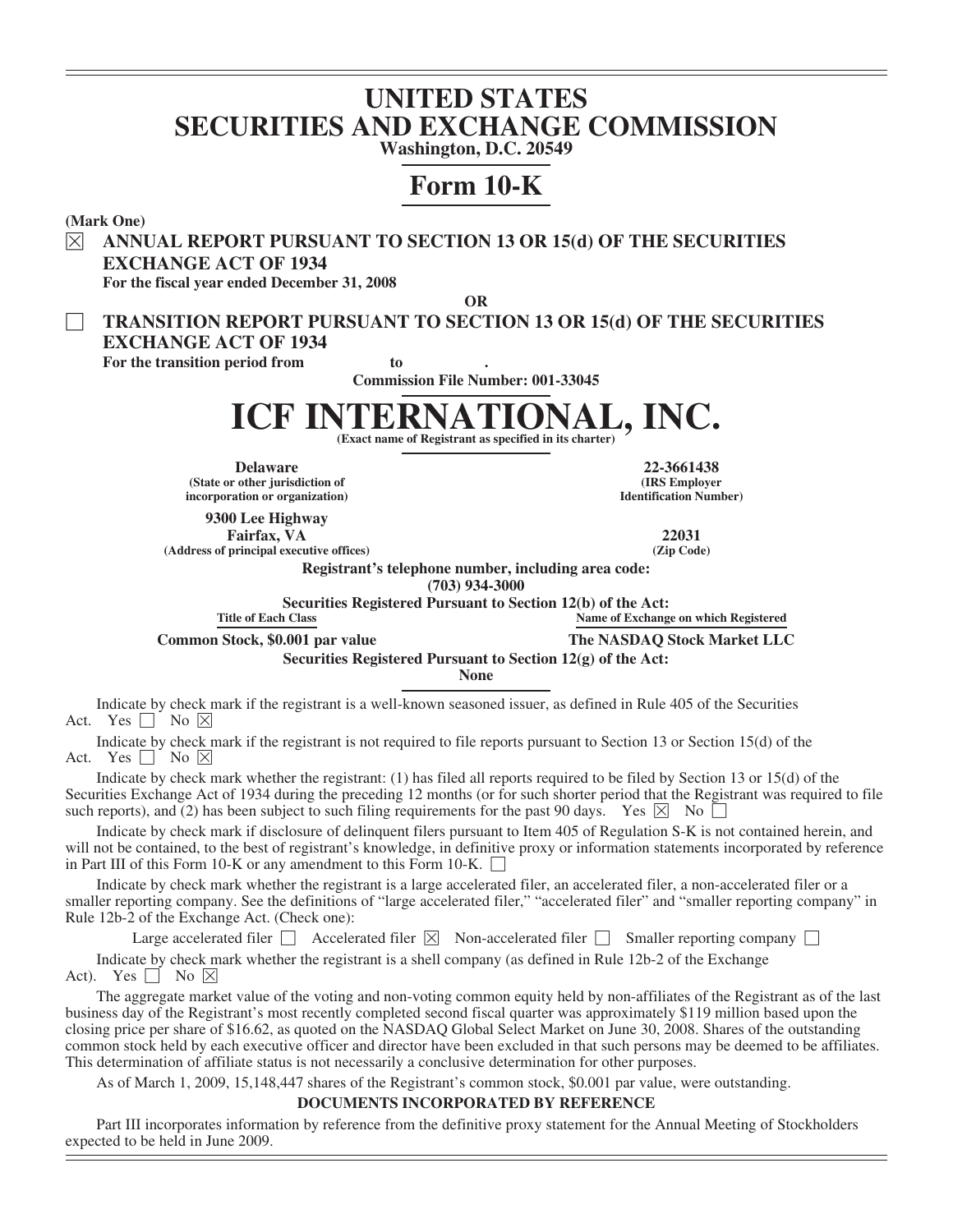## **TABLE OF CONTENTS**

|                 |                                                                                            | $\overline{4}$ |
|-----------------|--------------------------------------------------------------------------------------------|----------------|
| ITEM 1.         |                                                                                            | $\overline{4}$ |
| <b>ITEM 1A.</b> |                                                                                            | 16             |
| <b>ITEM 1B.</b> |                                                                                            | 41             |
| ITEM 2.         |                                                                                            | 41             |
| ITEM 3.         |                                                                                            | 41             |
| ITEM 4.         |                                                                                            | 41             |
| <b>PART II</b>  |                                                                                            | 42             |
| ITEM 5.         | Market for Registrant's Common Equity, Related Stockholder Matters and Issuer Purchases of |                |
|                 |                                                                                            | 42             |
| ITEM 6.         |                                                                                            | 46             |
| ITEM 7.         | Management's Discussion and Analysis of Financial Condition and Results of Operations      | 48             |
| ITEM 7A.        | Quantitative and Qualitative Disclosures about Market Risk                                 | 63             |
| ITEM 8.         |                                                                                            | 63             |
| ITEM 9.         | Changes in and Disagreements with Accountants on Accounting and Financial Disclosure       | 63             |
| ITEM 9A.        |                                                                                            | 64             |
| ITEM 9B.        |                                                                                            | 64             |
| <b>PART III</b> |                                                                                            | 65             |
| ITEM 10.        |                                                                                            | 65             |
| ITEM 11.        |                                                                                            | 65             |
| <b>ITEM 12.</b> | Security Ownership of Certain Beneficial Owners and Management and Related Stockholder     |                |
|                 |                                                                                            | 65             |
| <b>ITEM 13.</b> | Certain Relationships and Related Transactions, and Director Independence                  | 65             |
| ITEM 14.        |                                                                                            | 65             |
|                 |                                                                                            | 66             |
| <b>ITEM 15.</b> |                                                                                            | 66             |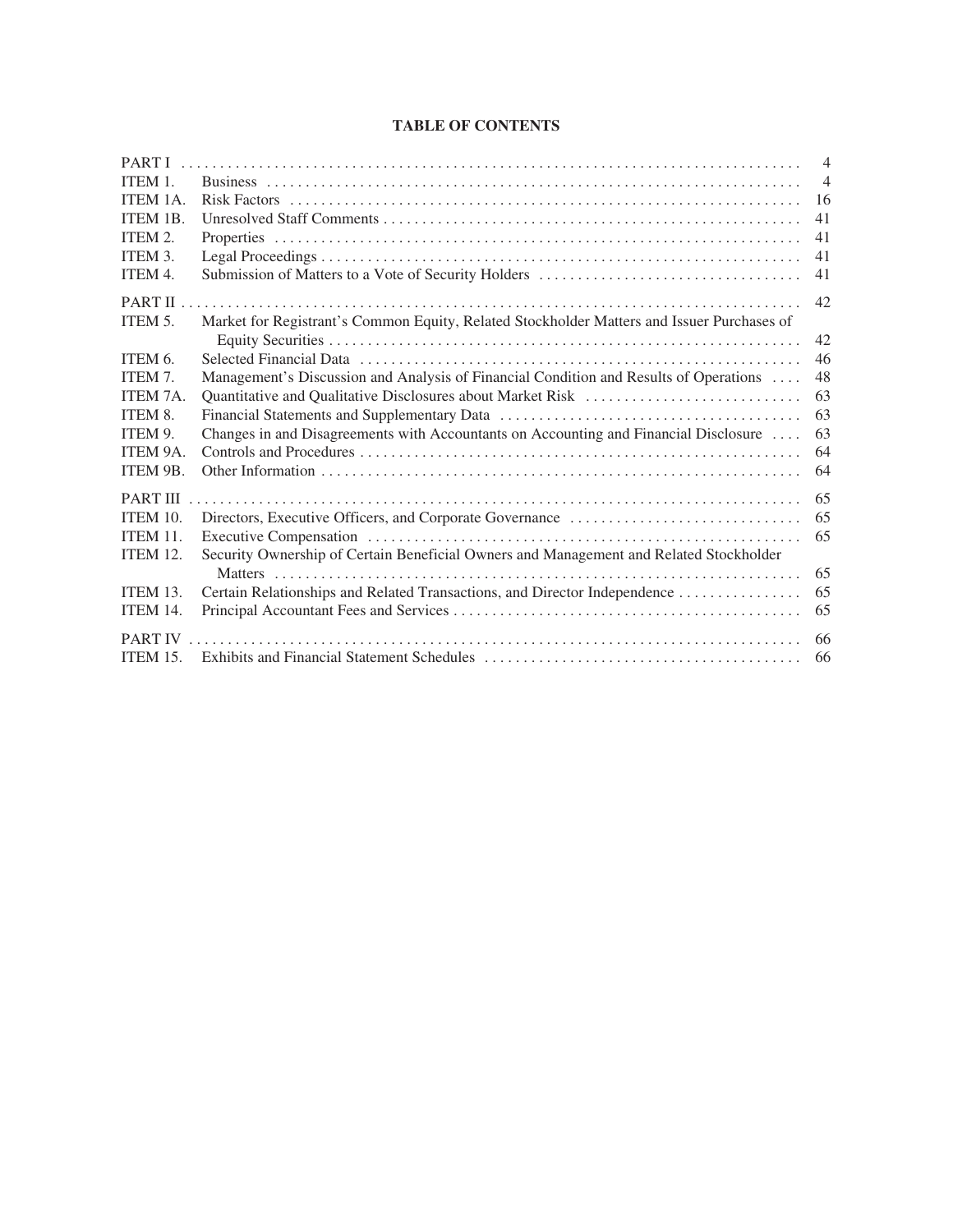#### **FORWARD-LOOKING STATEMENTS**

Some of the statements in this Annual Report on Form 10-K constitute forward-looking statements as defined in the Private Securities Litigation Reform Act of 1995. These statements involve known and unknown risks, uncertainties, and other factors that may cause our actual results, levels of activity, performance or achievements to be materially different from any future results, levels of activity, performance or achievements expressed or implied by such forward-looking statements. In some cases, you can identify these statements by forward-looking words such as "anticipate," "believe," "could," "estimate," "expect," "intend," "may," "plan," "potential," "should," "will," "would" or similar words. You should read statements that contain these words carefully because they discuss our future expectations, contain projections of our future results of operations or of our financial position, or state other forward-looking information. The factors described in Item 1A of Part I of this Annual Report on Form 10-K captioned "Risk Factors," or otherwise described in our filings with the SEC, as well as any cautionary language in this Annual Report on Form 10-K, provide examples of risks, uncertainties and events that may cause our actual results to differ materially from the expectations we describe in our forward-looking statements, including but not limited to:

- changes in the economic and political climate that may affect spending patterns and priorities of our clients;
- failure by Congress or other governmental bodies to approve budgets in a timely fashion;
- our dependence on contracts with state and federal government agencies and departments for the majority of our revenue;
- performance by us and our subcontractors under a major contract with the State of Louisiana, Office of Community Development ("The Road Home contract");
- acceleration of performance and revenues under The Road Home contract, on the one hand, and significant audit risks associated with, and possible early termination of, The Road Home contract, on the other hand;
- uncertainty as to the costs associated with the conclusion of The Road Home contract and to what extent we will be able to replace the revenue generated by The Road Home contract as it winds down;
- results of government audits and investigations;
- effects of the economic downturn on the air transportation or energy sectors;
- failure to receive the full amount of our backlog;
- loss of members of management or other key employees;
- difficulties implementing our acquisition strategy; and
- difficulties expanding our service offerings and client base.

Although we believe the expectations reflected in the forward-looking statements are reasonable, we cannot guarantee future results, levels of activity, performance, or achievements. You should not place undue reliance on these forward-looking statements, which apply only as of the date of this Annual Report on Form 10-K. We undertake no obligation to update these forward-looking statements, even if our situation changes in the future.

The terms "we," "our" and "us" as used throughout this Annual Report on Form 10-K refer to ICF International, Inc. and its consolidated subsidiaries, unless otherwise indicated.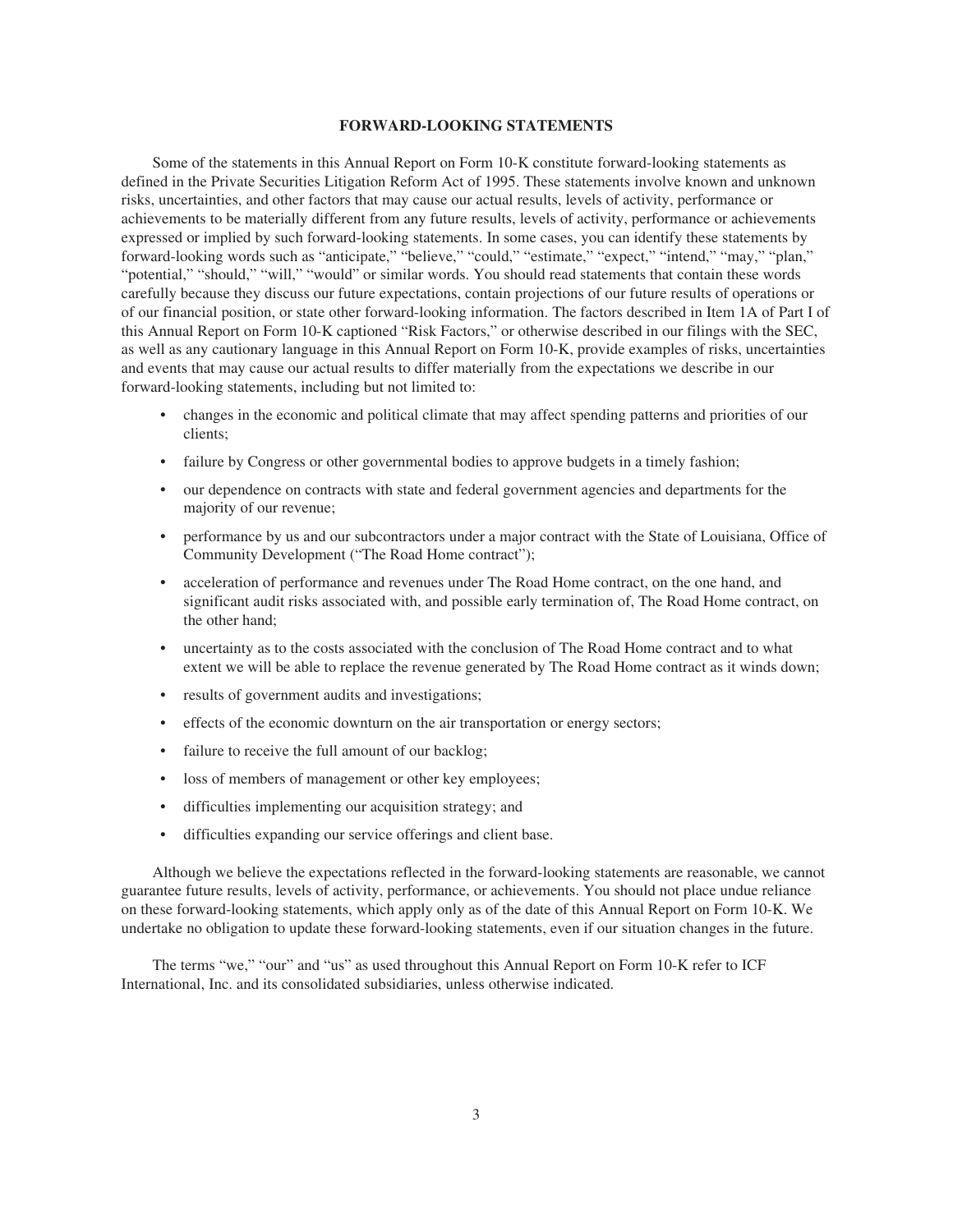#### **PART I**

## **ITEM 1. BUSINESS COMPANY OVERVIEW**

We provide management, technology, and policy consulting and implementation services to government, commercial, and international clients. We help our clients conceive, develop, implement, and improve solutions that address complex economic, social, and national security issues. Our services primarily address four key markets: energy and climate change; environment and infrastructure; health, human services, and social programs; and homeland security and defense. Increased government involvement in virtually all aspects of our lives has created opportunities for us to resolve issues at the intersection of the public and private sectors. We believe that demand for our services will continue to grow as government, industry, and other stakeholders seek to understand and respond to geopolitical and demographic changes, budgetary constraints, heightened environmental and social concerns, global climate change, and increasing globalization.

Our clients utilize our services because we combine diverse institutional knowledge and experience in their activities with the deep subject matter expertise of our highly educated staff, which we deploy in multidisciplinary teams. Our federal government clients have included every cabinet-level department, including the Department of Health and Human Services ("HHS"), Department of Defense ("DoD"), Environmental Protection Agency ("EPA"), Department of Homeland Security ("DHS"), Department of Transportation ("DOT"), Department of Justice ("DOJ"), Department of Housing and Urban Development ("HUD"), and Department of Energy ("DOE"). U.S. Federal government clients generated approximately 36% of our revenue in 2008 and 27% of our revenue in 2007. Our largest state and local government client is the state of Louisiana. State and local government clients generated approximately 47% of our revenue in 2008, and approximately 65% of our revenue in 2007. The Road Home contract with the State of Louisiana accounted for approximately 38% of our revenue in 2008, and approximately 63% of our revenue in 2007. We also serve commercial and international clients, primarily in the air transportation and energy sectors, including airlines, airports, electric and gas utilities, oil companies, and law firms. Our commercial and international clients, including government clients outside the United States, generated approximately 17% of our revenue in 2008, and 8% of our revenue in 2007. We have successfully worked with many of our clients for decades, with the result that we have a unique and knowledgeable perspective on their needs.

Across our markets, we provide end-to-end services that deliver value throughout the entire life of a policy, program, project or initiative:

- **Advisory Services.** We help our clients analyze the policy, regulatory, technology, and other challenges facing them and develop strategies and plans for responding. Our advisory and management consulting services include needs and markets assessment, policy analysis, strategy and concept development, change management strategy, enterprise architecture, and program design.
- **Implementation Services.** We implement and manage technological, organizational, and management solutions for our clients, often based on the results of our advisory services. Our implementation services include information technology solutions, project and program management, project delivery, strategic communications, and training.
- **Evaluation and Improvement Services.** In support of advisory and implementation services, we provide evaluation and improvement services to help our clients increase the future efficiency and effectiveness of their programs. These services include program evaluation, continuous improvement initiatives, performance management, benchmarking, and return-on-investment analyses.

As of December 31, 2008, we had more than 3,000 employees, including many who are recognized thought leaders in their respective fields. We serve clients globally from our headquarters in the metropolitan Washington, D.C. area, our more than 50 domestic regional offices throughout the United States, and our international offices in London, Moscow, New Delhi, Rio de Janeiro, and Toronto. In January 2009, we announced the opening of our office in Beijing.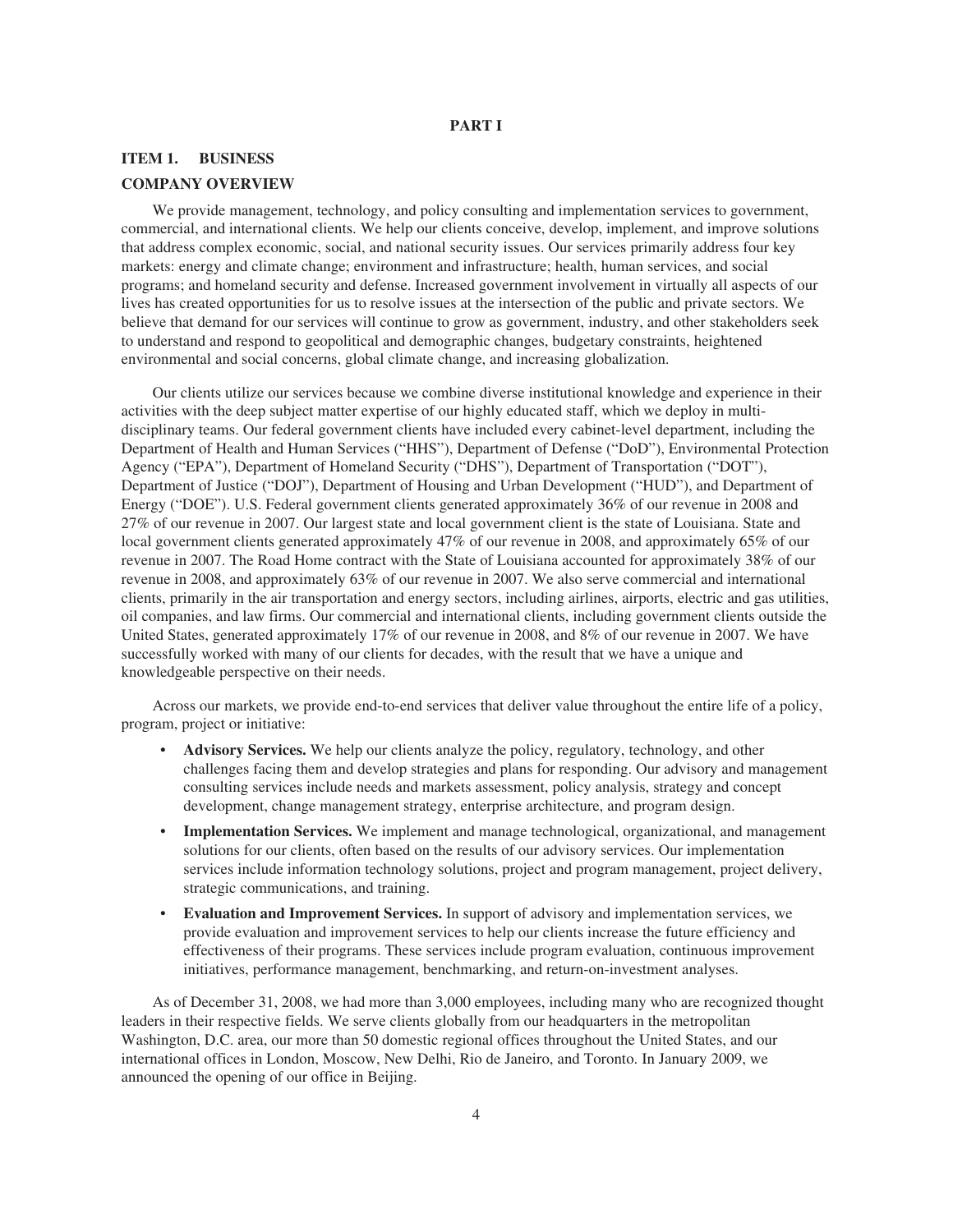We generated revenue of \$727.1 million and \$697.4 in 2007 and 2008, respectively. Our total backlog was approximately \$822.4 million and \$817.3 million as of December 31, 2007, and December 31, 2008, respectively. See "—Contract Backlog" for a discussion of how we calculate backlog. See also our financial statements and the related notes included elsewhere in this Annual Report on Form 10-K.

#### **OUR COMPANY INFORMATION**

Our principal operating subsidiary was founded in 1969. ICF International, Inc. was formed as a Delaware limited liability company in 1999 under the name ICF Consulting Group Holdings, LLC in connection with the purchase of our business from a larger services organization. A number of our current senior managers participated in this buyout transaction along with private equity investors. We converted to a Delaware corporation in 2003 and changed our name to ICF International, Inc. in 2006.

We completed our initial public offering ("IPO") in October 2006. Since our IPO, we have completed several acquisitions, the most recent of which were the acquisitions of Simat, Helliesen & Eichner, Inc. in December 2007 and Jones & Stokes Associates, Inc. in February 2008, both of which are discussed in "Management's Discussion and Analysis of Financial Condition and Results of Operations—Acquisitions."

Our principal executive office is located at 9300 Lee Highway, Fairfax, Virginia 22031, and our telephone number is (703) 934-3000.

We maintain an internet Web site at www.icfi.com. We make available our Annual Reports on Form 10-K, Quarterly Reports on Form 10-Q, current reports on Form 8-K, and amendments to such reports filed or furnished pursuant to Section 13(a) or 15(d) of the Securities Exchange Act of 1934, as amended, and other information related to us, free of charge, on this site as soon as reasonably practicable after we electronically file those documents with, or otherwise furnish them to, the Securities and Exchange Commission. Our internet Web site and the information contained therein or connected thereto are not intended to be incorporated into this Annual Report on Form 10-K.

## **MARKET OPPORTUNITY**

An increasing number of complex, long-term factors are changing the way we live and the way government and industry must operate and interact. These factors include terrorism and changing national security priorities, increasing federal budget deficits, the need for emergency preparedness in response to natural disasters and threats to national security, rising energy demand, global climate change, aging infrastructure, environmental degradation, and an aging population and federal civilian workforce. Federal, state, and other governments react to these factors by evaluating, adopting, and implementing new policies, which drive government spending and the regulatory environment affecting industry. Industry, in turn, must adapt to this government involvement by realigning strategic direction, formulating plans for responding, and modifying business processes. Both the reaction by governments to these factors and the resulting impact on industry create opportunities for professional services firms that are expert in addressing issues at the intersection of the public and private sectors. Unless the context indicates otherwise, when we refer to "government" or "governments" in describing our business or clients, it includes U.S. federal, state, and local governments, as well as governments outside the United States.

Within the U.S. federal government, continuing budget deficits are forcing government departments and agencies to transform in order to provide more services with fewer resources. In addition, an aging workforce is retiring in large numbers from the federal government, resulting in diminished institutional knowledge and ability to perform services. This combination of forces provides opportunities for professional services firms with deep experience and expertise in the issues facing government and the ability to deliver innovative and transformational approaches to those issues. Further, these capabilities need to be combined seamlessly with strong information technology and other implementation skills. Governments at every level recognize the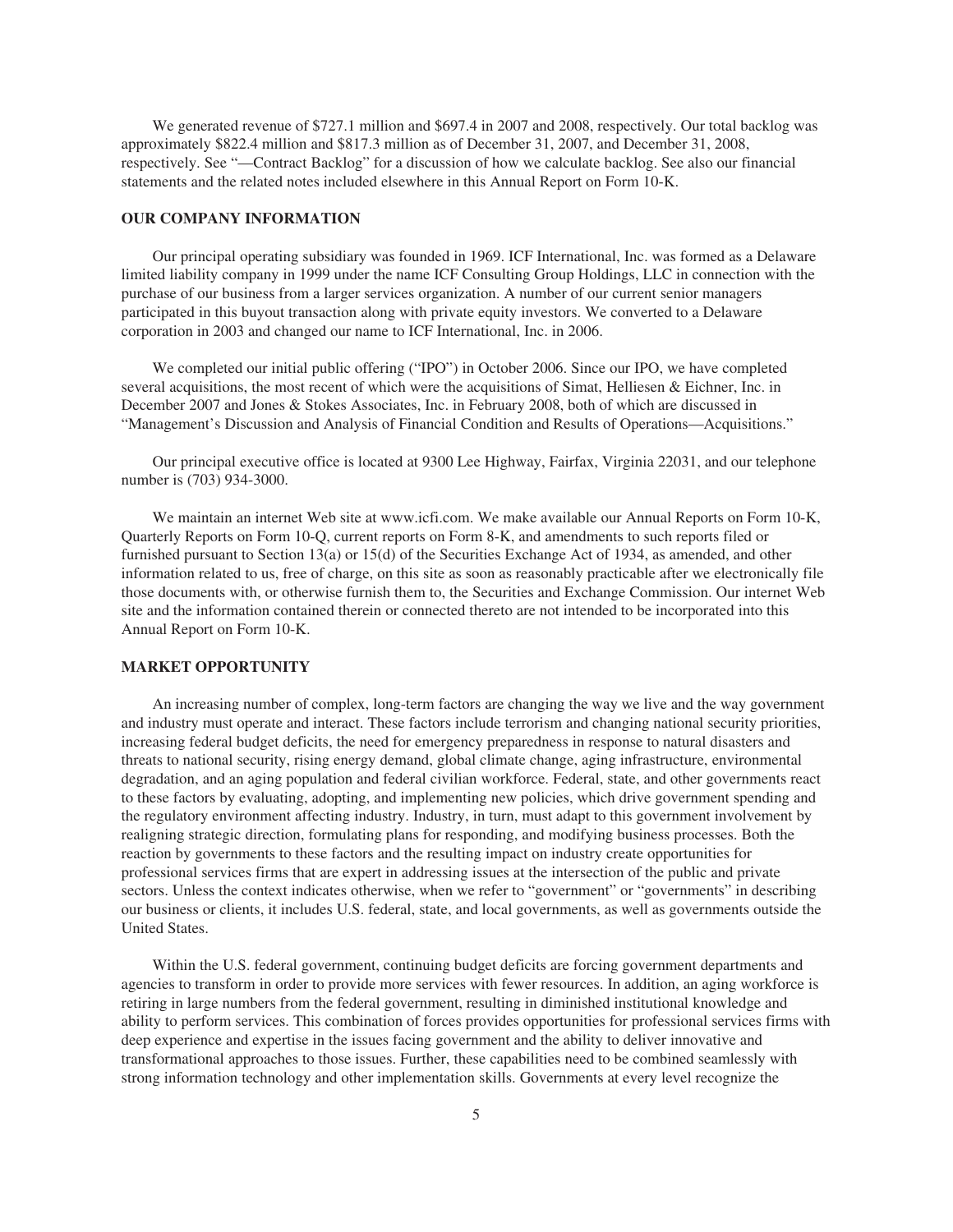importance of information technology in fulfilling policy mandates, and there is increasing awareness among key government decision-makers that, to be effective, technology solutions need to be properly integrated with the affected people and processes.

#### **Energy and Climate Change**

Significant factors affecting suppliers, users, and regulators of energy are driving private sector demand for professional services firms with expertise in this market. Oil and gas supplies have become increasingly constrained, partly due to the need to source from politically sensitive or physically challenging regions. Climate change concerns are driving interest and investment in alternative fuels. Moreover, many industrialized countries are deregulating electric and gas utilities to stimulate competition at the generation, transmission, and retail levels. These factors, together with the continual search for alternative fuels, are driving profound and long-term restructuring in the energy industry.

Global climate change has become a key focus of the governments of most of the major economies, and reducing or offsetting greenhouse gas ("GHG") emissions is a critical priority in both the public and private sectors. Voluntary carbon markets are growing in the United States, climate change mitigation is a key priority of the new administration, and many international markets are already well-developed. Legislation in the United States is actively being considered at both the federal and state levels. Adjustment to public sector and consumer sensitivity to climate change is now becoming a key element of energy industry strategy. Entirely new markets are being created in response to problems associated with carbon emissions. Although the regulatory landscape in this area is still evolving, the need to address carbon and other harmful emissions has significantly changed the way the world's governments and industries interact.

Consumers of energy are also reacting to deregulated energy markets, increasing environmental constraints, and rising costs. Pressure is increasing to manage demand through energy efficiency programs, demand response, and peak load management. Government programs and public-private partnerships are becoming more prevalent, pursuing sometimes overlapping and conflicting goals, such as reducing national dependence on foreign energy sources, limiting the growth of domestic power generation and the resultant pollutants, and reducing electricity and gas costs for businesses and consumers.

#### **Environment and Infrastructure**

A growing awareness of, and concern about, the effects of global warming, continued environmental degradation, and depletion of key natural resources has increased demand for professional services that address these environmental issues. Furthermore, natural disasters such as Hurricane Katrina have underscored the importance of long-term stewardship, while environmental reviews of new facilities have become increasingly complex. Solutions to these environmental issues need to integrate an understanding of evolving regulations, demands for improved infrastructure, and economic incentives, while providing equitable treatment of the various constituents involved in the political discourse related to these solutions.

Environmental and public health services are also needed to help decision-makers keep pace with advances in science while developing public policies that are protective but not unduly restrictive. The private sector is anxious to bring new products to the market, including new pesticides and food additives, while product developers and regulators must perform human health and ecological risk assessments to ensure product safety. Product developers and regulators therefore must evaluate the environmental and public health tradeoffs of alternative materials used in manufacturing and new approaches for controlling air and water pollution. In addition, public policy priorities often create development pressures that present significant environmental challenges. For example, new energy demands foster the development of additional liquefied natural gas facilities and associated pipelines, as well as uranium enrichment and nuclear power facilities. Moreover, additional transportation infrastructure is required to meet needs for defense logistics, freight movements, and nuclear waste disposal. All of these pressures contribute to growing demand for firms with capabilities in environment and infrastructure.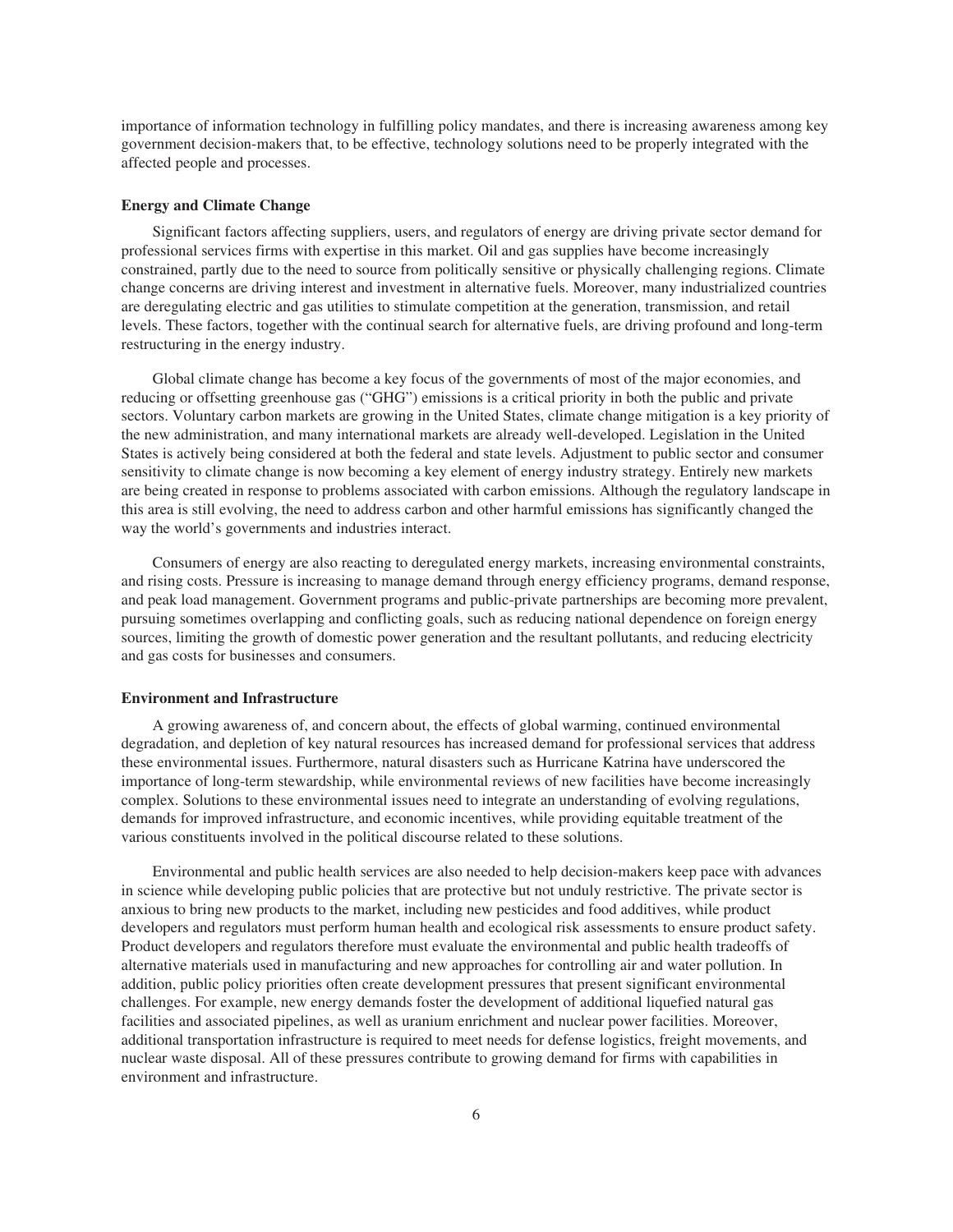Finally, important parts of the transportation infrastructure of the United States have suffered from underinvestment for decades. The resurgence of city centers and rapid growth of international trade have put tremendous pressure on access points and exits around our major urban and port areas. In addition, throughout the world, pressures are being placed on government and industry to provide ground and air transportation in a more environmentally sound fashion. Both the public and private sectors will need assistance from experienced professional services firms that understand the economic, social, and environmental implications of the options available to improve the transportation infrastructure.

#### **Health, Human Services, and Social Programs**

A confluence of long-term factors is expected to drive an increased need for public spending in the United States on health, human services, and social programs, despite budgetary pressures. As the percentage of the population age 65 and older increases, so do the burdens on many public programs. Other major factors adding to pressure for more program support include continued immigration, more military personnel returning home with health and social service needs, faster population growth at the lowest income levels, and the rising cost of healthcare. Demand is also growing for professional services that plan for and respond to the health and social consequences of threats from terrorism, natural disasters, and epidemics.

We believe the resulting growth in demand for program services in this era of federal budget deficits will require agencies at all levels of government in the United States to utilize professional services firms with diverse expertise across social program areas. These areas include designing and enhancing programs to meet new threats; determining the effectiveness of programs; re-engineering current programs to increase efficiency (using both organizational and technology solutions); providing the required management and technical resources to support underlying knowledge management, training, and technical assistance; and managing widely dispersed people and information. In addition, we expect that government agencies in the United States will consolidate services with professional services firms with expertise across multiple social program areas to take advantage of best practices and extract additional efficiencies.

## **Homeland Security and Defense**

Homeland security programs continue to drive budgetary growth at the federal level and are also receiving increasing funding in state and local budgets. Over the last few years, homeland security concerns have broadened to include areas such as health, food, energy, water, and transportation safety and involve all levels of government in the United States, as well as the private sector. For example, in the aftermath of Hurricanes Katrina and Rita, domestic government policy makers are reassessing the emergency management function of homeland security in order to refocus spending and support to respond to natural disasters. The increased dependence upon private sector personnel and organizations as first responders also requires a keen understanding of the diversity and relationships among various stakeholders involved in homeland security.

DoD is undergoing major transformations in its approach to strategies, processes, organizational structures, and business practices due to several complex, long-term factors. These factors include the changing nature of global security threats and enemies, the implications of the Information Age, community and family issues associated with globally deployed armed forces, the continued loss of professional capabilities in the military and senior civilian workforce through retirement, and budgetary pressures for efficiency because of resource demands in Iraq and Afghanistan. Other factors include the increasing complexity of war-fighting strategies, the need for real-time information sharing and logistics modernization, network-centric warfare requirements, and the global nature of combat arenas. DoD and state and local governments are also grappling with domestic and international disaster relief requirements.

Finally, significant opportunities lie at the intersection of homeland security and defense. We believe the strengthened ties among traditional defense requirements, homeland security support, disaster preparedness, and response and recovery create significant demands for professional services. We believe that a major emphasis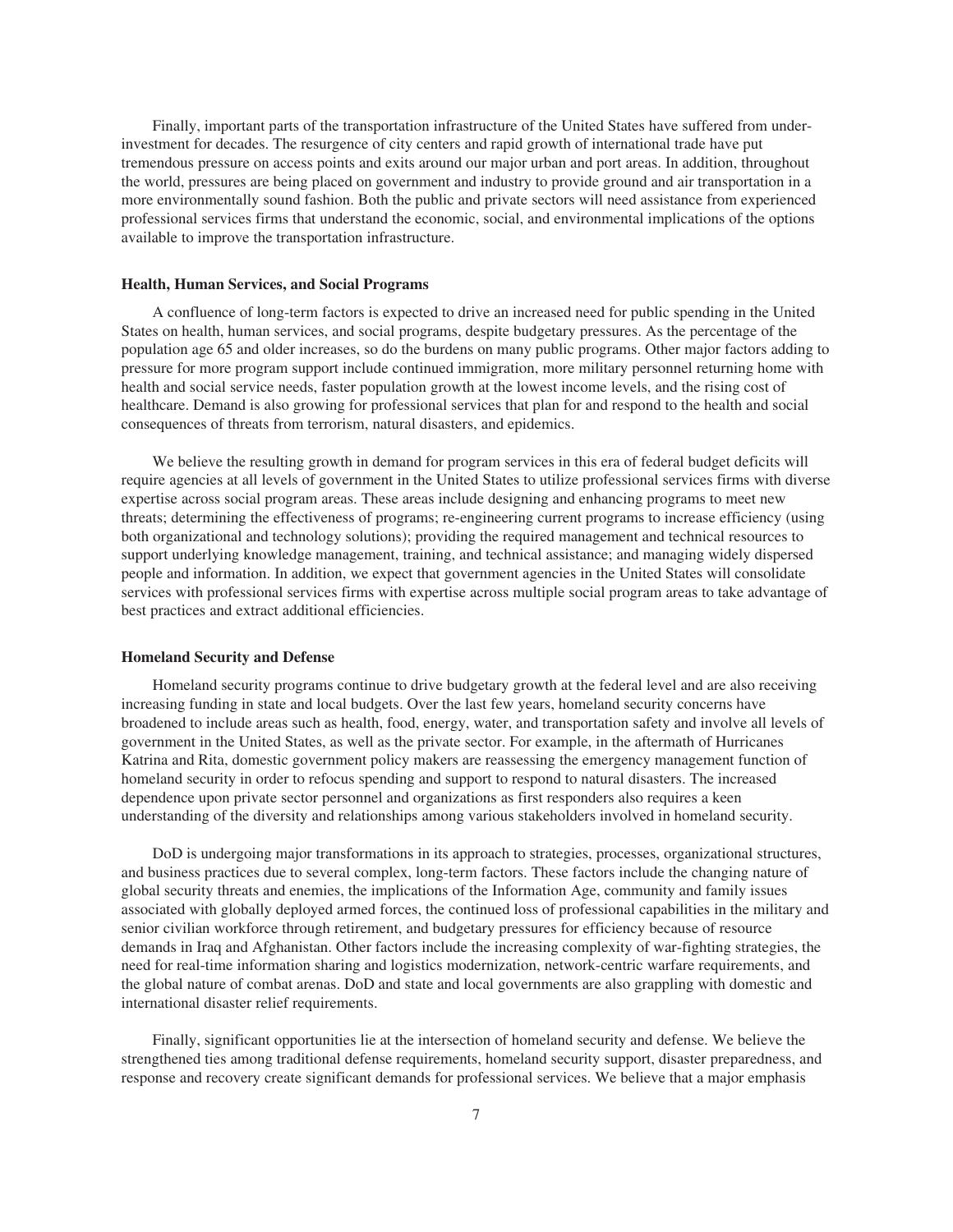will be in the areas of strategy, policy, planning, execution, and logistics, and that companies possessing deep domain expertise across these disciplines will be well positioned to partner with DoD, DHS, and state and local governments.

#### **COMPETITIVE STRENGTHS**

We possess the following key business strengths:

#### **We have a highly educated professional staff with deep subject matter knowledge.**

We possess strong intellectual capital that provides us with a deep understanding of policies, processes, and programs across our major markets. Our thought leadership is based on years of training, experience, and education. Our clients are able to draw on the in-depth knowledge of our subject matter experts and our corporate experience developed over decades of providing advisory services. As of December 31, 2008, approximately 43% of our professional staff, outside of The Road Home program implementation team, held post-graduate degrees in diverse fields such as economics, engineering, business administration, information technology, law, life sciences, and public policy. These qualifications, and the complementary nature of our markets, enable us to deploy multi-disciplinary teams to identify, develop, and implement solutions that are creative, pragmatic, and tailored to our clients' specific needs.

We believe our diverse range of markets, services, and projects provide a stimulating work environment for our employees and enhance their professional development. The use of multi-disciplinary teams provides our staff the opportunity to develop and refine common skills required in many types of engagements. Our approach to managing human resources fosters collaboration and significant cross-utilization of the skills and experience of both industry experts and personnel who can develop creative solutions by drawing upon their experiences in different markets. The types of services we provide, and the manner in which we do so, enable us to attract and retain talented professionals from a variety of backgrounds while maintaining a culture that fosters teamwork and excellence.

#### **We have long-standing relationships with our clients.**

We have a successful record of fulfilling our clients' needs, as demonstrated by our continued long-term client relationships. We have numerous contacts at various levels within our clients' organizations, ranging from key decision-makers to functional managers. We have advised EPA for more than 30 years, DOE for more than 25 years, and DoD for more than 22 years, and have multi-year relationships with many of our other clients. Such extensive experience, together with increasing on-site presence and prime contractor position on a substantial majority of our contracts, gives us clearer visibility into future opportunities and emerging requirements. In addition, as of December 31, 2008, more than 200 of our employees held active federal security clearances (with over 100 more employees having inactive clearances eligible for reinstatement), which affords us client access at appropriate levels and further strengthens our relationships. Our balance between defense and civilian agencies, our commercial presence, and the diversity of the markets we serve help mitigate the impact of annual shifts in our clients' budgets and priorities.

#### **Our advisory services position us to capture a full range of engagements.**

We believe our advisory approach, which is based on deep subject matter expertise and understanding of our clients' requirements and objectives, is a significant competitive differentiator that helps us gain access to key client decision-makers during the initial phases of a policy, program, project, or initiative. We use this expertise and understanding to formulate customized recommendations for our government and commercial clients. Because of our role in formulating initial recommendations, we are well-positioned to capture the implementation services that often result from our recommendations. Implementation services, in turn, allow us to hone our understanding of clients' requirements and objectives as they evolve over time. We use this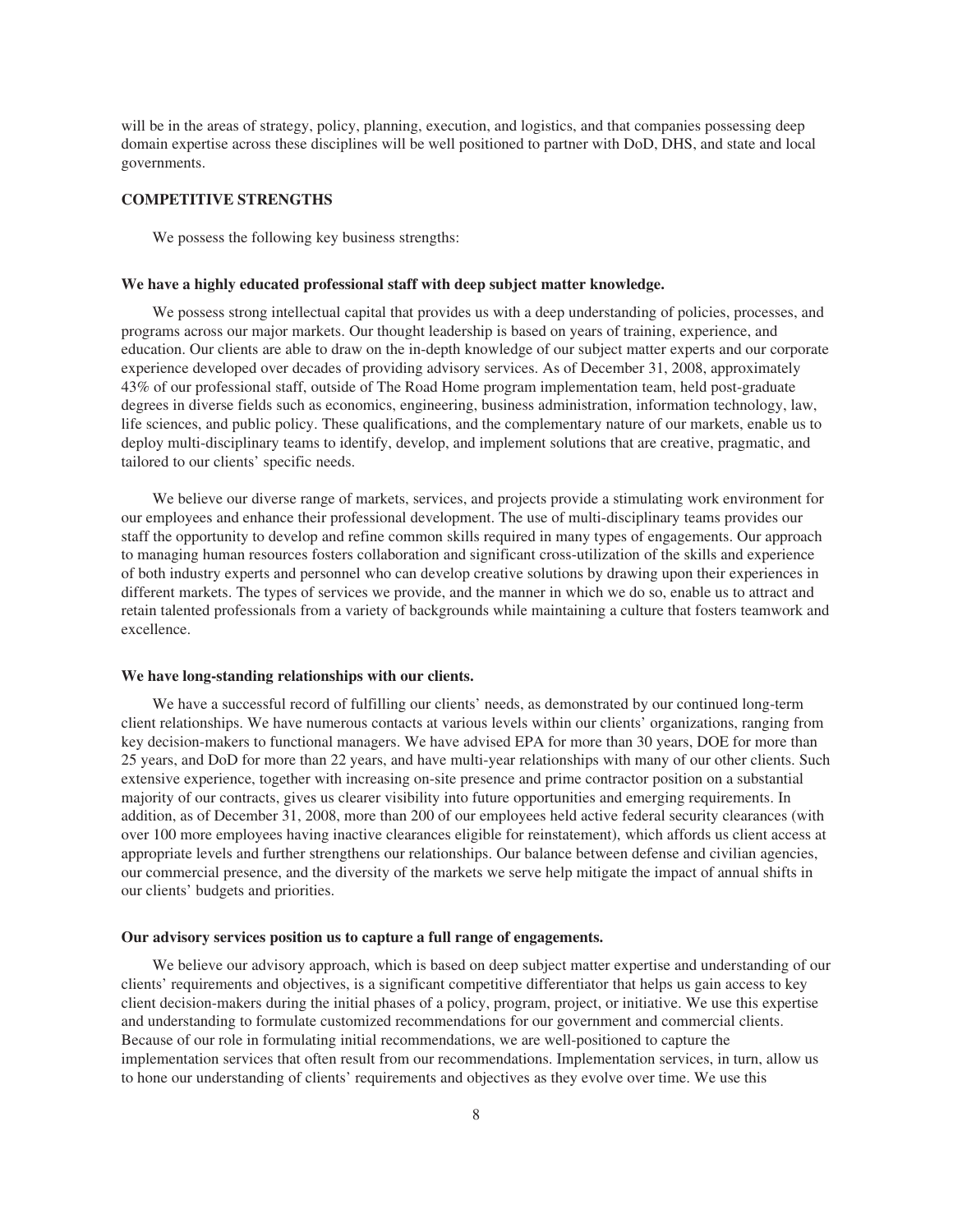understanding to provide evaluation and improvement services that maintain the relevance of our recommendations. In this manner, we believe we are able to offer end-to-end services across the entire life cycle of a particular policy, program, project, or initiative.

#### **Our technology solutions are driven by our deep subject matter expertise.**

We possess strong knowledge in information technology and a deep understanding of human and organizational processes. This combination of skills allows us to deliver technology-enabled solutions tailored to our clients' business and organizational needs. Government and commercial decision-makers have become increasingly aware that, to be effective, technology solutions need to be seamlessly integrated with people and processes. An example of such a technology-enabled solution that we have developed is CommentWorks, a Web-based tool that enables federal agencies to collect and process public comments in connection with rulemaking or other activities.

#### **Our proprietary analytics and methods allow us to deliver superior solutions to clients.**

We believe our innovative, and often proprietary, analytics and methods are key competitive differentiators because they improve our credibility with prospective clients, enhance our ability to deliver customized solutions, and enable us to deliver services in a more cost-effective manner than our competitors. We have developed industry-standard energy and environmental models such as IPM (Integrated Planning Model) and UAM (Urban Airshed Model), which are used by governments and commercial entities around the world for energy planning and air quality analyses, respectively. We also have developed a suite of proprietary climate change tools to help the private sector develop strategies for complying with GHG emission reduction requirements, including the K-PRISM project risk evaluation system and the International Carbon Pricing Tool. We maintain proprietary databases that we continually refine and that are available to be incorporated quickly into our analyses on client engagements. In addition, we use proprietary project management methodologies that we believe help reduce process-related risk, improve delivery, contain costs, and help meet our clients' tight timetables.

#### **We are led by an experienced management team.**

Our senior management team (consisting of some 212 officers) possesses extensive industry experience and has an average tenure of more than 12 years with our Company. This low turnover allows us to retain institutional knowledge. Our managers are experienced not only in generating business but also in successfully managing and executing advisory and implementation assignments. Our management team also has experience in acquiring other businesses and integrating those operations with our own. A number of our managers are industry-recognized thought leaders. We believe that our management's successful past performance and deep understanding of our clients' needs have been key differentiating factors in competitive situations.

#### **STRATEGY**

Our strategy to increase our revenue, grow our Company, and increase stockholder value involves the following key elements:

#### **Strengthen our end-to-end service offerings**

We plan to leverage our advisory services and strong client relationships to increase our revenue from implementation services, which include information technology solutions, project and program management, project delivery, strategic communications, and training. We have traditionally generated most of our revenue from advisory services, although, since the beginning of The Road Home contract in June 2006, most of our revenue has come from implementation services. We believe our advisory services provide us with insight and understanding of our clients' missions and goals and, as a result, position us to capture a greater portion of the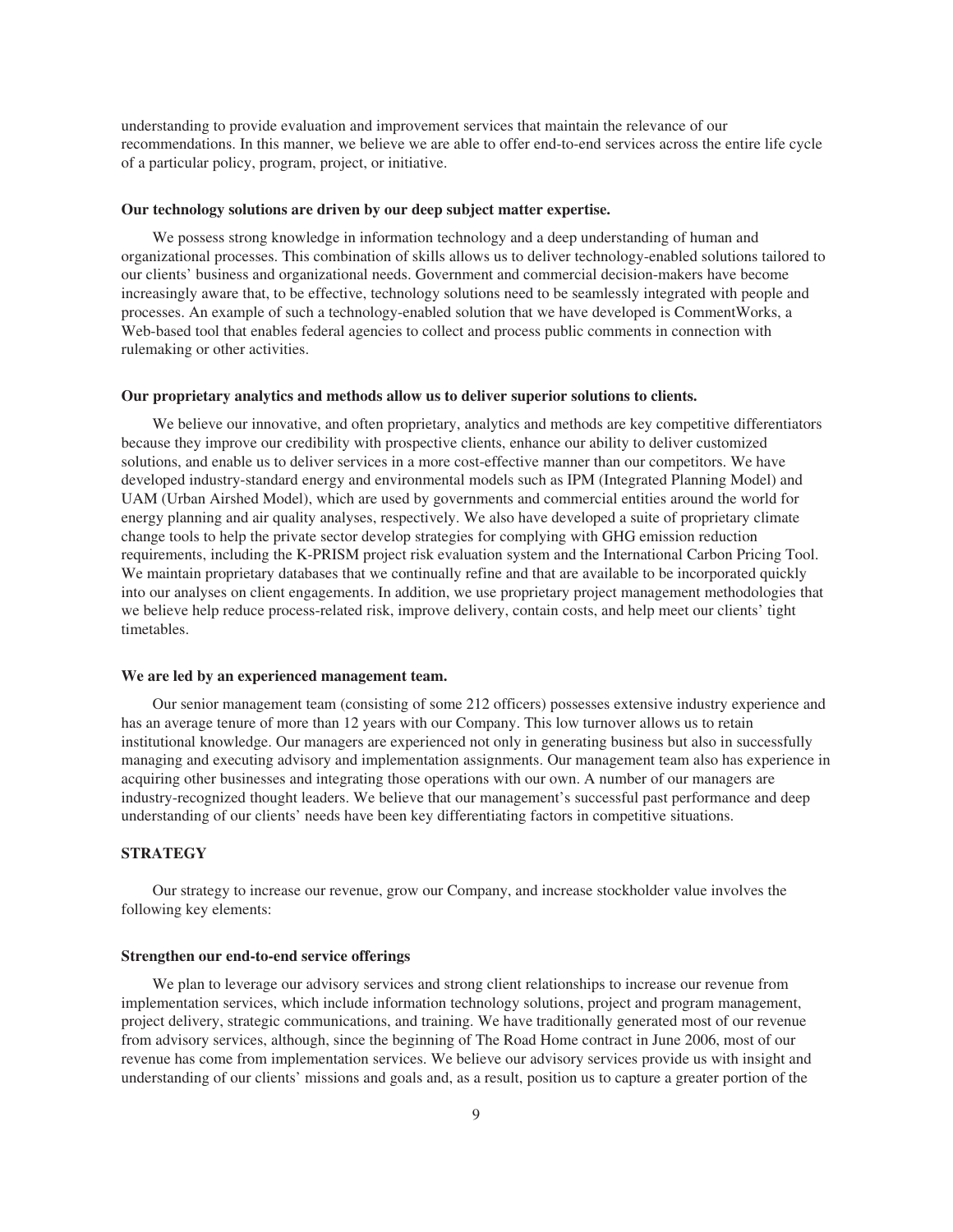implementation engagements that directly result from our advisory services. Expanding our client engagements into implementation, evaluation, and improvement services will increase the scale, scope, and duration of our contracts and thus accelerate our growth. However, we will need to undertake such expansion carefully to avoid actual, potential, and perceived conflicts of interest. See "Risk Factors—Risks Related to our Business—The diversity of the services we provide and the clients we serve may create actual, potential, and perceived conflicts of interest and conflicts of business that limit our growth and lead to liability for us."

#### **Grow our client base and increase the scope of services provided to existing clients**

We intend to grow our client base, while maintaining strong relationships with our current clients, by expanding our geographic presence domestically in the United States and internationally. Within the United States, we plan to increase our presence at key federal and state government client sites. Our strong record of past performance with government clients, highly skilled multi-disciplinary teams, and growing information technology implementation capabilities should facilitate this expansion. We also are increasing our presence in new locations through acquisitions to service commercial clients; for example, our 2007 acquisition of Simat, Helliesen & Eichner, Inc. ("SH&E") provided us with locations in New York and Cambridge, Massachusetts, and augmented our presence in London, while our 2008 acquisition of Jones & Stokes Associates, Inc. ("Jones & Stokes") expanded our presence in the western United States. We also intend to take advantage of the growing need for our climate change, energy, and environmental advisory services in Europe, Asia, and Latin America through our existing offices in these regions and our new office in Beijing, which we announced in January 2009. Expansion of our advisory services in these markets will help enhance our existing client relationships, reinforce our expertise in key markets that are global, broaden our client base, and set the stage for us to expand further into implementation and improvement services. In addition, we intend to invest in development and marketing initiatives to strengthen our brand recognition among potential clients. Finally, we intend to focus on additional opportunities in our existing client base by increasing the scope of our services, such as by identifying and offering clients new skill sets and implementation and improvement services that complement ongoing advisory services.

#### **Expand into additional markets at the intersection of the public and private sectors**

We have a strong record of providing services that address complex issues at the intersection of the public and private sectors, where experience with markets and public/private partnerships is valued. We are a specialized professional services firm working to improve the efficiency and effectiveness of government and government's role in influencing commercial activity. Our strength in these areas is represented, for example, by our strong presence in energy efficiency, climate change, and fostering communities of practice in transportation. We believe there are additional opportunities for us to expand into other markets that are affected by government involvement. In the next three to five years, we expect key markets for these opportunities to include education, social and criminal justice, and veterans' affairs. Although we believe we are well qualified to serve these additional markets, we have not yet fully capitalized on these additional opportunities and have only limited presence in these markets.

#### **Focus on higher-margin projects**

We plan to pursue higher-margin commercial projects and continue to shift our federal, state, and local government contract base to increase margins. In addition, we are expanding into other higher-margin commercial projects related to air transportation, climate change, and other environmental issues. In light of recent oil prices, their impact on other forms of energy, and the need for government and industry to react to these conditions, we view the energy industry as a particularly attractive market for us over the next decade, and we have strong global client relationships in this market. Historically, our margins on engagements in this market have been higher than those in our government business. We believe the size and scope of these assignments will grow in the future due to the major changes facing the energy industry. In addition, we will continue our efforts in federal, state, and local government markets to shift our contract mix from cost-based contracts toward fixedprice contracts and time-and-materials contracts, both of which, in our experience, typically offer higher margins.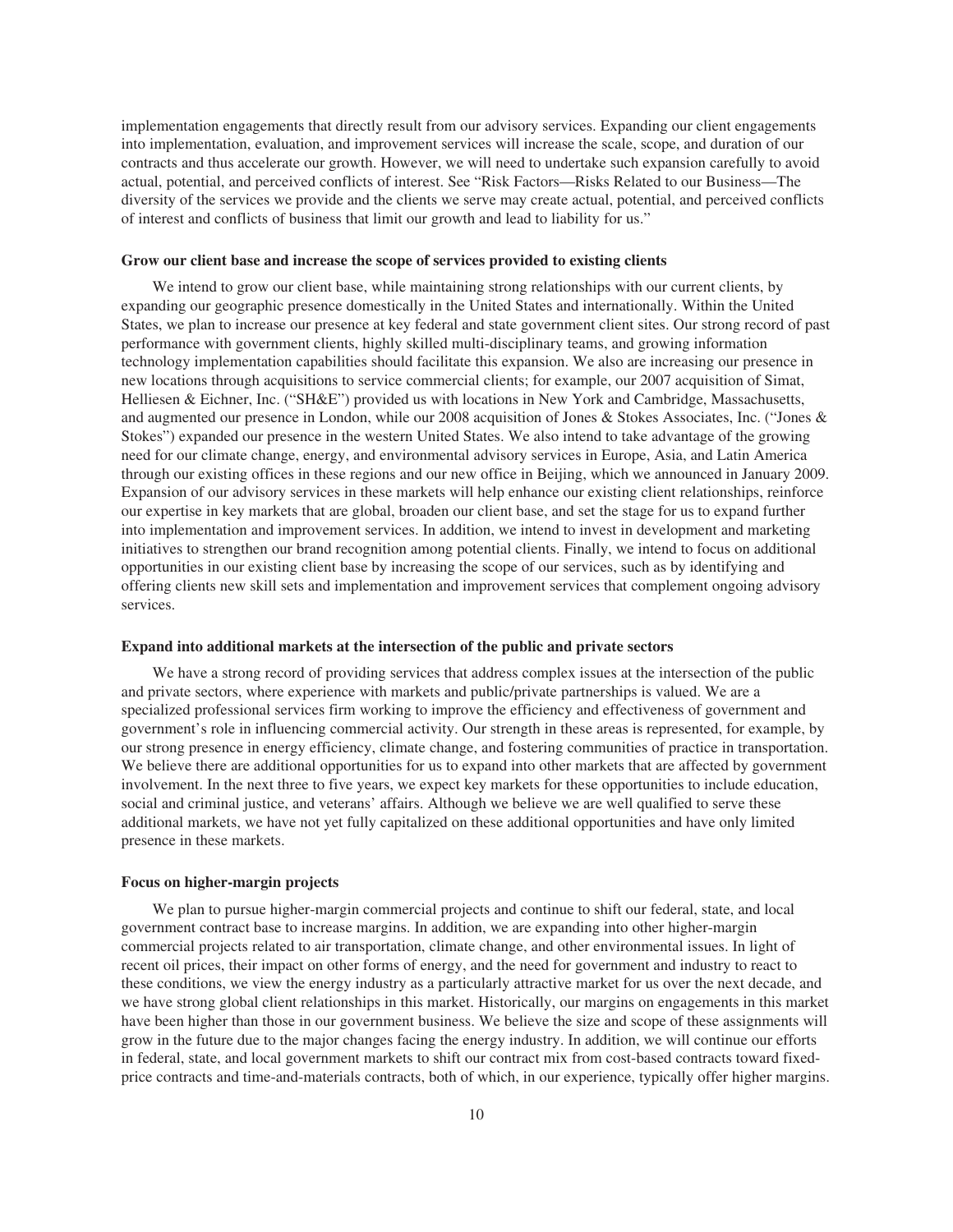#### **Pursue strategic acquisitions**

We plan to augment our organic growth with selected acquisitions. During the past few years, we have acquired a number of businesses, including: Synergy, Inc. ("Synergy") in January 2005; Caliber Associates, Inc. ("Caliber") in October 2005; Energy and Environmental Analysis, Inc. ("EEA") and Advanced Performance Consulting Group, Inc. ("APCG") in January 2007; Z-Tech Corporation ("Z-Tech") in June 2007; SH&E in December 2007; and Jones & Stokes in February 2008. Our more recent acquisitions are discussed in "Management's Discussion and Analysis of Financial Condition and Results of Operations—Acquisitions." We plan to continue a disciplined acquisition strategy to obtain new customers, increase our size and market presence, and obtain capabilities that complement our existing portfolio of services, while focusing on cultural compatibility and financial impact.

#### **SERVICES AND SOLUTIONS**

The following chart provides an overview of our end-to-end services and solutions in our four key markets.

|                                                                   | Advise                                                                                                                                                                                | Implement                                                                                                                                                                                                          | Improve                                                                                                                                                                    |
|-------------------------------------------------------------------|---------------------------------------------------------------------------------------------------------------------------------------------------------------------------------------|--------------------------------------------------------------------------------------------------------------------------------------------------------------------------------------------------------------------|----------------------------------------------------------------------------------------------------------------------------------------------------------------------------|
| Energy<br>and Climate<br>Change                                   | • Fuels, power, and water<br>market analysis<br>• Carbon emissions strategy<br>• Demand management<br>strategy<br>• Mergers and acquisitions<br>analysis                              | • Carbon credit project<br>development<br>• Energy efficiency program<br>management<br>• Energy market modeling<br>• Regulatory and litigation<br>support                                                          | • Carbon credit verification<br>protocols<br>• Energy efficiency program<br>evaluation<br>• Requlatory impact<br>assessments<br>• System impact and stability<br>studies   |
| <b>Environment</b><br>and<br>Infrastructure                       | • Air quality, risk, and toxicity<br>assessments<br>• Natural resource planning<br>• Environmental policy and<br>planning<br>• Transportation policy<br>planning and design           | • Complex environmental<br>impact assessments<br>· Environmental management<br>information systems<br>• Integrated program<br>management<br>• Regulatory program<br>implementation                                 | • Environmental impact<br>mitigation<br>• National Environmental<br>Policy Act process<br>streamlining<br>• Program evaluation<br>• Regulatory reinvention                 |
| Health, Human<br><b>Services</b><br>and Social<br><b>Programs</b> | • Economic development<br>planning<br>• Enterprise IT architecture<br>• Housing program design<br>• Policy analysis and needs<br>assessments                                          | • Technical assistance and<br>clearinghouse operations<br>• Health-related strategic<br>communications<br>• Personnel assessment<br>systems<br>• IT solutions                                                      | • Benchmarking and program<br>evaluation<br>• Curriculum development and<br>training<br>• Performance measurements<br>and assessment<br>• Survey design and<br>development |
| Homeland<br>Security and<br><b>Defense</b>                        | • Homeland security and<br>defense strategic planning<br>• Command & control<br>concept and policy<br>development<br>• Domestic threat<br>assessments<br>• Enterprise IT architecture | • Emergency, disaster, and<br>anti-terrorism preparedness<br>programs<br>• Enterprise IT solutions<br>• Logistics and supply chain<br>management solutions<br>• War games, simulations,<br>and experiments support | • Defense transformation<br>initiatives<br>• Emergency exercise<br>evaluation<br>• Human capital program<br>evaluation<br>• Technology and process<br>improvements         |

#### **Energy and Climate Change**

We assist energy enterprises and energy consumers worldwide in their efforts to develop, analyze, and implement strategies related to their business operations and the interrelationships of those operations with the environment and applicable government regulations. Our clients include integrated energy enterprises, power developers, regulated electricity transmission and distribution companies, unregulated enterprises, municipal power authorities, energy traders and marketers, oil and gas exploration and production companies, gas transmission companies, pipeline developers, local distribution companies, industry associations, investors, financial institutions, law firms, and regulators in the United States and throughout the Americas, Europe, and Asia. We also support government and commercial clients in designing, implementing, and improving effective and innovative demand-side management strategies in a wide range of areas, including energy efficiency and peak load management.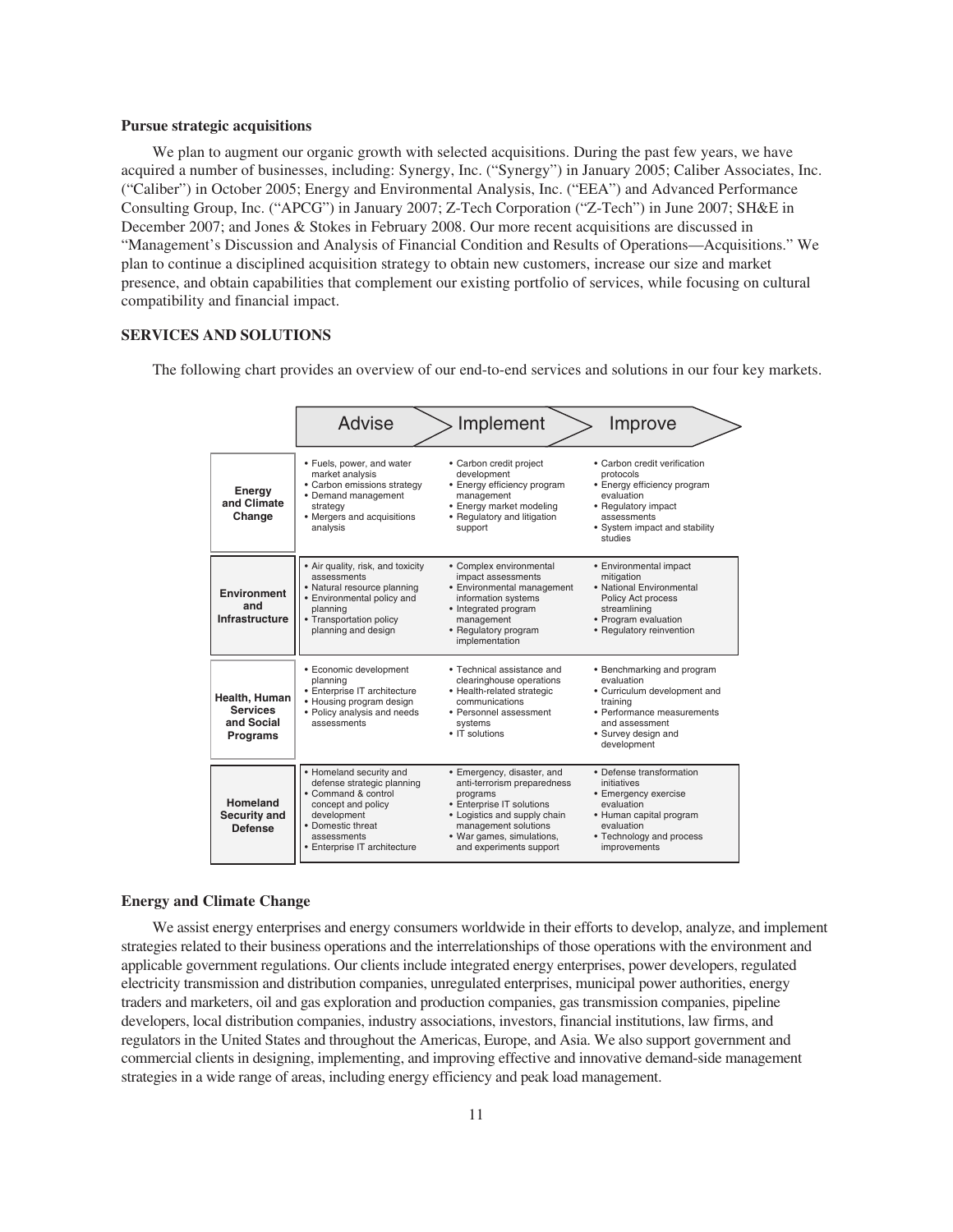For more than 25 years, we have helped commercial and regulatory clients in the energy sector deal with complex and challenging regulatory and litigation issues. We provide advisory services in asset and contract valuation, rate structure and price analysis, resource planning, market structures, and environmental compliance. Our expert testimony and support for scores of litigated cases reinforce our reputation for deep industry knowledge backed by our proprietary analytical models.

For more than 20 years, ICF International has supported public and private clients on issues related to global climate change. Over that time, ICF has amassed significant expertise addressing the emissions of GHGs in the public and private sectors. ICF offers a wide-range of climate-change-related advisory and implementation services, including climate strategy and policy, emissions inventory, carbon market analysis, mitigation, and corporate strategies to internalize the cost of emissions.

#### **Environment and Infrastructure**

For more than three decades, we have been providing services for the design, evaluation, and implementation of environmental policies and projects across all environmental media—land, air, and water. We work with government and commercial clients to assess, establish, and improve environmental policies using interdisciplinary skills ranging from finance and economics, to the earth and life sciences, to information technology and program management. Because of the wide range of potential environmental impacts of changes in transportation, energy, and other types of infrastructure, our in- depth environmental knowledge is often critical to providing comprehensive solutions. In addressing infrastructure issues, however, we go beyond environmental questions to address problems at the nexus of transportation, energy, economic development, and the environment. We have particular expertise in air transportation economics, safety, operations, and environmental issues. Our solutions are based on skills in transportation planning, urban and land use planning, environmental science, economics, information technology, financial analysis, policy analysis, and communications.

#### **Health, Human Services, and Social Programs**

We provide research, consulting, implementation, and improvement services that help government, industry, and other stakeholders develop and manage effective programs in the areas of health, human services, and social programs at the national, regional, and local levels. Clients utilize our services in this market because we have deep subject matter expertise in complex social areas, including education, children and families, public health, economic development, disaster recovery, housing and communities, military personnel recruitment and retention, and substance abuse. We partner with our clients in the public, private, and non-profit sectors to increase their knowledge base, support program development, enhance program operations, evaluate program results, and improve program effectiveness. For example, we help federal agencies such as HHS implement human and social programs by managing technical assistance centers, providing instructional systems, conducting studies and analyses, developing information technology applications, and managing clearinghouse operations. We also provide extensive training, technical assistance, and program analysis and support services for many of the housing and community development programs of HUD.

Currently, our largest single contract, representing approximately 38% of our revenue in 2008, is The Road Home contract for the State of Louisiana. As a result of Hurricanes Rita and Katrina, more than 200,000 homes and rental units were severely damaged or destroyed, leaving 780,000 Louisiana residents displaced. In response, The Road Home and other reconstruction programs were undertaken, funded primarily by HUD Community Development Block Grant funds. In 2006, our subsidiary, ICF Emergency Management Services, LLC ("ICF EMS"), was awarded a three-year contract to manage The Road Home program for the State of Louisiana's Office of Community Development. By the end of 2008, ICF EMS and its subcontractors had:

- Opened and operated 12 housing assistance centers in Louisiana and Texas to meet with applicants;
- Secured and trained a staff of more than 2,000, the majority of whom are Louisiana residents;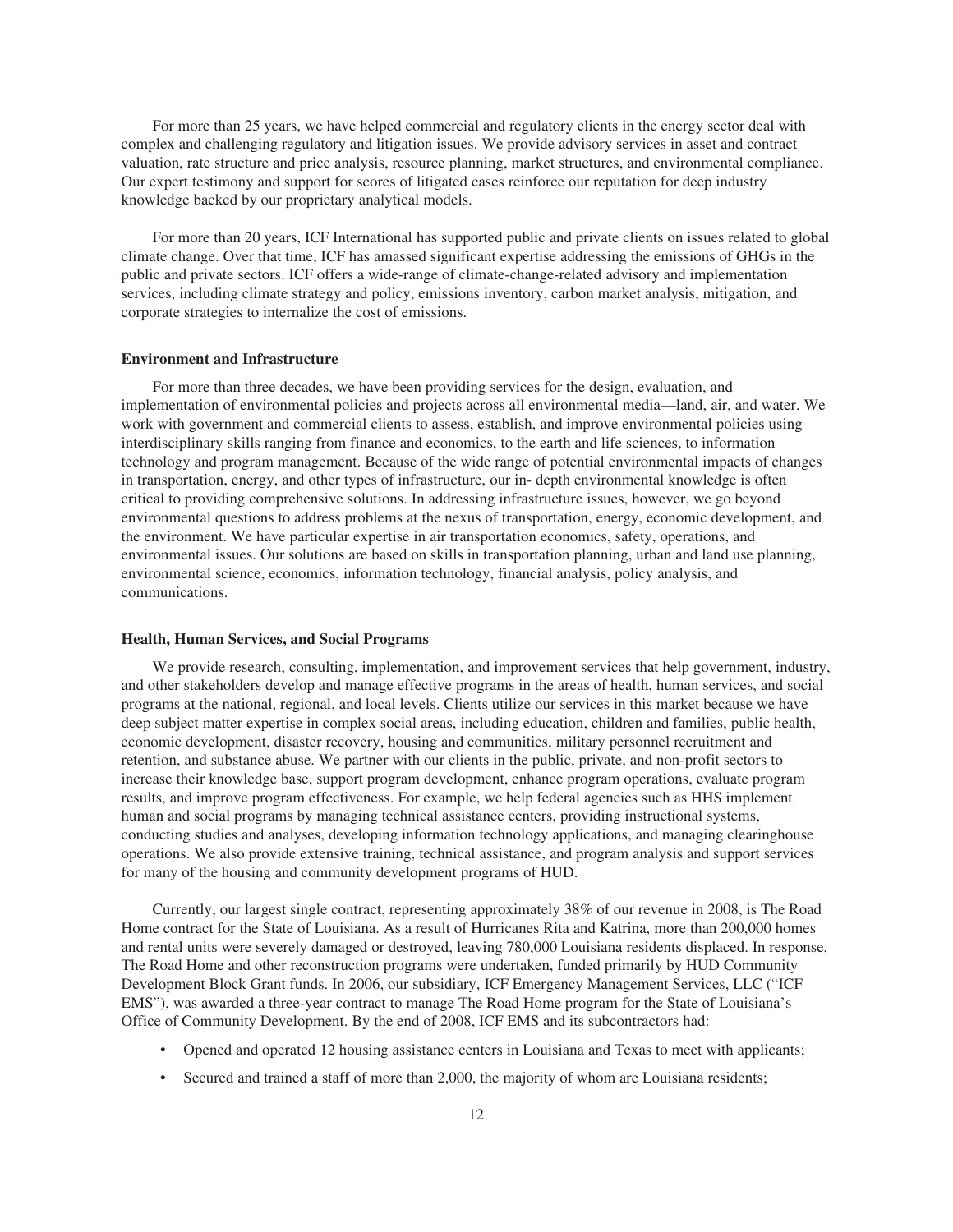- Recorded more than 185,000 grant applications from homeowners (50% more than originally projected), a number of which were duplicates or ineligible;
- Closed on more than 121,000 applications, 20% more than originally projected;
- Conducted more than 1,800 meetings as part of a nation-wide outreach and public education campaign to provide information on The Road Home program; and
- Disbursed more than \$7.5 billion of homeowner grants.

The total value of the contract over three years was initially \$756 million. In December 2007, that ceiling was amended to \$912 million to accommodate the increase in the size of the program. More than 40 subcontractors have performed a substantial portion of the work under the contract. The program is now winding down, and the Company's contract is scheduled to end in June 2009.

#### **Homeland Security and Defense**

At DHS, we are at the forefront of shaping and managing three critical programs to ensure the safety of communities today and in the future. We are a national leader in the development of critical infrastructure protection plans and processes; we are leading the support to establish goals and capabilities for national preparedness at all levels of government in the United States; and we manage the national program to test radiological emergency preparedness at the state and local levels in communities adjacent to nuclear power facilities. We support DoD by providing high-end strategic planning, analysis, and technology solutions in the areas of logistics management, operational support, and command and control. We also provide strong capabilities to the defense sector in environmental management, human capital assessment, military community research, and technology-enabled solutions.

#### **CONTRACTS**

Domestic government clients (including U.S. federal, state, and local governments), commercial clients, and international clients (including government clients outside the United States) accounted for approximately 92%, 6% and 2%, respectively, of our 2007 revenue and approximately 83%, 12%, and 5%, respectively, of our 2008 revenue. Our clients span a broad range of defense and civilian agencies and commercial enterprises. We had more than 2,500 active contracts during 2008, including task orders and delivery orders under General Services Administration Multiple-Award Schedule ("GSA Schedule") contracts, each of which we consider a separate contract. Our contract periods typically extend from one month to as much as seven years, including option periods. Many of our government contracts provide for option periods that may be exercised by the client. Our largest contract in 2008, The Road Home contract with the State of Louisiana, accounted for approximately 38% of our revenue for the year. In 2007, The Road Home contract accounted for approximately 63% of our revenue. In 2006, 2007, and 2008, no other single contract accounted for more than 2% of our revenue. Including The Road Home contract, our top 10 contracts in 2007 and 2008 collectively accounted for approximately 69% and 46%, of our revenue, respectively. In 2005 and 2006, during which we did not have The Road Home contract for the full year, our top 10 contracts accounted for approximately 22% and 46%, respectively, of our total revenue. The substantial increases from 2005 to 2006 and again from 2006 to 2007 were due to our award of The Road Home contract in June 2006. The decrease from 2007 to 2008 was primarily due to lower revenue on The Road Home contract. In 2008, we received approximately 38%, 9%, and 5% of our revenue, respectively, from our three largest clients, the State of Louisiana, HHS, and EPA. Most of our revenue is derived from prime contracts, which accounted for approximately 89%, 94% and 90% of our revenue for 2006, 2007, and 2008, respectively. Unless the context otherwise requires, we use the term "contracts" to refer to contracts and any task orders or delivery orders issued under a contract.

Our U.S. and international clients accounted for revenues of approximately \$319.2 million and \$12.1 million, respectively, in 2006; \$711.1 million and \$16.0 million, respectively, in 2007; and \$664.7 million and \$32.7 million, respectively, in 2008. Our U.S. clients include federal, state, and local governments and domestic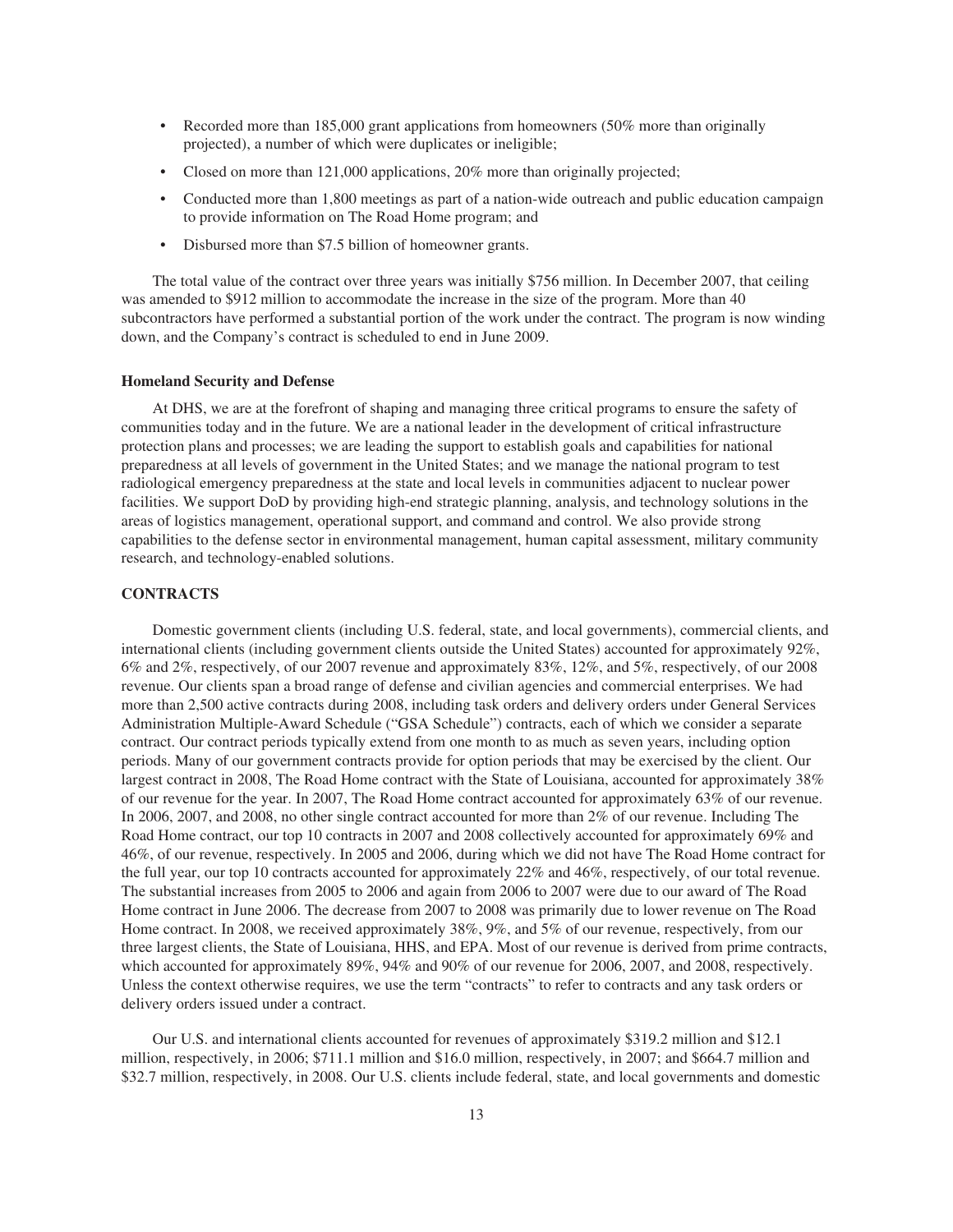commercial clients. Non-profit entities and universities are considered commercial clients. The World Bank, the International Monetary Fund, and the United Nations are considered international clients, while the State Department and the U.S. Agency for International Development are considered U.S. government clients. In general, a client is considered international if it is located outside the United States. If we are a subcontractor, then the client is not considered to be the prime contractor but rather the ultimate client receiving the services from the prime contractor team. Our foreign operations pose special risks, as discussed below in "Risk Factors—Risks Related to Our Business—Our international operations pose special and unusual risks to our profitability and operating results."

## **CONTRACT BACKLOG**

We define *total backlog* as the future revenue we expect to receive from our contracts and other engagements. We generally include in backlog the estimated revenue represented by contract options that have been priced, but not exercised. We do not include any estimate of revenue relating to potential future delivery orders that might be awarded under our GSA Schedule contracts, other Indefinite Delivery/Indefinite Quantity ("IDIQ") contracts, or other contract vehicles that are also held by a large number of firms and under which potential future delivery orders or task orders might be issued by any of a large number of different agencies and are likely to be subject to a competitive bidding process. We do, however, include potential future work expected to be awarded under IDIQ contracts that are available to be utilized by a limited number of potential clients and are held either by us alone or by a limited number of firms.

We include expected revenue in *funded backlog* when we have been authorized by the client to proceed under a contract up to the dollar amount specified by our client, and this amount will be owed to us under the contract after we provide the services pursuant to the authorization. If we do not provide services authorized by a client prior to the expiration of the authorization, we remove amounts corresponding to the expired authorization from backlog. We do include expected revenue under an engagement in funded backlog when we do not have a signed contract if we have received client authorization to begin or continue working and we expect to sign a contract for the engagement. In this case, the amount of funded backlog is limited to the amount authorized. Our funded backlog does not represent the full revenue potential of our contracts because many government clients, and sometimes other clients, authorize work under a particular contract on a yearly or more frequent basis, even though the contract may extend over several years. Most of our services to commercial clients are provided under contracts with relatively short durations. As a consequence, our backlog attributable to these clients is typically reflected in funded backlog and not in unfunded backlog.

We define *unfunded backlog* as the difference between total backlog and funded backlog. Our revenue estimates for purposes of determining unfunded backlog for a particular contract are based, to a large extent, on the amount of revenue we have recently recognized on that contract, our experience in utilizing contract capacity on similar types of contracts, and our professional judgment. Our revenue estimate for a contract included in backlog is sometimes lower than the revenue that would result from our client utilizing all remaining contract capacity.

Although we expect our contract backlog to result in revenue, the timing of revenue associated with both funded and unfunded backlog will vary based on a number of factors, and we may not recognize revenue associated with a particular component of backlog when anticipated, or at all. Our government clients generally have the right to cancel any contract, or ongoing or planned work under any contract, at any time. In addition, there can be no assurance that revenue from funded or unfunded backlog will have similar profitability to previous work or will be profitable at all. Generally speaking, we believe the risk that a particular component of backlog will not result in future revenue is higher for unfunded backlog than for funded backlog. See "Risk Factors—Risks Related to Our Business—We may not receive revenue corresponding to the full amount of our backlog, or may receive it later than we expect, which could materially and adversely affect our revenue and operating results."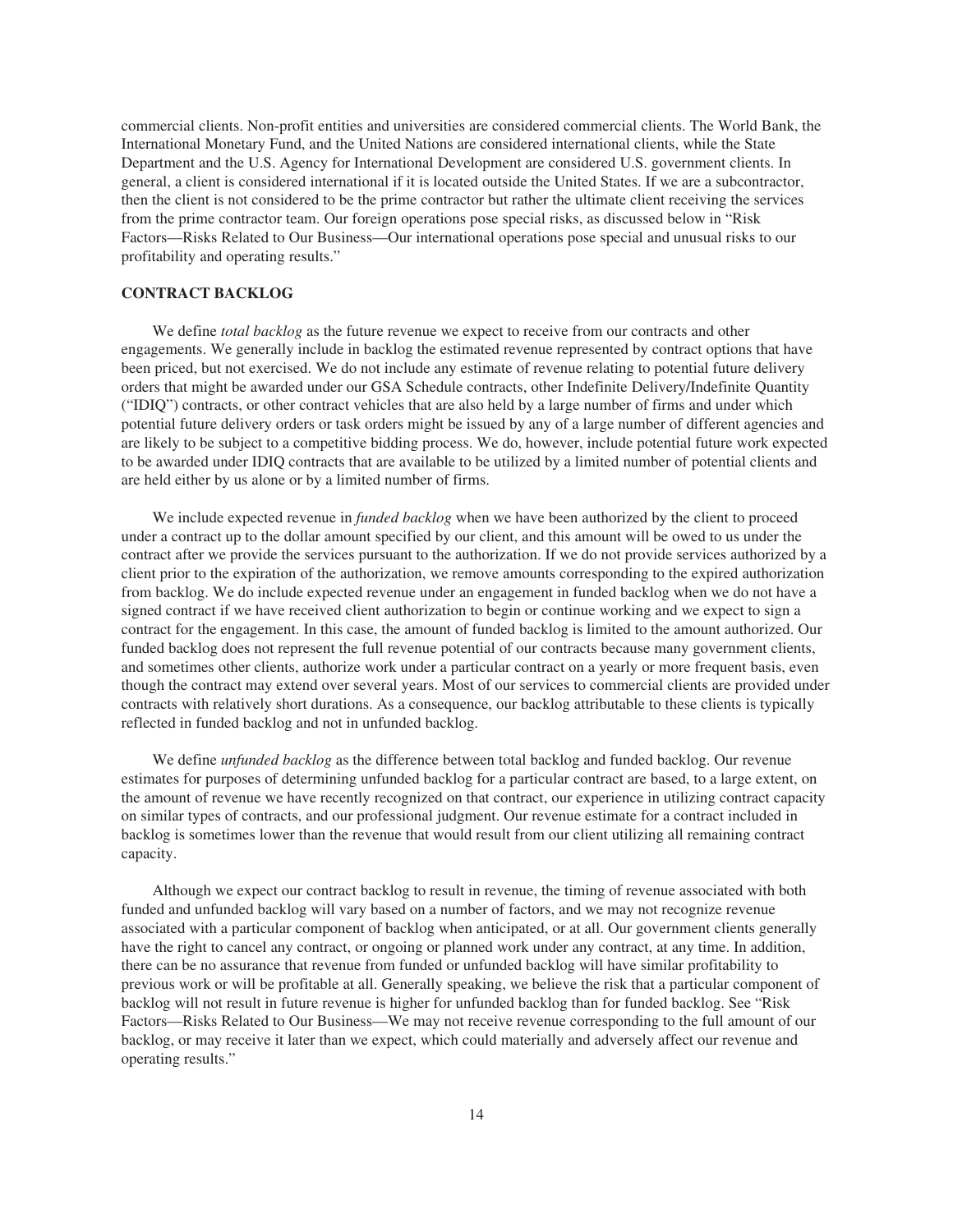Our estimates of funded, unfunded, and total backlog at the dates indicated were as follows:

| December 31. |                         |      |
|--------------|-------------------------|------|
| 2008         | 2007                    | 2006 |
|              | (In millions)           |      |
|              | \$426.6 \$522.2 \$762.9 |      |
|              | 390.7 300.2 208.9       |      |
|              | \$822.4 \$971.8         |      |

The backlog estimates at December 31, 2008, include funded backlog of approximately \$60.3 million associated with The Road Home contract, which is scheduled to end in June 2009.

#### **BUSINESS DEVELOPMENT**

Our business development efforts are critical to our organic growth. A firm-wide business development process, referred to as the Business Development Life Cycle ("BDLC"), is used to guide sales activities in a disciplined manner from lead identification, through lead qualification, to capture and proposal. An internally developed, Web-based tool is used to track all sales opportunities throughout the BDLC, as well as to manage our aggregate sales pipeline. Major sales opportunities are each led by a capture manager and are reviewed by management during their lifecycle to ensure alignment with our corporate strategy and effective use of resources.

Business development efforts in priority market areas, which include some of our largest federal agency accounts (DoD, DHS, and EPA) and our commercial business, are executed through account teams, each of which is headed by a corporate account executive and supported by dedicated corporate business development professionals and senior staff from the relevant operating units. Each account executive has significant authority and accountability to set priorities and bring to bear the correct resources. Each team participates in regular executive reviews. This account-based approach allows deep insight into the needs of our clients. It also helps us anticipate their evolving requirements over the coming 12 to 18 months and position ourselves to meet those requirements. Each of our operating units is responsible for maximizing sales in our existing accounts and finding opportunities in closely related accounts. Their efforts are complemented by our corporate business development function, which is responsible for large and strategically important pursuits.

The corporate business development function also includes a market research and competitive intelligence group, a proposal management group, and a strategic capture unit. In addition, we have a marketing and communications group that is responsible for our Web site, press releases, sales collateral, and trade show management. Pricing is not handled by the corporate business development function. Our contracts and administration function leads our pricing decisions in partnership with the business development account teams and operating units.

## **COMPETITION**

We operate in a highly competitive and fragmented marketplace and compete against a number of firms in each of our four key markets. Some of our principal competitors include: Abt Associates Inc.; BearingPoint, Inc.; Booz Allen Hamilton, Inc.; Cambridge Systematics, Inc.; CRA International, Inc.; Eastern Research Group, Inc.; ENTRIX, Inc.; L-3 Communications Corporation; Lockheed Martin Corporation; Navigant Consulting, Inc.; Northrop Grumman Corporation; PA Consulting Group; SAIC, Inc.; Research Triangle Institute; SRA International, Inc.; and Westat, Inc. In addition, within each of our four key markets, we have numerous smaller competitors, many of which have narrower service offerings and serve niche markets. Some of our competitors are significantly larger than us and have greater access to resources and stronger brand recognition than we do. See "Risk Factors—Risks Related to Our Business—We face intense competition from many firms that have greater resources than we do, which could result in price reductions, reduced profitability, and loss of market share."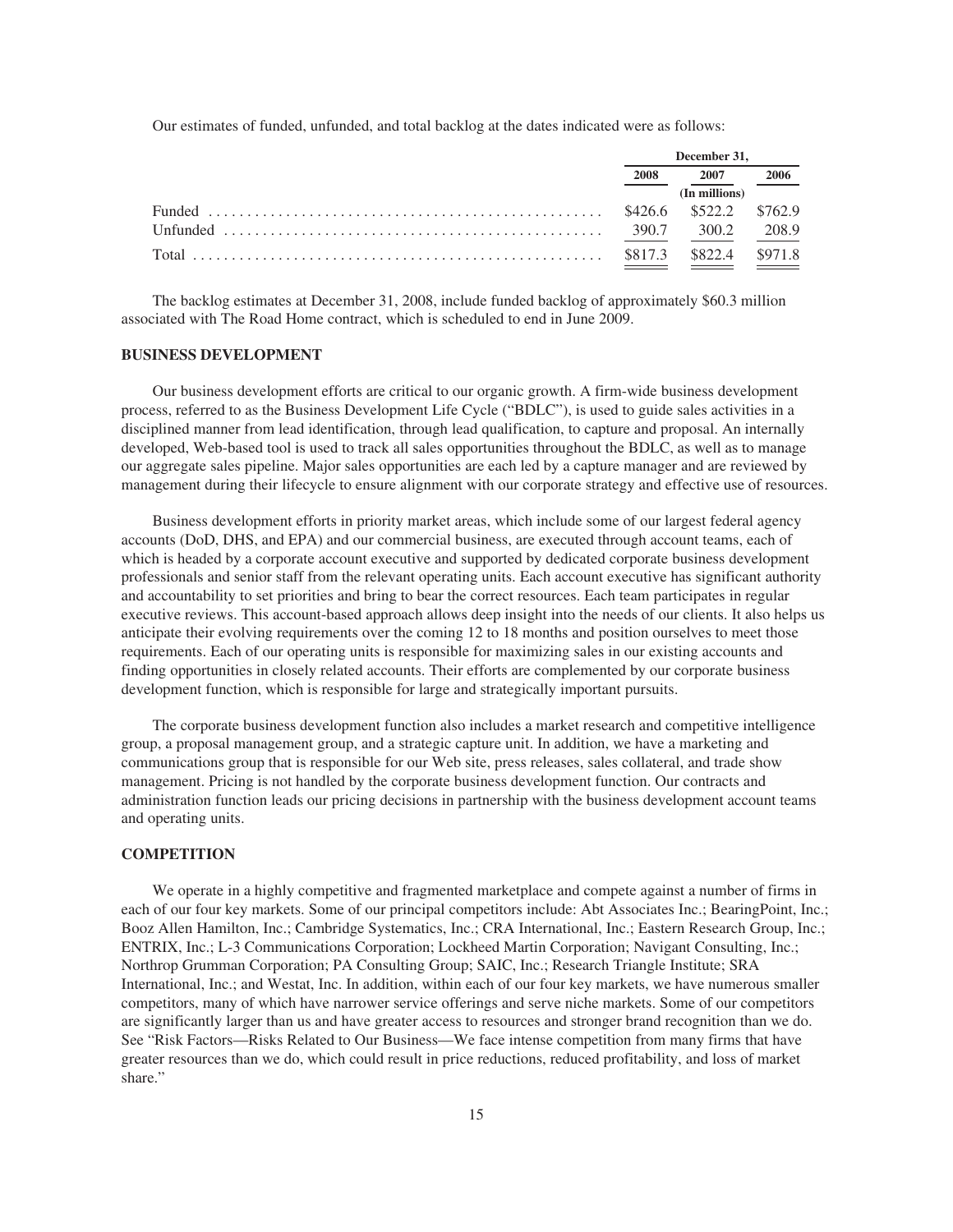We consider the principal competitive factors in our market to be client relationships, reputation and past performance of the firm, client references, technical knowledge and industry expertise of employees, quality of services and solutions, scope of service offerings, and pricing.

## **INTELLECTUAL PROPERTY**

We own a number of trademarks and copyrights that help maintain our business and competitive position. We have no patents. Sales and licenses of our intellectual property do not comprise a substantial portion of our revenue or profit; however, this situation could change in the future. We rely on the technology and models, proprietary processes, and other intellectual property we own or have rights to use in our analyses and other work we perform for our clients. We use these innovative, and often proprietary, analytical models and tools throughout our service offerings. Our domestic and overseas staff regularly maintain, update, and improve these models based on our corporate experience. In addition, we sometimes retain limited rights in software applications we develop for clients. We use a variety of means to protect our intellectual property, as discussed in "Risk Factors—Risks Related to Our Business—We depend on our intellectual property and our failure to protect it could enable competitors to market services and products with similar features, which may reduce demand for our services and products," but there can be no assurance that these will adequately protect our intellectual property.

#### **EMPLOYEES**

As of December 31, 2008, we had approximately 3,000 benefits-eligible (full-time and regular part-time) employees and approximately 600 non-benefits-eligible (variable part-time) employees. As of December 31, 2008, outside of The Road Home program implementation team, approximately 43% of our benefits-eligible staff held post-graduate degrees in diverse fields such as economics, engineering, business administration, information technology, law, life sciences, or public policy, and approximately 86% held a bachelor's degree or equivalent or higher. More than 200 of our employees hold an active federal security clearance, and over 100 additional employees hold an inactive clearance eligible for reinstatement.

Our professional environment encourages advanced training to acquire industry-recognized certifications, rewards strong job performance with advancement opportunities, and fosters ethical and honest conduct. Our salary structure, incentive compensation, and benefit packages are competitive within our industry.

#### **ITEM 1A. RISK FACTORS**

#### **RISKS RELATED TO THE ROAD HOME CONTRACT**

In June 2006, our subsidiary, ICF EMS, was awarded a contract by the State of Louisiana, Office of Community Development, to manage a program designed primarily to help homeowners and landlords of small rental properties affected by Hurricanes Rita and Katrina by providing them compensation for the repair, rebuilding, or relocation of homes and small rental properties for uninsured, uncompensated damages. The contract has a stated term of three years, but due to the acceleration of the program, spending has not been evenly distributed over the contract term, and we have earned revenues faster than we originally projected. This program acceleration, together with the challenges of predicting potential future program changes, has made it difficult for us to forecast the revenues and earnings associated with the contract, and has accelerated to earlier periods our need to win new business to replace the revenue from the contract. The Road Home contract accounted for approximately 63% of our revenue for 2007 and approximately 38% of our revenue for 2008. We expect it to continue to be our largest contract in 2009, even though it is scheduled to end in June 2009.

The Road Home contract has provided us with significant opportunities, but it has also created substantial risks, including those described below. If we are unable to satisfy the requirements of The Road Home contract, our profitability could be reduced and we could suffer a loss. In addition, the contract could be terminated for a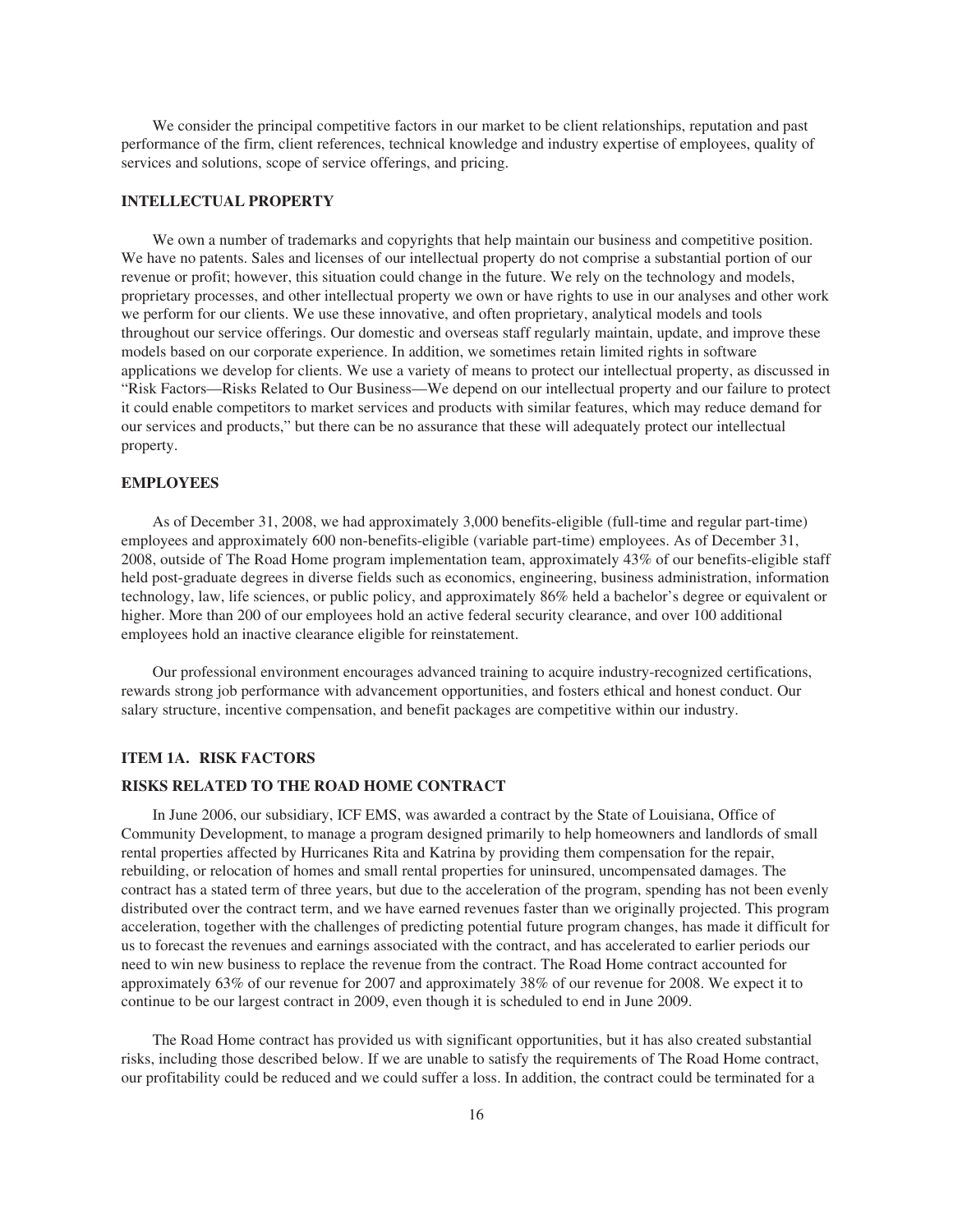number of reasons, including for cause, for convenience, or for lack of sufficient grant monies. Adverse publicity surrounding this contract, or its premature termination, could damage our reputation and our ability to win future assignments, and could adversely affect our stock price. In short, The Road Home contract significantly increases the risk profile of our business.

#### **The Road Home contract entails substantial funding and performance risks.**

The contract contemplates three phases of work. Phase One extended from June through October 2006, and Phase Two began in October 2006. Phase Three began in 2009. Although contract amendments were executed for Phases Two and Three in October 2006 and December 2007, there is no assurance that the State of Louisiana will continue to fund the contract, particularly if it is not satisfied with our performance or our subcontractors' performance.

The project's complexity presents a number of performance and management risks. For example, we must manage a large staff working under difficult deadlines and intense public scrutiny. We must also manage many subcontractors who collectively perform a substantial portion of the work on the contract. Effectively organizing and managing these subcontractors presents an ongoing performance challenge.

Other performance challenges include ensuring that applications for the programs are processed and funds are disbursed in a timely fashion, developing and implementing means of detecting and deterring fraud and theft by actual and purported beneficiaries of the programs and others without unduly delaying program implementation, ensuring the physical safety of all those working on the program, and complying with a significant number of federal and state legal requirements, some of which have changed since the contract started. Processing each application from a homeowner involves many different, inter-related steps for which we are responsible, including: meeting with each applicant in person to ensure that the required information has been provided; visiting each property; determining the pre-storm value and extent of damage; obtaining information from numerous sources concerning insurance benefits and other compensation already received by each applicant; verifying that the applicant owned and occupied the home as his or her main residence at the time of the storm; calculating benefits under the different options available to each applicant; handling applicant concerns; requesting funding for the grant award; and conducting a closing to disburse the funds based on the option selected by the homeowner. Lastly, we are responsible for supporting the many activities required for a transition of the program before the end of our contract, including the transfer of millions of hard-copy and electronic records to the state during the closeout phase of the project. To accomplish all of these steps, we have had to develop, implement, and maintain a reliable, secure management information system.

For the Small Rental Property Program, additional challenges include conducting lead inspections for properties constructed prior to 1978, gathering property environmental and historical information, and conducting a final inspection to verify compliance with all the terms of the grant award.

The State of Louisiana has the right to cancel The Road Home contract, a right it could exercise at any time, but particularly if we fail to perform or are simply perceived as failing to perform under the contract, whether or not we are actually in compliance with its terms. Any termination of the contract or significant change in it could have an adverse effect on our operating results and stock price. Any termination of the contract would also likely result in substantial disputes and litigation with the State of Louisiana and others and would divert management attention from other matters. Even a threat or perceived threat of such action could adversely affect our stock price and be a distraction to management.

#### **The Road Home contract presents both pricing and financial risks.**

The Road Home contract has a fixed-price component. There is no assurance that this component will yield any profit, and it could result in a loss. In addition, the State of Louisiana is compensating us for services being provided under the contract based on hourly rates and unit prices, and there can be no assurance that we can profitably perform these services for such rates and unit prices. Some of these hourly rates and unit prices have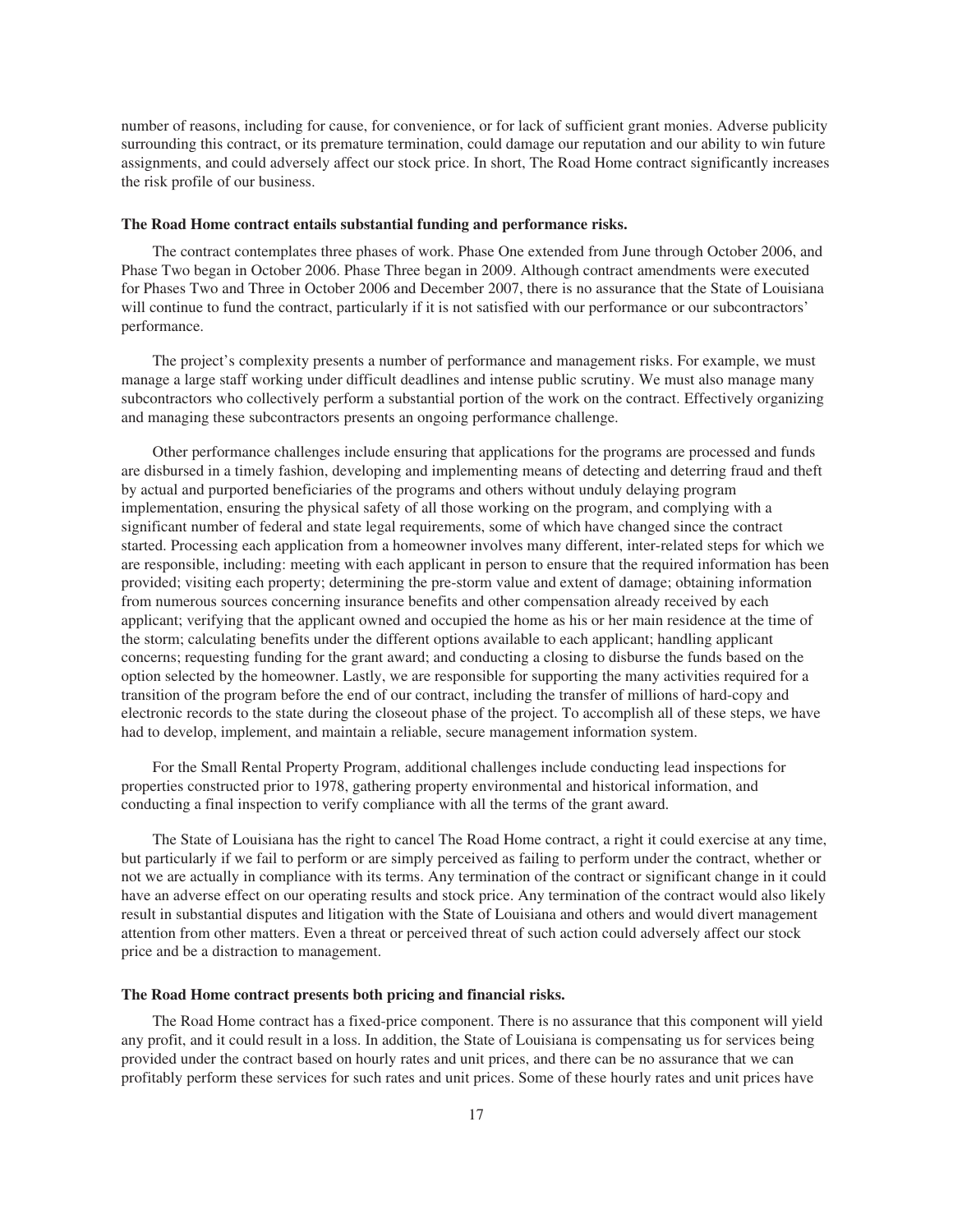changed during the course of the performance of the contract, and future negotiations with the state could result in additional changes in such rates and prices during the remainder of the contract, further increasing this risk.

The Road Home contract has been amended to include performance measures, with financial penalties for failure to achieve these measures. We have, in fact, been subject to some of these penalties. Although contract modifications must be agreed to by both parties, in the future, the contract could be further amended in ways that prove to be unfavorable to us. There is, therefore, no assurance that this contract can be performed profitably. Because of the size of The Road Home contract, poor financial results from this contract would adversely affect our overall operating results and the value of our stock.

## **The Road Home contract exposes us to many different types of liability, some of which could be substantial.**

- Homeowners, rental housing owners, or others dissatisfied with the amount of money they have received from, or their treatment under, this program may take action against the State of Louisiana and us, including possible class action or other substantial litigation. These actions could disrupt the program significantly by diverting substantial management time and resources and could result in substantial liability for us. Lawsuits have been filed; however, these suits have not disrupted the program to date.
- Due to the acceleration of the program, we have terminated employees working under The Road Home contract earlier than initially anticipated. Some of those former employees have taken action against us, and more actions may be instituted, whether or not merited, including possible class action or other litigation.
- Although much of the work under the contract has been and will be performed by subcontractors, the State of Louisiana considers us responsible for the timely, satisfactory performance of all aspects of the contract, as is typical for prime contractors.
- We and our subcontractors gather and maintain sensitive information concerning potential and actual program participants. Failure to maintain and secure such information properly and failure to take appropriate action to prevent fraud could result in substantial liability for us.
- Although the contract provides that, with several exceptions, we may charge as an expense under the contract reasonable costs and fees incurred in defending and paying claims brought by third parties arising out of our performance, there can be no assurance that all of our costs and fees will be reimbursed. The contract also provides that we will indemnify the State of Louisiana for certain liabilities. Such liabilities could be substantial and exceed the amounts of, or may not be covered by, available insurance.
- There is a risk that reimbursement will be sought from us for any excess amounts paid to grant recipients and for the costs to re-perform certain services.

## **Because of its nature, size, and scope, The Road Home contract subjects us to increased public scrutiny and pressure, particularly to operate at a fast pace, as well as to numerous additional audits, reviews, and investigations, all of which divert management attention and increase our costs.**

The Road Home contract may be the largest non-construction contract ever awarded by the State of Louisiana. As a result, members of both the executive and legislative branches of the state government have paid, and will continue to pay, substantial attention to this contract. Both houses of the state legislature have held numerous hearings at which our management has been asked to testify. Changes in the state legislature and the Louisiana Recovery Authority during the term of our contract have also led to increased scrutiny of The Road Home contract and our efforts related to it. We expect that there will continue to be intense public and political pressure associated with The Road Home contract, particularly to continue to operate the program and execute a smooth transition of the program at a fast pace.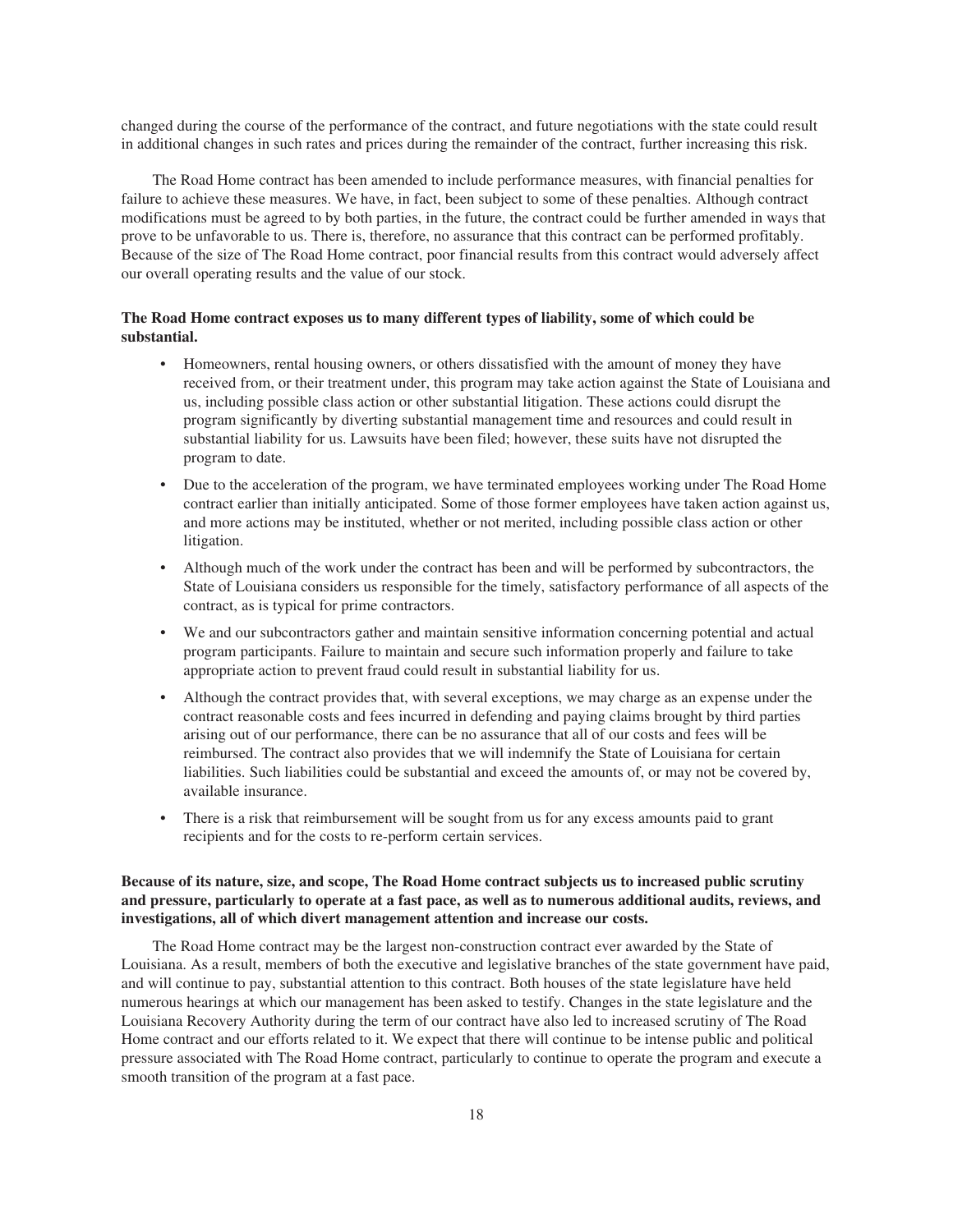In addition, the contract has been, and we expect it to continue to be, audited, investigated, reviewed, and monitored frequently by federal and state authorities and their representatives. For example, we have recently responded to inquiries about the program from the U.S. Government Accountability Office. These activities consume significant management time and effort; further, we are obligated to support audits for approximately five years after the contract. Despite our best efforts, there is no assurance that these audit and review activities will not yield adverse results or publicity. The large number of parties scrutinizing our performance under The Road Home contract significantly heightens the risk of adverse findings. Such findings from any audit, investigation, review, monitoring, or similar activity could subject us to civil and criminal penalties and administrative sanctions from state or federal authorities, including partial or complete termination of The Road Home contract, repayments of amounts already received under the contract, forfeiture of profits, suspension of payments, fines, claims for reimbursement for the costs resulting from any errors or omissions in our performance under the contract, and suspension or debarment from doing business with the State of Louisiana or federal agencies and departments, any of which could substantially adversely affect our reputation, our revenue and operating results, and the value of our stock.

The work performed under this contract is of significant public interest: encouraging homeowners and rental housing landlords to rebuild in Louisiana. The media in Louisiana, especially newspapers and radio networks, have covered this program closely. Adverse publicity associated with complaints from homeowners, citizen action groups, rental housing owners, terminated employees under the program, and others is likely to harm our reputation, even if we are implementing the contract consistent with its terms and conditions. This negative publicity might bring, as it has in the past, increased public pressure on state officials and disrupt contract implementation while senior management deals with the effects of such publicity. In the past, negative publicity has had an adverse effect on our stock price.

## **The Road Home contract has increased our working capital needs, and failure by the State of Louisiana to pay our invoices in a timely manner could further increase these needs and could adversely affect our operating results and stock price.**

Although The Road Home contract includes payment provisions that we believe are reasonable, the contract has increased our working capital needs. The contract contemplates that we will provide invoices twice per month (we have actually sent invoices weekly since the second quarter of 2007) and that the state will make every reasonable effort to make payments within 25 days of receiving an invoice, but not all of our invoices have been paid in full in that period. Because of the extraordinary nature and size of the contract, we cannot predict its effect on our working capital. Our future working capital needs could vary greatly depending on the timing of payments by the state or our need to pay The Road Home staff and subcontractors. Particularly if there is an early termination of the program, or as the contract reaches its scheduled conclusion, we would anticipate a greater chance of disputes regarding payment terms and amounts as the parties approach the end of the contract. Such disputes and termination risks would exacerbate our working capital needs in the event of de-mobilizing to exit the contract.

In November 2008, the state began withholding certain fixed payments that are specified in the contract and required to be made by the state to us. As a result of these actions by the state, we have withheld certain payments from our subcontractors, which may affect our relationships with them and may result in action by them against us. We cannot predict if and when the state will make the payments that have been withheld or if and when the state may decide to withhold other required payments. The state's failure to make these payments could have a substantial, adverse effect on our reputation, relationships with other firms, cash flow, operating results, and stock price.

## **As revenue from The Road Home contract decreases over time, our operating results will be adversely affected if we cannot replace that revenue, either by organic growth, acquisitions, or other investments.**

In October 2006, we began work on Phase Two, the production phase, of The Road Home contract. Subsequently, the State of Louisiana demanded that we accelerate our efforts on the contract in order for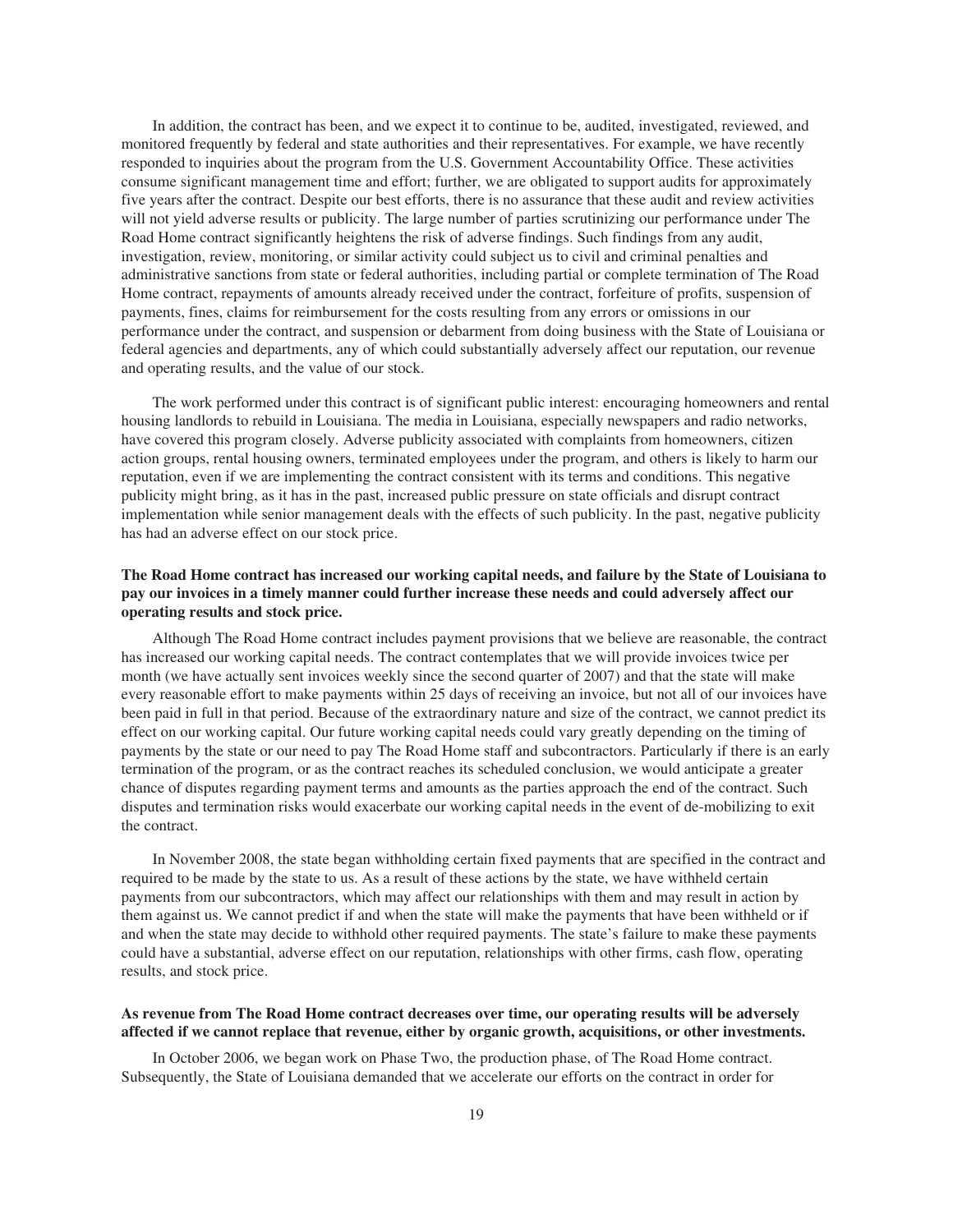applications to be processed more quickly. The start-up of production, together with this acceleration, resulted in increased revenue in the fourth quarter of 2006 and all of 2007, with lower revenue from this contract in 2008. With the scheduled completion of the contract in June 2009, we expect substantially lower revenue from it in 2009, not only because there will be less than six months of contract performance in 2009, but also because the acceleration of our work caused a proportionately higher fraction of the contract to be performed in earlier periods. If we are unable to replace this revenue with new contracts (whether in our existing businesses or from different services, clients, practice areas, offices, geographic focus, or otherwise) or from acquisitions or other investments, our operating results will be adversely affected and our stock price could decline.

#### **The Road Home contract is vulnerable to fraud.**

As with any compensation program, The Road Home contract is susceptible to fraud by employees, applicants, and others, and our failure to take appropriate actions to prevent fraud could result in substantial liability. Although we have identified some individuals who have attempted to defraud the program, in management's opinion, to date, none of their actions has had a material effect on the program, the Company, or our financial reporting.

#### **The conclusion of the contract poses operating and financial risks.**

The Road Home contract is scheduled to end in June 2009. Our remaining work under the contract includes processing the remaining applications and executing a transition of the program to the State of Louisiana and its other contractors. This transition is complex, and there is no assurance that we can complete it on time, profitably, at the expected level of costs, or to the satisfaction of our client, especially given our dependence on timely actions and decisions by a number of other parties.

In addition, we have never wound down or closed out a contract or program of the size or complexity of The Road Home contract. We may, therefore, underestimate the resources, costs, or time to do so. We also may face disputes and litigation with the State of Louisiana, our subcontractors, our employees, program participants, and others as we complete our work, de-mobilize, shut down facilities, and close out our contracts with the state and our subcontractors. Additionally, the state may withhold payments due to us at the same time that we may be required to make payments to employees, subcontractors, and others. Any or all of these outcomes could distract our management, damage our reputation, increase our working capital needs, adversely affect our operating results, and cause our stock price to decline.

## **The legislature and administration of the State of Louisiana may take actions affecting The Road Home program.**

In late 2007, over a year after The Road Home contract was awarded to us, Louisiana conducted its statewide elections, resulting in changes to its legislature and a new governor. The legislature is scheduled to begin its 2009 session before the end of our contract. The legislature and/or executive branches of government could take actions concerning The Road Home program or contract that affect us and could adversely affect our reputation, revenues, profits, cash flows, and stock price.

#### **RISKS RELATED TO CHANGES IN ECONOMIC AND POLITICAL CLIMATE**

#### **Current or worsening economic conditions could adversely affect our business.**

The United States and global economies are currently experiencing a period of substantial economic uncertainty with wide-ranging effects, including the current disruption in global financial markets. Possible effects of these economic events are described in some of the risk factors described below, including those relating to levels and priorities of federal and state spending, access to capital and credit markets, effects on commercial and other clients, and potential impairment of goodwill and other long-lived assets. Although governments worldwide, including the federal government, have initiated actions in response to the current situation, we are unable to predict the impact, severity, and duration of these economic conditions. We believe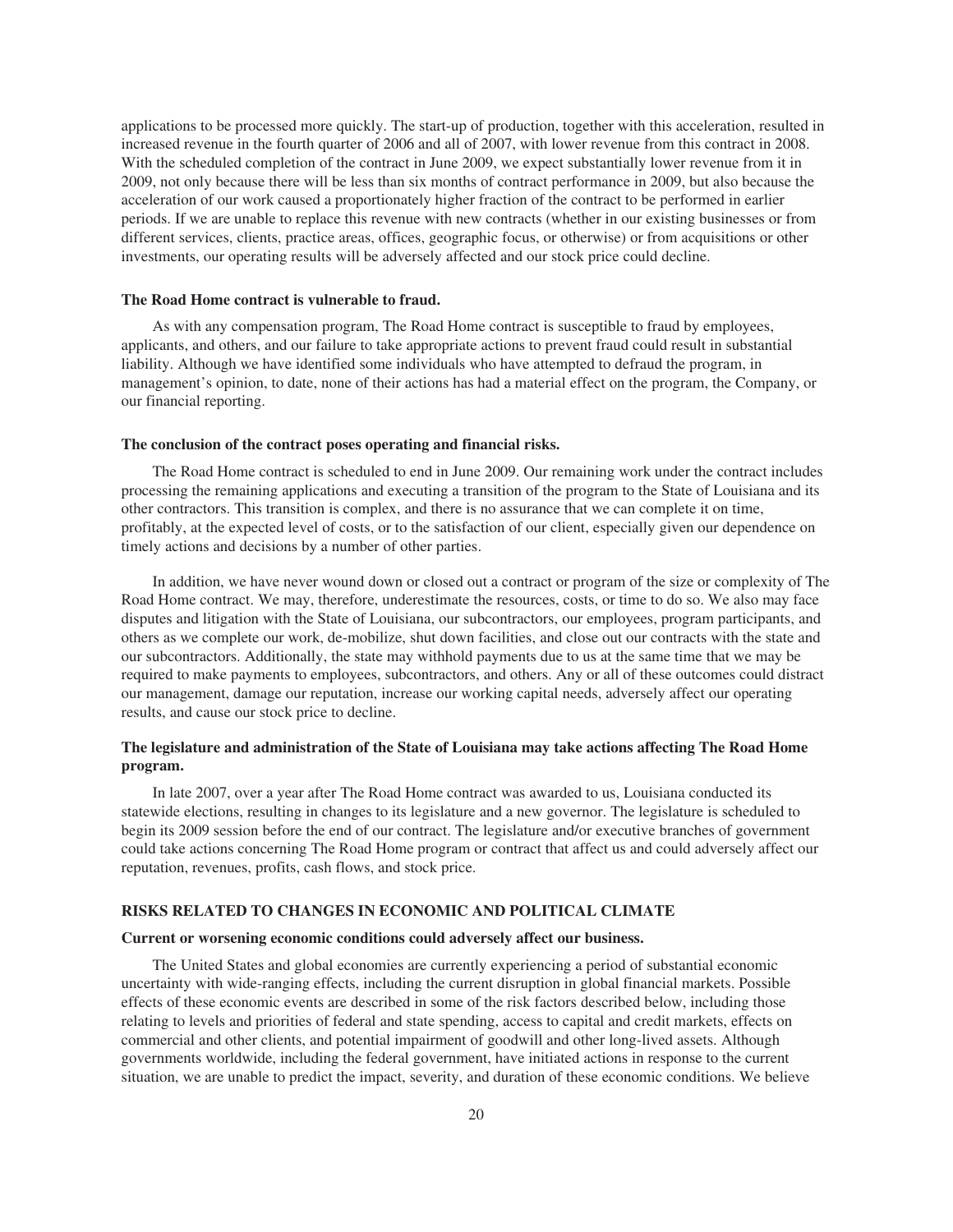that our industry is less likely than some other industries to be adversely impacted by the factors affecting business and consumer spending generally. Accordingly, we believe that we continue to be well-positioned in the current economic environment as a result of historic demand factors affecting our industry, the diversity of our service offerings, the nature of our contracts, and our sources of liquidity. However, we cannot assure you that the economic environment or other factors will not adversely impact our business, financial condition, results of operations, or cash flows.

## **The combination of the adverse economic climate and challenges faced by federal and state governments could result in changes in spending priorities and adversely affect our ability to grow or maintain our revenues and profitability.**

The combined effect of the challenging economic climate, related budgetary pressures at the federal and state levels, the new presidential administration in the United States that may have, or be forced to have, different spending priorities, including a focus on economic stimulus and regulatory reform, and changes in the composition of the U.S. Congress, may affect agencies, departments, projects, or programs we support, or that we may seek to support in the future. The programs and projects we support must compete with other programs and projects for consideration during budget formulation and appropriation processes, and may be impacted by the general economic conditions. Budget decisions made in this environment are difficult to predict and may have long-term consequences for certain programs and projects. We believe that many of the programs and projects we support are a high priority, and that changing priorities may present opportunities for us, but there remains the possibility that one or more of the programs and projects we support will be reduced, delayed, or terminated. Reductions in, or delays or terminations of, any of the existing programs or projects we support, unless offset by other programs, projects, or opportunities, could adversely affect our ability to grow or maintain our revenues and profitability. We are focused on meeting these challenges and taking advantage of related opportunities. If we are not successful in this effort, we may not be able to grow or maintain our revenues and profitability.

#### **The change in presidential administration could adversely affect our business.**

Although we provide services in many of the areas that we believe may become priorities for the new administration, there can be no assurance either that these areas actually will receive substantial resources or that any resources committed to them will result in additional work for us. Additionally, many contractors will be competing for the same limited resources. It may also be some time before the key staff and decision-makers are in place in the new administration to make the decisions to commit resources to agencies, departments, projects, or programs we support. In the meantime, planned, current, and future additional spending could be slowed or delayed.

## **Current levels of market volatility are unprecedented, and adverse capital and credit market conditions may affect our ability to access cost-effective sources of funding.**

The capital and credit markets recently have been experiencing extreme volatility and disruption. Liquidity has contracted significantly, borrowing rates have increased, and borrowing terms have become more restrictive. Historically, we have believed that we could access these markets to support our business activities, including operations, acquisitions, and refinancing debt. In the future, we may not be able to obtain credit or capital market financing on acceptable terms, or at all, which could have an adverse effect on the our financial position, results of operations, and cash flows. In addition, the state of the capital and credit markets could also affect other entities with which we do business, including our commercial and other clients and our suppliers, subcontractors, and team members, which could also have an adverse effect on our financial position, results of operations, and cash flows.

#### **RISKS RELATED TO OUR INDUSTRY**

## **We rely substantially on government clients for our revenue, and government spending priorities may change in a manner adverse to our business.**

We derived approximately  $49\%, 27\%,$  and  $36\%$  of our revenue for 2006, 2007, and 2008, respectively, from contracts with federal agencies and departments, and approximately 40%, 65%, and 47% of our revenue from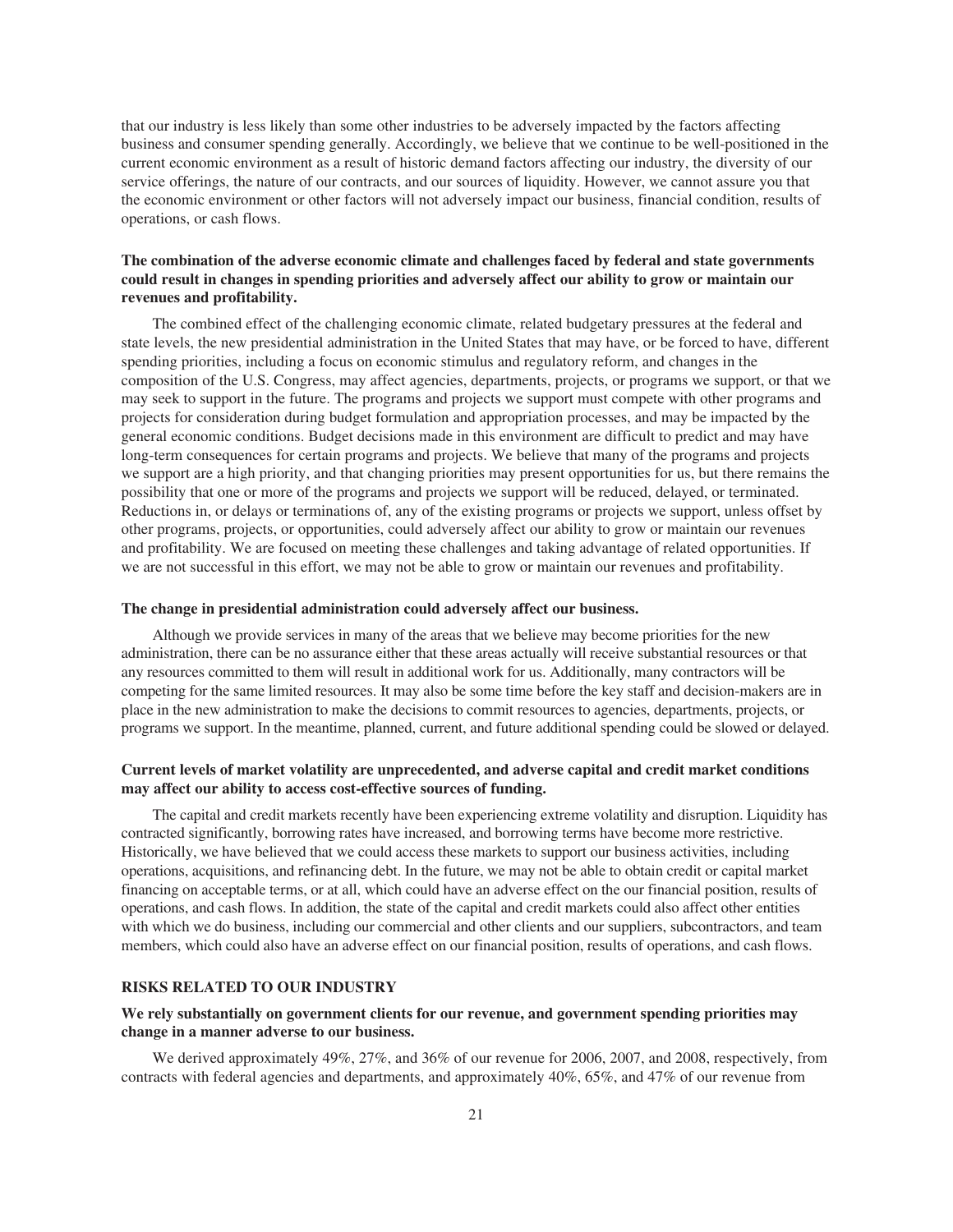contracts with state and local governments in 2006, 2007, and 2008, respectively. In 2008, approximately 38% of our revenue was from The Road Home contract with the State of Louisiana. Virtually all of our major government clients have experienced reductions in budgets at some time, often for a protracted period, and we expect similar reductions in the future. Most states are not permitted to operate with budget deficits, and nearly all states face considerable challenges in balancing budgets that anticipate reduced revenues. In addition, the Office of Management and Budget may restrict expenditures by our federal clients. Recent federal, state, and local elections could also affect spending priorities and budgets at all levels of government. In addition, the current national and worldwide economic downturn may result in changes in government priorities in ways that could be disadvantageous to us. For example, addressing the financial crisis and economic downturn will require use of substantial government resources, which may lower the amounts available for agencies, departments, projects, or programs we support. In addition, some governments may not have sufficient resources to continue spending at previous levels. A decline in expenditures, or a shift in expenditures away from agencies, departments, projects, or programs that we support, whether to pay for other projects or programs within the same or other agencies or departments, to reduce budget deficits, to fund tax reductions, or for other reasons, could materially adversely affect our business, prospects, financial condition, or operating results. Moreover, the perception that a cut in appropriations and spending may occur could adversely affect investor sentiment about our stock and cause our stock price to fall.

## **The failure of Congress to approve budgets in a timely manner for the federal agencies and departments we support could delay and reduce spending and cause us to lose revenue and profit.**

On an annual basis, Congress must approve budgets that govern spending by each of the federal agencies and departments we support. When Congress is unable to agree on budget priorities, and thus is unable to pass the annual budget on a timely basis, it typically enacts a continuing resolution. Continuing resolutions generally allow federal agencies and departments to operate at spending levels based on the previous budget cycle. When agencies and departments must operate on the basis of a continuing resolution, funding we expect to receive from clients for work we are already performing and new initiatives may be delayed or cancelled. Thus, the failure by Congress to approve budgets in a timely manner can result in either loss of revenue and profit in the event federal agencies and departments are required to cancel existing or new initiatives, or the deferral of revenue and profit to later periods due to delays in implementing existing or new initiatives. The budgets of many of our state and local government clients are also subject to similar budget processes, and thus subject us to similar risks and uncertainties.

## **Our failure to comply with complex laws, rules, and regulations relating to government contracts could cause us to lose business and subject us to a variety of penalties.**

We must comply with laws, rules, and regulations relating to the formation, administration, and performance of government contracts, which affect how we do business with our government clients and impose added costs on our business. Each government client has its own laws, rules, and regulations affecting its contracts. Among the more significant strictures affecting federal government contracts are:

- the Federal Acquisition Regulation, and agency regulations analogous or supplemental to it, which comprehensively regulate the formation, administration, and performance of federal government contracts;
- the Truth in Negotiations Act, which requires certification and disclosure of cost and pricing data in connection with some contract negotiations;
- the Procurement Integrity Act, which, among other things, defines standards of conduct for those attempting to secure federal contracts, prohibits certain activities relating to federal procurements, and limits the employment activities of certain former federal employees;
- the Cost Accounting Standards, which impose accounting requirements that govern our right to payment under federal contracts; and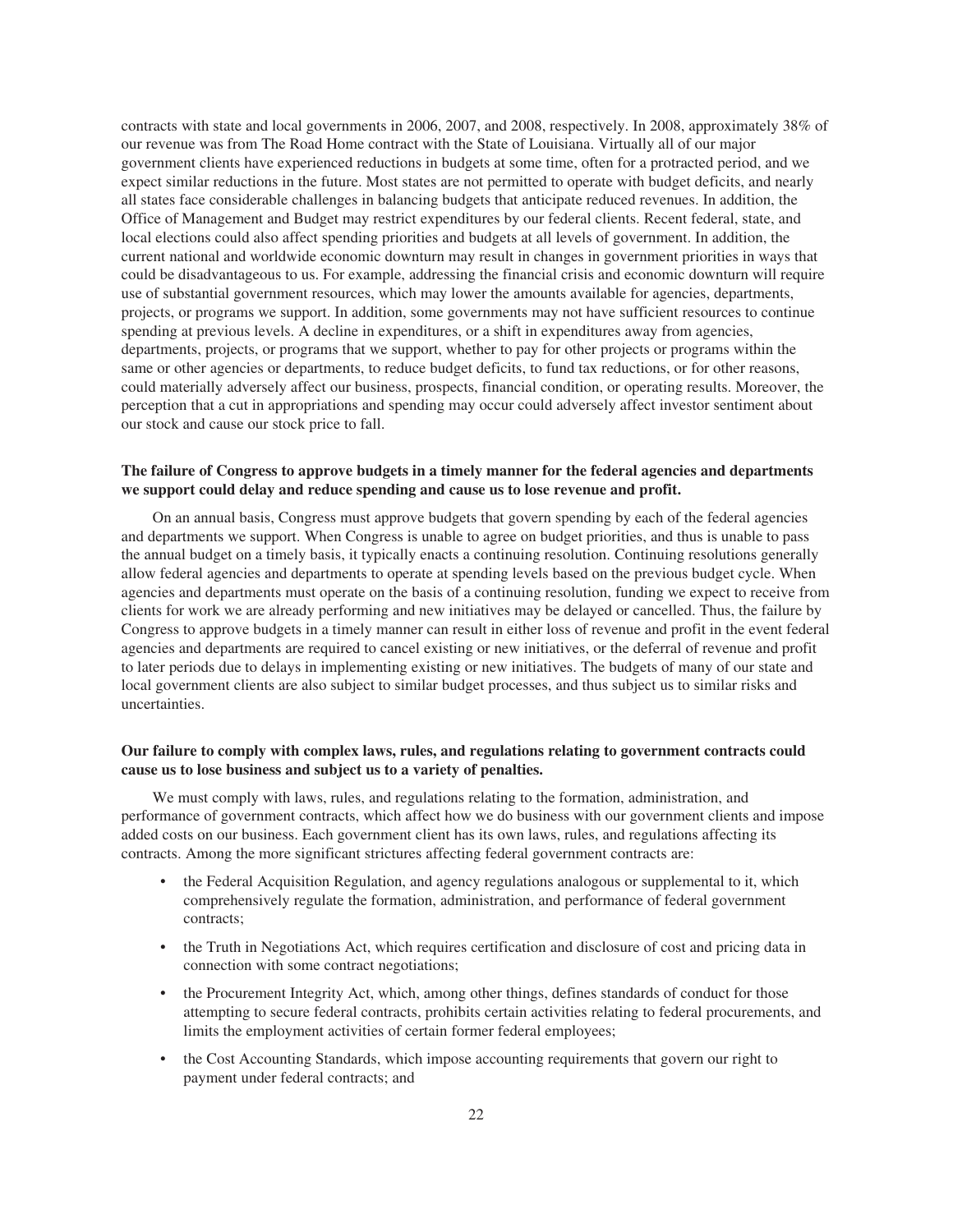• laws, rules and regulations restricting (i) the use and dissemination of information classified for national security purposes, (ii) the exportation of specified products, technologies, and technical data, and (iii) the use and dissemination of sensitive but unclassified data.

The federal government and other governments with which we do business may in the future change their procurement practices and/or adopt new contracting laws, rules and/or regulations, including cost accounting standards, that could be costly to satisfy or that could impair our ability to obtain new contracts. Any failure to comply with applicable strictures could subject us to civil and criminal penalties and administrative sanctions, including termination of contracts, repayment of amounts already received under contracts; forfeiture of profits; suspension of payments; fines and suspension or debarment from doing business with federal and even state and local government agencies and departments, any of which could substantially adversely affect our reputation, our revenue, our operating results, and the value of our stock. Failure to abide by laws applicable to our work for governments outside the United States could have similar effects on that portion of our business. Unless the content requires otherwise, we use the term "contracts" to refer to contracts and any task orders or delivery orders issued under a contract.

## **Unfavorable government audit results could force us to adjust previously reported operating results, could affect future operating results, and could subject us to a variety of penalties and sanctions.**

The federal government and many states, including Louisiana, audit and review our contract performance, pricing practices, cost structure, financial responsibility, and compliance with applicable laws, regulations, and standards. Like most major government contractors, we have our business processes, financial information, and government contracts audited and reviewed on a continual basis by federal agencies, including the Defense Contract Audit Agency. Audits, including audits relating to companies we have acquired or may acquire or subcontractors we have hired or may hire, could raise issues that have significant adverse effects on our operating results. For example, audits could result in substantial adjustments to our previously reported operating results if costs that were originally reimbursed, or that we believed would be reimbursed, are subsequently disallowed. In addition, cash we have already collected may need to be refunded, past and future operating margins may be reduced, and we may need to adjust our practices, which could reduce profit on other past, current, and future contracts. Moreover, a government agency could withhold payments due us under a contract pending the outcome of any investigation with respect to a contract or our performance under it.

If a government audit, review, or investigation uncovers improper or illegal activities, we may be subject to civil and criminal penalties and administrative sanctions, including termination of contracts, repayment of amounts already received under contracts, forfeiture of profits, suspension of payments, fines, and suspension or debarment from doing business with federal and even state and local government agencies and departments. We may also lose business if we are found not to be sufficiently financially responsible. In addition, we could suffer serious harm to our reputation and our stock price could decline if allegations of impropriety are made against us, whether or not true. Federal audits have been completed on our incurred contract costs only through 2006; audits for costs incurred on work performed since then have not yet been completed. In addition, non-audit reviews by the government may still be conducted on all our government contracts.

If we are suspended or debarred from contracting with the federal government generally, or any specific agency, if our reputation or relationship with federal or state agencies and departments is impaired, or if the federal Louisiana government or other state governments otherwise cease doing business with us or significantly decrease the amount of business they do with us, our revenue and operating results would be materially harmed.

## **Our government contracts contain provisions that are unfavorable to us and permit our government clients to terminate our contracts partially or completely at any time prior to completion.**

Our government contracts contain provisions not typically found in commercial contracts, including provisions that allow our clients to terminate or modify these contracts at the government's convenience upon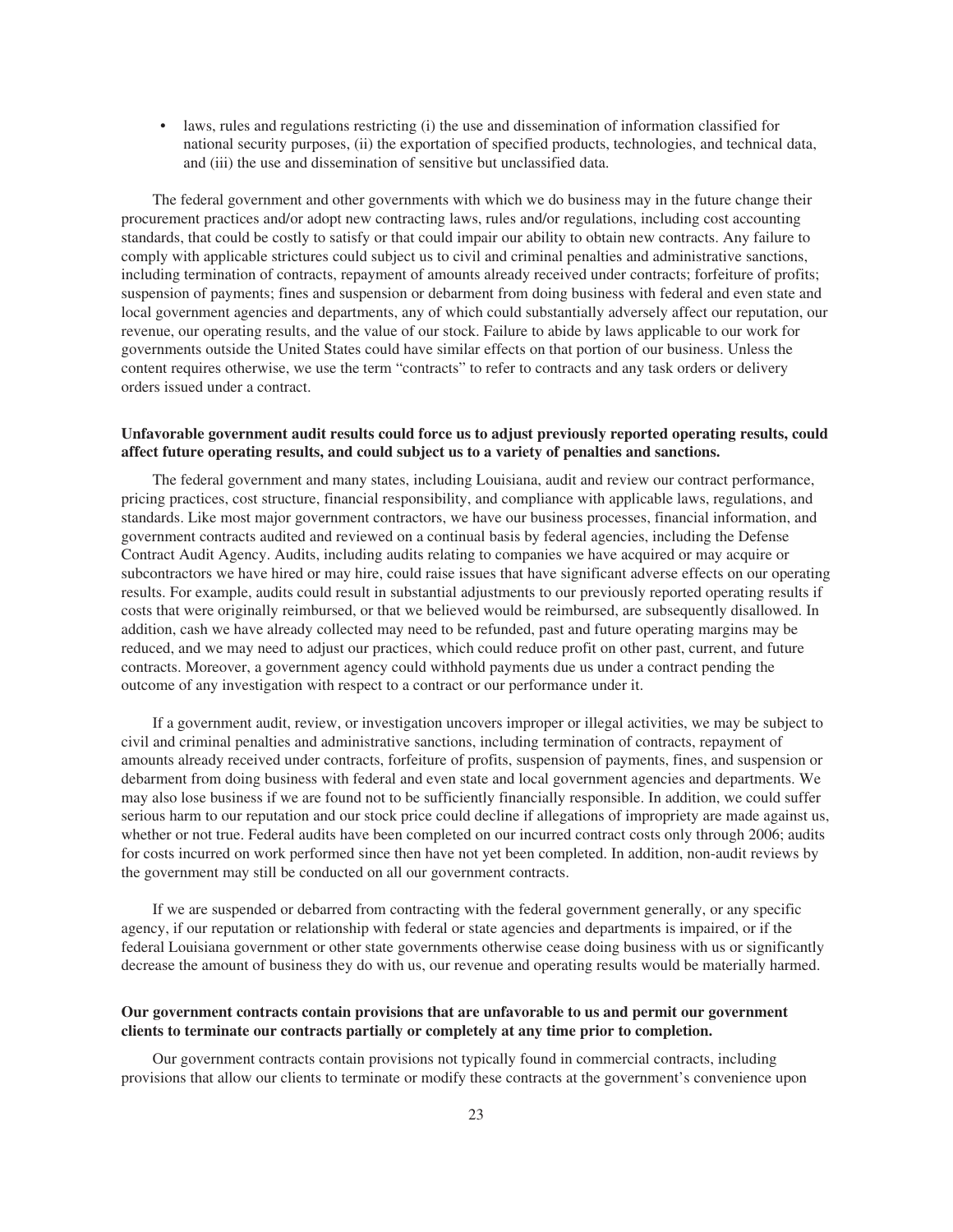short notice. If a government client terminates one of our contracts for convenience, we may recover only our incurred and committed costs, settlement expenses, and any fee due on work completed prior to the termination, but not any revenues for work not yet performed. In addition, many of our government contracts and task and delivery orders are incrementally funded as appropriated funds become available. The reduction or elimination of such funding can result in options not being exercised and further work on existing contracts and orders being curtailed. In any such event, we would have no right to seek lost fees or other damages. If a government client were to terminate, decline to exercise an option, or curtail further performance under one or more of our significant contracts, our revenue and operating results would be materially harmed.

## **Adoption of new procurement practices or contracting laws, rules, and regulations and changes in existing procurement practices or contracting laws, rules, and regulations could impair our ability to obtain new contracts and cause us to lose revenue and profit.**

In the future, the federal government may change its procurement practices and/or adopt new contracting laws, rules, or regulations that could cause its agencies and departments to curtail the use of services firms or increase the use of companies with a "preferred status," such as small businesses. For example, legislation restricting the procedure by which services are outsourced to federal contractors has been proposed in the past, and if such legislation were to be enacted, it would likely reduce the amount of services that could be outsourced by the federal government. Any such changes in procurement practices or new contracting laws, rules, or regulations could impair our ability to obtain new contracts and materially reduce our revenue and profit. Other government clients could enact changes to their procurement laws and regulations that could have similar adverse effects on us.

In addition, our business activities may be or may become subject to international, foreign, U.S., state, or local laws or regulatory requirements that may limit our strategic options and growth and may increase our expenses and reduce our profit, negatively affecting the value of our stock. We generally have no control over the effect of such laws or requirements on us and they could affect us more than they affect other companies.

## **RISKS RELATED TO OUR BUSINESS**

## **We depend on contracts with federal agencies and departments for a substantial portion of our revenue and profit, and our business, revenue, and profit levels could be materially and adversely affected if our relationships with these agencies and departments deteriorate.**

Contracts with federal agencies and departments accounted for approximately 49%, 27%, and 36% of our revenue for fiscal years 2006, 2007, and 2008, respectively. Revenue from contracts with clients in DoD, EPA, and HHS accounted for approximately 27% of our revenue for 2006. Revenue from contracts with clients in HHS, DoD, and EPA accounted for approximately 15% of our revenue for 2007. Revenue from contracts with clients in HHS, EPA, and DoD accounted for approximately 19% of our revenue in 2008. Particularly following the completion of The Road Home contract, we believe that federal contracts will continue to be a significant source of our revenue and profit for the foreseeable future.

Because we have a large number of contracts with clients, we continually bid for and execute new contracts, and our existing contracts continually become subject to recompetition and expiration. Upon the expiration of a contract, we typically seek a new contract or subcontractor role relating to that client to replace the revenue generated by the expired contract. There can be no assurance that the requirements those expiring contracts were satisfying will continue after their expiration, that the client will re-procure those requirements, that any such re-procurement will not be restricted in a way that would eliminate us from the competition (e.g., set aside for small business), or that we will be successful in any such re-procurements. If we are not able to replace the revenue from these contracts, either through follow-on contracts or new contracts for those requirements or for new requirements, our revenue and operating results will be materially harmed.

Among the key factors in maintaining our relationships with government agencies and departments (and other clients) are our performance on individual contracts, the strength of our professional reputation, and the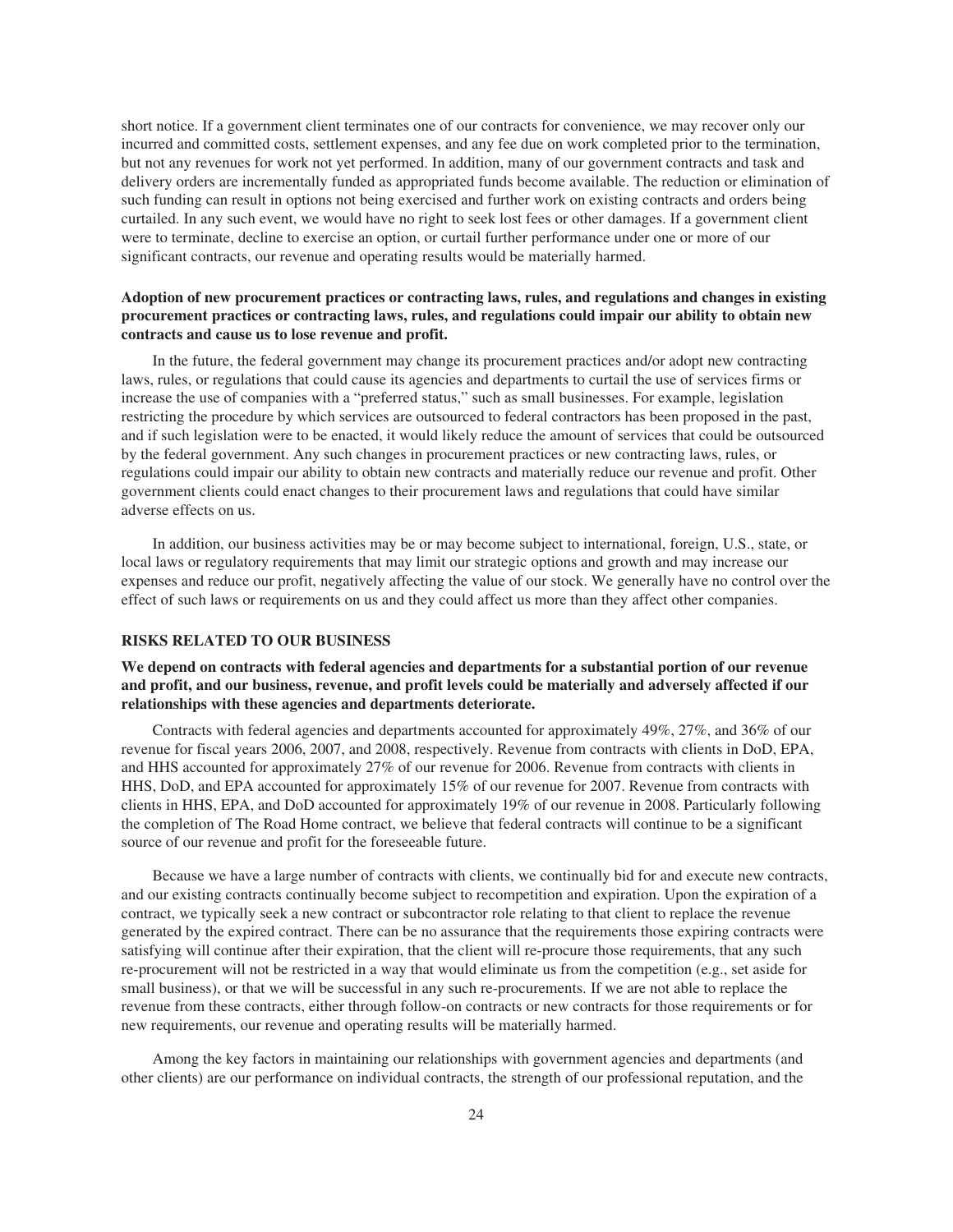relationships of our senior management with client personnel. Because we have many contracts, we expect disagreements and performance issues with clients to arise from time to time. To the extent that such disagreements arise, our performance does not meet client expectations, our reputation or relationships with one or more key clients are impaired, or one or more important client personnel leave their employment, are transferred to other positions, or otherwise become less involved with our contracts, our revenue and operating results could be materially harmed. Our reputation could also be harmed if we work on or are otherwise associated with a project that receives significant negative attention in the news media or otherwise for any reason.

## **Our increasing dependence on GSA Schedule and other IDIQ contracts creates the risk of increasing volatility in our revenue and profit levels.**

We believe that one of the key elements of our success is our position as a prime contractor under GSA Schedule contracts and other IDIQ contracts. As these types of contracts have increased in importance over the last several years, we believe our position as a prime contractor has become increasingly important to our ability to sell our services to federal clients. However, these contracts require us to compete for each delivery order and task order, rather than having a more predictable stream of activity and, therefore, revenue and profit, during the term of a contract. There can be no assurance that we will continue to obtain revenue from such contracts at these levels, or in any amount, in the future. To the extent that federal agencies and departments choose to employ GSA Schedule and other contracts encompassing activities for which we are not able to compete or provide services, we could lose business, which would negatively affect our revenue and profitability.

## **Our commercial business depends on the air transport and energy sectors of the global economy, both of which are highly cyclical and can lead to substantial variations in revenue and profit from period to period.**

Our commercial business is heavily concentrated in the air transport and energy industries, which are highly cyclical. Our clients in these industries go through periods of high demand and high pricing followed by periods of low demand and low pricing. Their demand for our services has historically risen and fallen accordingly. We expect that demand for our services from commercial air transport and energy industry clients will drop when either industry experiences a downturn, as the commercial air transport business has during the current worldwide economic downturn. Factors that could lead to a downturn in the air transport industry include a decline in general economic conditions, acts of terrorism or war, changes in the worldwide geopolitical climate, increases in the cost of energy, the financial condition of major airlines or airports, changes in weather patterns, and government regulations affecting the air transport industry. Other factors, some of them unforeseeable, could also affect the demand for our services to this industry. Factors that could cause a downturn in the energy industry include a decline in general economic conditions, changes in political stability in the Middle East and other oil producing regions, and government regulations affecting the energy sector. There are other factors, unrelated to the price of or demand for energy, that have affected demand for our services or may affect it in the future, such as the fate of a major corporation in the energy industry.

## **We may not receive revenue corresponding to the full amount of our backlog, or may receive it later than we expect, which could materially and adversely affect our revenue and operating results.**

We have included backlog data in this Annual Report on Form 10-K under "Item 1. Business—Contract Backlog." The calculation of backlog is highly subjective and is subject to numerous uncertainties and estimates, and there can be no assurance that we will in fact receive the amounts we have included in our backlog. Our assessment of a contract's potential value is based on factors such as the amount of revenue we have recently recognized on that contract, our experience in utilizing contract capacity on similar types of contracts, and our professional judgment. In the case of contracts that may be renewed at the option of the client, we generally calculate backlog by assuming that the client will exercise all of its renewal options; however, the client may elect not to exercise its renewal options. In addition, federal contracts rely on congressional appropriation of funding, which is typically provided only partially at any point during the term of federal contracts, and all or some of the work to be performed under a contract may require future appropriations by Congress and the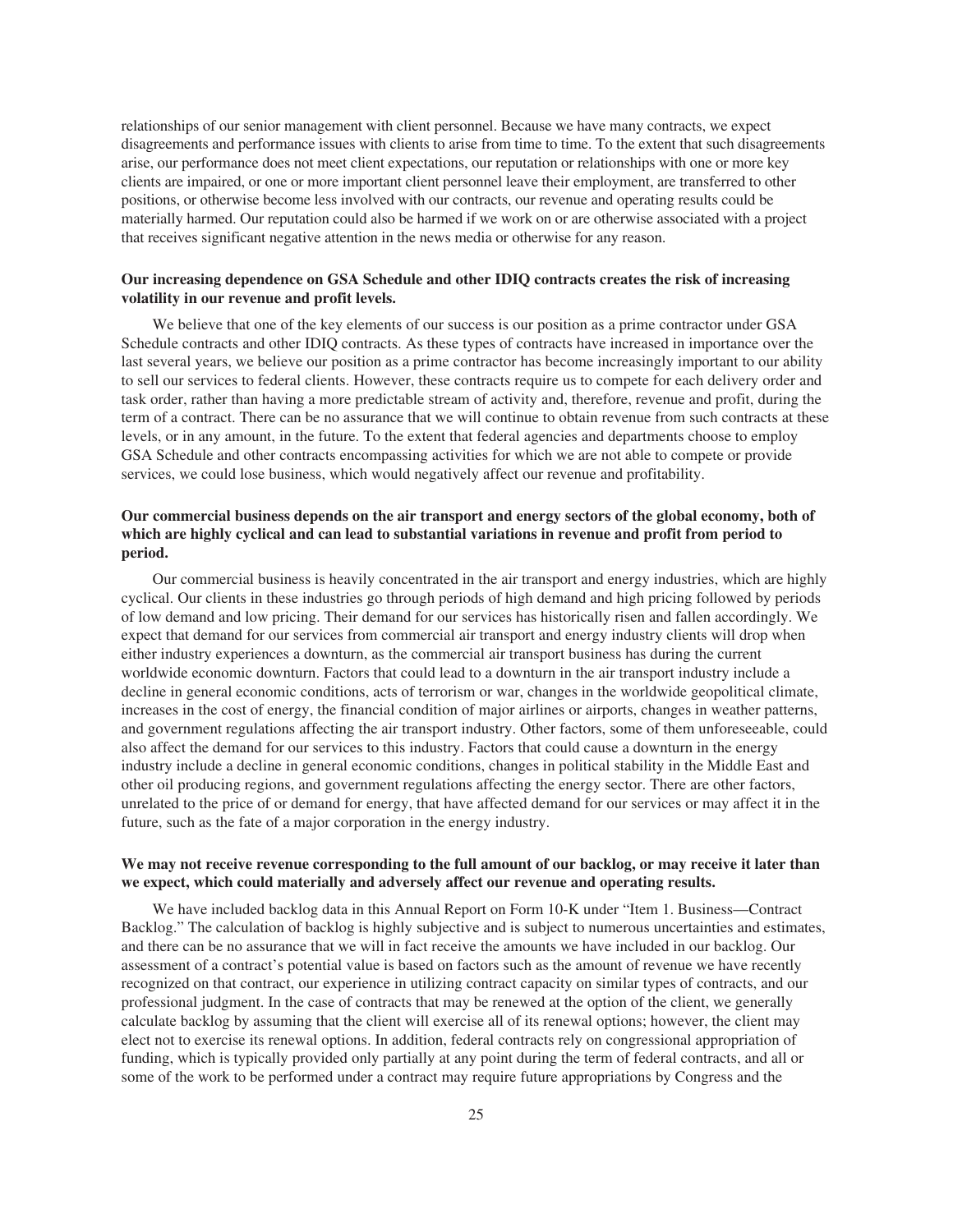subsequent allocation of funding by the procuring agency to the contract. Our estimate of the portion of backlog that we expect to recognize as revenue in any future period is likely to be inaccurate because the receipt and timing of this revenue often depends on subsequent appropriation and allocation of funding and is subject to various contingencies, such as timing of task orders and delivery orders, many of which are beyond our control. In addition, we may never receive revenue from some of the engagements that are included in our backlog, and this risk is greater with respect to unfunded backlog.

The actual receipt of revenue on engagements included in backlog may never occur or may change because client priorities could change, a program schedule could change, the program could be canceled, the government agency or other client could elect not to exercise renewal options under a contract or could select other contractors to perform services, or a contract could be reduced, modified, or terminated. We adjust our backlog periodically to reflect modifications to or renewals of existing contracts, awards of new contracts, or approvals of expenditures. In addition, the maximum contract value specified under a contract awarded to us does not necessarily indicate the revenue we will realize under that contract. We also derive revenue from IDIQ contracts, which typically do not require the government to purchase a specific amount of goods or services under the contract other than a small minimum quantity. If we fail to realize revenue corresponding to our backlog, our revenue and operating results for the then current fiscal period, as well as future reporting periods, could be materially adversely affected.

## **Because much of our work is performed under task orders, delivery orders, and short-term assignments, we are exposed to the risk of not having sufficient work for our staff, which can affect revenue and profit.**

We perform some of our work under short-term contracts. Even under many of our longer-term contracts, we perform much of our work under individual task orders and delivery orders, many of which are awarded on a competitive basis. If we cannot obtain new work in a timely fashion, whether through new contracts, task orders, or delivery orders, modifications to existing contracts, task orders, or delivery orders, or otherwise, we may not be able to keep our staff profitably utilized. It is difficult to predict when such new work or modifications will be obtained. Moreover, we need to manage our staff carefully to ensure that those with appropriate qualifications are available when needed and that staff do not have excessive down-time when working on multiple projects, or as projects are beginning or nearing completion. There can be no assurance that we can profitably manage the utilization of our staff. In the short run, our costs are relatively fixed, so lack of staff utilization hurts revenue, profit, and operating results.

## **Loss of key members of our senior management team could impair our relationships with clients and disrupt the management of our business.**

We believe that our success depends on the continued contributions of the members of our senior management team, particularly Sudhakar Kesavan, our Chief Executive Officer; John Wasson, our Chief Operating Officer; and Alan Stewart, our Chief Financial Officer. We rely on our senior management to generate business and manage and execute projects and programs successfully. In addition, the relationships and reputation that many members of our senior management team have established and maintain with client personnel contribute to our ability to maintain good client relations and identify new business opportunities. Apart from our most senior executive officers, we do not generally have agreements with members of our senior management team providing for a specific term of employment. The loss of any member of our senior management could impair our ability to identify and secure new contracts, maintain good client relations, and otherwise manage our business. The loss or rumored loss of any member of our senior management could also adversely affect out stock price.

## **If we fail to attract and retain skilled employees, we will not be able to continue to win new work, staff engagements, and sustain our profit margins and revenue growth.**

We must continue to hire significant numbers of highly qualified individuals who have technical skills and who work well with our clients. These employees are in great demand and are likely to remain a limited resource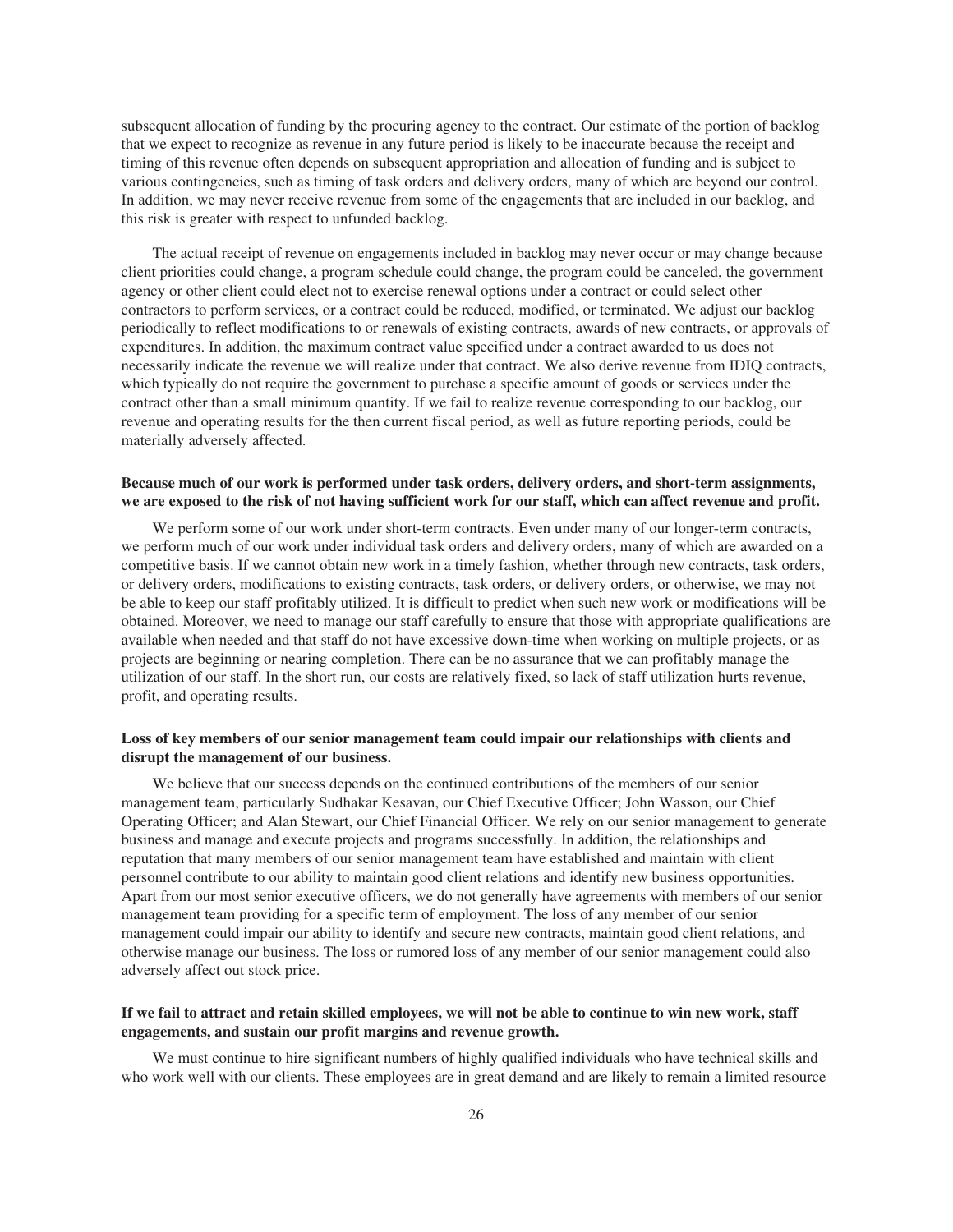for the foreseeable future. If we are unable to recruit and retain a sufficient number of these employees, our ability to staff engagements and to maintain and grow our business could be limited. In such a case, we may be unable to win or perform contracts, and we could be required to engage larger numbers of subcontractor personnel, any of which could adversely affect our revenue, profit, operating results, and reputation. We could even default under one or more contracts for failure to perform properly in a timely fashion, which could expose us to additional liability and further harm our reputation and ability to compete for future contracts. In addition, some of our contracts contain provisions requiring us to commit to staff an engagement with personnel the client considers key to our successful performance under the contract. In the event we are unable to provide these key personnel or acceptable substitutes, or otherwise staff our work, the client may reduce the size and scope of our engagement under a contract or terminate it, and our revenue and operating results may suffer.

## **Growing through acquisitions is a key element of our business strategy, and we are constantly reviewing acquisition opportunities. These activities may involve significant costs, be disruptive, and not be successful. These activities will divert the attention of management from existing operations.**

One of our strategies is to grow through selected acquisitions. We believe pursuing acquisitions actively is necessary for a public company of our size in our business, particularly given the risks associated with, and the limited life of, The Road Home contract and the related revenue stream. As a result, at any given time, we may be evaluating several acquisition opportunities. We may also have outstanding, at any time, one or more expressions of interest, agreements in principle, or letters of intent, regarding potential acquisitions, which are subject to completion of due diligence and other significant conditions, as well as confidentiality agreements with potential acquisition targets. Our experience has been that potential acquisition targets demand confidentiality as a matter of course and allow relatively little due diligence before entering into a preliminary agreement in principle. We insist on including due diligence and other conditions in such preliminary agreements and engage in due diligence prior to executing definitive agreements regarding potential acquisitions. We find that potential acquisitions subject to preliminary agreements in principle often are not consummated, or are consummated on terms materially different than those to which parties initially agreed. Accordingly, our normal practice is not to disclose potential acquisitions until definitive agreements are executed and, in some cases, material conditions precedent are satisfied.

When we are able to identify an appropriate acquisition candidate, we may not be able to negotiate the price and other terms of the acquisition successfully or finance the acquisition on terms satisfactory to us. Our out-of-pocket expenses in identifying, researching, and negotiating potential acquisitions will likely be significant, even if we do not ultimately acquire identified businesses. In addition, negotiations of potential acquisitions and the integration of acquired business operations divert management attention away from day-to-day operations and may reduce staff utilization during a transition period.

## **When we undertake acquisitions, they may present integration challenges, fail to perform as expected, increase our liabilities, and reduce our earnings.**

When we complete acquisitions, it may be difficult and costly to integrate the acquired businesses due to differences in the locations of personnel and facilities, differences in corporate cultures, disparate business models, or other reasons. If we are unable to integrate companies we acquire successfully, our revenue and operating results could suffer. In addition, we may not be successful in achieving the anticipated cost efficiencies and synergies from these acquisitions, including our strategy of offering our services to existing clients of acquired companies to increase our revenue and profit. In fact, our costs for managerial, operational, financial, and administrative systems may increase and be higher than anticipated. We may also experience attrition, including key employees of acquired and existing businesses, during and following integration of an acquired business into our Company. We could also lose business during any transition, whether related to this attrition or caused by other factors. This attrition and/or loss of business could adversely affect our future revenue and operating results and prevent us from achieving the anticipated benefits of the acquisition. Acquisitions of businesses or other material operations may require additional debt or equity financing or both, resulting in additional leverage or dilution of ownership, or both.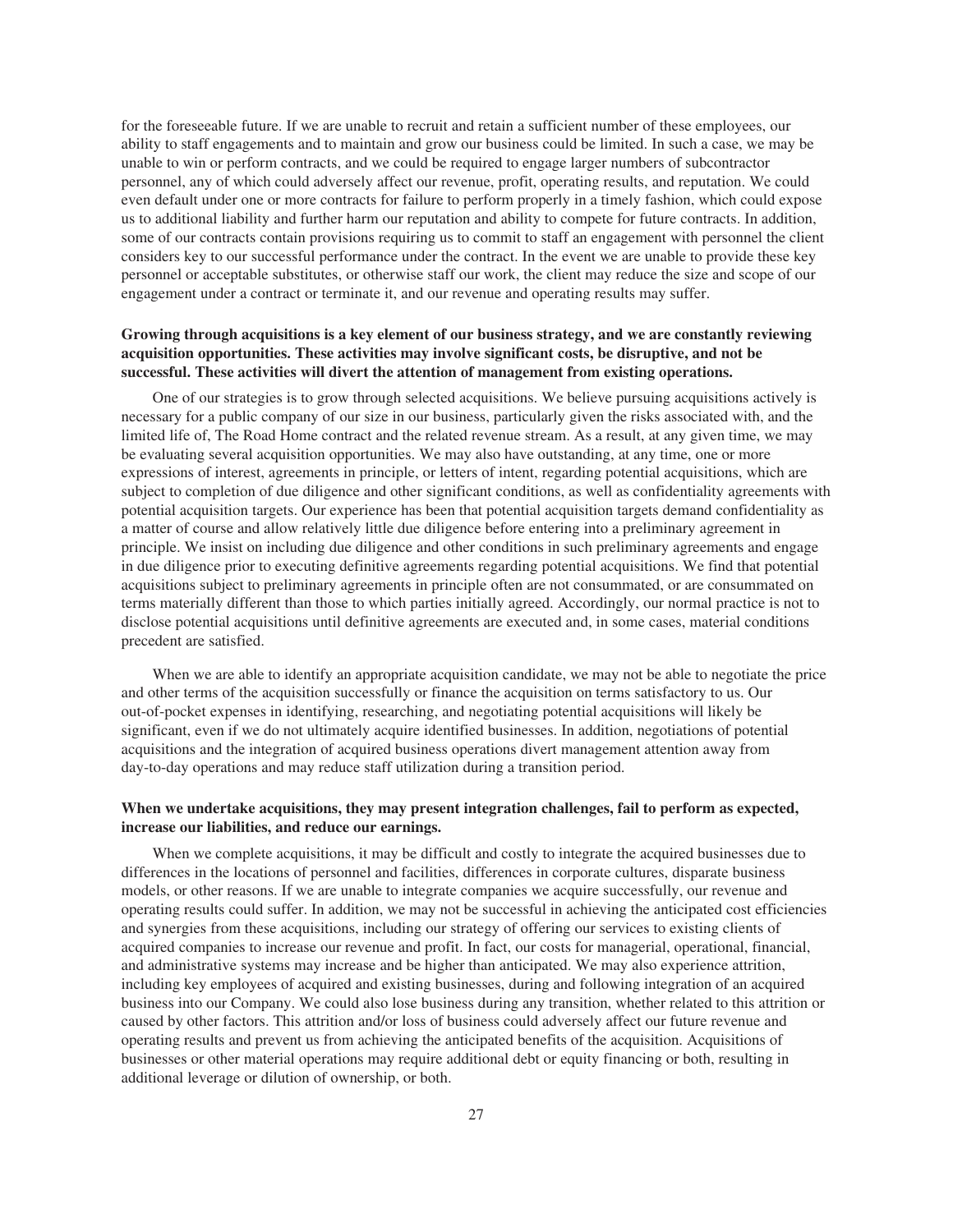## **As a result of our acquisitions, we have substantial amounts of goodwill and intangible assets, and changes in future business conditions could cause these assets to become impaired, requiring substantial writedowns that would adversely affect our operating results.**

All of our acquisitions have been accounted for as purchases and involved purchase prices well in excess of tangible asset values, resulting in the creation of a significant amount of goodwill and other intangible assets. As of December 31, 2008, goodwill and purchased intangibles accounted for approximately \$198.7 million and \$16.8 million, or approximately 49% and 4%, respectively, of our total assets. We plan to continue acquiring businesses if and when opportunities arise, further increasing these amounts. Under generally accepted accounting principles, we do not amortize goodwill and intangible assets acquired in a purchase business combination that are determined to have indefinite useful lives, but instead review them annually (or more frequently if impairment indicators arise) for impairment. Although we have to-date determined that such assets have not been impaired, additional acquisitions and the current economic conditions could make impairment more likely in the future. To the extent that we determine that such an asset has been impaired, we will write down its carrying value on our balance sheet and book an impairment charge in our statement of earnings.

We amortize intangible assets with estimable useful lives over their respective estimated useful lives to their estimated residual values, and review them for impairment. If, as a result of acquisitions or otherwise, the amount of intangible assets being amortized increases, so will our depreciation and amortization charges in future periods.

#### **Businesses that we acquire may have greater-than-expected liabilities for which we become responsible.**

Businesses we acquire may have liabilities or adverse operating issues, or both, that we fail to discover through due diligence or the extent of which we underestimate prior to the acquisition. For example, to the extent that any business we acquire or any prior owners, employees, or agents of any acquired businesses or properties: (i) failed to comply with or otherwise violated applicable laws, rules, or regulations; (ii) failed to fulfill or disclose their obligations, contractual or otherwise, to applicable government authorities, their customers, suppliers, or others; or (iii) incurred environmental, tax, or other liabilities, we, as the successor owner, may be financially responsible for these violations and failures and may suffer harm to our reputation and otherwise be adversely affected. An acquired business may have problems with internal controls over financial reporting, which could be difficult for us to discover during our due diligence process and could in turn lead us to have significant deficiencies or material weaknesses in our own internal controls over financial reporting. These and any other costs, liabilities, and disruptions associated with any of our past acquisitions and any future acquisitions could harm our operating results.

## **We face intense competition from many firms that have greater resources than we do, which could result in price reductions, reduced profitability, and loss of market share.**

We operate in highly competitive markets and generally encounter intense competition to win contracts and task orders. If we are unable to compete successfully for new business, our revenue and operating margins may decline. Many of our competitors are larger and have greater financial, technical, marketing, and public relations resources, larger client bases, and greater brand or name recognition than we do. Some of our principal competitors include Abt Associates Inc.; BearingPoint, Inc.; Booz Allen Hamilton, Inc.; Cambridge Systematics, Inc.; CRA International, Inc.; Eastern Research Group, Inc.; ENTRIX, Inc.; L-3 Communications Corporation; Lockheed Martin Corporation; Navigant Consulting, Inc.; Northrop Grumman Corporation; PA Consulting Group; SAIC, Inc.; Research Triangle Institute; SRA International, Inc.; and Westat, Inc. We also have numerous smaller competitors, many of which have narrower service offerings and serve niche markets. Our competitors may be able to compete more effectively for contracts and offer lower prices to clients, causing us to lose contracts, as well as lowering our profit or even causing us to suffer losses on contracts that we do win. Some of our subcontractors are also competitors, and some of them may in the future secure positions as prime contractors, which could deprive us of work we might otherwise have won under such contracts. Our competitors also may be able to provide clients with different and greater capabilities and benefits than we can provide in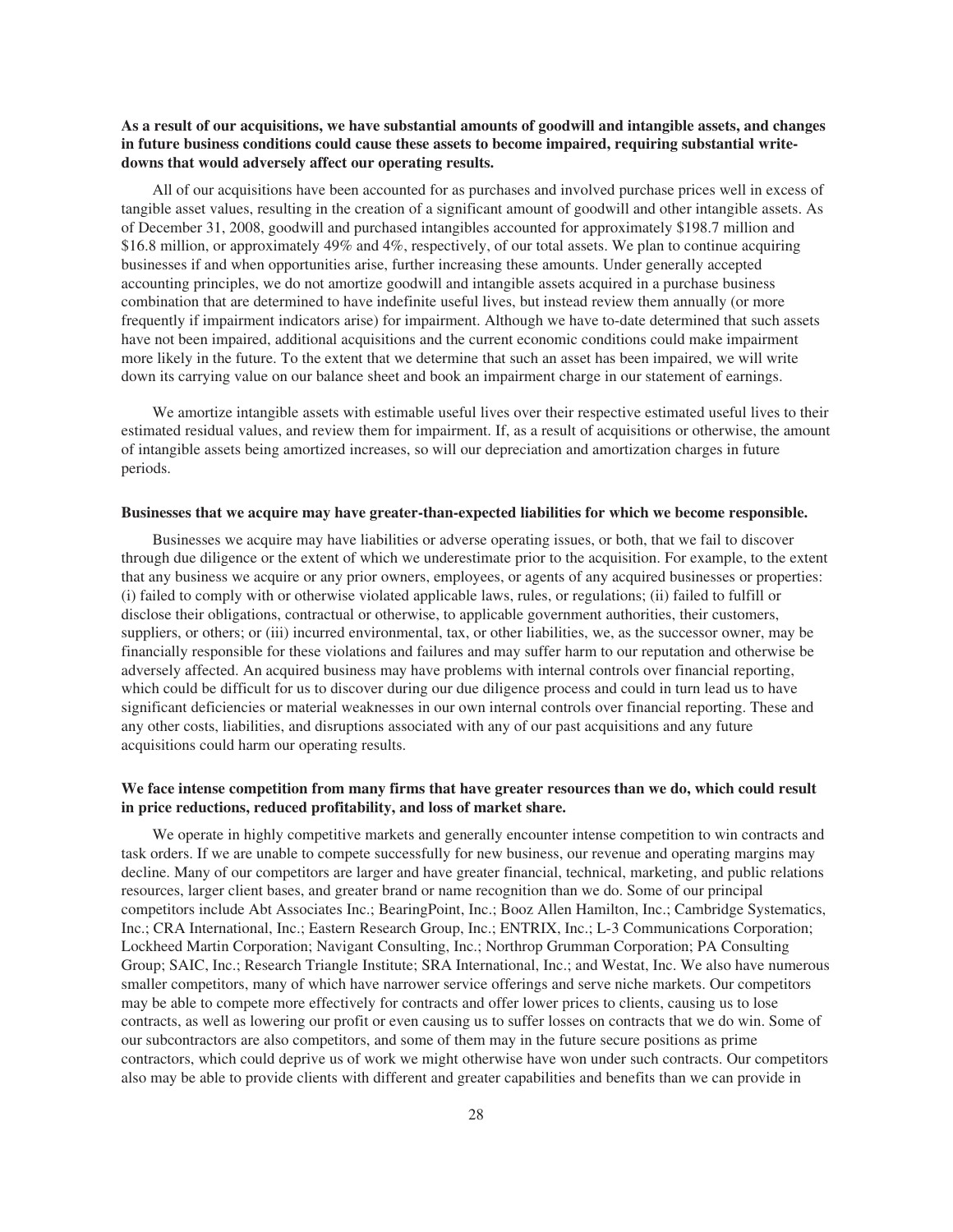areas such as technical qualifications, past performance on relevant contracts, geographic presence, ability to keep pace with the changing demands of clients, and the availability of key personnel. Our competitors also have established or may establish relationships among themselves or with third parties or may, through mergers and acquisitions, increase their ability to address client needs. Accordingly, it is possible that new competitors or alliances among competitors may emerge. Our competitors may also be able to offer higher prices for attractive acquisition candidates, which could harm our strategy of growing through selected acquisitions. Our competitors may be able to offer our perspective and/or current employees better compensation and/or benefits, better career opportunities, or other real or apparent reasons to work for them instead of us. In addition, our competitors may engage in activities, whether proper or improper, to gain access to our proprietary information, encourage our employees to terminate their employment with us, interfere with our efforts to recruit staff, disparage our Company, and otherwise gain competitive advantages over us.

## **We derive significant revenue and profit from contracts awarded through a competitive bidding process, which can impose substantial costs on us, and we will lose revenue and profit if we fail to compete effectively.**

We derive significant revenue and profit from contracts that are awarded through a competitive bidding process. We expect that most of the government business we seek in the foreseeable future will be awarded through competitive bidding. Competitive bidding imposes substantial costs and presents a number of risks, including:

- the substantial cost and managerial time and effort that we spend to prepare bids and proposals for contracts that may or may not be awarded to us;
- the need to estimate accurately the resources and costs that will be required to service any contracts we are awarded, sometimes in advance of the final determination of their full scope;
- the expense and delay that may arise if our competitors protest or challenge awards made to us pursuant to competitive bidding, and the risk that such protests or challenges could result in the requirement to resubmit bids, and in the termination, reduction, or modification of the awarded contracts; and
- the opportunity cost of not bidding on and winning other contracts we might otherwise pursue.

To the extent we engage in competitive bidding and are unable to win particular contracts, we not only incur substantial costs in the bidding process that would negatively affect our operating results, but we may lose the opportunity to operate in the market for the services provided under those contracts for a number of years. Even if we win a particular contract through competitive bidding, our profit margins may be depressed or we may even suffer losses as a result of the costs incurred through the bidding process and the need to lower our prices to overcome competition.

#### **We may lose money on some contracts if we underestimate the resources we need to perform under them.**

We provide services to clients primarily under three types of contracts: time-and-materials contracts; costbased contracts; and fixed-price contracts. In 2006, we derived approximately 46%, 20%, and 34% of our revenue from time-and-materials, cost-based, and fixed-price contracts, respectively. In 2007, the corresponding percentages were approximately 55%, 9% and 36%, respectively. For 2008, the corresponding percentages were approximately 67%, 11% and 22%, respectively. Each of these types of contracts, to differing degrees, involves the risk that we could underestimate our cost of fulfilling the contract, which may reduce the profit we earn or lead to a financial loss on the contract, which would adversely affect our operating results.

• Under time-and-materials contracts, we are paid for labor at negotiated hourly billing rates and for certain expenses, and we assume the risk that our costs of performance may exceed the negotiated hourly rates.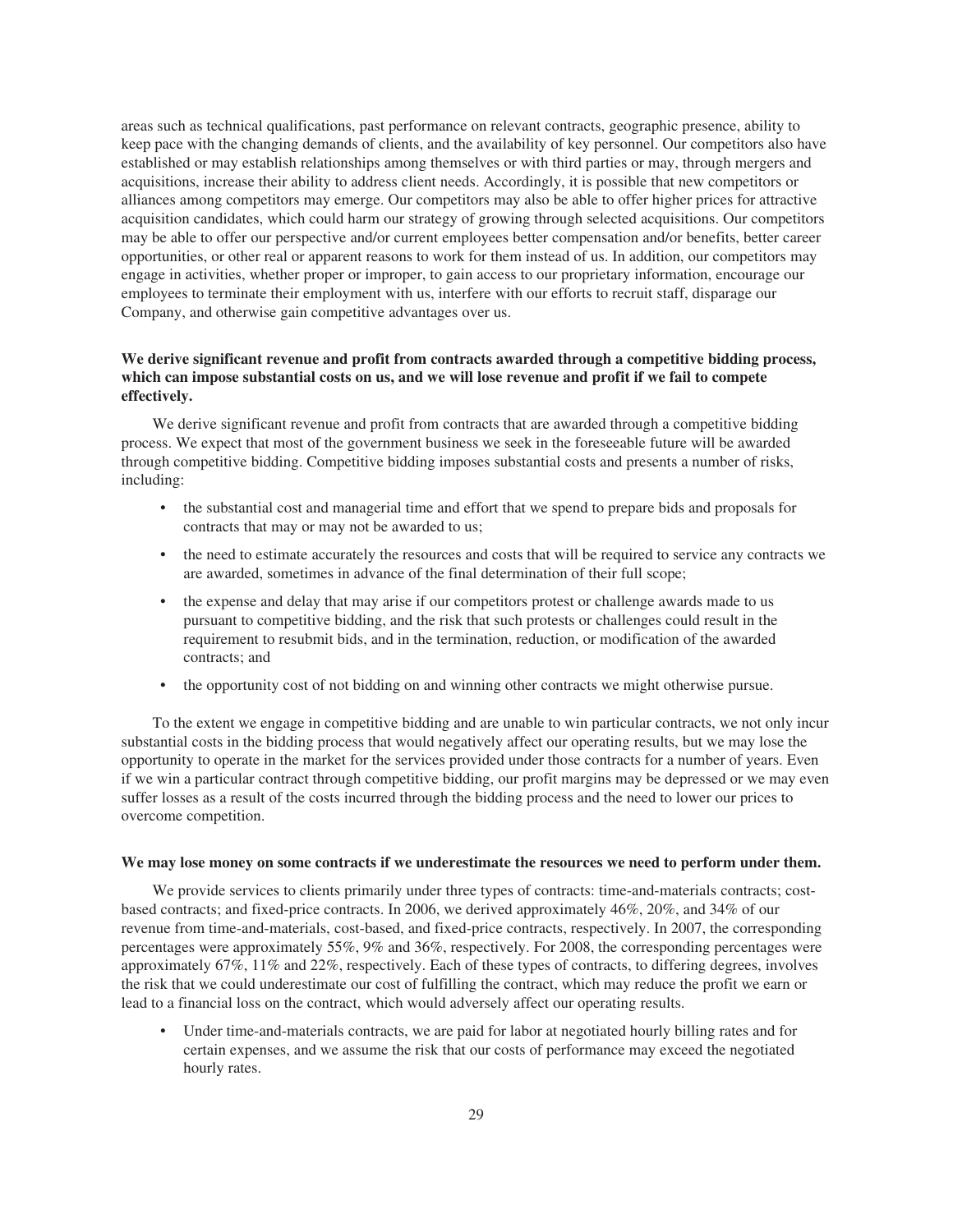- Under our cost-based contracts, which frequently cap many of the various types of costs we can charge and which impose overall and individual task order or delivery order ceilings, we are reimbursed for certain costs incurred, which must be allowable and at or below these caps under the terms of the contract and applicable regulations. If we incur unallowable costs in the performance of a contract, the client will not reimburse those costs, and if our allowable costs exceed any of the applicable caps or ceilings, we will not be able to recover those costs. In some cases, we receive no fees.
- Under fixed-price contracts, we perform specific tasks for a set price. Compared to cost-plus-fee contracts and time-and-materials contracts, fixed-price contracts involve greater financial risk because we bear the full impact of cost overruns.

In order to determine the appropriate revenue to recognize on our contracts in each accounting period, we must use judgment relative to assessing risks, estimating contract revenue and costs, and making assumptions for schedule and technical issues. From time to time, facts develop that require us to revise our estimated total costs and revenue on a contract. To the extent that a revised estimate affects contract profit or revenue previously recognized, we record the cumulative effect of the revision in the period in which the facts requiring the revision become known. Provision for the full amount of an anticipated loss on any type of contract is recognized in the period in which it becomes probable and can be reasonably estimated. As a result, our operating results could be affected by revisions to prior accounting estimates. See "Management's Discussion and Analysis of Financial Condition and Results of Operations—Description of Critical Accounting Policies—Revenue Recognition."

## **Our operating margins and operating results may suffer if cost-based contracts increase in proportion to our total contract mix.**

Our clients typically determine which type of contract will be awarded to us. In general, cost-based contracts are the least profitable of our contract types. To the extent that we enter into more or larger cost-based contracts in proportion to our total contract mix or our indirect rates change for any reason, our operating margins and operating results may suffer. We do not know how, if at all, our contract mix or our indirect rates will change in the future.

## **We have incurred substantial amounts of debt in the past and expect to incur additional debt, which could substantially reduce our profitability, limit our ability to pursue certain business opportunities, and reduce the value of our stock.**

As a result of our business activities and acquisitions, we have incurred substantial debt in the past. Although we reduced our borrowings with the proceeds of the IPO of our common stock in October 2006 and the results of our operations, we have incurred and expect to incur significant additional debt in the future in connection with our acquisition program. Such debt could increase the risks described herein and lead to other risks. The amount of our debt could have important consequences for our stockholders, such as:

- our future ability to obtain additional financing for working capital, capital expenditures, product and service development, acquisitions, general corporate purposes, and other purposes may be impaired;
- a substantial portion of our cash flow from operations could be dedicated to the payment of the principal and interest on our debt;
- our vulnerability to economic downturns and rises in interest rates will be increased;
- we may be unable to comply with the terms of our financing agreements;
- our flexibility in planning for and reacting to changes in our business and the marketplace may be limited; and
- we may be placed at a competitive disadvantage relative to other firms.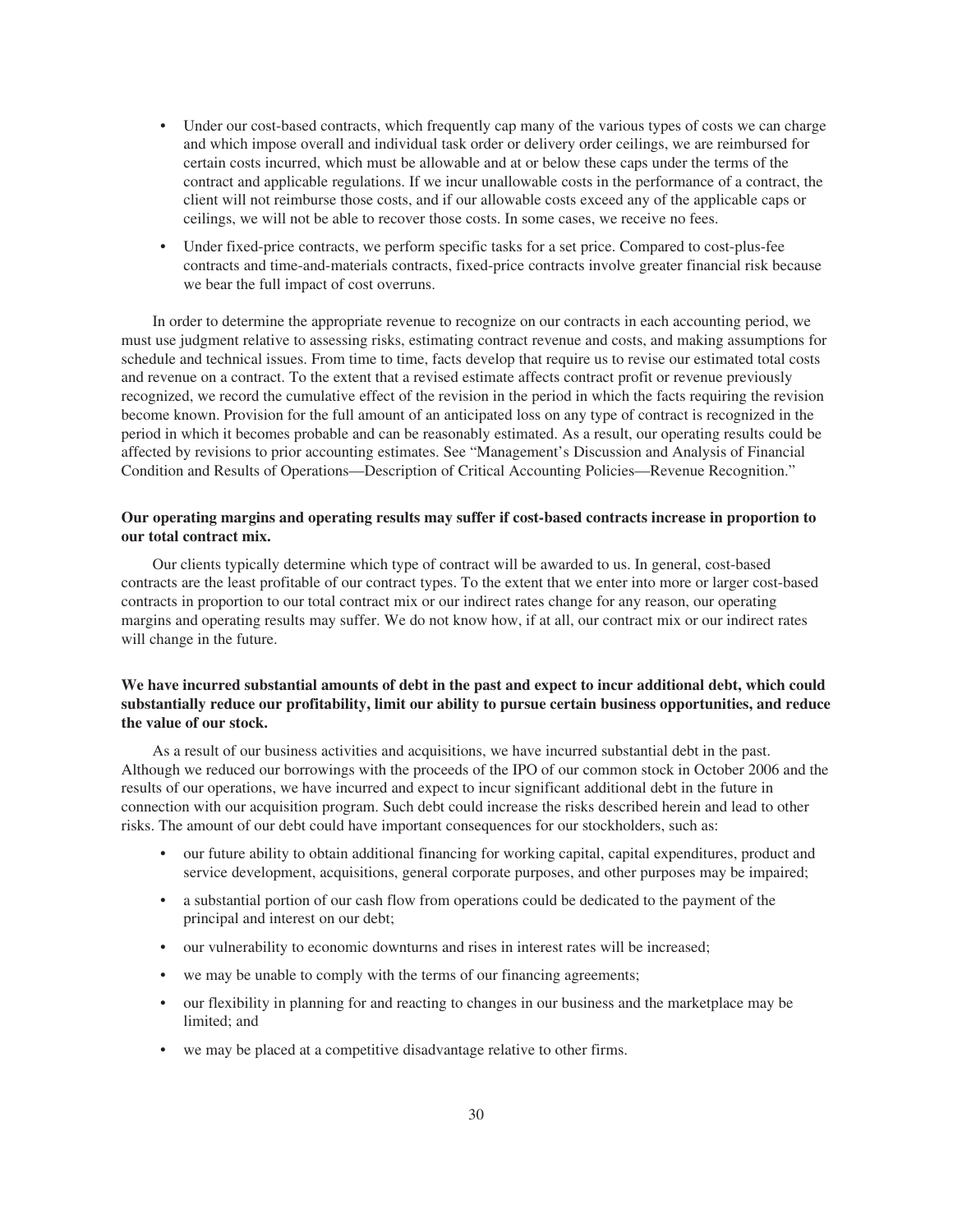Servicing our debt in the future may require a significant amount of cash. Our ability to repay or refinance our debt depends, among other things, on our successful financial and operating performance and the interest rates on our debt. Our financial and operational performance and the interest rates we pay in turn depend on a number of factors, many of which are beyond our control.

If our financial performance declines and we are unable to pay our debts, we will be required to pursue one or more alternative strategies, such as selling assets, refinancing or restructuring indebtedness, or selling additional stock, perhaps under unfavorable conditions. Any of these factors could adversely affect the value of our stock.

Our continued success depends on our ability to raise capital on commercially reasonable terms when, and in the amounts, needed. If additional financing is required, including refinancing existing debt, there can be no assurances that we will be able to obtain such additional financing on terms acceptable to us and at the times required, if at all. In that case, we may be required to raise additional equity by issuing additional stock, alter our business plan materially, curtail all or part of our business expansion plans, or be subject to the actions listed below in the event of default. Any of these results could have a significant adverse effect on the value of our stock.

## **A default under our debt could lead to a bankruptcy or other financial restructuring that would significantly adversely affect the value of our stock.**

In the event of a default under our financing arrangements, the lenders could, among other things: (i) declare all amounts borrowed to be due and payable, together with accrued and unpaid interest; (ii) terminate their commitments to make further loans; and/or (iii) proceed against the collateral securing the obligations owed to them. Our senior debt is, and will continue to be, secured by substantially all of our assets. Defaults under additional indebtedness we incur in the future could have these and other effects. Any such default could have a significant adverse effect on the value of our stock.

A default under our debt could lead to the bankruptcy, insolvency, financial restructuring, or liquidation of our Company. In any such event, stockholders would be entitled to share ratably in our assets available for distribution only after payment in full to the holders of all of our debt and other liabilities. There can be no assurance that, in any such bankruptcy, insolvency, financial restructuring, or liquidation, stockholders would receive any distribution whatsoever.

## **Our existing and future debt will include covenants that restrict our activities and create the risk of defaults, which could impair the value of our stock.**

Our financing arrangements contain and will continue to contain a number of significant covenants that, among other things, restrict our ability to dispose of assets; incur additional indebtedness; make capital expenditures; pay dividends; create liens on assets; enter into leases, investments, and acquisitions; engage in mergers and consolidations; engage in certain transactions with affiliates; and otherwise restrict corporate activities (including change of control and asset sale transactions). In addition, our financing arrangements require us to maintain specified financial ratios and comply with financial tests. At times in the past, we have not fulfilled these covenants, maintained these ratios, or complied with these financial tests specified in our financial arrangements. At other times, we have only marginally fulfilled these covenants, maintained these ratios, or complied with these financial tests. Failure to fulfill the requirements of debt covenants, if not cured through performance or an amendment of the financing arrangements, could have the consequences of a default described in the risk factor above. At the times when we only marginally fulfill the requirements of debt covenants, our day-to-day business decisions may be affected. For example, concern over satisfying debt restrictions and covenants might cause us to forego contract bidding or acquisition opportunities or otherwise cause us to focus on short-term rather than long-term results. There is no assurance that we will be able to fulfill our debt covenants, maintain these ratios, or comply with these financial tests in the future, nor is there any assurance that we will not be in default under our financial arrangements in the future.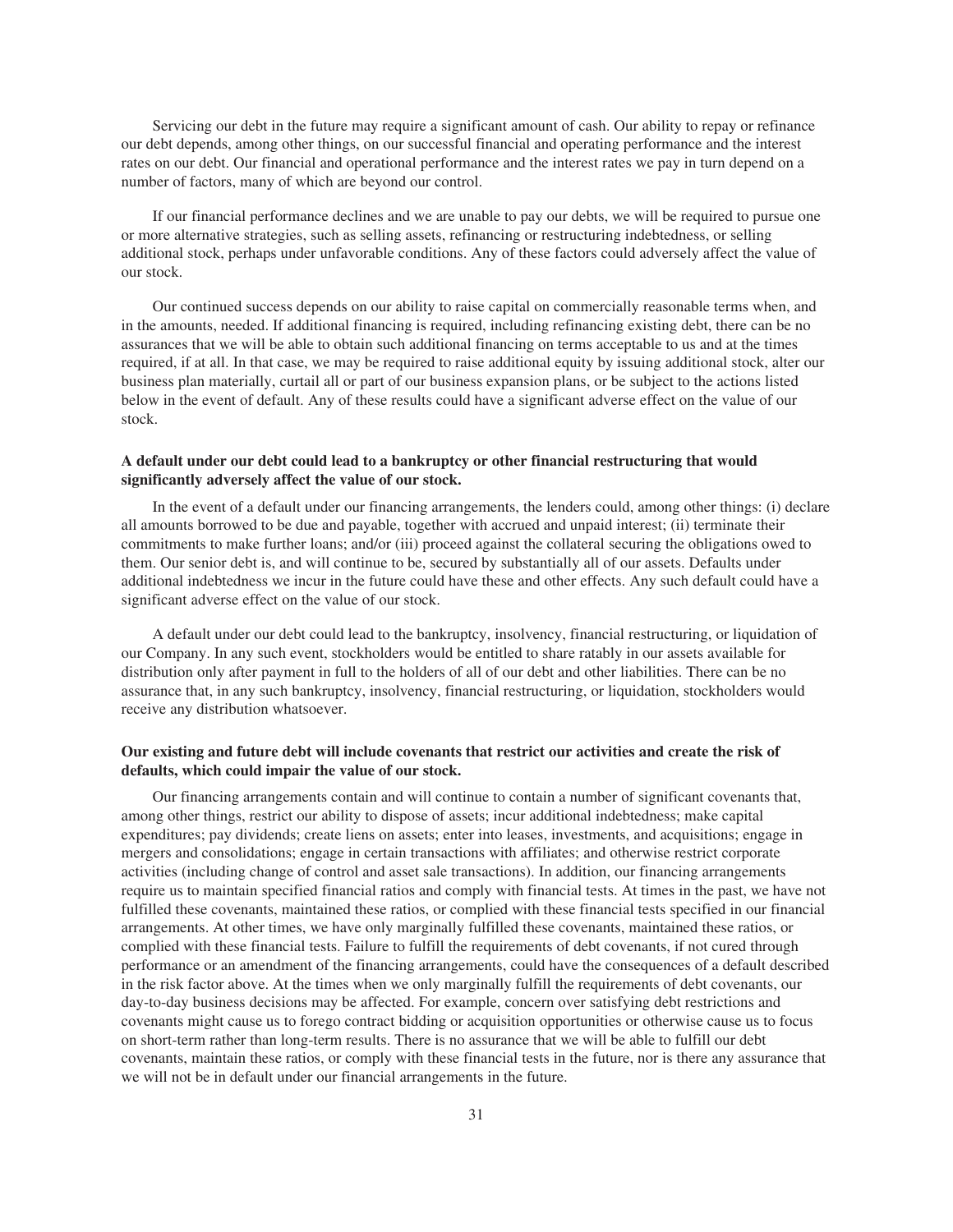#### **Our international operations pose special and unusual risks to our profitability and operating results.**

We have offices in London, Moscow, New Delhi, Rio de Janeiro, and Toronto and recently opened an office in Beijing. We also perform work in other foreign countries, some of which have a history of political instability or may expose our employees and subcontractors to physical danger, and we expect to continue to expand our international operations and offices. One element of our strategy to improve our competitiveness is to perform some of our work in countries with lower cost structures, such as India. There can be no assurance, however, that this strategy will be successful. Moreover, this particular element of our strategy could create problems for our ability to compete for U.S. federal, state, or local government contracts, to the extent that the client agencies prefer or mandate that work under their contracts be executed in the United States or by U.S. citizens. In addition, expansion into new geographic regions requires considerable management and financial resources, the expenditure of which may negatively impact our results, and we may never see any return on our investment. Moreover, we are required to comply with the U.S. Foreign Corrupt Practices Act ("FCPA"), which generally prevents making payments to foreign officials in order to obtain or retain business. Some of our competitors may not be subject to FCPA restrictions. Our operations are subject to risks associated with operating in, and selling to and in, foreign countries, including, but not limited to, those listed elsewhere in this "Risk Factors" section and:

- compliance with the laws, regulations, policies, legal standards, and enforcement mechanisms of the United States and the other countries in which we operate, which are sometimes inconsistent;
- currency fluctuations and devaluations and limitations on the conversion of foreign currencies into U.S. dollars;
- recessions, depressions, inflation, hyperinflation, price controls, strikes, and political and economic instability;
- rapid changes in and high interest rates;
- restrictions on the ability to repatriate profits to the United States or otherwise move funds;
- potential personal injury to personnel who may be exposed to military conflicts and other hostile situations in foreign countries, including Afghanistan and Iraq;
- civil disturbances, terrorist activities, acts of war, natural disasters, epidemics, pandemics, and other catastrophic events;
- expropriation and nationalization of our assets or those of our subcontractors and other inabilities to protect our property rights;
- difficulties in managing and staffing foreign operations, dealing with differing local business cultures and practices, and collecting accounts receivable;
- longer sales cycles;
- confiscatory taxes or other adverse tax consequences;
- tariffs, duties, import and export controls, and other trade barriers; and
- investment and other restrictions and requirements by United States and foreign governments, including activities that disrupt markets; restrict payments; or limit, change, or deprive us of the ability to enforce contracts or obtain and retain licenses and other rights necessary to conduct our business.

Any or all of these factors could, directly or indirectly, adversely affect our international and domestic operations and our overall revenue, profit, and operating results.

#### **Systems and/or service failures could interrupt our operations, leading to reduced revenue and profit.**

Any interruption in our operations or any systems failures, including, but not limited to: (i) inability of our staff to perform their work in a timely fashion, whether caused by limited access to, and/or closure of, our and/or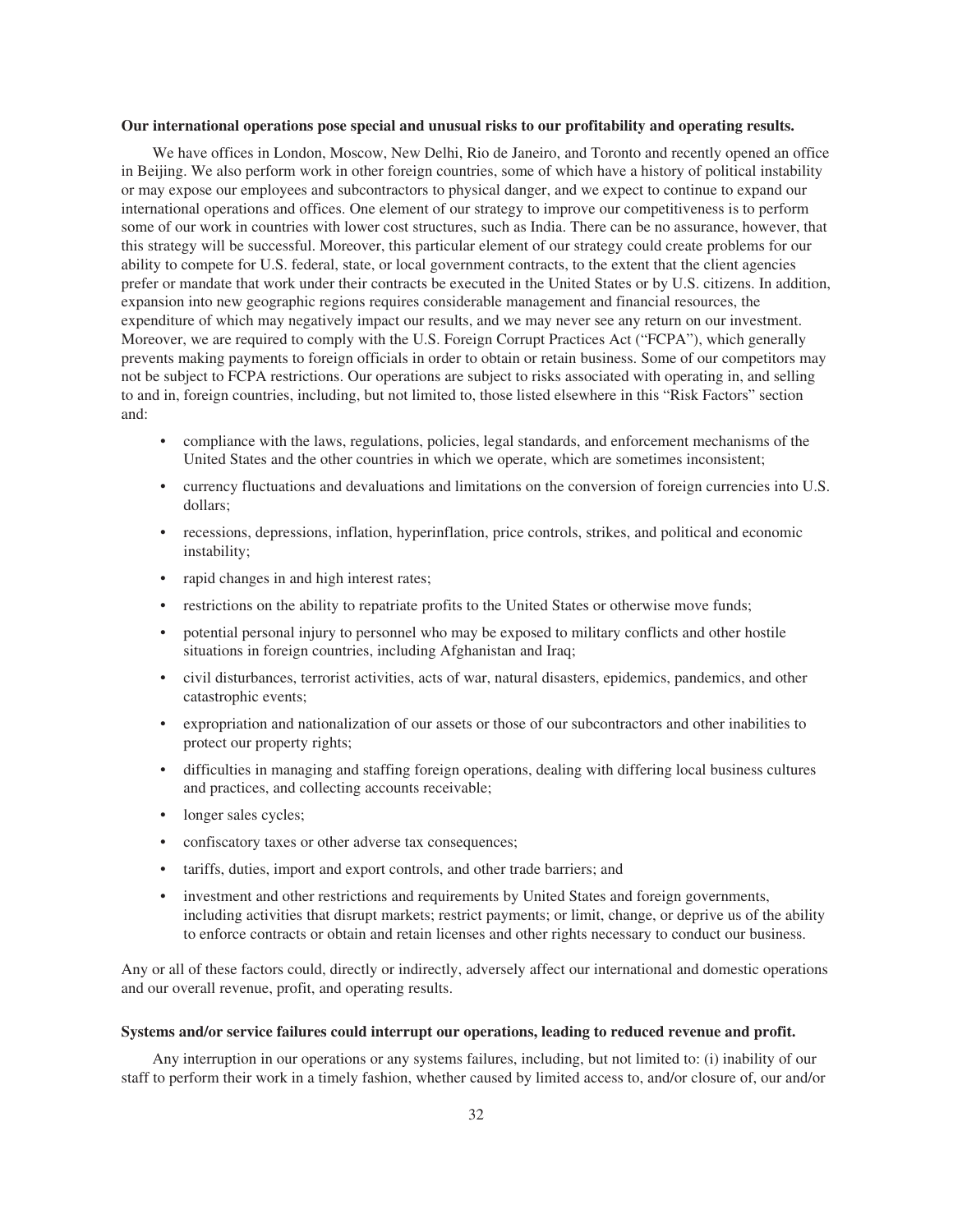our clients' offices or otherwise; (ii) failure of network, software, and/or hardware systems; and (iii) other interruptions and failures, whether caused by us, third-party service providers, unauthorized intruders and/or hackers, computer viruses, natural disasters, power shortages, terrorist attacks, or otherwise, could cause loss of data and interruptions or delays in our business or that of our clients, or both. In addition, failure or disruption of mail, communications, and/or utilities could cause an interruption or suspension of our operations or otherwise harm our business.

### **If we fail to meet client expectations or otherwise fail to perform our contracts properly, the value of our stock could decrease.**

We could lose revenue, profit, and clients, and be exposed to liability if we have disagreements with our clients or fail to meet their expectations. We create, implement, and maintain solutions that are often critical to our clients' operations, and the needs of our clients are rapidly changing. Our ability to secure new work and hire and retain qualified staff depends heavily on our overall reputation, as well as the individual reputations of our staff members. Perceived poor performance on even a single contract could seriously impair our ability to secure new work and hire and retain qualified staff. In addition, we have experienced, and may experience in the future, some systems and service failures, schedule or delivery delays, and other problems in connection with our work.

Moreover, a failure by one or more of our subcontractors to perform satisfactorily the agreed-upon services on a timely basis may compromise our ability to perform our obligations as a prime contractor. In some cases, we have limited involvement in the work performed by subcontractors and may have exposure as a result of problems caused by subcontractors. In addition, we may have disputes with our subcontractors that could impair our ability to execute our contracts as required and could otherwise increase our costs.

If our work or the work of one or more of our subcontractors has significant defects or errors, fails to meet our clients' expectations, or fails to keep up with clients' ever-changing needs, we may, among other things:

- lose future contract opportunities due to receipt of poor past performance evaluations from our customers;
- be required to provide additional services to customers at no charge;
- have contracts terminated and be liable to our customers for re-procurement costs and other damages;
- suffer reduced profit and loss of revenue if customers postpone additional work or fail to exercise options or to award contracts;
- receive negative publicity, which could damage our reputation and the reputation of our staff and diminish our ability to attract and retain clients and hire and retain qualified staff; and
- incur substantial costs and suffer claims for substantial damages against us, regardless of our responsibility for the problem.

Any of these outcomes could have a material adverse effect upon our operations, our financial performance, and the value of our stock.

## **Our failure to obtain and maintain necessary security clearances may limit our ability to perform classified work for federal clients, which could cause us to lose business.**

Some federal contracts require us to maintain facility security clearances and require some of our employees to maintain individual security clearances. The federal government has the right to grant and terminate such clearances. If our employees lose or are unable to obtain needed security clearances in a timely manner, or we lose or are unable to obtain a needed facility clearance, federal clients can limit our work under or terminate some contracts. To the extent we cannot obtain the required facility clearances or security clearances for our employees or we fail to obtain them on a timely basis, we may not derive our anticipated revenue and profit,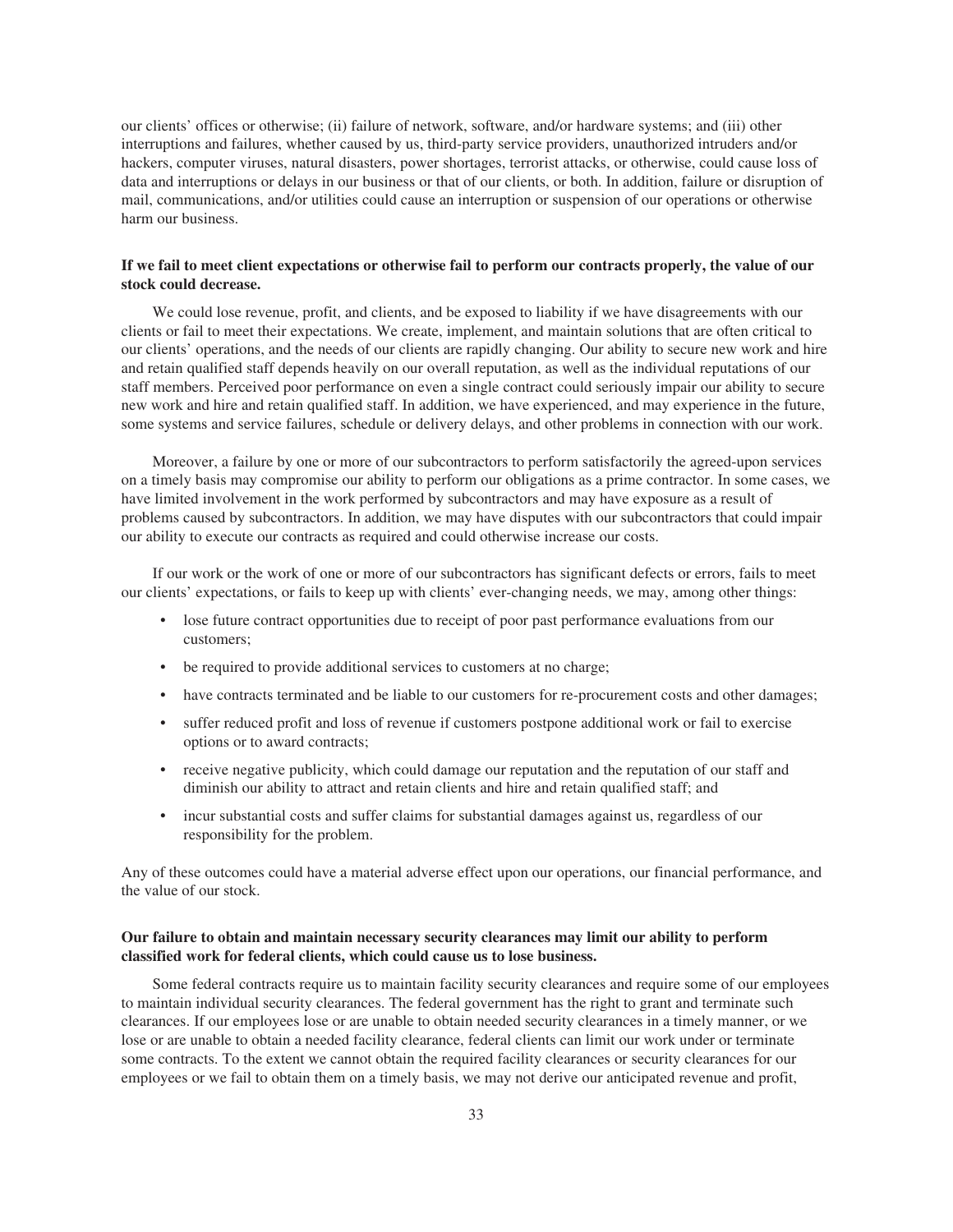which could harm our operating results. In addition, a security breach relating to any classified or sensitive but unclassified information entrusted to us could cause serious harm to our business, damage our reputation, and result in a loss of our facility or individual employee security clearances.

## **Our relations with other contractors are important to our business and, if disrupted, could cause us damage.**

We derive a portion of our revenue from contracts under which we act as a subcontractor or form "teaming" arrangements in which we and other contractors jointly bid on particular contracts, projects, or programs. For 2006, our revenue as a subcontractor was approximately 11% of our total revenue. For 2007, our revenue as a subcontractor was approximately 6% of our revenue, and for 2008, this figure was approximately 10% of revenue. As a subcontractor or team member, we often lack control over fulfillment of a contract, and poor performance on the contract could tarnish our reputation, result in a reduction of the amount of our work under or termination of that contract, and cause us not to obtain future work, even when we perform as required. We expect to continue to depend on relationships with other contractors for a portion of our revenue and profit in the foreseeable future. Moreover, our revenue and operating results could be materially and adversely affected if any prime contractor or teammate does not pay our invoices in a timely fashion, chooses to offer products or services of the type that we provide, teams with other companies to provide such products or services, or otherwise reduces its reliance upon us for such products or services.

### **The diversity of the services we provide and the clients we serve may create actual, potential, and perceived conflicts of interest and conflicts of business that limit our growth and lead to liability for us.**

Because we provide services to a wide array of both government and commercial clients, occasions arise where, due to actual, potential, or perceived conflicts of interest or business conflicts, we cannot perform work for which we are qualified. A number of our contracts contain limitations on the work we can perform for others, such as, for example, when we are assisting a government agency or department in developing regulations or enforcement strategies. Our internal procedure requires that, whenever a project we are pursuing may pose a conflict of interest, our Conflict of Interest Manager, or COI Manager, is notified prior to initiation of work. The COI Manager is then responsible for determining the extent of any possible conflict. As a result of these actions, we may determine that no actual or potential conflict is likely and pursuit of the project should proceed, the likelihood of actual or potential conflict is sufficiently great that we should not pursue the project at all, or there is an actual or potential conflict of interest that can be mitigated by an appropriately fashioned mitigation plan, which must then be created, approved by the client, and implemented. In addition, our managers work with each other to identify and resolve any potential conflicts of business. However, there can be no assurance that these processes will work properly. Actual, potential, and perceived conflicts limit the work we can do and, consequently, can limit our growth, adversely affect our operating results, and reduce the value of our Company. In addition, if we fail to address actual or potential conflicts properly, even if we simply fail to recognize a perceived conflict of interest, we may be in violation of our existing contracts, may otherwise incur liability, and lose future business for not preventing the conflict from arising, and our reputation may suffer. As we grow and further diversify our service offerings, client base, and geographic reach, actual, potential, and perceived conflicts will increase, further adversely affecting our operating results.

## **We sometimes incur costs before a contract is executed or appropriately modified. To the extent a suitable contract or modification is not subsequently signed or we are not paid for our work, our revenue and profit will be reduced.**

When circumstances warrant, we sometimes incur expenses and perform work without a signed contract or appropriate modification to an existing contract to cover such expenses or work. When we do so, we are working "at-risk," and there is a chance that the subsequent contract or modification will not ensue, or if it does, that it will not allow us to be paid for expenses already incurred, work already performed, or both. In such cases, we have generally been successful in obtaining the required contract or modification, but any failure to do so in the future could affect our operating results.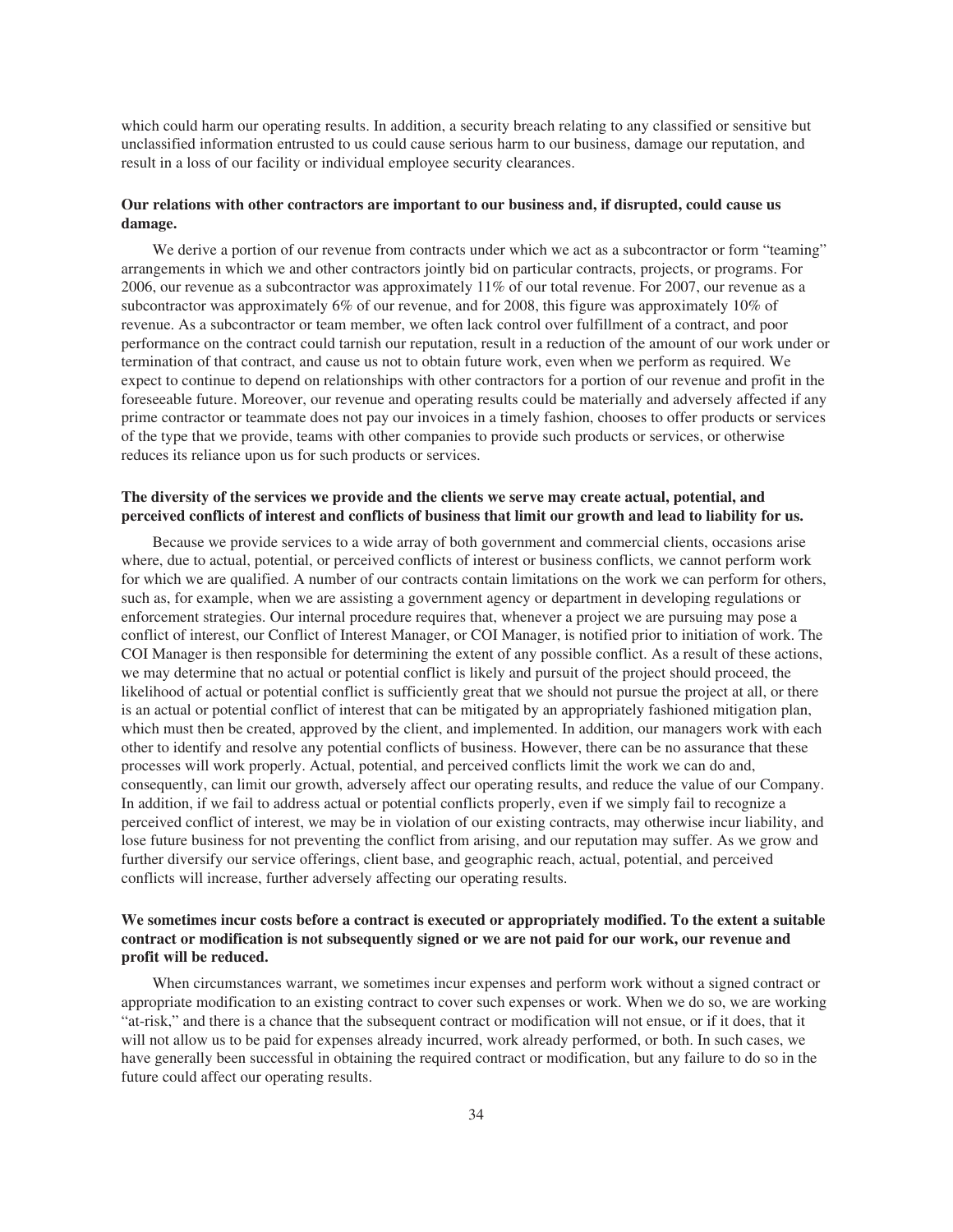## **As we develop new services, new clients, and new practices, enter new lines of business, and focus more of our business on providing implementation and improvement services rather than advisory services, our risk of making costly mistakes increase.**

We currently assist our clients both in advisory capacities and by helping them implement and improve the solutions to their problems. As part of our corporate strategy, we are attempting to sell more services relating to implementation and improvement, and we are regularly searching for ways to provide new services to clients. In addition, we plan to extend our services to new clients, into new lines of business, and into new geographic locations. As we change our focus toward implementation and improvement; attempt to develop new services, new clients, new practice areas, and new lines of business; open new offices; and do business in new geographic locations, those efforts could harm our results of operations and could be unsuccessful.

In addition, there can be no assurance that we will maintain our current revenue or profitability or achieve any growth at all, or that, if we grow our revenue, we will do so profitably. Competitive pressures may require us to lower our prices in order to win new work. In addition, growth and attempts to grow place substantial additional demands on our management and staff, as well as on our information, financial, administrative, and operational systems, demands that we may not be able to manage successfully. Growth may require increased recruiting efforts, opening new offices, increased business development, selling, and marketing, and other actions that are expensive and entail increased risk. We may need to invest more in our people and systems, controls, policies, and procedures than we anticipate. Therefore, even if we do grow, the demands on our people and systems, controls, policies, and procedures may be sufficiently great that the quality of our work, our operating margins, and our operating results suffer.

Efforts involving a different focus, new services, new clients, new practice areas, new lines of business, new offices, and new geographic locations entail inherent risks associated with inexperience and competition from mature participants in those areas. Our inexperience may result in costly decisions that could harm our profit and operating results. In particular, implementation services often relate to development and implementation of critical infrastructure or operating systems that our clients view as "mission critical," and if we fail to satisfy the needs of our clients in providing these services, our clients could incur significant costs and losses for which they could seek compensation from us.

#### **Claims in excess of our insurance coverage could harm our business and financial results.**

When entering into contracts with commercial clients, we attempt, where feasible and appropriate, to negotiate indemnification protection from our clients, as well as monetary limitation of liability for professional acts, errors, and omissions, but it is not always possible to do so. In addition, we cannot be sure that these contractual provisions will protect us from liability for damages if action is taken against us. Claims against us, both under our client contracts and otherwise, have arisen in the past, exist currently, and will arise in the future. These claims include actions by employees, clients, and third parties. Some of the work we do, for example, in the environmental area, is potentially hazardous to our employees, our clients, and third parties, and they may suffer damage because of our actions or inaction. We have various policies and programs in the environmental, health, and safety area, but they may not prevent harm to employees, clients, and third parties. Our insurance coverage may not be sufficient to cover all the claims against us, insurance may not continue to be available on commercially reasonable terms in sufficient amounts to cover such claims, or at all, and our insurers may disclaim coverage as to any or all such claims and otherwise may be unwilling or unable to cover such claims. The successful assertion of any claim or combination of claims against us could seriously harm our business. Even if not successful, such claims could result in significant legal and other costs, harm our reputation, and be a distraction to management.

### **We depend on our intellectual property and our failure to protect it could enable competitors to market services and products with similar features, which may reduce demand for our services and products.**

Our success depends in part upon our internally developed technology and models, proprietary processes, and other intellectual property that we utilize to provide our services and incorporate in our products. If we are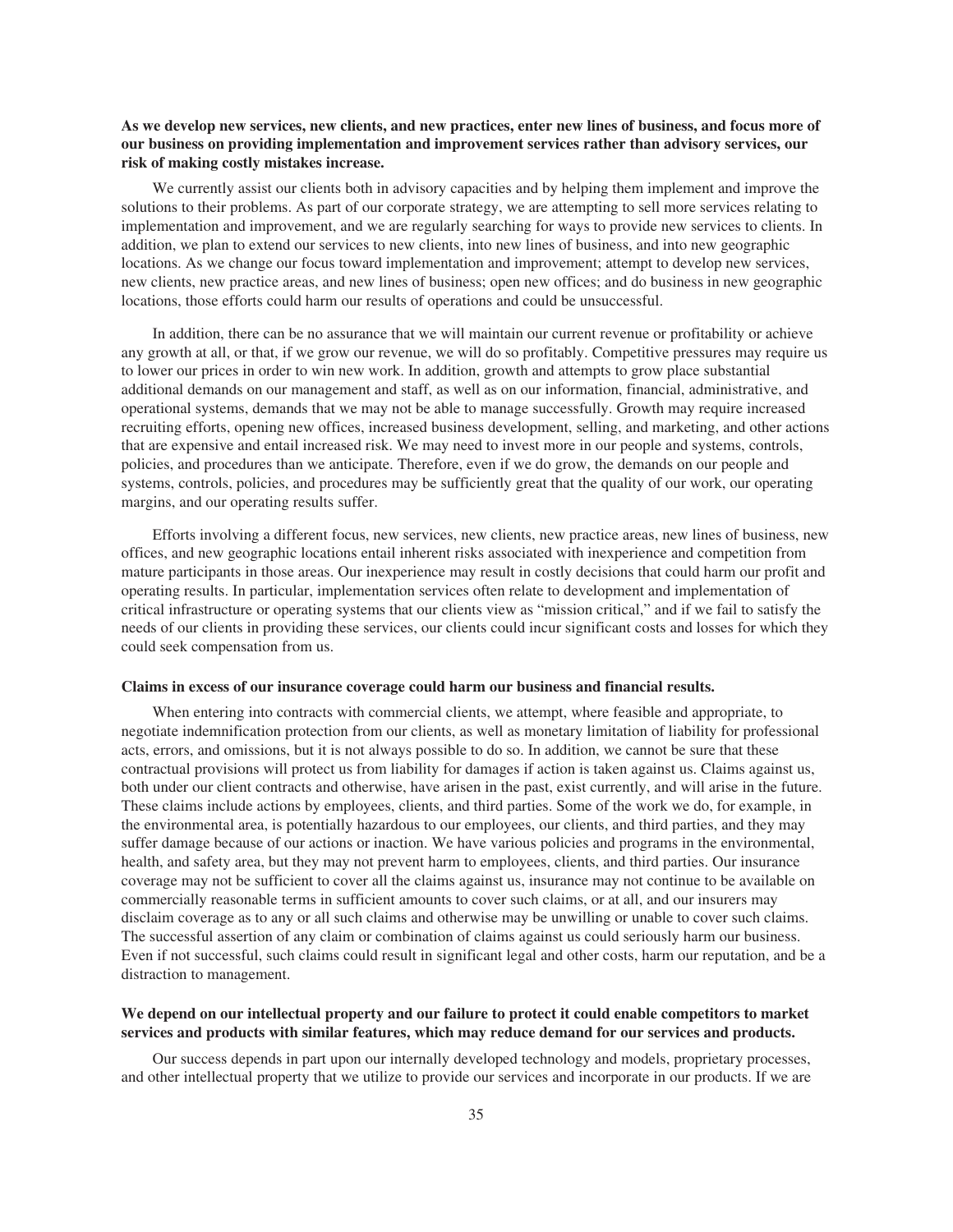unable to protect our intellectual property, our competitors could market services or products similar to our services and products, which could reduce demand for our offerings. Federal clients typically retain a perpetual, world-wide, royalty-free right to use the intellectual property we develop for them in any manner they deem appropriate, including providing it to our competitors, at no cost, in connection with their performance of federal contracts. When necessary, we seek authorization to re-use intellectual property developed for the federal government or to secure export authorization. Federal clients may grant contractors the right to commercialize software developed with federal funding, but they are not required to do so. In any event, if we were to use improperly intellectual property even partially funded by the federal government, the government could seek damages and royalties from us, sanction us, and prevent us from working on future federal contracts.

We may be unable to prevent unauthorized parties from copying or otherwise obtaining and using our technology and models. Policing unauthorized use of our technology and models is difficult, and we may not be able to prevent misappropriation, particularly in foreign countries where the laws, and enforcement of those laws, may not protect our intellectual property as fully as those in the United States. Others, including our employees, may compromise the trade secrets and other intellectual property that we own. Although we require our employees to execute non-disclosure and intellectual property assignment agreements, these agreements may not be legally or practically sufficient to protect our rights. Litigation may be necessary to enforce our intellectual property rights, protect our trade secrets, and determine the validity and scope of our proprietary rights and the proprietary rights of others. Any litigation could result in substantial costs and diversion of resources, with no assurance of success.

In addition, we need to invest in our intellectual property regularly to maintain it, keep it up to date, and improve it. There can be no assurance that we will be able to do so in a timely manner, effectively, efficiently, or at all. To the extent that we do not maintain and improve our intellectual property, our reputation may be damaged, we may lose business, and we may subject the Company to costly claims that we have failed to perform our services properly.

#### **We may be harmed by intellectual property infringement claims.**

We may become subject to claims from our employees and third parties who assert that intellectual property we use in delivering services and business solutions to our clients infringe upon their intellectual property rights. Our employees develop much of the intellectual property that we use to provide our services and business solutions to our clients, but we also engage third parties to assist us and we license technology from other vendors. If our vendors, employees, or third parties assert claims that we or our clients are infringing on their intellectual property, we could incur substantial costs to defend those claims, even if we prevail. In addition, if any of these infringement claims are ultimately successful, we could be required to:

- pay substantial damages;
- cease selling and using products and services that incorporate the challenged intellectual property;
- obtain a license or additional licenses from our vendors or other third parties, which may not be available on commercially reasonable terms or at all; and
- redesign our products and services that rely on the challenged intellectual property, which may be very expensive or commercially impractical.

Any of these outcomes could further adversely affect our operating results.

## **Our business will be negatively affected if we are not able to anticipate and keep pace with rapid changes in technology or if growth in technology use by our clients is not as rapid as in the past.**

Our success depends, partly, on our ability to develop and implement technology services and solutions that anticipate and keep pace with rapid and continuing changes in technology, industry standards, and client preferences. We may not be successful in anticipating or responding to these developments on a timely basis, and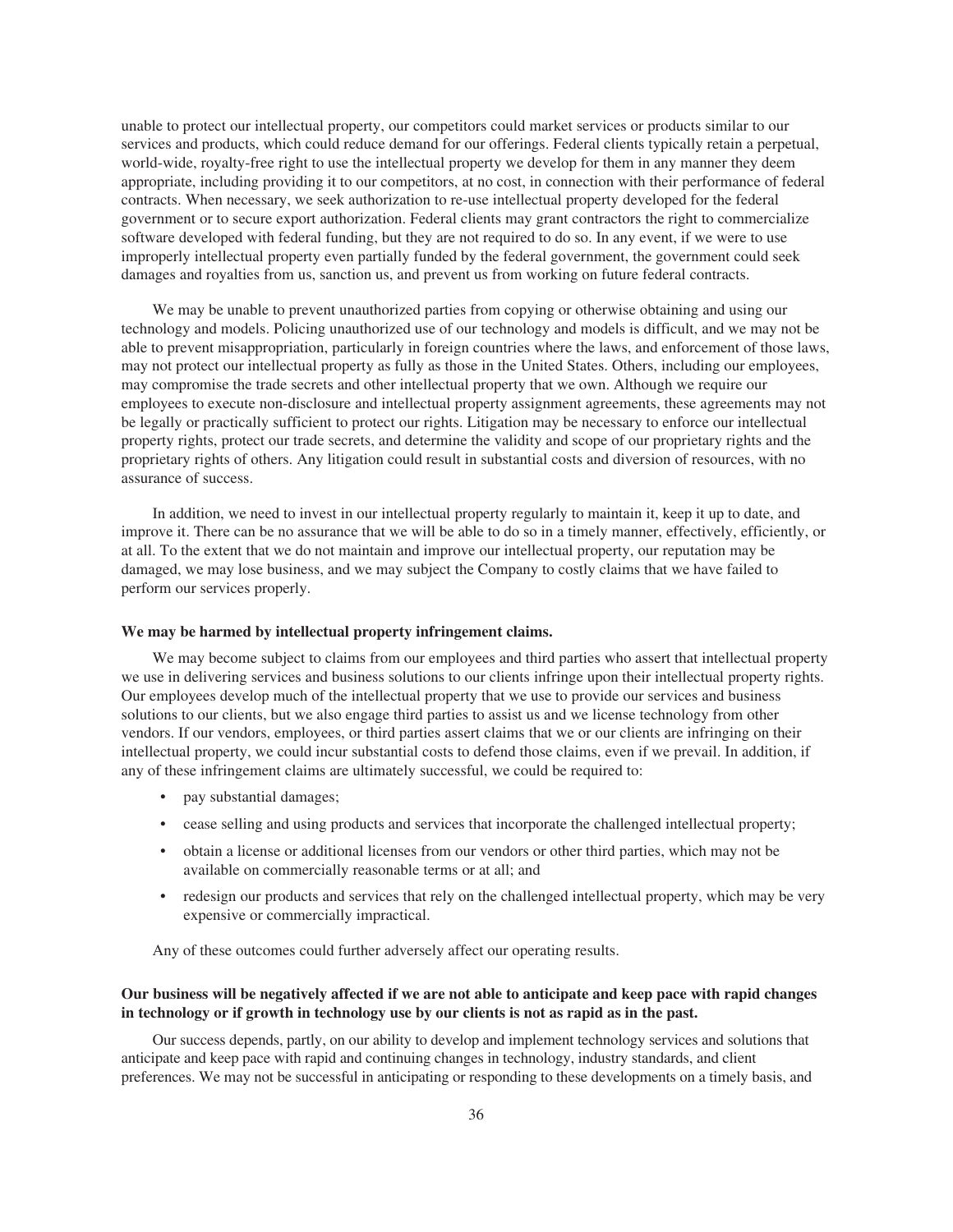our offerings may not be successful in the marketplace. In addition, the costs we incur in anticipation or response may be substantial and may be greater than we expect, and we may never recover these costs. Also, our clients and potential clients may slow the growth in their use of technology and/or technologies developed by our competitors may make our service or solution offerings uncompetitive or obsolete. Any one of these circumstances could have a material adverse effect on our revenue or profits or ability to obtain and successfully complete client engagements. Moreover, we use technology-enabled tools to differentiate us from our competitors and facilitate our service offerings that do not require the delivery of technology services or solutions. If we fail to keep these tools current and useful, our ability to sell and deliver our services could suffer, and so could our operating results.

#### **RISKS RELATED TO OUR CAPITAL STRUCTURE**

#### **Our stock price is volatile and could decline.**

The stock market in general has been highly volatile, as has the market price of our common stock. The market price of our common stock is likely to continue to be volatile, and investors in our common stock may experience a decrease in the value of their stock, including decreases unrelated to our operating performance or prospects. The price of our common stock could be subject to wide fluctuations in response to a number of factors, including those listed elsewhere in this "Risk Factors" section and others such as:

- the economic downturn;
- our operating performance and the performance of other similar companies and companies deemed to be similar;
- actual or anticipated fluctuations in our operating results from quarter to quarter;
- changes in estimates of our revenue, earnings, or operating results or recommendations by securities analysts;
- revenue, earnings, or operating results that differ from securities analysts' estimates;
- publication of reports about us or our industry;
- speculation in the press and investment community;
- statements or actions by clients or government officials, even if they are not our clients;
- commencement, completion, and termination of contracts, any of which can cause us to incur significant expenses without corresponding payments or revenue, during any particular quarter;
- timing of significant costs and investments, such as bid and proposal costs or the costs involved in planning or making acquisitions;
- variations in purchasing patterns under our contracts;
- additions to and departures of staff;
- our contract mix and the extent we use subcontractors and changes in either;
- changes in our staff utilization rates, which can be caused by various factors outside our control, including inclement weather that prevents our staff from traveling to work sites;
- any seasonality of our business;
- strategic decisions by us or our competitors, such as acquisitions, consolidations, divestments, spinoffs, joint ventures, strategic investments, and changes in business strategy;
- the level and cost of our debt;
- changes in presidential administrations and governmental officials;
- changes or perceived changes in policy and budgetary measures that affect government contracts;
- federal and state government and other clients' priorities and spending, both generally and by our particular clients;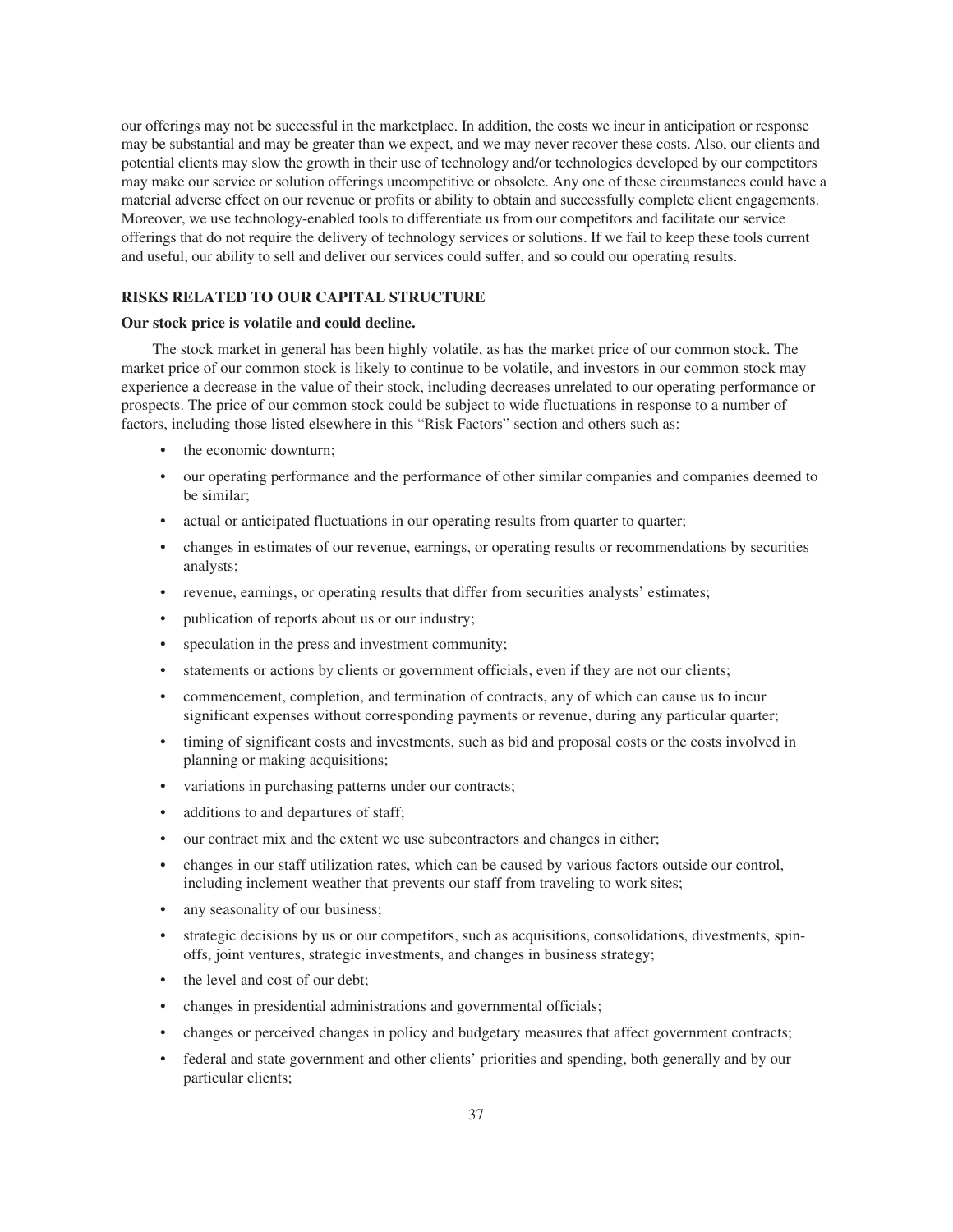- passage of legislation and other regulatory developments that adversely affect us or our industry;
- unwillingness of certain parties to purchase our stock because of limitations on foreign ownership, control, or influence or for other reasons;
- failure by Congress or other governmental authorities to approve budgets in a timely fashion;
- changes or perceived changes in the professional services industry in general and the government services industry in particular;
- changes in accounting principles and policies;
- civil disturbances, terrorist activities, acts of war, epidemics, pandemics, "Acts of God," and other catastrophic events;
- general market conditions, including economic factors unrelated to our performance; and
- military and other actions related to international conflicts, wars, or otherwise.

In the past, securities class action litigation has often been instituted against companies following periods of volatility in their stock price. This type of litigation could result in substantial costs and divert our management's attention and resources.

### **Our principal investor has significant influence over us, which could result in actions of which other stockholders do not approve.**

Our principal stockholder, CM Equity Partners, L.P. and its affiliated partnership ("CMEP"), owns a substantial portion of our outstanding common stock. As a result, CMEP has significant influence over the outcome of all matters on which our stockholders vote, including the election of directors, amendments to our certificate of incorporation and bylaws, and mergers and other business combinations. CMEP's interests may not be aligned with the interests of our other investors. This concentration of ownership and voting power may also delay or prevent a change in control of our Company, could prevent other stockholders from receiving a premium over the market price, or reduce any such premium if a change in control is proposed, and could otherwise adversely affect the price of our stock.

### **Our principal investor and some members of our board of directors may have conflicts of interest that could hinder our ability to make acquisitions.**

One of our principal growth strategies is to make selective acquisitions. CMEP sponsors private equity funds, some of which are focused on investments in, among other things, businesses in the federal services sector. Our directors Peter M. Schulte and Joel R. Jacks are principals of CMEP. In addition, Messrs. Schulte and Jacks, as well as our director Dr. Edward H. Bersoff, are directors of ATS Corporation ("ATS"), a federal information technology services provider. Dr. Bersoff also serves as the President and Chief Executive Officer of ATS. We are not aware of any situation to date in which CMEP, ATS, and we have simultaneously pursued the same acquisition target. However, it is possible that CMEP, its related funds, or ATS could be interested in acquiring businesses that we would also be interested in acquiring, and that these relationships could hinder our ability to carry out our acquisition strategy. In the event this situation arises in the future, we plan to refer the matter to independent members of our board of directors who are neither members of management nor affiliated with either CMEP or ATS.

## **Section 404 of the Sarbanes-Oxley Act of 2002 requires us to document and test our internal controls over financial reporting and to report on our assessment as to the effectiveness of these controls. Any delays or difficulty in satisfying these requirements or negative reports concerning our internal controls could adversely affect our results of operations and our stock price.**

Section 404 of the Sarbanes-Oxley Act of 2002 ("Section 404") requires us to document and test the effectiveness of our internal controls over financial reporting in accordance with an established internal control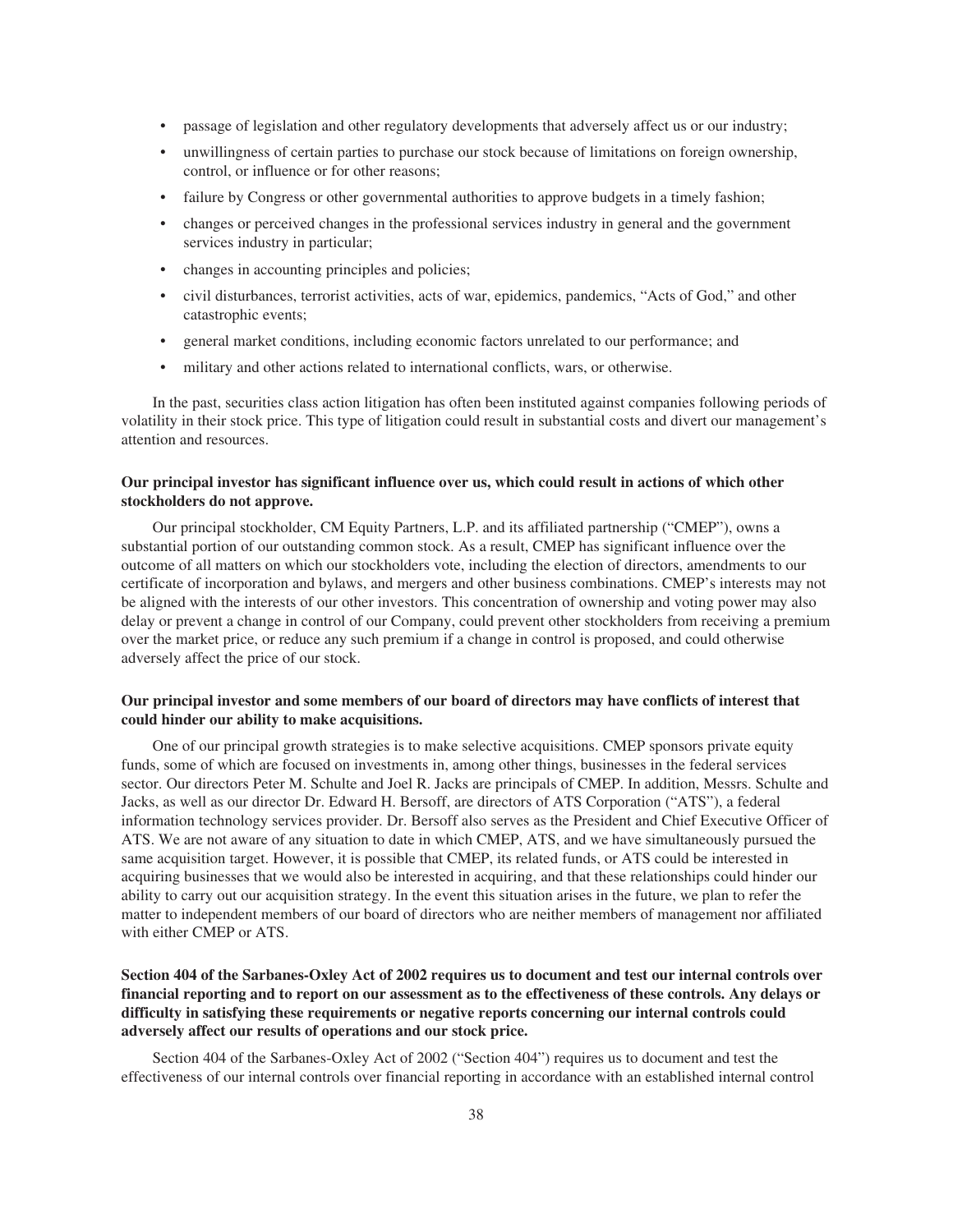framework and to report on our conclusion as to the effectiveness of our internal controls. It also requires our independent registered public accounting firm to test our internal controls over financial reporting and report on the effectiveness each year. In addition, we are required under the Securities Exchange Act of 1934, as amended, to maintain disclosure controls and procedures and internal control over financial reporting, and it may cost us more than we expect to comply with these control- and procedure-related requirements.

We may in the future discover areas of our internal controls that need improvement, particularly with respect to businesses that we have recently acquired or may acquire in the future. The adequacy of our disclosure controls and procedures and internal control over financial reporting is challenged by the size, complexity, and acceleration of, as well as the number of subcontractors involved in, changes to, and scrutiny under The Road Home contract. We cannot be certain that any remedial measures we take, in response to challenges under The Road Home contract or otherwise, will ensure that we implement and maintain adequate internal controls over our financial processes and reporting in the future. Any failure to implement required new or improved controls, or difficulties encountered in their implementation, could harm our operating results or cause us to fail to meet our reporting obligations. If we are unable to conclude that we have effective internal controls over financial reporting, or if our independent auditors are unable to provide us with an unqualified report regarding the effectiveness of our internal controls over financial reporting as required by Section 404, investors could lose confidence in the reliability of our financial statements, which could result in a decrease in the value of our common stock. Failure to comply with Section 404 could potentially subject us to sanctions or investigations by the SEC, the NASDAQ Global Select Market, or other regulatory authorities, which could also result in a decrease in the value of our common stock.

## **A substantial number of additional shares of our common stock have recently become eligible for sale and more will become eligible for sale in the future, which could cause our common stock price to decline significantly.**

If our stockholders sell, or the market perceives that our stockholders intend to sell, substantial amounts of our common stock in the public market, the market price of our common stock could decline significantly. These sales also might make it more difficult for us to sell equity or equity-related securities in the future at a time and price that we deem appropriate. As of December 31, 2008, options to purchase 518,833 shares of our common stock were exercisable, options to purchase 139,999 shares of our common stock were outstanding but not yet exercisable, 140,927 shares represented by restricted stock awards and 267,835 shares represented by restricted stock units were vested, and 58,025 shares represented by restricted stock awards and 623,671 shares represented by restricted stock units were not yet vested. After December 31, 2008, other options will become exercisable and additional restricted stock awards and restricted stock units will vest. In the future, additional options, restricted stock awards, and restricted stock units may be granted. Shares issued upon the exercise of any of these stock options and at the vesting of any of these restricted stock awards and restricted stock units will generally be available for sale in the public market.

#### **We do not intend to pay dividends.**

We intend to retain our earnings, if any, for general corporate purposes, and we do not anticipate paying cash dividends on our stock in the foreseeable future. In addition, existing financing arrangements prohibit us from paying such dividends. This lack of dividends may make our stock less attractive to investors.

## **Provisions of our charter documents and Delaware law may inhibit potential acquisition bids and other actions that you and other stockholders may consider favorable, and the market price of our common stock may be lower as a result.**

Certain provisions in our amended and restated certificate of incorporation and amended and restated bylaws make it more difficult for a third party to acquire, or attempt to acquire, control of our Company, even if a change in control were considered favorable by you and other stockholders. For example, our board of directors has the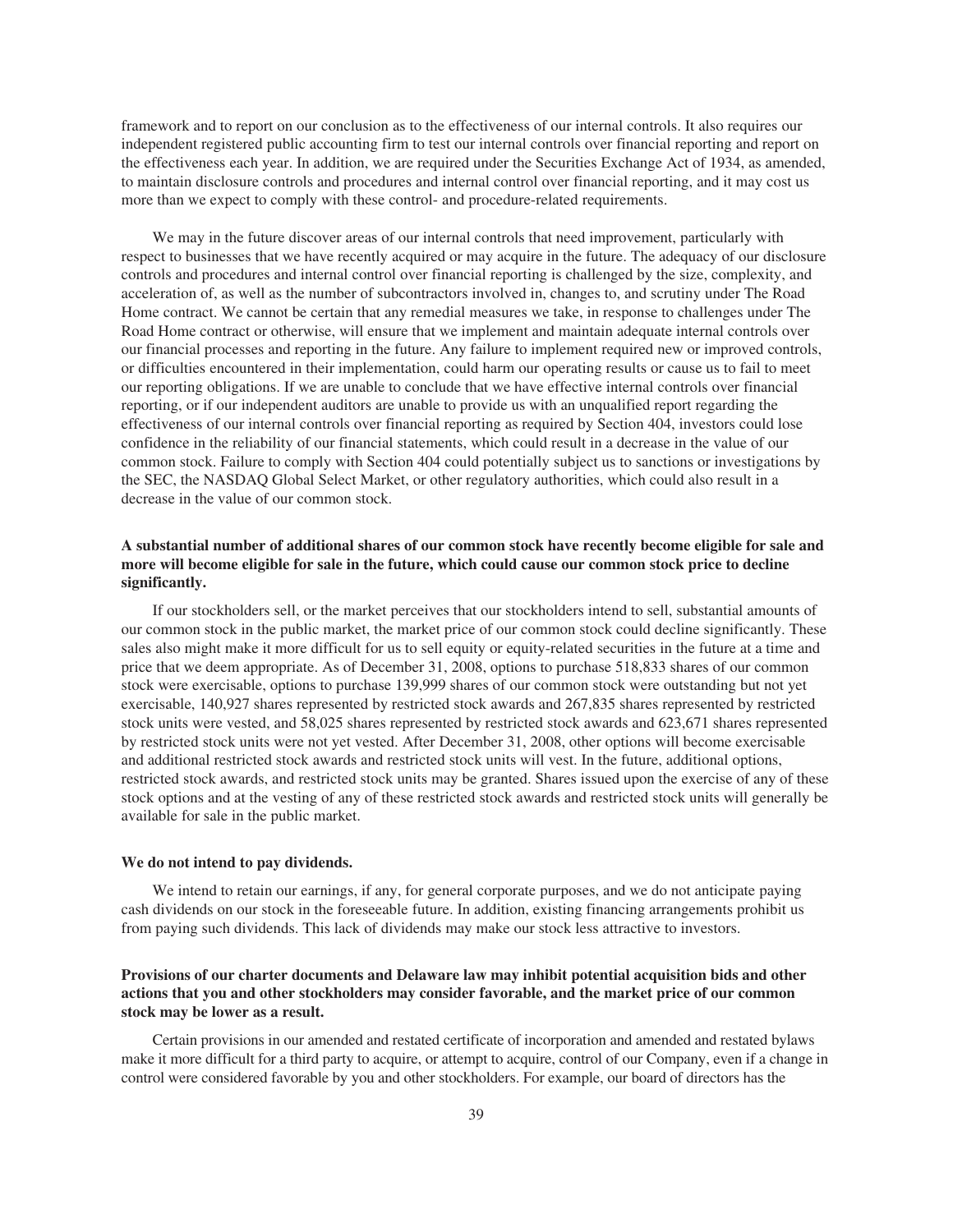authority to issue up to 5,000,000 shares of preferred stock. The board of directors can fix the price, rights, preferences, privileges, and restrictions of the preferred stock without any further vote or action by our stockholders. The issuance of shares of preferred stock may delay or prevent a change-in-control transaction. As a result, the market price of our common stock and the voting and other rights of our stockholders may be adversely affected. This issuance of shares of preferred stock may result in the loss of voting control to other stockholders.

Our charter documents contain other provisions that could have an anti-takeover effect. These provisions:

- divide our board of directors into three classes, making it more difficult for stockholders to change the composition of the board;
- allow directors to be removed only for cause;
- do not permit our stockholders to call a special meeting of the stockholders;
- require all stockholder actions to be taken by a vote of the stockholders at an annual or special meeting or by a written consent signed by all of our stockholders;
- require our stockholders to comply with advance notice procedures to nominate candidates for election to our board of directors or to place stockholders' proposals on the agenda for consideration at stockholder meetings, with such notice time periods being extended by our bylaw amendments on September 22, 2008; and
- require the approval of the holders of capital stock representing at least two-thirds of the Company's voting power to amend our indemnification obligations, director classifications, stockholder proposal requirements, and director candidate nomination requirements set forth in our amended and restated certificate of incorporation and amended and restated bylaws.

In addition, we are subject to the anti-takeover provisions of Section 203 of the Delaware General Corporation Law, which regulates corporate acquisitions. These provisions could discourage potential acquisition proposals and delay or prevent a change-in-control transaction. They could also discourage others from making tender offers for our common stock. These provisions may also prevent changes in our management.

We indemnify our officers and members of the board of directors under certain circumstances. Such provisions may discourage stockholders from bringing a lawsuit against officers and directors for breaches of fiduciary duty and may also reduce the likelihood of derivative litigation against officers and directors even though such action, if successful, might otherwise have benefited you and other stockholders. In addition, your investment in our stock may be adversely affected to the extent that we pay the costs of settlement and damage awards against our officers or directors pursuant to such provisions.

## **If you invest in our common stock, you could experience substantial dilution.**

From our IPO through December 31, 2008, the price of our common stock was substantially higher than the net tangible book value per share of our outstanding common stock. In addition, we have offered, and we expect to continue to offer, stock to our employees and directors. Such stock may be offered to our employees and directors at prices below the then current market prices. Our employee stock purchase plan allows employees to purchase our stock at a discount to the market price. Most options issued in the past have had per-share exercise prices below the recent price of our stock. As of December 31, 2008, there were 518,833 shares of common stock issuable upon exercise of outstanding stock options at a weighted average exercise price of \$8.00 per share. Additional options may be granted to employees and directors in the future at per-share exercise prices below the then current market prices.

In addition, we may be required, or could elect, to seek additional equity financing in the future or to issue preferred or common stock to pay all or part of the purchase price for any businesses, products, technologies, intellectual property, and/or other assets or rights we may acquire, to pay for a reduction, change, and/or elimination of liabilities in the future, for general corporate purposes, or any other reason. If we issue new equity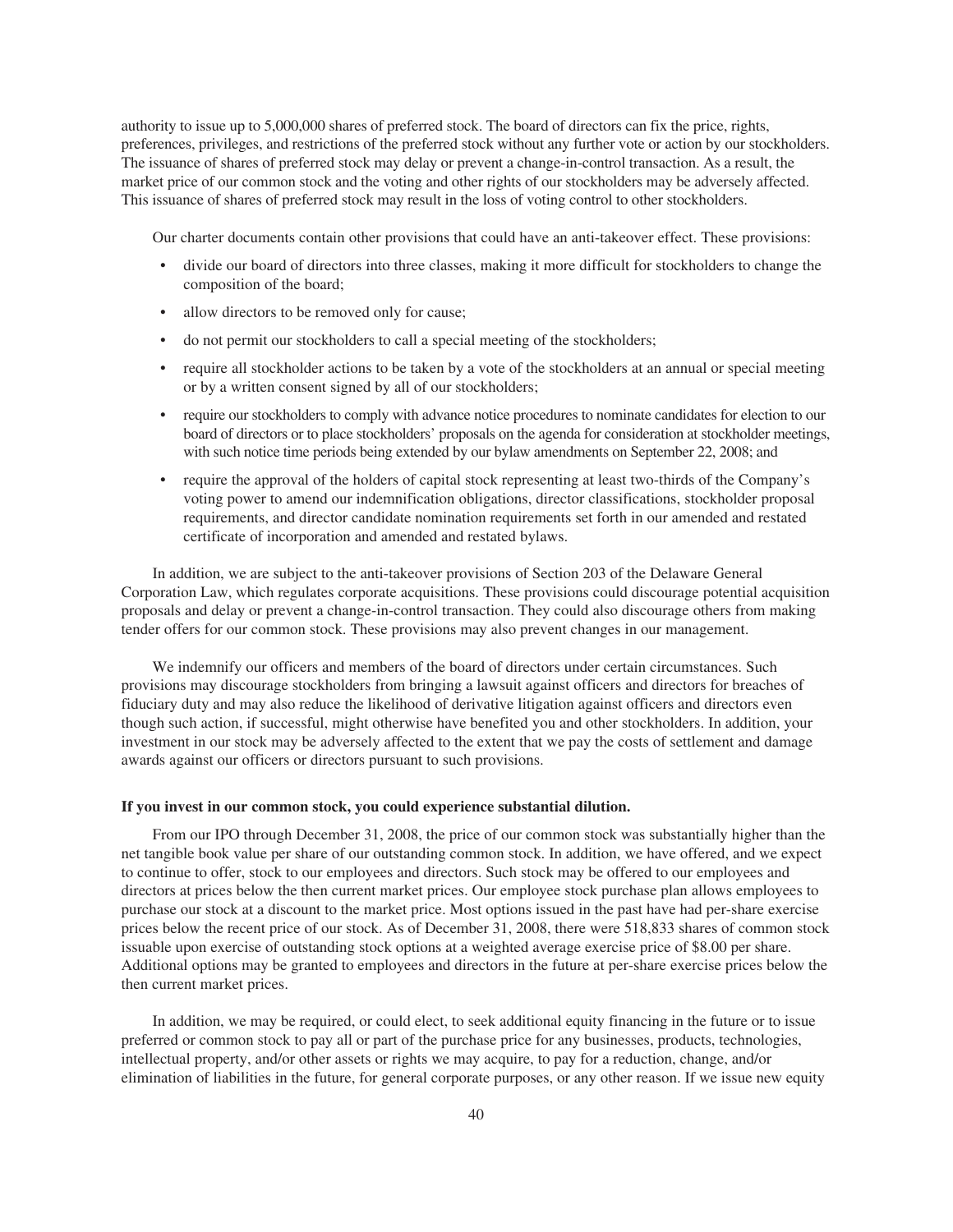securities under these circumstances, our stockholders may experience additional dilution and the holders of any new equity securities may have rights, preferences, and privileges senior to those of the holders of our common stock.

#### **ITEM 1B. UNRESOLVED STAFF COMMENTS**

None.

### **ITEM 2. PROPERTIES**

We lease our offices and do not own any real estate. We have leased our corporate headquarters through October 2012 at 9300 Lee Highway in Fairfax, Virginia, in the Washington, D.C. metropolitan area. As of December 31, 2008, we leased approximately 223,000 square feet of office space at this and an adjoining building. These buildings house a portion of our operations and substantially all of our corporate functions, including executive management, treasury, accounting, legal, human resources, business and corporate development, facilities management, information services, and contracts.

As of December 31, 2008, we also leased approximately 442,000 square feet of office space in more than 60 other locations throughout the United States and around the world, with various lease terms expiring over the next 11 years. As of December 31, 2008, approximately 34,000 square feet of the space we lease was subleased to other parties. We believe that our current office space, along with other office space we will be able to lease, will meet our needs for the next several years.

In addition, a portion of our operations staff is housed at client-provided facilities, pursuant to the terms of a number of our client contracts.

### **ITEM 3. LEGAL PROCEEDINGS**

From time to time, we are involved in various legal matters and proceedings concerning matters arising in the ordinary course of business. We currently believe that any ultimate liability arising out of these matters and proceedings will not have a material adverse effect on our financial position, results of operations, or cash flows.

#### **ITEM 4. SUBMISSION OF MATTERS TO A VOTE OF SECURITY HOLDERS**

No matters were submitted to a vote of security holders during the fourth quarter of 2008.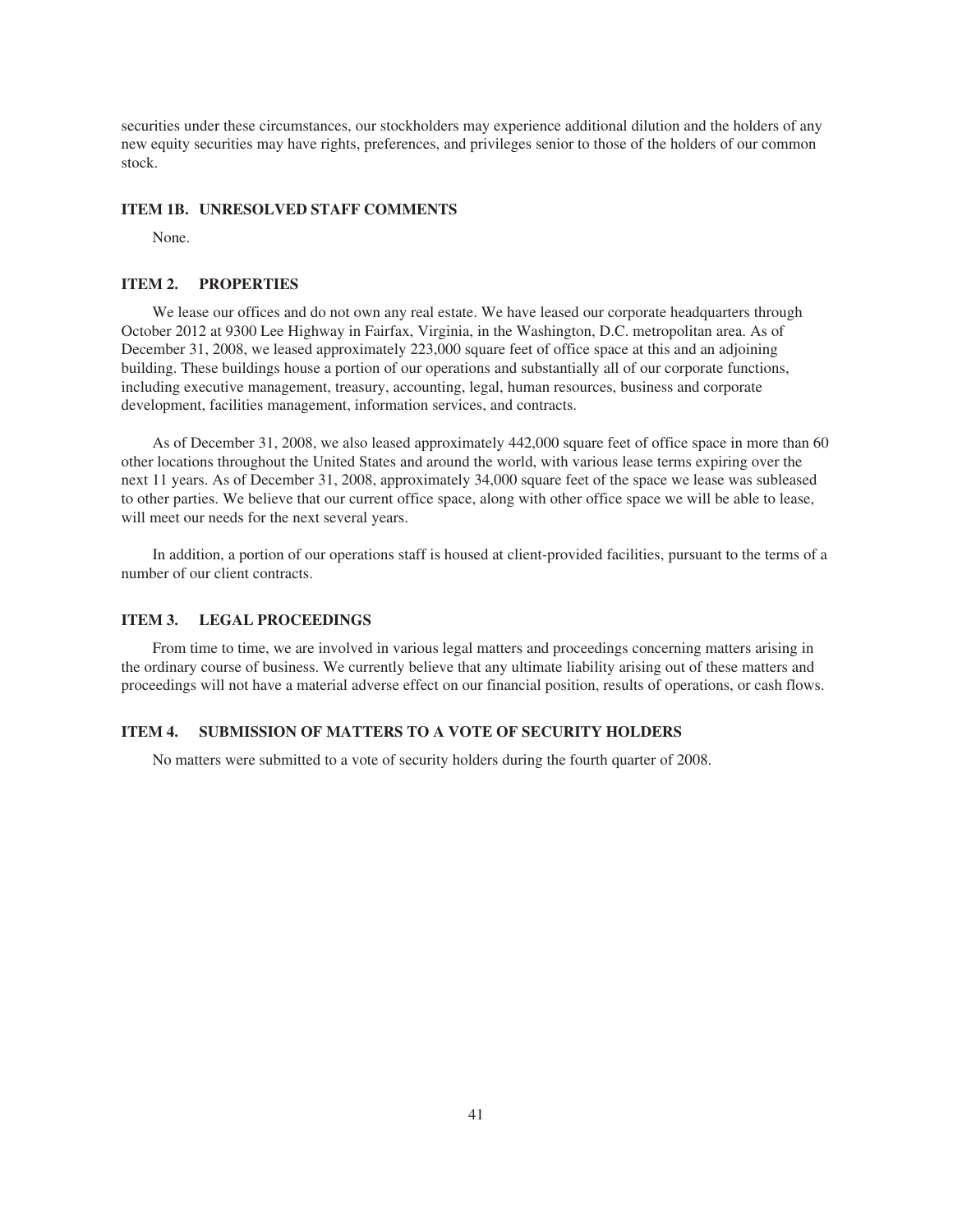#### **PART II**

## **ITEM 5. MARKET FOR REGISTRANT'S COMMON EQUITY, RELATED STOCKHOLDER MATTERS AND ISSUER PURCHASES OF EQUITY SECURITIES**

#### **Market Information**

On September 28, 2006, our common stock commenced trading on The NASDAQ Global Select Market under the symbol "ICFI." The high and low sales prices of our common stock for each quarter for the two years 2007 and 2008 are as follows:

|         | <b>Sales Price Per Share</b><br>(in dollars) |
|---------|----------------------------------------------|
| High    | Low                                          |
| \$24.82 | \$15.51                                      |
| \$20.40 | \$14.50                                      |
| \$21.47 | \$14.90                                      |
| \$28.17 | \$18.86                                      |
| \$34.36 | \$23.75                                      |
| \$29.09 | \$17.89                                      |
| \$24.50 | \$17.68                                      |
| \$20.25 | \$13.25                                      |

## **Holders**

As of March 1, 2009, there were 107 registered holders of record of our common stock. This number is not representative of the number of beneficial holders because many of the shares are held by depositories, brokers, or nominees.

### **Dividends**

We have neither declared nor paid any cash dividends on our common stock and presently intend to retain our future earnings, if any, to fund the development and growth of our business. Therefore, we do not anticipate paying cash dividends in the foreseeable future.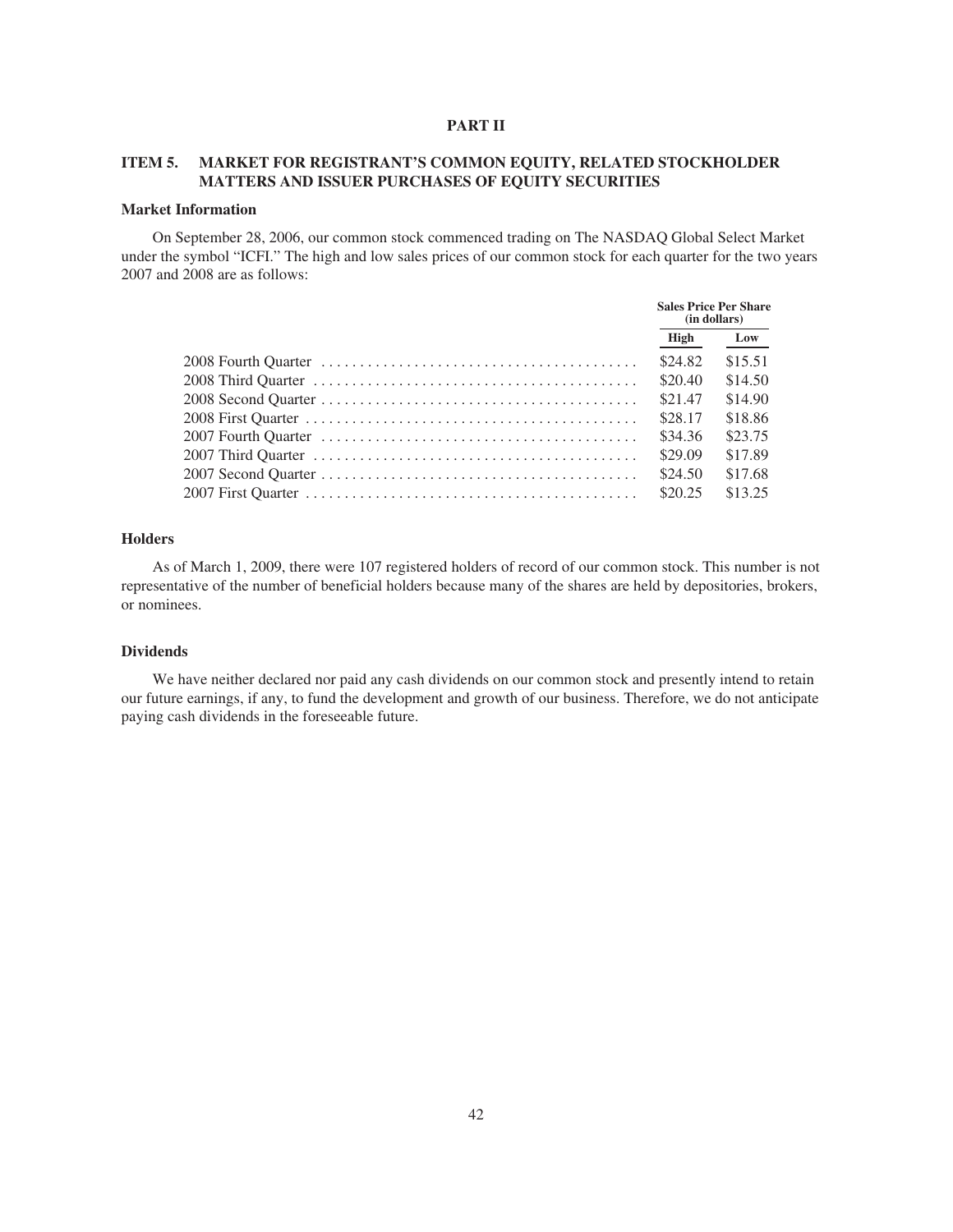#### **Stock Performance Graph**

The following graph compares the cumulative total stockholder return on our common stock from September 28, 2006 (the first day of trading in our common stock), through December 31, 2008, with the cumulative total return on (i) the NASDAQ Composite, (ii) the Russell 2000 stock index, and (iii) a peer group composed of other government and commercial service providers with whom we compete: SAIC, Inc.; SRA International, Inc.; CRA International, Inc.; and Navigant Consulting, Inc. The comparison also assumes that all dividends are reinvested and all returns are market-cap weighted. The historical information set forth below is not necessarily indicative of future performance.

#### **COMPARISON OF 27 MONTH CUMULATIVE TOTAL RETURN\***



Among ICF International, Inc., The NASDAQ Composite Index, The Russell 2000 Index And A Peer Group

\* \$100 invested on 9/28/06 in stock or on 8/31/06 in index-including reinvestment of dividends. Fiscal year ending December 31.

| 2008     | December 31, December 31,<br>2007 |
|----------|-----------------------------------|
| \$200.57 | \$206.20                          |
| 70.79    | 121.42                            |
| 71.57    | 108.09                            |
| 81.82    | 94.05                             |

#### **Recent Sales of Unregistered Securities**

Since January 1, 2006, we have issued the following securities that were not registered under the Securities Act of 1933, as amended ("Securities Act"), as summarized below. No underwriters were involved in the following sales of securities.

(a) Issuances of Common Stock

(1) On February 13, 2006, we issued 11,050 shares of our common stock to one of our employees for consideration of \$100,002.50.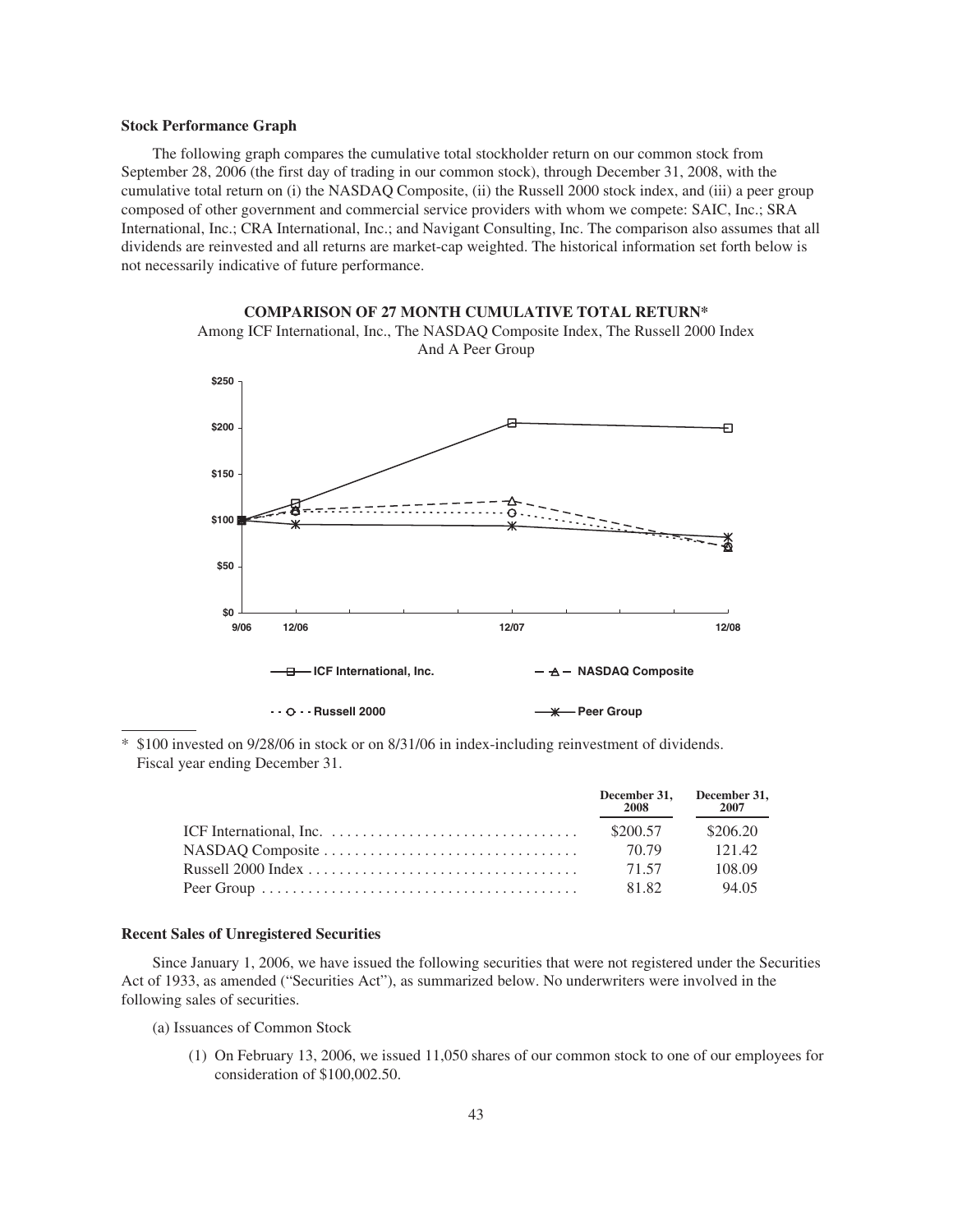- (2) On March 31, 2006, we issued an aggregate of 33,100 shares of our common stock to certain of our employees for aggregate consideration of \$299,555.
- (3) On April 3, 2006, we issued 5,000 shares of our common stock to one of our employees for consideration of \$45,250.
- (4) On July 14, 2006, we issued 21,877 shares of our common stock to one warrant holder in a cashless exercise for consideration of \$0.01.
- (5) On September 28, 2006, we issued 30,904 shares of our common stock to one warrant holder in a cashless exercise for consideration of \$0.02.
- (6) On January 3, 2007, we issued 1,820 shares of unregistered common stock to three of our directors, in lieu of cash for director fee compensation, with an aggregate value of \$26,481.
- (7) On April 2, 2007, we issued 1,261 shares of unregistered common stock to three of our directors in lieu of cash for director fee compensation, with an aggregate value of \$24,451.
- (8) On July 2, 2007, we issued 1,199 shares of unregistered common stock to three of our directors in lieu of cash for director fee compensation, with an aggregate value of \$24,472.
- (9) On October 1, 2007, we issued 981 shares of unregistered common stock to three of our directors in lieu of cash for director fee compensation, with an aggregate value of \$27,223.
- (10) On January 2, 2008, we issued 1,090 shares of unregistered common stock to three of our directors in lieu of cash for director fee compensation, with an aggregate value of \$27,228.
- (11) On March 31, 2008, we issued 168 shares of unregistered common stock to two of our directors in lieu of cash for director fee compensation, with an aggregate value of \$3,368.
- (12) On April 1, 2008, we issued 2,014 shares of unregistered common stock to five of our directors in lieu of cash for director fee compensation, with an aggregate value of \$40,703.
- (13) On July 1, 2008, we issued 2,794 shares of unregistered common stock to five of our directors in lieu of cash for director fee compensation, with an aggregate value of \$46,213.
- (14) On October 1, 2008, we issued 2,393 shares of unregistered common stock to five of our directors in lieu of cash for director fee compensation, with an aggregate value of \$46,209.

Each of the sales described under "Issuances of Common Stock" above was made in reliance upon the exemption from the registration provisions of the Securities Act, set forth in Section 4(2) thereof relative to sales by an issuer not involving any public offering and the rules and regulations thereunder. The purchasers or recipients of securities in each case acquired the securities for investment only and not with a view to the distribution thereof. Each of the recipients of securities in these transactions was an accredited or sophisticated person and had adequate access, through employment, business, or other relationships, to information about us.

- (b) Stock Option Grants/Exercises and Grants of Restricted Stock
	- (1) In January 2006, we issued to certain of our employees options to purchase an aggregate of 15,000 shares of our common stock at an exercise price of \$9.05 per share.
	- (2) In April 2006, we issued to certain of our employees options to purchase an aggregate of 16,000 shares of our common stock at an exercise price of \$9.05 per share.
	- (3) On May 5, 2006, we issued to certain of our employees options to purchase an aggregate of 47,780 shares of our common stock at an exercise price of \$9.05 per share.
	- (4) Effective July 10, 2006, we issued 12,500 shares of restricted common stock to an employee, valued at \$113,125.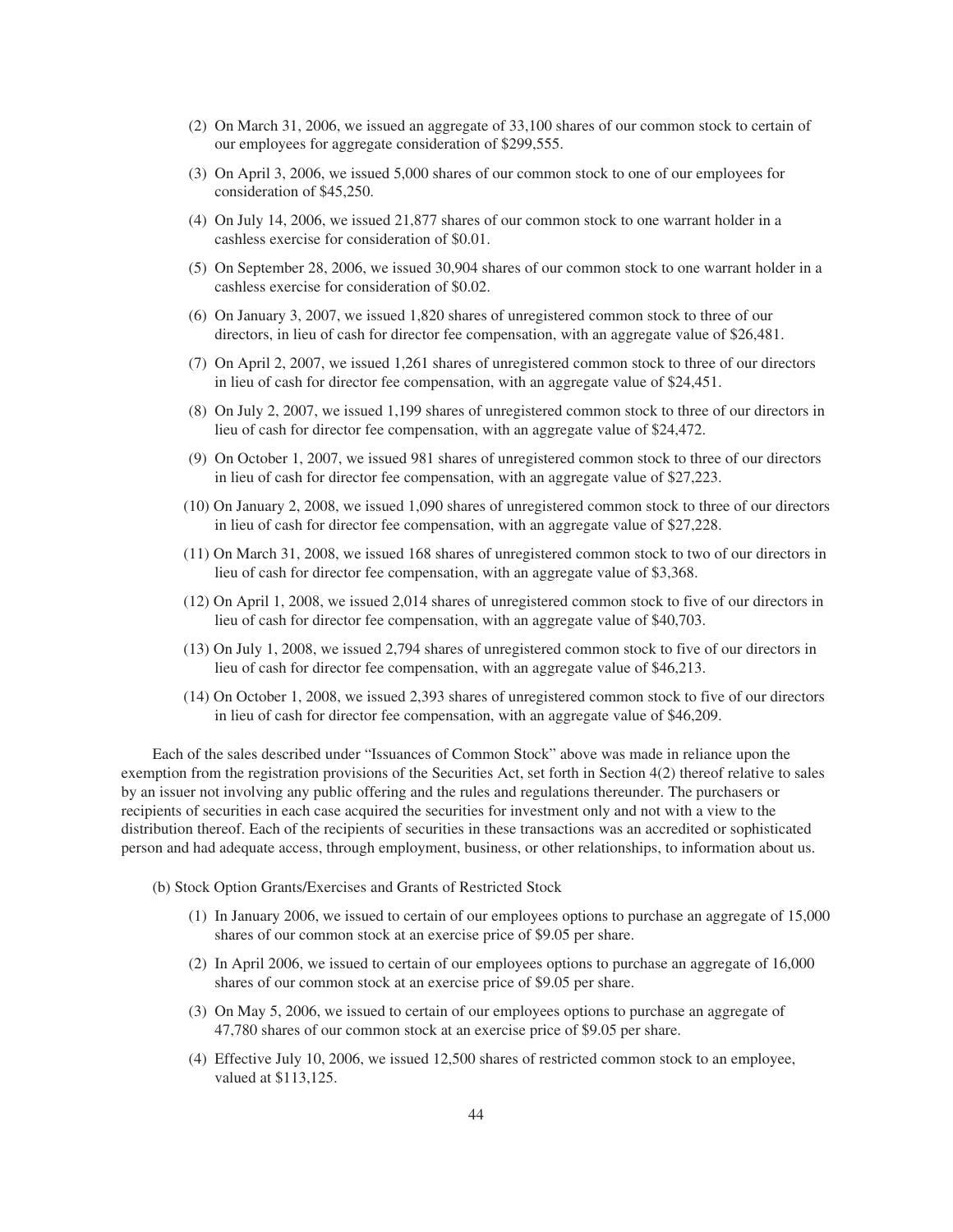- (5) On July 21, 2006, we issued 22,500 shares of our common stock to one of our former employees upon the exercise of stock options at exercise prices ranging from \$5.00 to \$9.05 per share.
- (6) On March 14, 2008, we issued 10,192 shares of restricted common stock to two directors valued at \$215,968.
- (7) On November 10, 2008, we issued 12,775 shares of restricted common stock to five directors valued at \$239,915.

Each of the sales described under "Stock Option Grants/Exercises and Grants of Restricted Stock" above was made in reliance upon the exemption from the registration provisions of the Securities Act, set forth in Rule 701 promulgated under the Securities Act, as the transactions were effected under compensatory benefit plans and contracts relating to compensation as provided under Rule 701. Except with respect to the exercise of stock options by our former employee described in transaction (5) above, the recipients of these securities were our employees and directors and received the securities under either the ICF Consulting Group, Inc. Management Stock Option Plan (the "1999 Plan") or the ICF International, Inc. 2006 Long-Term Equity Incentive Plan, and no consideration other than the continued employment or service by the employee and director recipients was received by us in connection with any of these issuances of securities. With respect to transaction (5) above, the recipient of the securities was our employee at the time the options for the securities were issued and received such options under the 1999 Plan. Each of the recipients of securities in these transactions had adequate access, through employment, business, or other relationships, to information about us.

### **Purchases of Equity Securities by Issuer**

During the three months ended December 31, 2008, the Company purchased 76,581 shares of common stock for \$1,370,435 in exchange for the payment of withholding taxes and exercise price upon the exercise of options and vesting of restricted stock. The average fair value of the common stock purchased was \$17.90 per share.

The following table summarizes stock repurchases for the three months ended December 31, 2008:

| Period                                                              | (a) Total<br>Number of<br><b>Shares</b><br>Purchased | (b) Average<br><b>Price Paid per</b><br>Share | (c) Total Number of<br><b>Shares Purchased as</b><br><b>Part of Publicly</b><br><b>Announced Plans or</b><br><b>Programs</b> | (d) Maximum Number (or<br><b>Approximate Dollar Value</b> )<br>of Shares that May Yet Be<br><b>Purchased Under the</b><br><b>Plans or Programs</b> |  |  |
|---------------------------------------------------------------------|------------------------------------------------------|-----------------------------------------------|------------------------------------------------------------------------------------------------------------------------------|----------------------------------------------------------------------------------------------------------------------------------------------------|--|--|
|                                                                     | 32,672                                               | \$17.43                                       | None                                                                                                                         | None                                                                                                                                               |  |  |
| November $1 -$ November 30                                          | 32.617                                               | \$18.17                                       | None                                                                                                                         | None                                                                                                                                               |  |  |
| December $1 -$ December 31                                          | 11.292                                               | \$18.45                                       | None                                                                                                                         | None                                                                                                                                               |  |  |
| $Total \dots \dots \dots \dots \dots \dots \dots \dots \dots \dots$ | 76.581                                               | \$17.90                                       | None                                                                                                                         | None                                                                                                                                               |  |  |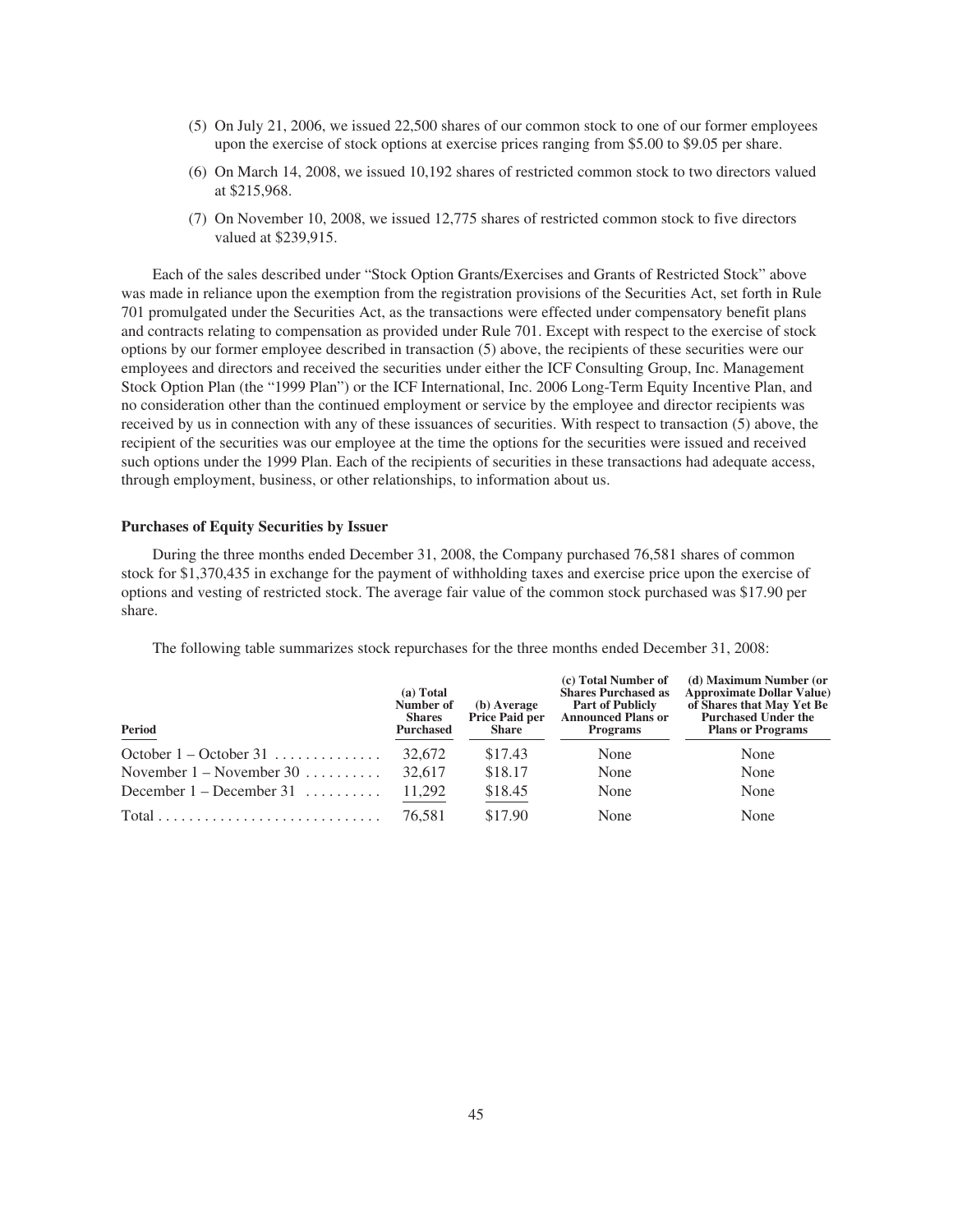#### **ITEM 6. Selected Financial Data**

The following table presents selected historical financial data derived from our financial statements, the related notes, and other Company information for each of the five years presented. This information should be read in conjunction with "Management's Discussion and Analysis of Financial Condition and Results of Operations" and our financial statements and the related notes. The selected financial data for the last six months of 2006 and all of 2007 and 2008 reflect our accelerated performance of The Road Home contract.

The selected financial data reflect our adoption of Statement of Financial Accounting Standards ("SFAS") No. 123(R) on January 1, 2006, our acquisitions of Synergy in January 2005, Caliber in October 2005, APCG and EEA in January 2007, Z-Tech in June 2007, SH&E in December 2007, and Jones & Stokes in February 2008, and our divestiture of ICF Energy Solutions, Inc. ("ESI") in April 2004.

|                                                                |            |                                          | Year Ended December 31, |                        |                       |
|----------------------------------------------------------------|------------|------------------------------------------|-------------------------|------------------------|-----------------------|
|                                                                | 2008       | 2007                                     | 2006                    | 2005                   | 2004                  |
|                                                                |            | (In thousands, except per share amounts) |                         |                        |                       |
| <b>Statement of Earnings Data:</b>                             |            |                                          |                         |                        |                       |
|                                                                | \$697,426  | \$727,120                                | \$331,279               | \$177,218              | \$139,488             |
|                                                                | 460,002    | 532,153                                  | 217,747                 | 106,078                | 83,638                |
| Operating costs and expenses:                                  |            |                                          |                         |                        |                       |
| Indirect and selling expenses                                  | 170,360    | 118,128                                  | 87,056(1)               | 60,039                 | 46,097                |
| Depreciation and amortization                                  | 5,407      | 2,432                                    | 2,054                   | 2,728                  | 2,611                 |
| Amortization of intangible assets                              | 8,683      | 3,884                                    | 1,482                   | 2,813                  | 544                   |
| Earnings from continuing operations<br>Other (expense) income: | 52.974     | 70,523                                   | 22,940                  | 5,560                  | 6,598                 |
| Interest expense                                               | (4,082)    | (1,944)                                  | (3,509)                 | (3,162)                | (1,378)               |
|                                                                | 581        | 519                                      | 646                     | 1,489                  | 79                    |
| Total other (expense) income                                   | (3,501)    | (1, 425)                                 | (2,863)                 | (1,673)                | (1,299)               |
| Income from continuing operations before income                |            |                                          |                         |                        |                       |
|                                                                | 49,473     | 69,098                                   | 20,077                  | 3,887                  | 5,299                 |
| Income tax expense                                             | 20,750     | 28,542                                   | 8,210                   | 1,865                  | 2,466                 |
| Earnings from continuing operations                            | 28,723     | 40,556                                   | 11,867                  | 2,022                  | 2,833                 |
| Discontinued operations                                        |            |                                          |                         |                        |                       |
| Loss from discontinued operations, net                         |            |                                          |                         |                        | (196)                 |
| Gain from disposal of subsidiary, net                          |            |                                          |                         |                        | 380                   |
| Income from discontinued operations                            |            |                                          |                         |                        | 184                   |
| Net income                                                     | \$28,723   | \$40,556                                 | \$11,867                | 2,022<br><sup>\$</sup> | 3,017<br>S            |
| Earnings from continuing operations per share:                 |            |                                          |                         |                        |                       |
|                                                                | 1.96<br>\$ | \$<br>2.87                               | \$<br>1.15              | \$<br>0.22             | \$<br>0.31            |
| Diluted                                                        | 1.88<br>\$ | 2.72<br>\$                               | \$<br>1.10              | 0.21<br>\$             | $\mathcal{S}$<br>0.30 |
| Earnings per share:                                            |            |                                          |                         |                        |                       |
|                                                                | \$<br>1.96 | \$<br>2.87                               | \$<br>1.15              | \$<br>0.22             | \$<br>0.33            |
|                                                                | 1.88<br>\$ | 2.72<br>\$                               | \$<br>1.10              | \$<br>0.21             | \$<br>0.32            |
| Weighted-average shares:                                       |            |                                          |                         |                        |                       |
|                                                                | 14,641     | 14,152                                   | 10,321                  | 9,185                  | 9,080                 |
| Diluted                                                        | 15,270     | 14,896                                   | 10,796                  | 9,737                  | 9,398                 |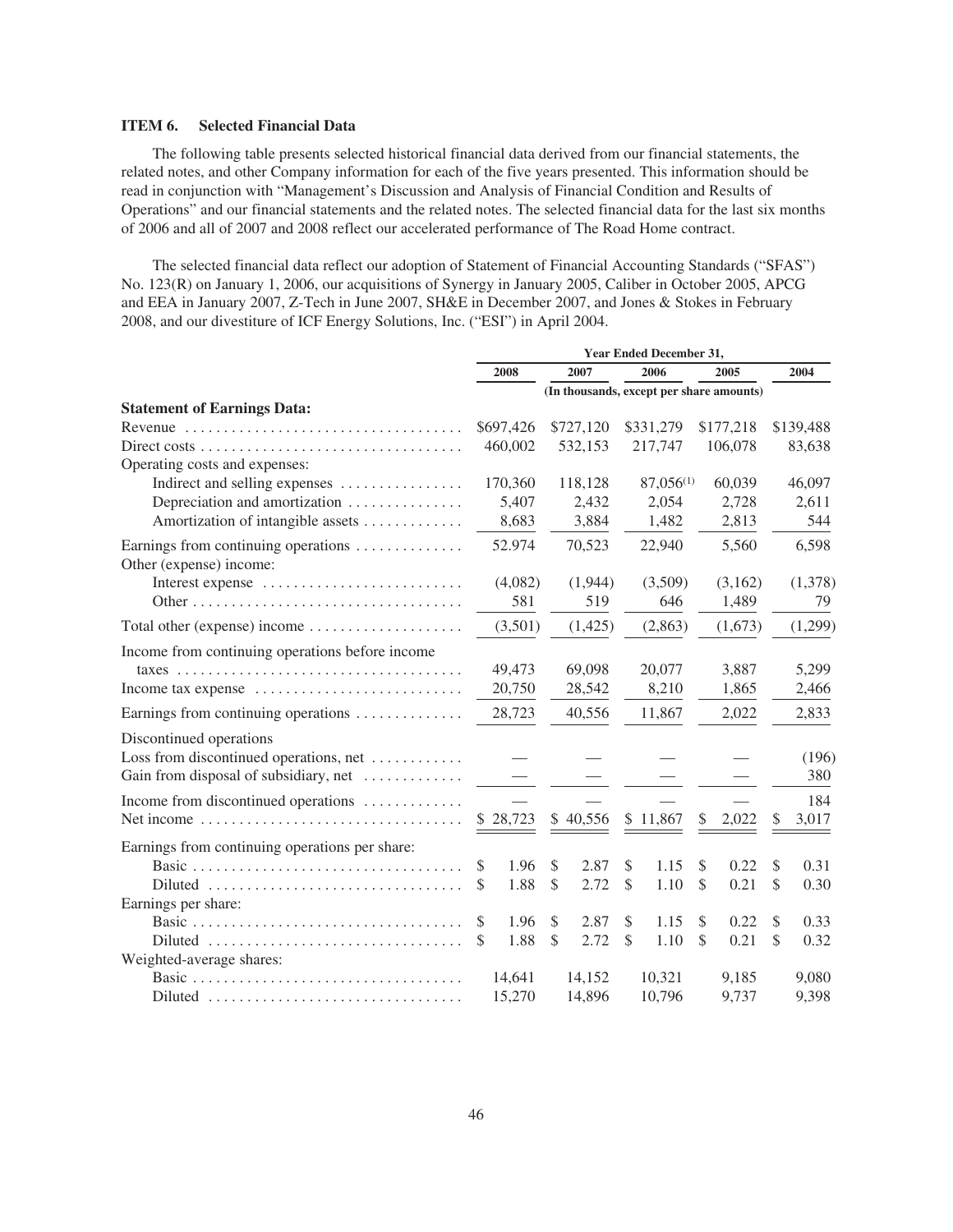|                                                                                        | <b>Year Ended December 31,</b> |                        |                        |           |            |  |  |
|----------------------------------------------------------------------------------------|--------------------------------|------------------------|------------------------|-----------|------------|--|--|
|                                                                                        | 2008                           | 2007                   | 2006                   | 2005      | 2004       |  |  |
|                                                                                        |                                |                        |                        |           |            |  |  |
| <b>Other Operating Data:</b>                                                           |                                |                        |                        |           |            |  |  |
| EBITDA from continuing operations <sup>(2)</sup>                                       | \$67,064                       | \$76,839               | \$ 26,476              | \$11,101  | \$9,753    |  |  |
| Non-cash compensation charge included in EBITDA                                        |                                |                        |                        |           |            |  |  |
| from continuing operations $\dots \dots \dots \dots \dots \dots$                       | 6,473                          | 3,680                  | 1,069                  | 2,138     |            |  |  |
| Initial lease abandonment charge included in EBITDA                                    |                                |                        |                        |           |            |  |  |
| from continuing operations $\dots \dots \dots \dots \dots \dots$                       |                                |                        | $4,309^{(1)}$          |           |            |  |  |
| Non-recurring bonus charge related to IPO included in                                  |                                |                        |                        |           |            |  |  |
| EBITDA from continuing operations                                                      |                                |                        | $2,700^{(1)}$          |           |            |  |  |
|                                                                                        | 2008                           | 2007                   | 2006                   | 2005      | 2004       |  |  |
|                                                                                        |                                |                        | (In thousands)         |           |            |  |  |
| Consolidated balance sheet data:                                                       |                                |                        |                        |           |            |  |  |
|                                                                                        | 1,536<br>S                     | 2,733<br><sup>\$</sup> | <sup>\$</sup><br>2,997 | 499<br>S. | 797<br>\$. |  |  |
|                                                                                        | 63,925                         | 37,470                 | 22,351                 | 18,141    | 5,502      |  |  |
| Total assets $\dots \dots \dots \dots \dots \dots \dots \dots \dots \dots \dots \dots$ | 401,017                        | 393,025                | 215,827                | 151,124   | 94,057     |  |  |
| Current portion of long-term debt $\dots\dots\dots\dots\dots$                          |                                |                        |                        | 6,767     | 4,235      |  |  |
| Long-term debt, net of current portion $\dots \dots \dots$                             | 80,000                         | 47,079                 |                        | 54,205    | 16,844     |  |  |
| Total stockholders' equity                                                             | 202,917                        | 164,791                | 113,947                | 52,903    | 47,861     |  |  |

(1) Indirect and selling expenses for the year ended December 31, 2006, included a second quarter pre-tax charge of approximately \$4.3 million resulting from the abandonment of our San Francisco, California leased facility and abandonment of a portion of our Lexington, Massachusetts leased facility and an approximately \$2.7 million bonus payment related to the IPO of our common stock.

(2) EBITDA from continuing operations, a measure used by us to evaluate performance, is defined as net income (loss) plus (less) loss (income) from discontinued operations, less gain from sale of discontinued operations, less other income, plus other expenses, net interest expense, income tax expense, and depreciation and amortization. We believe EBITDA from continuing operations is useful to investors because similar measures are frequently used by securities analysts, investors, and other interested parties in evaluating companies in our industry. EBITDA from continuing operations is not a recognized term under generally accepted accounting principles and does not purport to be an alternative to net income as a measure of operating performance or to cash flows from operating activities as a measure of liquidity. Because not all companies use identical calculations, this presentation of EBITDA from continuing operations may not be comparable to other similarly titled measures used by other companies. EBITDA from continuing operations is not intended to be a measure of free cash flow for management's discretionary use, as it does not consider certain cash requirements such as interest payments, tax payments, capital expenditures, and debt service. Our credit agreement includes covenants based on EBITDA from continuing operations, subject to certain adjustments. See "Management's Discussion and Analysis of Financial Condition and Results of Operations—Liquidity and Capital Resources." A reconciliation of net income (loss) to EBITDA from continuing operations follows:

|                                                                                           | Year ended December 31, |                |                            |          |         |  |
|-------------------------------------------------------------------------------------------|-------------------------|----------------|----------------------------|----------|---------|--|
|                                                                                           | 2008                    | 2007           | 2006                       | 2005     | 2004    |  |
|                                                                                           |                         | (In thousands) |                            |          |         |  |
| Net income $\ldots \ldots \ldots \ldots \ldots \ldots \ldots \ldots \ldots \ldots \ldots$ | \$28,723                |                | \$40,556 \$11,867 \$ 2,022 |          | \$3,017 |  |
|                                                                                           |                         |                |                            |          | 196     |  |
| Gain from sale of discontinued operations                                                 |                         |                |                            |          | (380)   |  |
| Other (income) $\dots \dots \dots \dots \dots \dots \dots \dots \dots \dots \dots \dots$  | (581)                   | (519)          | (646)                      | (1,489)  | (79)    |  |
|                                                                                           | 4.082                   | 1.944          | 3.509                      | 3.162    | 1,378   |  |
| Income tax expense $\dots \dots \dots \dots \dots \dots \dots \dots \dots \dots \dots$    | 20,750                  | 28.542         | 8.210                      | 1.865    | 2.466   |  |
|                                                                                           | 14.090                  | 6.316          | 3.536                      | 5.541    | 3,155   |  |
| EBITDA from continuing operations $\dots \dots \dots \dots \dots$ \$67,064                |                         | \$76,839       | \$26,476                   | \$11,101 | \$9,753 |  |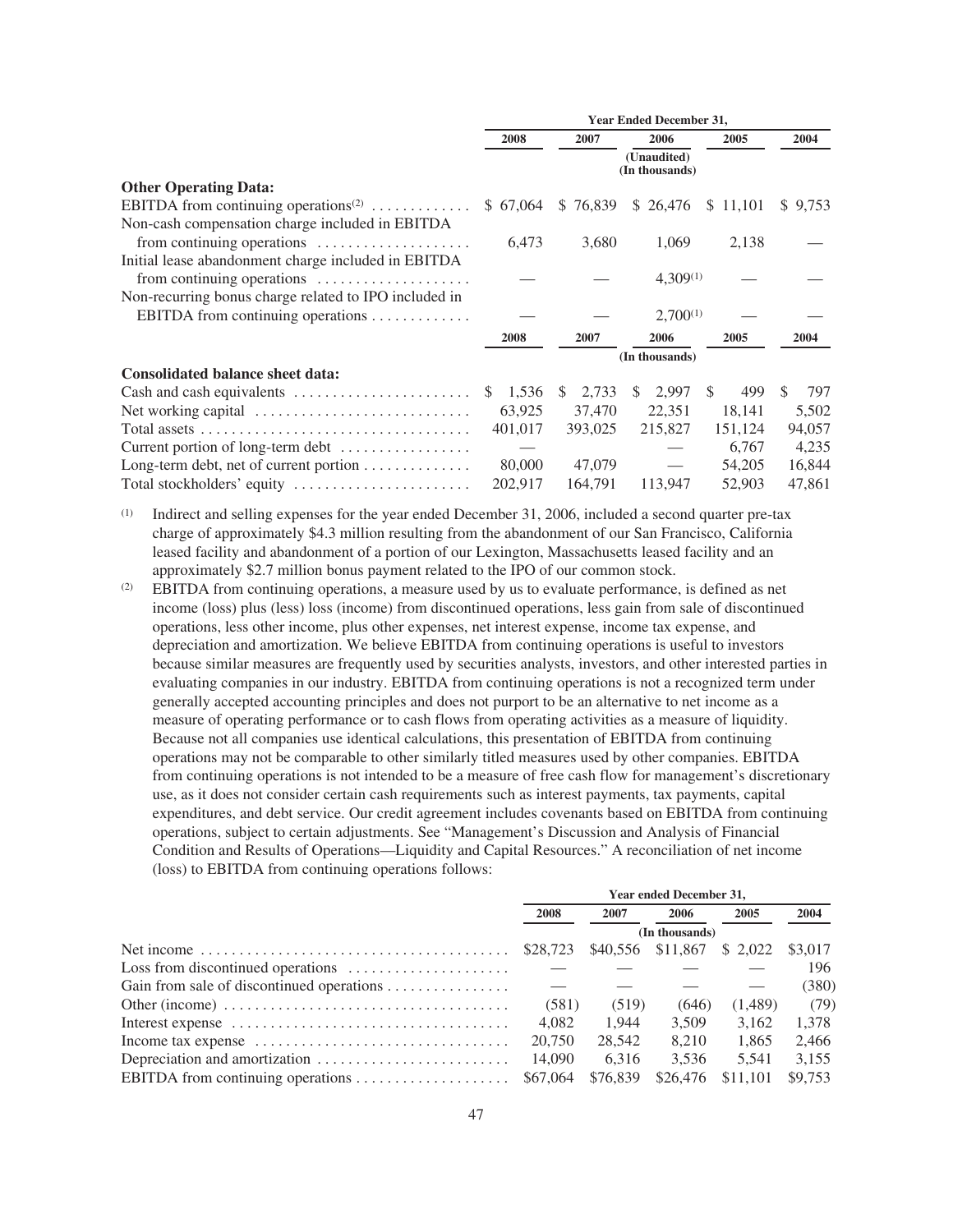## **ITEM 7. MANAGEMENT'S DISCUSSION AND ANALYSIS OF FINANCIAL CONDITION AND RESULTS OF OPERATIONS**

*The following discussion and analysis should be read in conjunction with the "Selected Financial Data" and the consolidated financial statements and related notes included elsewhere in this Annual Report on Form 10-K. This discussion and analysis contains forward-looking statements that involve risks, uncertainties, and assumptions, such as statements of our plans, objectives, expectations, and intentions. The cautionary statements made in this Annual Report on Form 10-K should be read as applying to all related forward-looking statements wherever they appear in this Annual Report on Form 10-K. Our actual results could differ materially from those anticipated in the forward-looking statements. Factors that could cause or contribute to our actual results differing materially from those anticipated include those discussed in "Risk Factors" and elsewhere in this Annual Report on Form 10-K.*

### **OVERVIEW**

We provide management, technology, and policy consulting and implementation services primarily to government clients, as well as to commercial and international clients. We help our clients conceive, develop, implement, and improve solutions that address complex economic, social, and national security issues. Our services primarily address four key markets: energy and climate change; environment and infrastructure; health, human services, and social programs; and homeland security and defense. Increased government involvement in virtually all aspects of our lives has created opportunities for us to resolve issues at the intersection of the public and private sectors. We believe that demand for our services will continue to grow as government, industry, and other stakeholders seek to understand and respond to geopolitical and demographic changes, budgetary constraints, heightened environmental and social concerns, global climate change, and increasing globalization.

Our federal, state, and local government; commercial; and international clients utilize our services because we combine diverse institutional knowledge and experience in their activities with the deep subject matter expertise of our highly educated staff, which we deploy in multi-disciplinary teams. Our federal government clients have included every cabinet-level department, including HHS, DoD, EPA, DHS, DOT, DOJ, HUD, and DOE. Federal clients generated approximately 36% of our revenue in 2008. State and local government clients generated approximately 47% of our revenue in 2008. Revenue generated from our state and local government clients decreased in 2008, primarily due to our decreased volume under The Road Home contract with the State of Louisiana. We also serve commercial and international clients, primarily in the air transportation and energy sectors. Our commercial and international clients generated approximately 17% of our revenue in 2008. We have successfully worked with many of these clients for decades, providing us a unique and knowledgeable perspective on their needs.

We report operating results and financial data as a single segment based on the information used by our chief operating decision-makers in evaluating the performance of our business and allocating resources. Our single segment represents our core business—professional services for government and commercial clients. Although we describe our multiple service offerings to four markets to provide a better understanding of our business, we do not manage our business or allocate our resources based on those service offerings or markets.

#### **DESCRIPTION OF CRITICAL ACCOUNTING POLICIES**

The preparation of our financial statements in accordance with U.S. Generally Accepted Accounting Principles ("GAAP") requires that we make estimates and judgments that affect the reported amount of assets, liabilities, revenue, and expenses, as well as the disclosure of contingent assets and liabilities. If any of these estimates or judgments proves to be incorrect, our reported results could be materially affected. Actual results may differ significantly from our estimates under different assumptions or conditions. We believe that the estimates, assumptions and judgments involved in the accounting practices described below have the greatest potential impact on our financial statements and therefore consider them to be critical accounting policies.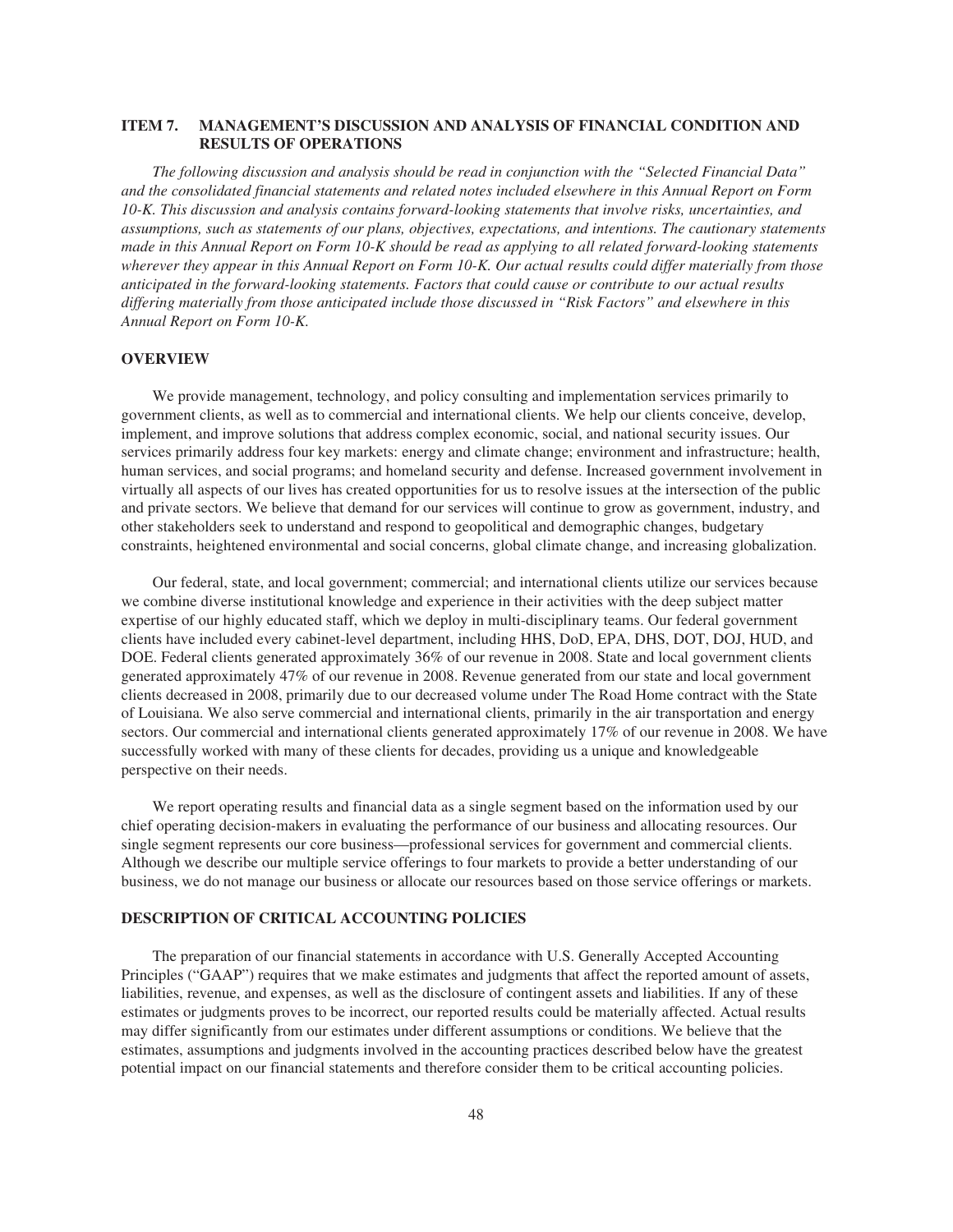#### **Revenue Recognition**

We recognize revenue when persuasive evidence of an arrangement exists, services have been rendered, the contract price is fixed or determinable, and collectibility is reasonably assured. We enter into contracts that are time-and-materials contracts, cost-based contracts, fixed-price contracts, or a combination of these.

- *Time-and-Materials Contracts.* Revenue for time-and-materials contracts is recorded on the basis of allowable labor hours worked multiplied by the contract-defined billing rates, plus the costs of other items used in the performance of the contract. Profit and losses on time-and-materials contracts result from the difference between the cost of services performed and the contract-defined billing rates for these services.
- *Cost-Based Contracts.* Revenue under cost-based contracts is recognized as costs are incurred. Applicable estimated profit, if any, is included in earnings in the proportion that incurred costs bear to total estimated costs. Incentives, award fees, or penalties related to performance are also considered in estimating revenue and profit rates based on actual and anticipated awards.
- *Fixed-Price Contracts.* Revenue for fixed-price contracts is recognized when earned, generally as work is performed in accordance with the provisions of SEC Staff Accounting Bulletin No. 104, *Revenue Recognition*. Services performed vary from contract to contract and are not uniformly performed over the term of the arrangement. We recognize revenue in a number of different ways on fixed-price contracts, including:
	- revenue on certain fixed-price contracts is recorded each period based on contract costs incurred to date compared with total estimated costs at completion (cost-to-cost method). Performance is based on the ratio of costs incurred to total estimated costs where the costs incurred represent a reasonable surrogate for output measures of contract performance, including the presentation of deliverables to the client. Progress on a contract is matched against project costs and costs to complete on a periodic basis. Clients are obligated to pay as services are performed, and in the event that a client cancels the contract, payment for services performed through the date of cancellation is negotiated with the client;
	- revenue on certain other fixed-price contracts is recognized ratably over the period benefited; and
	- revenue on certain other fixed-price contracts is recorded based on units delivered to the customer multiplied by the contract-defined unit price.

Revenue recognition requires us to use judgment relative to assessing risks, estimating contract revenue and costs, and making assumptions for schedule and technical issues. Due to the size and nature of many of our contracts, the estimation of revenue and cost at completion can be complicated and is subject to many variables. Contract costs include labor, subcontracting costs, and other direct costs, as well as allocation of allowable indirect costs. We must also make assumptions regarding the length of time to complete the contract because costs also include expected increases in wages, prices for subcontractors, and other direct costs. From time to time, facts develop that require us to revise our estimated total costs and revenue on a contract. To the extent that a revised estimate affects contract profit or revenue previously recognized, we record the cumulative effect of the revision in the period in which the facts requiring the revision become known. Provision for the full amount of an anticipated loss on any type of contract is recognized in the period in which it becomes probable and can be reasonably estimated. As a result, operating results could be affected by revisions to prior accounting estimates.

We generate invoices to clients in accordance with the terms of the applicable contract, which may not be directly related to the performance of services. Unbilled receivables are invoiced based upon the achievement of specific events as defined by each contract including deliverables, timetables, and incurrence of certain costs. Unbilled receivables are classified as a current asset. Advanced billings to clients in excess of revenue earned are recorded as deferred revenue until the revenue recognition criteria are met. Reimbursements of out-of-pocket expenses are included in revenue with corresponding costs incurred by us included in cost of revenue.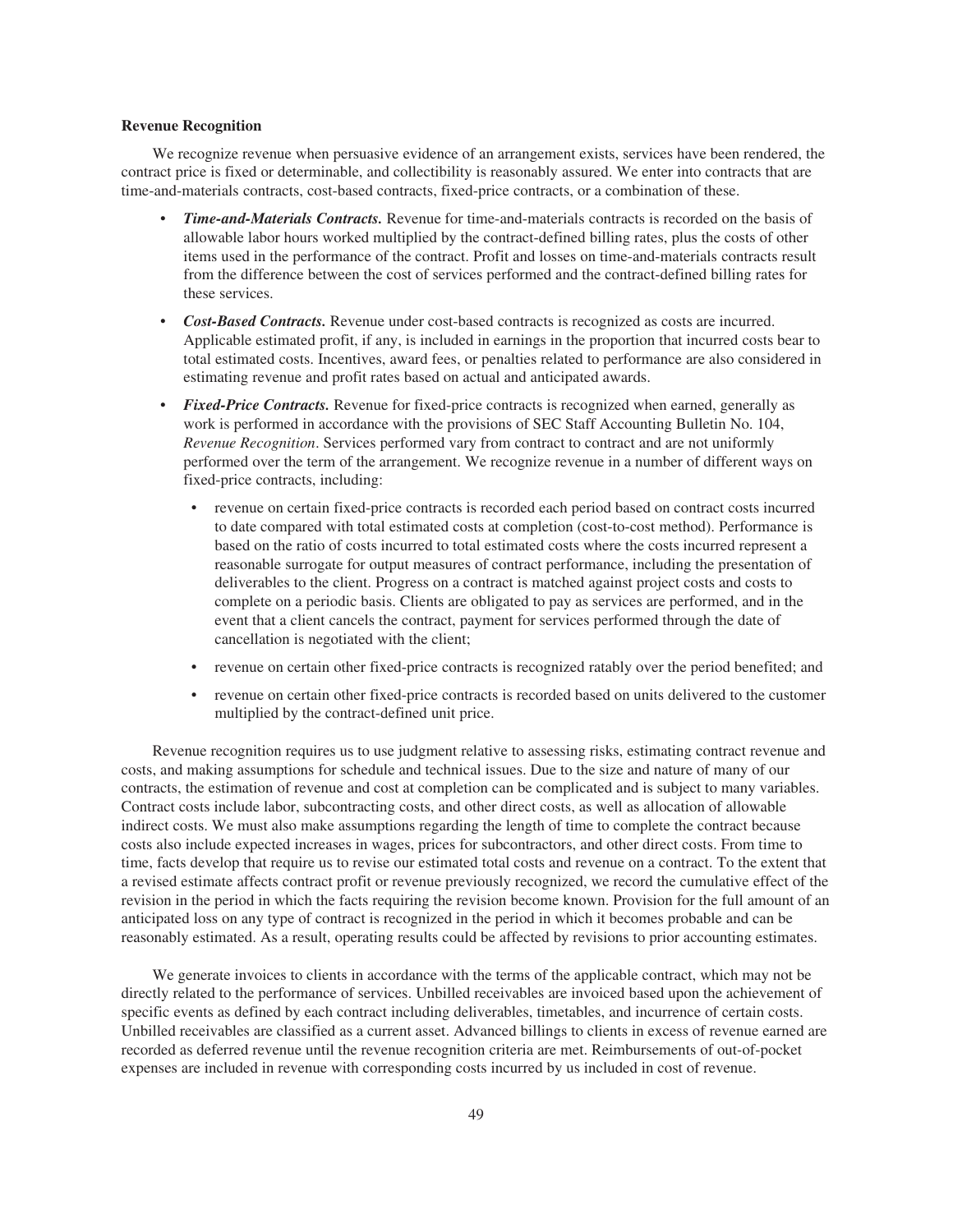From time to time, we may proceed with work based on client direction prior to the completion and signing of formal contract documents. We have a formal review process for approving any such work. Revenue associated with such work is recognized only when it can reliably be estimated and realization is probable. We base our estimates on a variety of factors, including previous experiences with the client, communications with the client regarding funding status, and our knowledge of available funding for the contract.

#### **Goodwill and the amortization of intangible assets**

Costs in excess of the fair value of tangible and identifiable intangible assets acquired and liabilities assumed in a business combination are recorded as goodwill, in accordance with SFAS No. 141, *Business Combinations.* Goodwill and intangible assets acquired in a purchase business combination and determined to have an indefinite useful life are not amortized, but are instead reviewed annually (or more frequently if impairment indicators arise) for impairment in accordance with the provisions of SFAS No. 142, *Goodwill and Other Intangible Assets* ("SFAS No. 142"). SFAS No. 142 also requires that intangible assets with estimable useful lives be amortized over their respective estimated useful lives to their estimated residual values, and reviewed for impairment in accordance with SFAS No. 144, *Accounting for Impairment or Disposal of Longlived Assets* ("SFAS No. 144").

We have elected to perform the annual goodwill impairment review, as of September 30 of each year, during the fourth quarter. For purposes of performing this test, we have determined that we have only one reporting unit. We employed the methods of determining fair value of the reporting unit in accordance with SFAS No. 157*, Fair Value Measurements* ("SFAS No. 157"). Based upon management's most recent review, including analysis provided by a valuation specialist from an investment bank, we determined that no goodwill impairment charge was required for 2008. Historically, there have been no goodwill impairment charges recorded by the Company.

We follow the provisions of SFAS No. 144 in accounting for impairment or disposal of long-lived assets. SFAS No. 144 requires that long-lived assets and certain identifiable intangibles be reviewed for impairment whenever events or changes in circumstances indicate that the carrying amount of an asset might not be recoverable. Recoverability of assets to be held and used is measured by a comparison of the carrying amount of an asset to future undiscounted net cash flows expected to be generated by the asset. If such assets are considered to be impaired, the impairment to be recognized is measured by the amount by which the carrying amount of the asset exceeds the fair value of the asset. Assets to be disposed of are reported at the lower of the carrying amount or fair value, less cost to sell. To date, there have been no impairment charges recorded by the Company.

#### **New accounting standards**

In December 2007, the FASB issued SFAS No. 141(R), *Business Combinations* ("SFAS No. 14(R)"), which amends SFAS No. 141 and provides revised guidance for recognizing and measuring identifiable assets and goodwill acquired, liabilities assumed, and any noncontrolling interest in the acquiree. It also provides disclosure requirements to enable users of the financial statements to evaluate the nature and financial effects of the business combination. It is effective for the Company beginning January 1, 2009, and will be applied prospectively. To the extent we continue to make acquisitions, SFAS No. 141(R) could impact our future financial statements and related disclosures.

In December 2007, the FASB issued SFAS No. 160, which requires that ownership interests in subsidiaries held by parties other than the parent, and the amount of consolidated net income, be clearly identified, labeled, and presented in the consolidated financial statements. It also requires that once a subsidiary is deconsolidated, any retained noncontrolling equity investment in the former subsidiary be initially measured at fair value. Sufficient disclosures are required to identify and distinguish clearly between the interests of the parent and the interests of the noncontrolling owners. It is effective for us beginning January 1, 2009, and requires retroactive adoption of the presentation and disclosure requirements for existing minority interests. All other requirements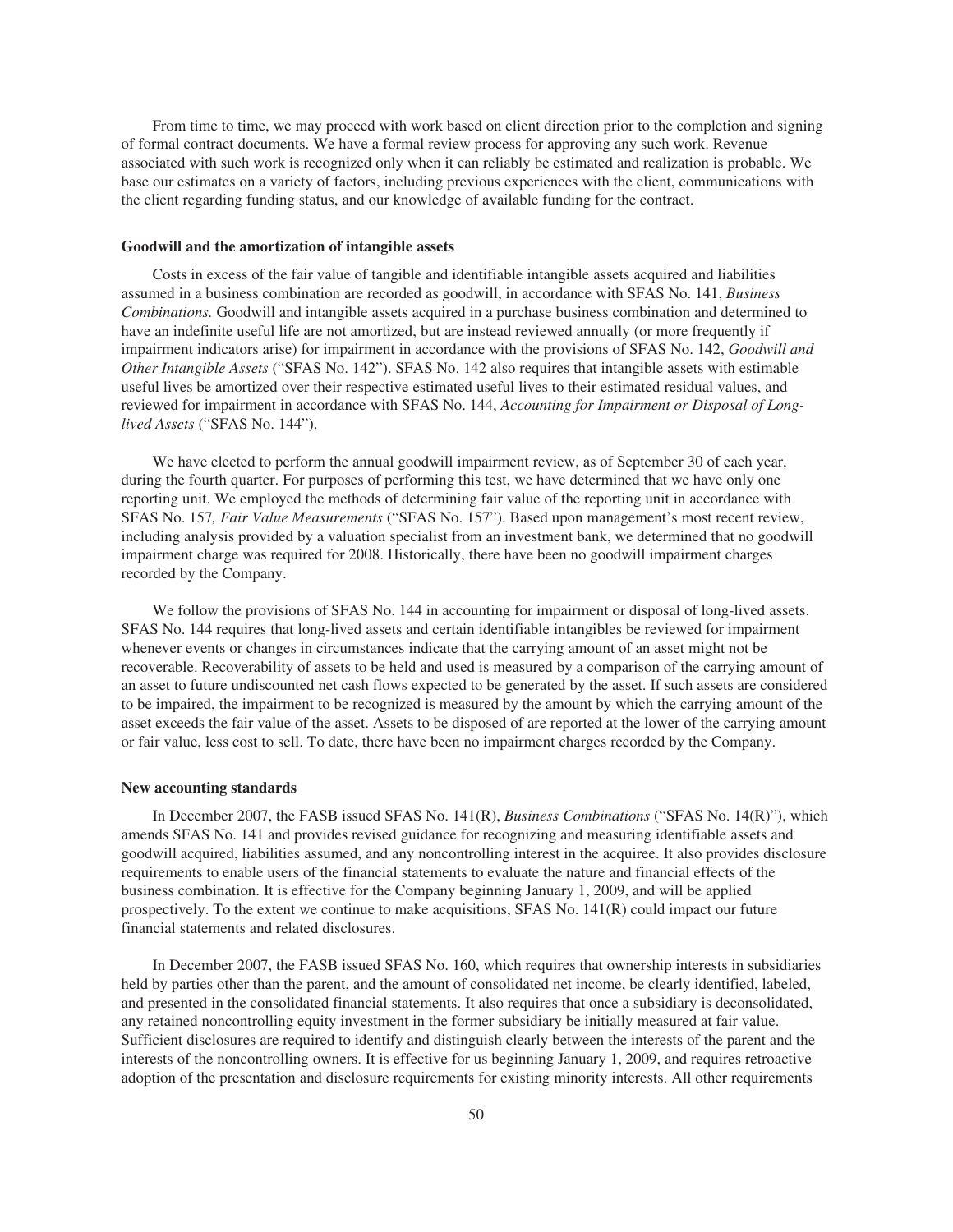shall be applied prospectively. We have no material existing minority interests; therefore, we do not expect that the adoption of SFAS No. 160 will have a material effect on our future financial statements and related disclosures.

In May 2008, the FASB issued SFAS No. 162, which identifies a hierarchy for selecting accounting principles to be used in preparing financial statements that are presented in conformity with U.S. GAAP for nongovernmental entities. SFAS No. 162 is effective 60 days following the SEC's approval of the Public Company Accounting Oversight Board amendments to AU Section 411, *The Meaning of Present Fairly in Conformity with Generally Accepted Accounting Principles*. The adoption of SFAS No. 162 is not expected to have a material impact on our consolidated financial statements.

## **REVENUE**

We earn revenue from services that we provide to government and commercial clients in four key markets:

- energy and climate change;
- environment and infrastructure;
- health, human services, and social programs; and
- homeland security and defense.

The following table shows the approximate percentage of our revenue from each of our four markets for the periods indicated. For each client, we have attributed all revenue from that client to the market we consider to be the client's primary market, even if a portion of that revenue relates to a different market.

| Year ended December 31, |         |         |
|-------------------------|---------|---------|
| 2008                    | 2007    | 2006    |
|                         | $8\%$   | 12%     |
| 24%                     | $9\%$   | 17%     |
| 56%                     | 75%     | 53%     |
| $9\%$                   | 8%      | 18%     |
| $100\%$                 | $100\%$ | $100\%$ |

The proportions of revenue from each market identified in the above table changed significantly from 2006 to 2007 primarily due to growth associated with The Road Home contract, which is classified under Health, Human Services, and Social Programs. The proportion of revenue from each market changed significantly from 2007 to 2008 primarily due to the decrease of activity associated with The Road Home contract and the acquisitions of SH&E and Jones & Stokes, which provided additional revenue primarily in the environment and infrastructure market. See "—Acquisitions" below for a discussion of our recent acquisitions. We expect the revenue from The Road Home contract to be lower in 2009 because of, among other things, its scheduled conclusion in 2009 and a change in the level of effort. See "Risk Factors—Risks Related to The Road Home Contract."

Our primary clients are the State of Louisiana and agencies and departments of the U.S. federal government. The following table shows the approximate percentage of our revenue for each type of client for the periods indicated.

| Year ended December 31, |         |         |  |
|-------------------------|---------|---------|--|
| 2008                    | 2007    | 2006    |  |
| 36%                     | 27%     | 49%     |  |
| 47%                     | 65%     | 40%     |  |
| 12%                     | 6%      | $7\%$   |  |
| 5%                      | 2%      | 4%      |  |
| $100\%$                 | $100\%$ | $100\%$ |  |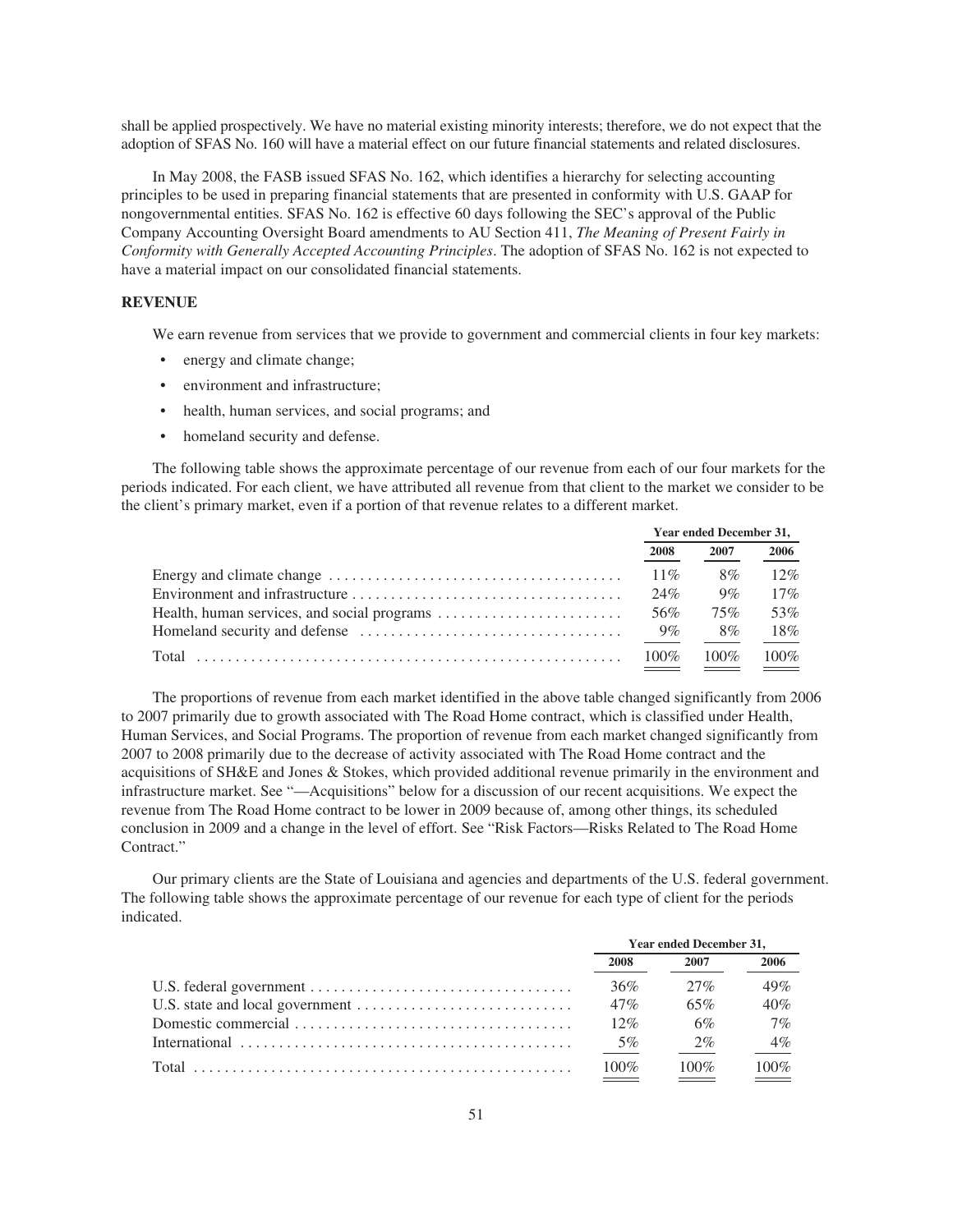Revenue generated from our state and local government clients increased significantly from 2006 to 2007, and decreased significantly from 2007 to 2008, due primarily to our work in connection with The Road Home contract with the State of Louisiana.

Most of our revenue is from contracts on which we are the prime contractor, which we believe provides us strong client relationships. In 2008, 2007, and 2006, approximately 90%, 94%, and 89%, of our revenue, respectively, was from prime contracts.

#### **Contract mix**

We had more than 2,500 active contracts throughout 2008. Our contracts with clients include time-and-materials contracts, cost-based contracts (including cost-based fixed fee, cost-based award fee, and cost-based incentive fee, as well as grants and cooperative agreements), and fixed-price contracts. Our contract mix varies from year to year due to numerous factors, including our business strategies and the procurement activities of our clients. Unless the context requires otherwise, we use the term "contracts" to refer to contracts and any task orders or delivery orders issued under a contract.

The following table shows the approximate percentage of our revenue from each of these types of contracts for the periods indicated.

|                                                                                                                     |         | Year ended December 31, |         |  |  |
|---------------------------------------------------------------------------------------------------------------------|---------|-------------------------|---------|--|--|
|                                                                                                                     | 2008    | 2007                    | 2006    |  |  |
| Time-and-materials $\ldots$ , $\ldots$ , $\ldots$ , $\ldots$ , $\ldots$ , $\ldots$ , $\ldots$ , $\ldots$ , $\ldots$ | 67%     | 55%                     | 46%     |  |  |
|                                                                                                                     | 22%     | 36%                     | 34%     |  |  |
|                                                                                                                     | $11\%$  | $9\%$                   | 20%     |  |  |
|                                                                                                                     | $100\%$ | $100\%$                 | $100\%$ |  |  |

The changes in percentages from 2006 to 2007 were primarily due to The Road Home contract. The changes from 2007 to 2008 were primarily due to the reduction in revenue from The Road Home contract and the acquisitions of SH&E and Jones & Stokes.

*Time-and-materials contracts.* Under time-and-materials contracts, we are paid for labor at fixed hourly rates and generally reimbursed separately for allowable materials, other direct costs, and out-of-pocket expenses. Our actual labor costs may vary from the expected costs that formed the basis for our negotiated hourly rates if we need to hire additional employees at higher wages, increase the compensation paid to existing employees, or are able to hire employees at lower-than-expected rates. Our non-labor costs, such as fringe benefits, overhead, and general and administrative costs, also may be higher or lower than we anticipated. To the extent that our actual labor and non-labor costs under a time-and-materials contract vary significantly from the negotiated hourly rates, we can generate more or less than the targeted amount of profit or, perhaps, a loss.

*Fixed-price contracts.* Under fixed-price contracts, we perform specific tasks for a pre-determined price. Compared to time-and-materials and cost-based contracts, fixed-price contracts involve greater financial risk because we bear the full impact of labor and non-labor costs that exceed our estimates, in terms of costs per hour, number of hours, and all other costs of performance, in return for the full benefit of any cost savings. We therefore may generate more or less than the targeted amount of profit or, perhaps, a loss.

*Cost-based contracts.* Under cost-based contracts, we are paid based on the allowable costs we incur and usually receive a fee. All of our cost-based contracts reimburse us for our direct labor and fringe-benefit costs that are allowable under the contract, but many limit the amount of overhead and general and administrative costs we can recover, which may be less than our actual overhead and general and administrative costs. In addition, our fees are constrained by fee ceilings, and in certain cases, such as with grants and cooperative agreements, we may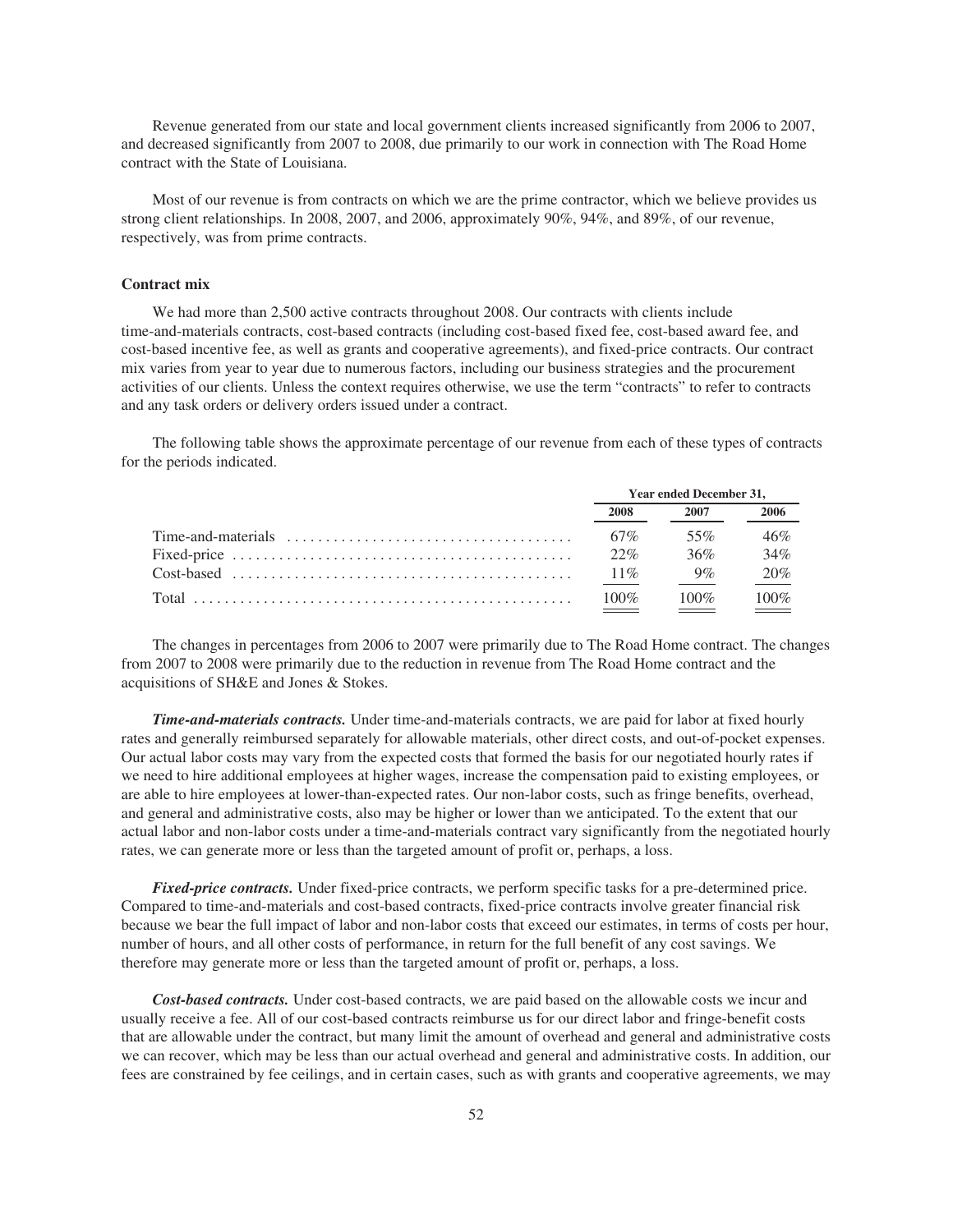receive no fee. Because of these limitations, our cost-based contracts, on average, are our least profitable type of contract and we may generate less than the expected return. Cost-based fixed fee contracts specify the fee to be paid. Cost-based incentive fee and cost-based award fee contracts provide for increases or decreases in the contract fee, within specified limits, based on actual results as compared to contractual targets for factors such as cost, quality, schedule, and performance.

#### **DIRECT COSTS**

Direct costs consist primarily of costs incurred to provide services to clients, the most significant of which are subcontractors and employee salaries and wages, plus associated fringe benefits, relating to specific client engagements. Direct costs also include the costs of third-party materials and any other related direct costs, such as travel expenses.

Direct costs associated with direct labor and subcontractors increased significantly in 2007, and decreased significantly in 2008, due primarily to our work in connection with The Road Home contract.

We generally expect the ratio of direct costs as a percentage of revenue to decline when our own labor increases relative to subcontracted labor or outside consultants. Conversely, as subcontracted labor or outside consultants for clients increase relative to our own labor, we expect the ratio to increase.

Changes in the mix of services and other direct costs provided under our contracts can result in variability in our direct costs as a percentage of revenue. For example, when we perform work in the area of implementation, we expect that more of our services will be performed in client-provided facilities and/or with dedicated staff. Such work generally has a higher proportion of direct costs than much of our current advisory work, but we anticipate that higher utilization of such staff will decrease indirect expenses. In addition, to the extent we are successful in winning larger contracts, our own labor services component could decrease because larger contracts typically are broader in scope and require more diverse capabilities, potentially resulting in more subcontracted labor, more other direct costs, and lower margins. Although these factors could lead to a higher ratio of direct costs as a percentage of revenue, the economics of these larger jobs are nonetheless generally favorable because they increase income, broaden our revenue base, and have a favorable return on invested capital.

### **OPERATING EXPENSES**

Our operating expenses consist of indirect and selling expenses, including non-cash compensation and depreciation and amortization.

#### **Indirect and selling expenses**

Indirect and selling expenses include our management, facilities, and infrastructure costs for all employees, as well as salaries and wages, plus associated fringe benefits, not directly related to client engagements. Among the functions covered by these expenses are marketing, business and corporate development, bids and proposals, facilities, information technology and systems, contracts administration, accounting, treasury, human resources, legal, corporate governance, and executive and senior management. We include all our cash incentive compensation in this item, as well as non-cash compensation such as stock-based compensation provided to employees whose compensation and other benefit costs are included in both direct costs and indirect and selling expenses. See "Note J—Accounting for Stock-Based Compensation" of our "Notes to Consolidated Financial Statements" appearing in this Annual Report on Form 10-K for a discussion of how we treat such compensation in our financial statements.

We try to utilize our office space as efficiently as possible, and therefore attempt to sublease or otherwise dispose of space we do not anticipate needing in the near-term, but there can be no assurance that we will be able to do so in a timely manner, on commercially reasonable terms, or at all. For example, on April 14, 2006, we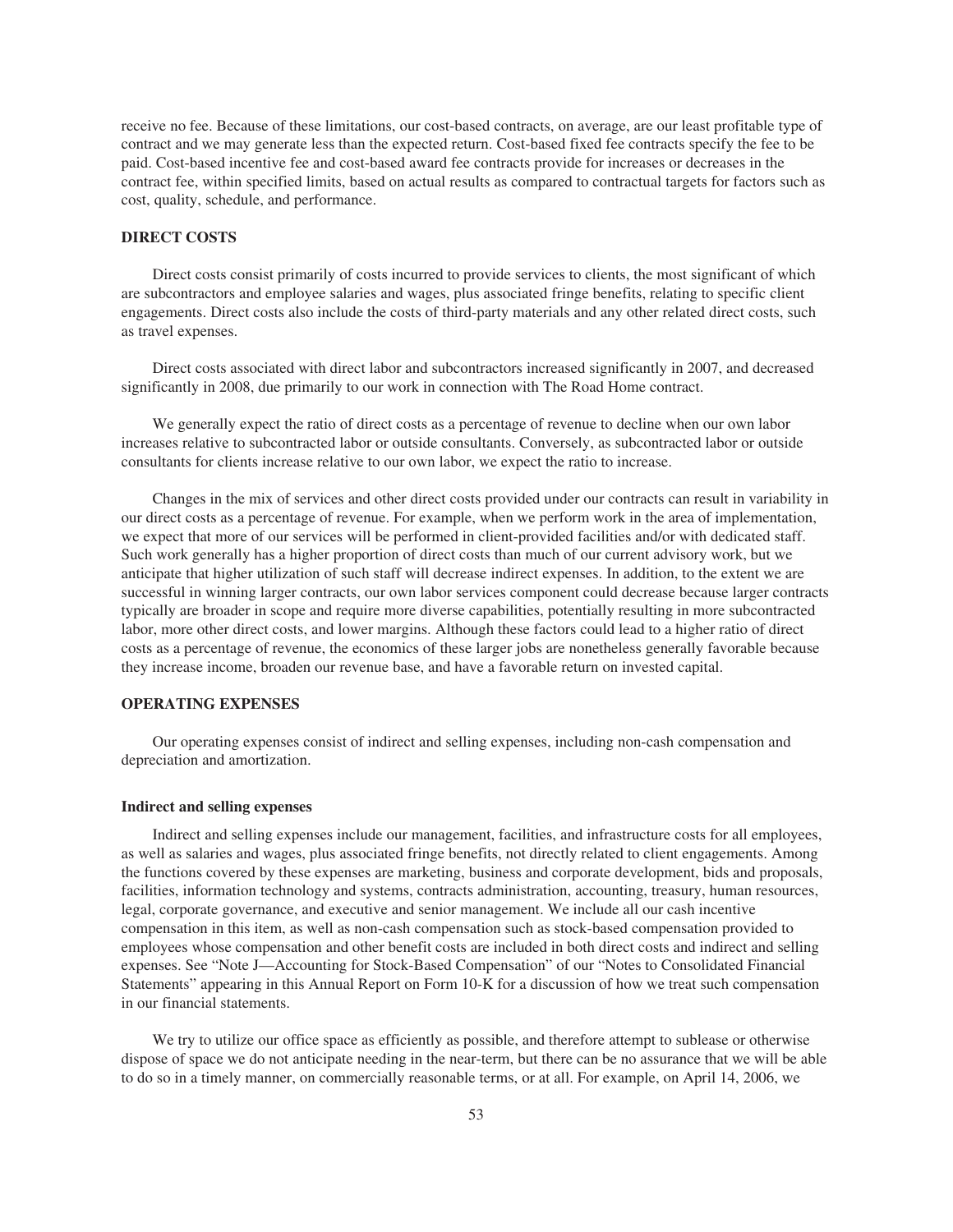decided to abandon, effective June 30, 2006, our San Francisco, California, leased facility and relocate our staff there to other space. Management believed, based on consultation with its leasing consultants, that the then current market for similar space was substantially below this cost. Our San Francisco lease obligation expires in July 2010 and covers approximately 12,000 square feet at an annual rate of \$79 per square foot, plus operating expenses. We also abandoned a smaller space in Lexington, Massachusetts, that we had been unable to sublease. We recognized a pre-tax charge to earnings in the second quarter of 2006 of approximately \$4.3 million as a result of these actions.

#### **Non-cash compensation**

*Stock Incentive Plans.* On June 25, 1999, we adopted the ICF Consulting Group, Inc. Management Stock Option Plan (the "1999 Plan"). The 1999 Plan provides for granting straight and incentive awards to employees to purchase shares of our common stock. Originally, we reserved a total of 1,334,027 shares of common stock for issuance under the 1999 Plan. In May 2002, we amended the 1999 Plan to reserve an additional 238,313 shares for issuance. The exercise price for straight awards granted under the 1999 Plan was not to be less than \$5.00 per share. The option price for incentive awards granted under the 1999 Plan was determined by the Compensation Distribution Committee of the Board of Directors based on the fair value of our common stock on the date of grant. Effective September 28, 2006 awards ceased under the 1999 Plan, and it will expire in June 2009. A total of 5,658 shares remain ungranted under the Plan.

Effective with our IPO in September 2006, we adopted a new long-term equity incentive plan (the "2006 Plan"). The 2006 Plan permits the grant of nonqualified stock options, incentive stock options, stock appreciation rights, restricted stock, performance shares, performance units, and other incentive awards, including restricted stock units. Under the 2006 Plan, we may make awards of up to 1,000,000 shares, plus an annual increase on the first day of each of our fiscal years beginning in 2007 equal to the lesser of 3% of the number of outstanding shares of common stock or an amount determined by the Board of Directors. Under this "evergreen provision," 416,241 additional shares were made available under the plan on January 1, 2007, and thereafter registered. On March 10, 2008, 217,973 additional shares were made available under the plan, and thereafter registered. On March 10, 2009, the Board of Directors approved a 3% increase to the number of available shares of common stock under the evergreen provision, which the Company intends to register in the near future. Persons eligible to participate in the 2006 Plan include all our officers and key employees, as determined by the Compensation Committee of the Board of Directors, and all non-employee directors. Our policy is to issue shares upon option exercise, restricted stock grant, or restricted stock unit conversion either from our treasury, if available, or otherwise from the issuance of new shares. We do not expect to repurchase shares in the following annual period to satisfy award grants, however, the 2006 Plan does permit employees to sell shares back to the Company in settlement of individual tax liability as their awards vest or options are exercised.

*Implementation of FASB SFAS No. 123(R).* Prior to January 1, 2006, as permitted under SFAS No. 123, *Accounting for Stock-Based Compensation*, we accounted for our stock-based compensation plan using the intrinsic value method prescribed by Accounting Principles Board ("APB") Opinion No. 25, *Accounting for Stock Issued to Employees.* Effective January 1, 2006, we adopted SFAS No. 123(R), *Share-Based Payment*, using the prospective method. Under this method, compensation expense for all awards granted after the date of adoption and modifications of any previously granted awards outstanding at the date of adoption is measured at fair value and included in operating expenses over the service period. We recorded compensation expense of approximately \$6.5 million and \$3.7 million during the years ended December 31, 2008, and 2007, respectively.

In accordance with SFAS No.  $123(R)$ , for the period beginning January 1, 2006, excess tax benefits from the exercise of stock options are presented as financing cash flows. The excess tax benefits totaled approximately \$3.3 million and \$3.0 million for the years ended December 31, 2008, and 2007, respectively.

We have elected to use the Black-Scholes-Merton option pricing model to value any options granted and amortize compensation expense relating to share-based payments on a straight-line basis over the requisite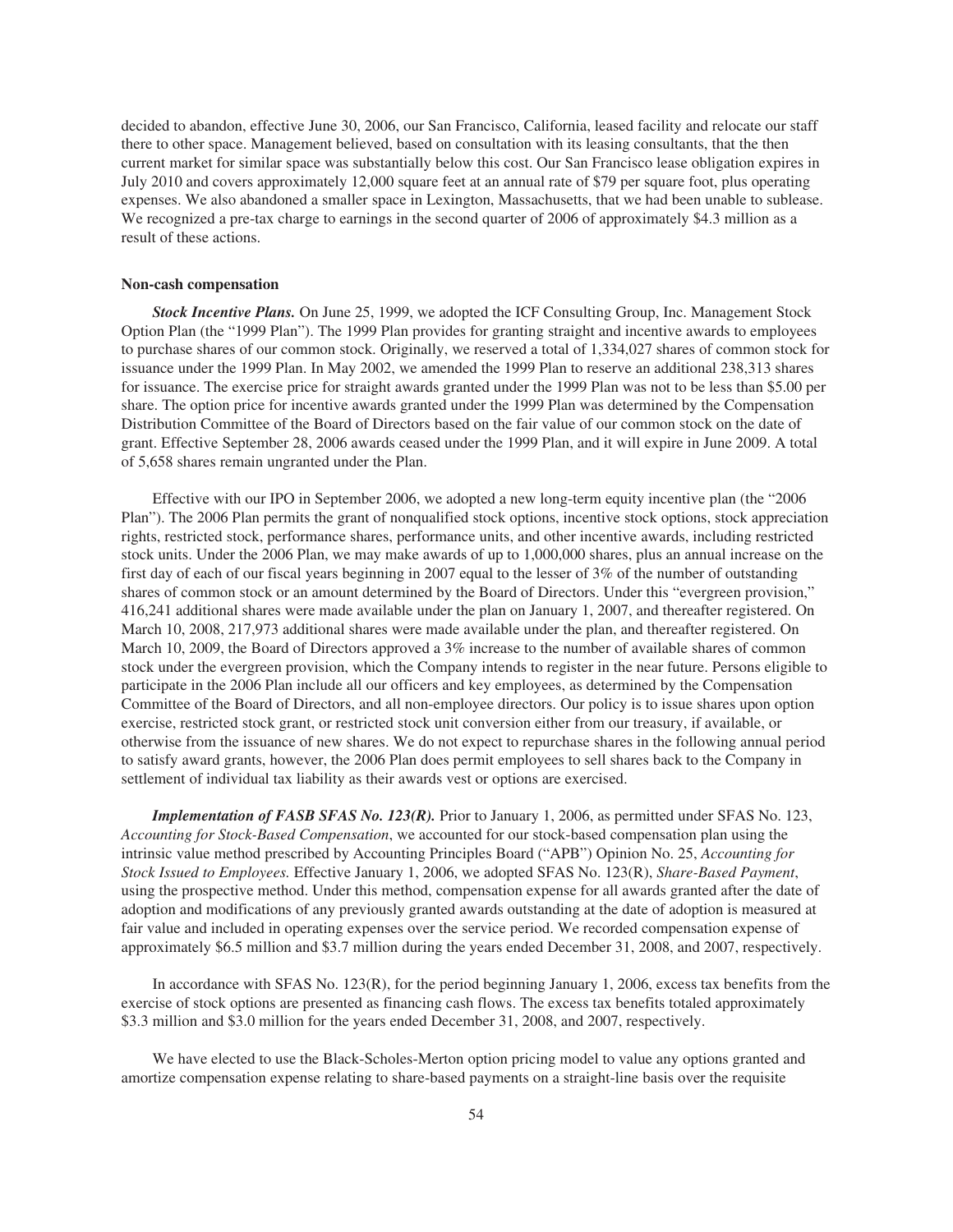service period. We will reconsider the use of the Black-Scholes-Merton model if additional information becomes available in the future that indicates another model would be more appropriate or if grants issued in future periods have characteristics that prevent their value from being reasonably estimated using this model.

*Overall Impact of Stock Incentive Plans.* Total compensation expense relating to stock-based compensation amounted to approximately \$6.5 million, \$3.7 million, and \$1.1 million, for the years ended December 31, 2008, 2007, and 2006, respectively. As of December 31, 2008, the total unrecognized compensation expense related to non-vested stock awards totaled approximately \$10.2 million. Such expense is expected to be recognized over a weighted-average period of 1.22 years.

#### **Depreciation and amortization**

Depreciation and amortization includes depreciation of computers, furniture, and other equipment; the amortization of the costs of software we use internally; leasehold improvements; and amortization of other intangible assets arising from acquisitions.

#### **INCOME TAX EXPENSE**

Our effective tax rate of approximately 41.9% including state and foreign taxes net of federal benefit for the year ended December 31, 2008, was higher than the statutory tax rate for the year primarily due to permanent tax differences related to expenses not deductible for tax purposes, and activity in our foreign subsidiaries.

### **ACQUISITIONS**

A key element of our growth strategy is to pursue acquisitions. In 2007, we completed the acquisitions of EEA, APCG, Z-Tech, and SH&E, and, in 2008, we acquired Jones & Stokes.

*EEA*. Effective January 2007, we acquired all the outstanding common stock of EEA, which specializes in energy market analyses, modeling, transportation and energy technology, and environmental advisory services. EEA also provides strategic planning and regulatory support to all segments of the natural gas industry. We undertook the acquisition to increase our service offerings to the natural gas industry and to combine the modeling frameworks of ICF and EEA in the electricity and gas sectors to create a unique platform for integrated energy analyses. Such analyses are becoming more important because of the increased use of natural gas and liquefied natural gas ("LNG") as fuels to generate electric power, and the increased interest in analyzing the impacts of evolving GHG regulations at the state, provincial, and federal levels in North America.

*APCG.* Effective January 2007, we acquired all the outstanding common stock of APCG, which specializes in helping federal organizations develop and implement strategy, improve enterprise performance, manage change, support employee growth, and communicate effectively. We undertook the acquisition to enhance our capabilities in human capital and strategic communications consulting and to complement our work with DHS, DoD, and key civilian agencies.

*Z-Tech.* Effective June 28, 2007, we acquired all the outstanding common stock of Z-Tech, which provides software engineering, Web design and development, and scientific computing services for federal health agencies. Z-Tech primarily provides services to the five main agencies of HHS, including the National Institutes of Health, Centers for Disease Control and Prevention, U.S. Food and Drug Administration, Substance Abuse and Mental Health Services Administration, and Centers for Medicare and Medicaid Services. We undertook the acquisition to become a leader in the high-growth market of health information technology and gain a stronger presence in the federal health care market by combining Z-Tech's technology and program support expertise with our established presence in health communications, policy, and clearinghouses.

The initial purchase price of Z-Tech was approximately \$27.6 million, including \$27.3 million in cash and \$0.3 million in transaction expenses. In addition to the initial consideration, the purchase agreement provides for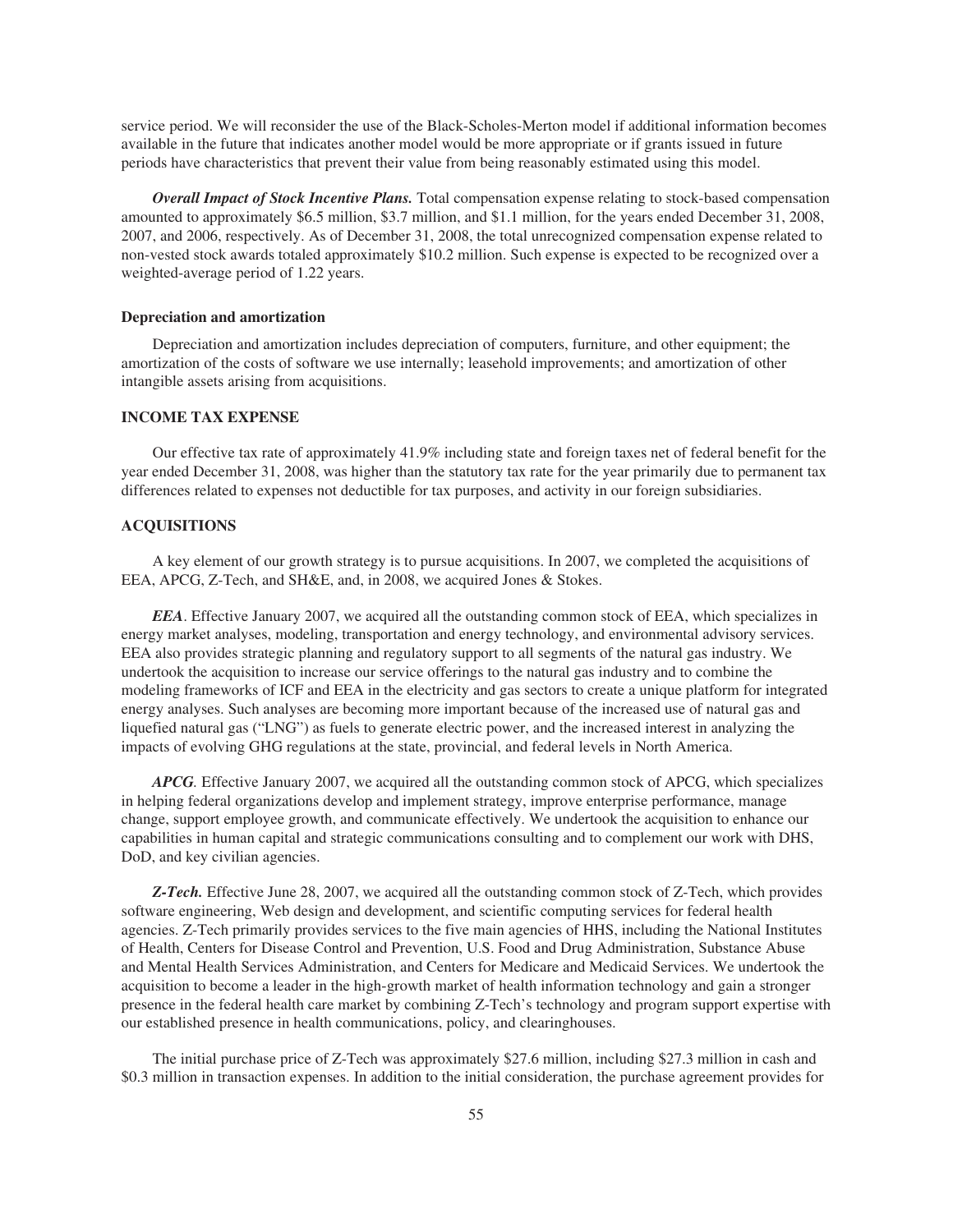additional cash payments of up to \$8.0 million if certain performance criteria are met. The Company paid approximately \$5.2 million of this \$8.0 million and recorded the payment to goodwill. The excess of the purchase price over the estimated fair value of the net tangible assets acquired was approximately \$33.9 million. The Company has allocated approximately \$24.9 million to goodwill and \$9.0 million to other intangible assets. The results of operations for Z-Tech are included in the Company's statement of operations after June 28, 2007.

*SH&E.* Effective December 3, 2007, we acquired all the outstanding common stock of SH&E. One of the world's largest consulting firms dedicated to aviation transportation, SH&E provides strategy, policy, regulatory, financial, and technical consulting services to airlines, airports, and other public and private industry stakeholders. We undertook the acquisition to enhance our transportation service offerings, which had been concentrated primarily on surface transportation, with federal, state, and industry clients; to enhance our position in key federal markets such as the Federal Aviation Administration and Transportation Security Administration; and to combine our climate change expertise with SH&E's strong aviation presence to be a leader in the expanding air transport and climate change market.

The aggregate purchase price of SH&E was approximately \$53.1 million, including \$52.0 million of cash and \$1.1 million of transaction expenses. The purchase price for the transaction is subject to change based upon final settlement of all claims in accordance with the Merger Agreement. The Company engaged an independent valuation firm to assist management in allocating the purchase price to goodwill and to other acquired intangible assets. The excess of the purchase price over the estimated fair value of the net tangible assets acquired was approximately \$48.0 million. The Company has allocated approximately \$38.6 million to goodwill and \$9.4 million to other intangible assets. The results of operations for SH&E are included in the Company's statement of operations since December 3, 2007.

*Jones & Stokes.* Effective February 13, 2008, we acquired all of the outstanding common stock of Jones & Stokes. Jones & Stokes provides integrated planning and resource management services, specializing in the transportation, energy, water, and natural resource management sectors. Jones & Stokes supports a broad mix of federal, commercial, state, and local government clients on projects to plan and implement required infrastructure improvements and mandated government programs. We undertook the acquisition to expand ICF's environmental and large project implementation capabilities across such strategic growth areas as transportation and infrastructure, energy, climate change, and water resources. We also undertook the acquisition to expand our presence in the western U.S. markets, where natural resources issues are a growing concern and where Jones & Stokes has outstanding market presence.

The aggregate purchase price was approximately \$50.4 million, including \$49.0 million of cash and \$1.4 million of transaction expenses. The purchase price for the transaction is subject to change based upon final settlement of all claims in accordance with the Agreement and Plan of Merger. The Company engaged an independent valuation firm to assist management in the allocation of the purchase price to goodwill and to other acquired intangible assets. The excess of the purchase price over the estimated fair value of the net tangible assets acquired was approximately \$47.9 million. The Company has allocated approximately \$42.9 million to goodwill and \$5.0 million to other intangible assets. The results of operations for Jones & Stokes have been included in the Company's statement of operations since February 13, 2008.

Our acquisitions to date have all involved purchase prices well in excess of tangible asset values, resulting in the creation of a significant amount of goodwill and other intangible assets. Increased levels of finite lived intangible assets will increase our depreciation and amortization charges. At December 31, 2008, goodwill accounted for approximately 49.3% of our total assets, and purchased intangibles accounted for approximately 4.2% of our total assets. In accordance with SFAS No. 142, we test our goodwill for impairment at least annually, and if we conclude that it is impaired we will be required to write down its carrying value on our balance sheet and record an impairment charge in our statement of operations.

We plan to continue to acquire businesses if and when opportunities arise. We expect future acquisitions to generate significant amounts of goodwill and other intangible assets. We expect to incur additional debt for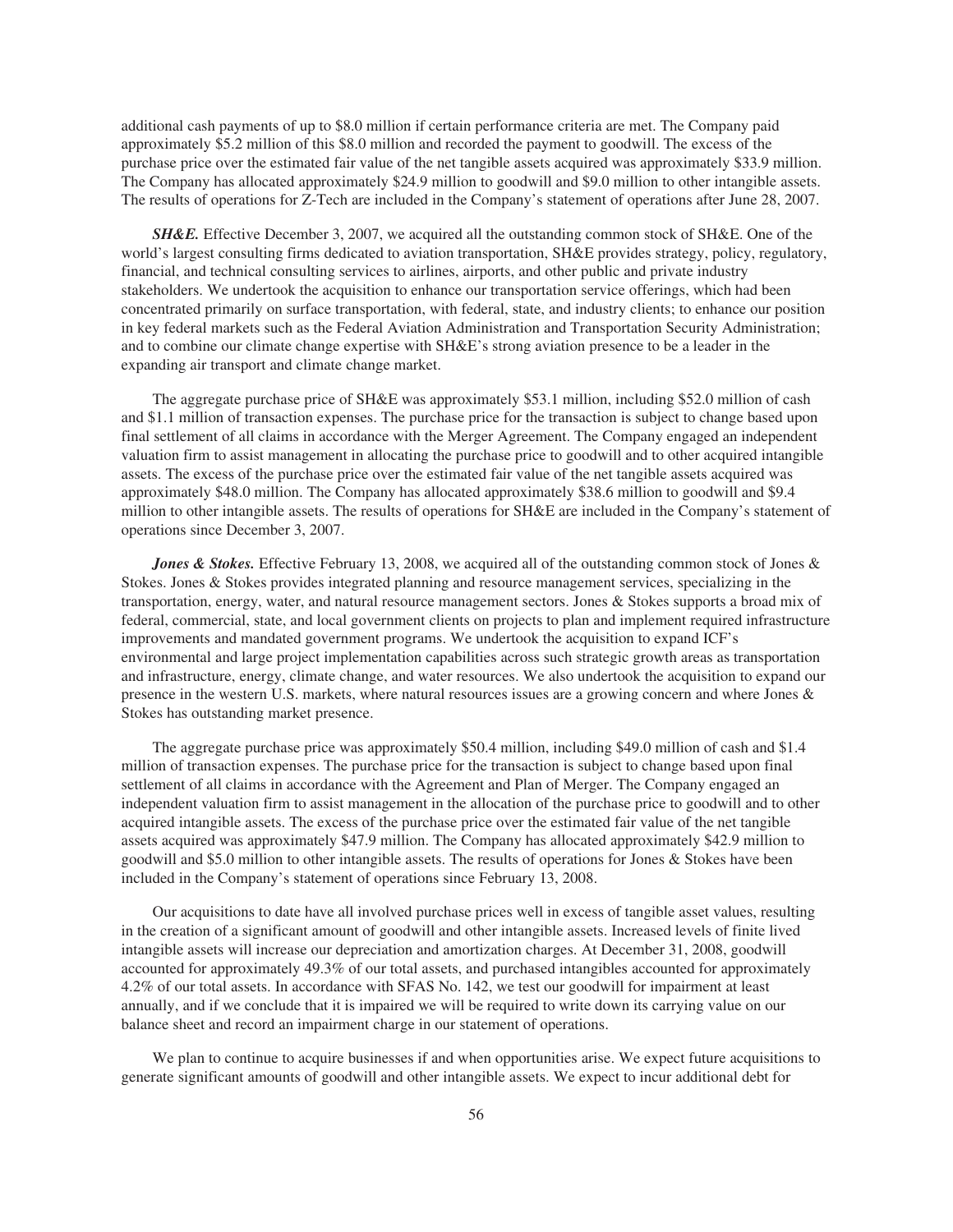future acquisitions (we used our credit facility to finance our 2007 acquisitions and our 2008 acquisition of Jones & Stokes) and, in some cases, to use our stock as acquisition consideration in addition to, or in lieu of, cash. Any issuance of stock may have a dilutive effect on our stock outstanding.

### **FLUCTUATION OF QUARTERLY RESULTS AND CASH FLOW**

Our results of operations and cash flow may vary significantly from quarter to quarter depending on a number of factors, including, but not limited to:

- progress of contract performance;
- number of billable days in a quarter;
- timing of client orders;
- timing of award fee notices;
- changes in the scope of contracts;
- variations in purchasing patterns under our contracts;
- federal and state government and other clients' spending levels;
- timing of billings to, and payments by, clients;
- commencement, completion, and termination of contracts;
- strategic decisions we make, such as acquisitions, consolidations, divestments, spin-offs, joint ventures, strategic investments, and changes in business strategy;
- timing of significant costs and investments (such as bid and proposal costs and the costs involved in planning or making acquisitions);
- our contract mix and use of subcontractors;
- additions to and departures of staff;
- changes in staff utilization;
- vacation and sick days taken by our employees;
- level and cost of our debt;
- changes in accounting principles and policies; and
- general market and economic conditions.

Because a significant portion of our expenses, such as personnel, facilities, and related costs, are fixed in the short term, contract performance and variation in the volume of activity, as well as in the number and volume of contracts commenced or completed during any quarter, may cause significant variations in operating results from quarter to quarter.

### **EFFECT OF APPROVAL OF FEDERAL BUDGET**

The federal government's fiscal year ends on September 30 of each year. If a federal budget for the next fiscal year has not been approved by that date, some of our clients may have to suspend engagements on which we are working or may delay new engagements until a budget has been approved. Any such suspension or delay may reduce our revenue in the quarter ending September 30 (our third quarter) or the subsequent quarter. The federal government's fiscal year end can also trigger increased contracting activity, which could affect our third or fourth quarter revenue.

## **EFFECTS OF INFLATION**

We generally have been able to price our contracts in a manner to accommodate the rates of inflation experienced in recent years, although we cannot ensure that we will be able to do so in the future.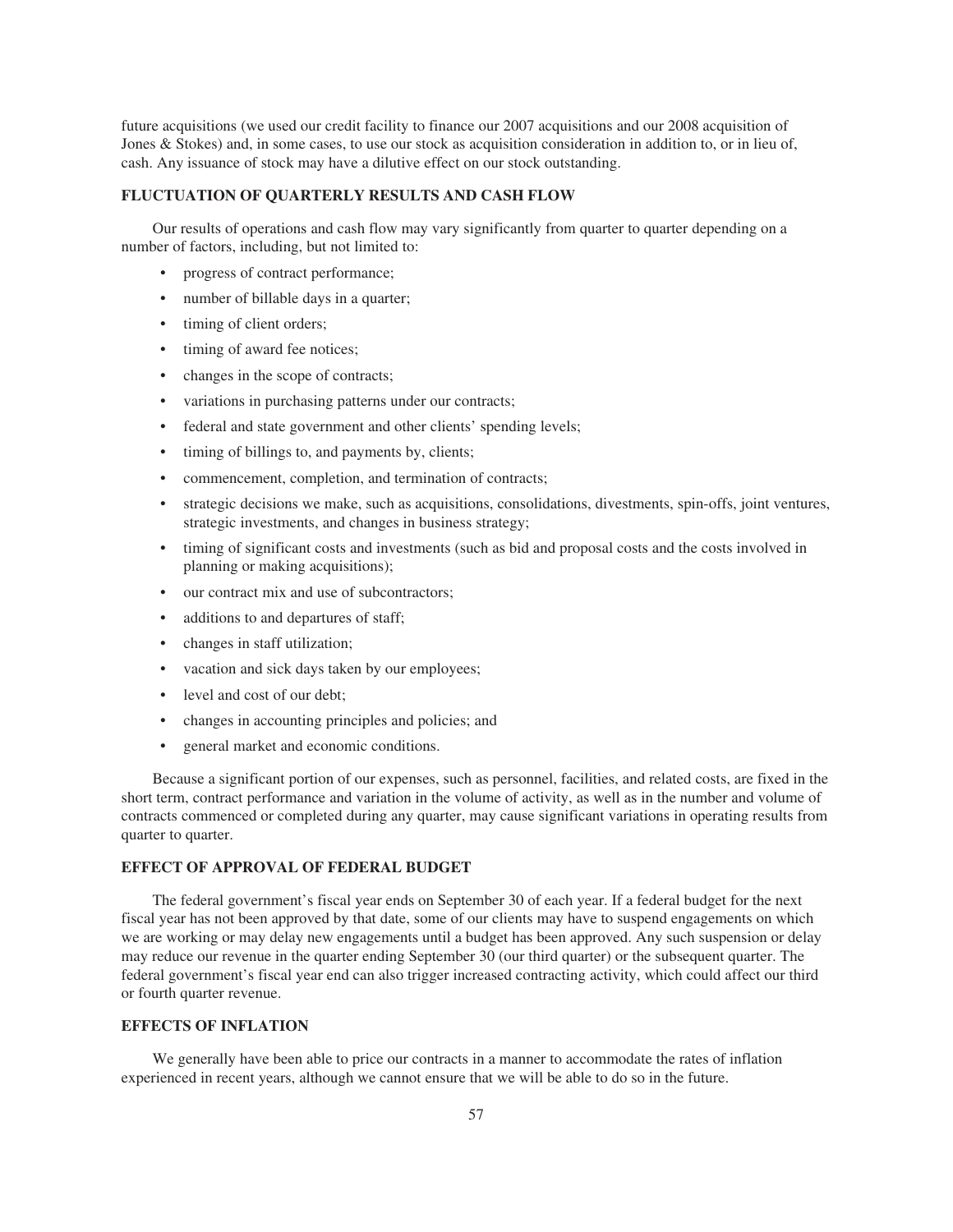## **RESULTS OF OPERATIONS**

The following table sets forth certain items from our consolidated statements of operations as an approximate percentage of revenue for the periods indicated.

|                                                           | <b>Year Ended December 31,</b> |                |           |           |                      |           | <b>Year to Year Change</b> |              |                |              |
|-----------------------------------------------------------|--------------------------------|----------------|-----------|-----------|----------------------|-----------|----------------------------|--------------|----------------|--------------|
|                                                           | 2008                           | 2007           | 2006      | 2008      | 2007                 | 2006      |                            | 2007 to 2008 |                | 2006 to 2007 |
|                                                           |                                | <b>Dollars</b> |           |           | <b>Percentages</b>   |           | <b>Dollars</b>             | Percent      | <b>Dollars</b> | Percent      |
| Gross Revenue                                             | \$697,426                      | \$727,120      | \$331,279 |           | 100.0% 100.0% 100.0% |           | \$(29,694)                 | $(4.1)\%$    | \$395,841      | 119.5%       |
| Direct Costs                                              | 460,002                        | 532,153        | 217,747   | 66.0%     | 73.2%                | 65.7%     | (72, 151)                  | $(13.6)\%$   | 314,406        | 144.4%       |
| <b>Operating Expenses</b>                                 |                                |                |           |           |                      |           |                            |              |                |              |
| Indirect and selling                                      |                                |                |           |           |                      |           |                            |              |                |              |
| $express \dots \dots \dots \dots$                         | 170,360                        | 118,128        | 87,056    | 24.4%     | 16.2%                | 26.3%     | 52,232                     | 44.2%        | 31,072         | 35.7%        |
| Depreciation and                                          |                                |                |           |           |                      |           |                            |              |                |              |
| amortization                                              | 5,407                          | 2,432          | 2,054     | 0.8%      | 0.3%                 | 0.6%      | 2,975                      | 122.3%       | 378            | 18.4%        |
| Amortization of intangible                                |                                |                |           |           |                      |           |                            |              |                |              |
| assets                                                    | 8,683                          | 3,884          | 1,482     | 1.2%      | $0.5\%$              | 0.4%      | 4,799                      | 123.6%       | 2,402          | 162.1%       |
| <b>Total Costs and</b>                                    |                                |                |           |           |                      |           |                            |              |                |              |
| Expenses $\dots\dots\dots\dots$                           | 184,450                        | 124,444        | 90,592    | 26.4%     | 17.0%                | 27.3%     | 60,006                     | 48.2%        | 33,852         | 37.4%        |
| <b>Earnings from</b>                                      |                                |                |           |           |                      |           |                            |              |                |              |
| Operations                                                | 52,974                         | 70,523         | 22,940    | 7.6%      | 9.8%                 | 7.0%      | (17,549)                   | $(24.9)\%$   | 47,583         | 207.4%       |
| <b>Other (Expense) Income</b>                             |                                |                |           |           |                      |           |                            |              |                |              |
| Interest expense                                          | (4,082)                        | (1,944)        | (3,509)   | $(0.6)\%$ | $(0.3)\%$            | $(1.1)\%$ | (2,138)                    | 110.0%       | 1,565          | $(44.6)\%$   |
| Other                                                     | 581                            | 519            | 646       | 0.1%      | 0.1%                 | 0.2%      | 62                         | 11.9%        | (127)          | $(19.7)\%$   |
| <b>Income from Continuing</b><br><b>Operations Before</b> |                                |                |           |           |                      |           |                            |              |                |              |
| Income Taxes                                              | 49,473                         | 69,098         | 20,077    | 7.1%      | 9.6%                 | 6.1%      | (19,625)                   | $(28.4)\%$   | 49,021         | 244.2%       |
| Income Tax Expense                                        | 20,750                         | 28,542         | 8,210     | 3.0%      | $3.9\%$              | 2.5%      | (7, 792)                   | $(27.3)\%$   | 20,332         | 247.6%       |
| Net Income                                                | \$28,723                       | \$40,556       | \$11,867  | 4.1%      | 5.7%                 | 3.6%      | \$(11,833)                 | $(29.2)\%$   | 28,689         | 241.8%       |

# **Consolidated Statement of Operations Years Ended December 31, 2008, 2007, and 2006 (dollars in thousands)**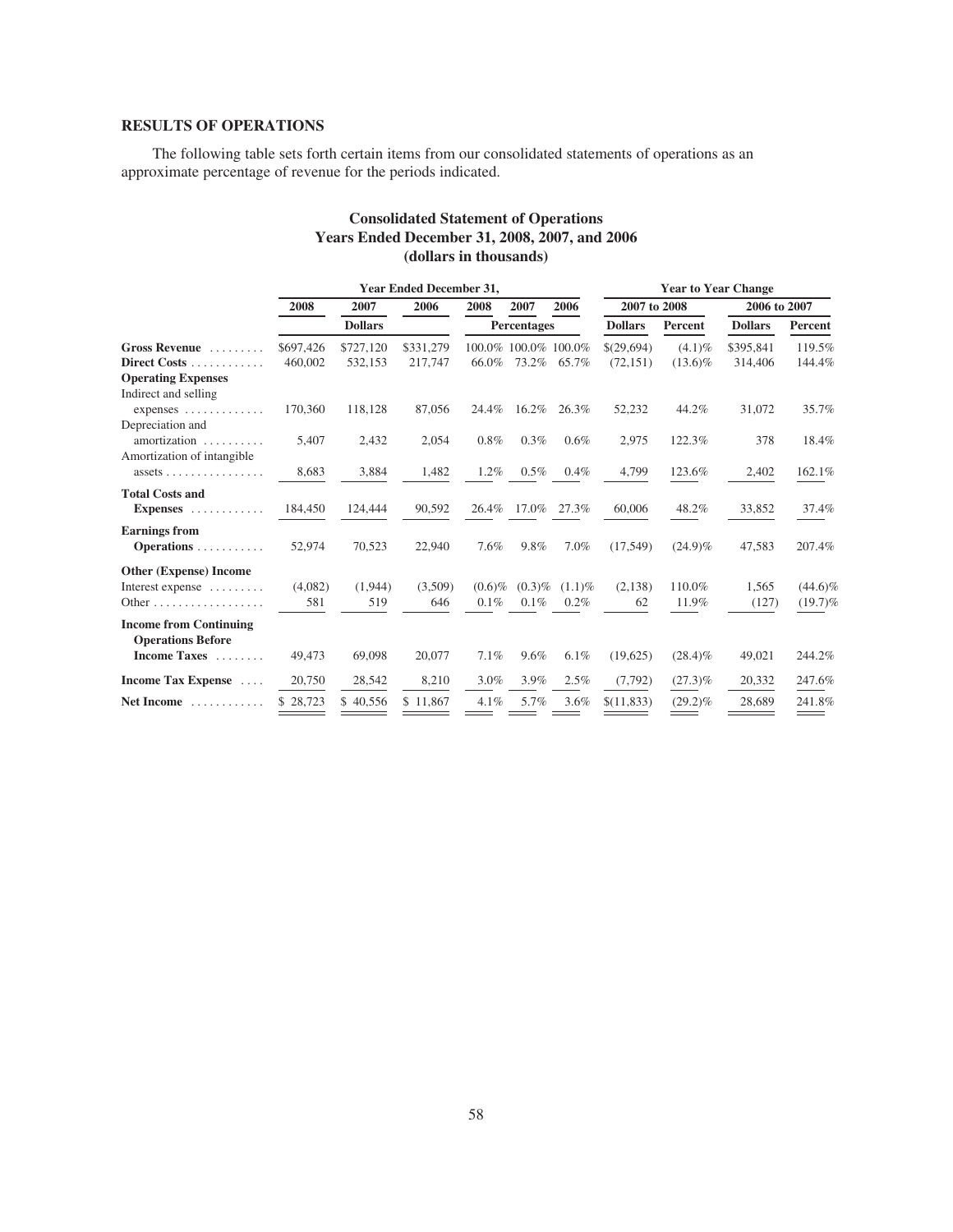#### **Year ended December 31, 2008, compared to year ended December 31, 2007**

*Revenue.* Revenue for the year ended December 31, 2008, was \$697.4 million, compared to \$727.1 million for the year ended December 31, 2007, representing a decrease of \$29.7 million, or 4.1%. The decrease was primarily due to a reduction in revenue of \$194.6 million associated with the declining activities of The Road Home contract. The decrease in revenue on The Road Home contract was partially offset by increased revenue associated with the acquisition of Jones & Stokes, whose results since February 2008 are included in operating results for the year ended December 31, 2008, but not included in the operating results of the comparable period last year, the acquisitions of Z-Tech and SH&E, whose results are included in operating results for the year ended December 31, 2008, but included for only 6 months and 1 month, respectively, in the operating results of the comparable period last year, and growth in other contracts of \$50.9 million.

*Direct costs.* Direct costs for the year ended December 31, 2008, were \$460.0 million, or 66.0% of revenue, compared to \$532.2 million, 73.2% of revenue, for the year ended December 31, 2007. The decrease was primarily due to the declining activities associated with The Road Home contract. The decrease was partially offset by direct costs associated with the acquisition of Jones & Stokes, whose results since February 2008 are included in operating results for the year ended December 31, 2008, but not included in the operating results of the comparable period last year and the acquisitions of Z-Tech and SH&E, whose results are included in operating results for the year ended December 31, 2008, but included for only 6 months and 1 month, respectively, in the operating results of the comparable period last year. The decrease in direct costs as a percentage of revenue was primarily attributable to the decrease in work subcontracted to other parties on The Road Home contract and increased direct costs, primarily direct labor, of the acquired companies.

*Indirect and selling expenses.* Indirect and selling expenses for the year ended December 31, 2008, were \$170.4 million, or 24.4% of revenue, compared to \$118.1 million, or 16.2% of revenue for the year ended December 31, 2007. The increase in indirect and selling expenses was due principally to indirect costs associated with the operations of Z-Tech, SH&E, and Jones & Stokes, and an increase in non-cash compensation expense.

*Depreciation and amortization.* Depreciation and amortization for the year ended December 31, 2008, was \$5.4 million, or 0.8% of revenue, compared to \$2.4 million, or 0.3% of revenue for the year ended December 31, 2007. This 122.3% increase in depreciation and amortization resulted primarily from our acquisitions in June 2007 of Z-Tech, in December 2007 of SH&E, and in February 2008 of Jones & Stokes, and an increase in capital expenditures.

*Amortization of intangible assets***.** Amortization of intangible assets for the year ended December 31, 2008, was \$8.7 million, or 1.2% of revenue, compared to \$3.9 million, or 0.5% of revenue for the year ended December 31, 2007. This 123.6% increase in amortization of intangible assets resulted primarily as a result of our acquisitions in June 2007 of Z-Tech, in December 2007 of SH&E, and in February 2008 of Jones & Stokes.

*Earnings from operations.* For the year ended December 31, 2008, earnings from operations were \$53.0 million, or 7.6% of revenue, compared to \$70.5 million, or 9.8% of revenue for the year ended December 31, 2007. Earnings from operations as a percentage of revenue decreased primarily due to the additional amortization expenses related to the intangible assets associated with the acquisitions of Z-Tech, SH&E, and Jones & Stokes, an increase in depreciation and amortization related to capital expenditures, and an increase in non-cash compensation.

*Other income.* For the year ended December 31, 2008, other income was approximately \$0.6 million, or 0.1% of revenue, compared to approximately \$0.5 million, or 0.1% of revenue, for the year ended December 31, 2007. The activity in other income for the year ended December 31, 2008, was primarily attributable to the reduction of the remaining liability to our former parent for subcontractor indemnification. The activity in other income for the year ended December 31, 2007, was primarily attributable to interest income.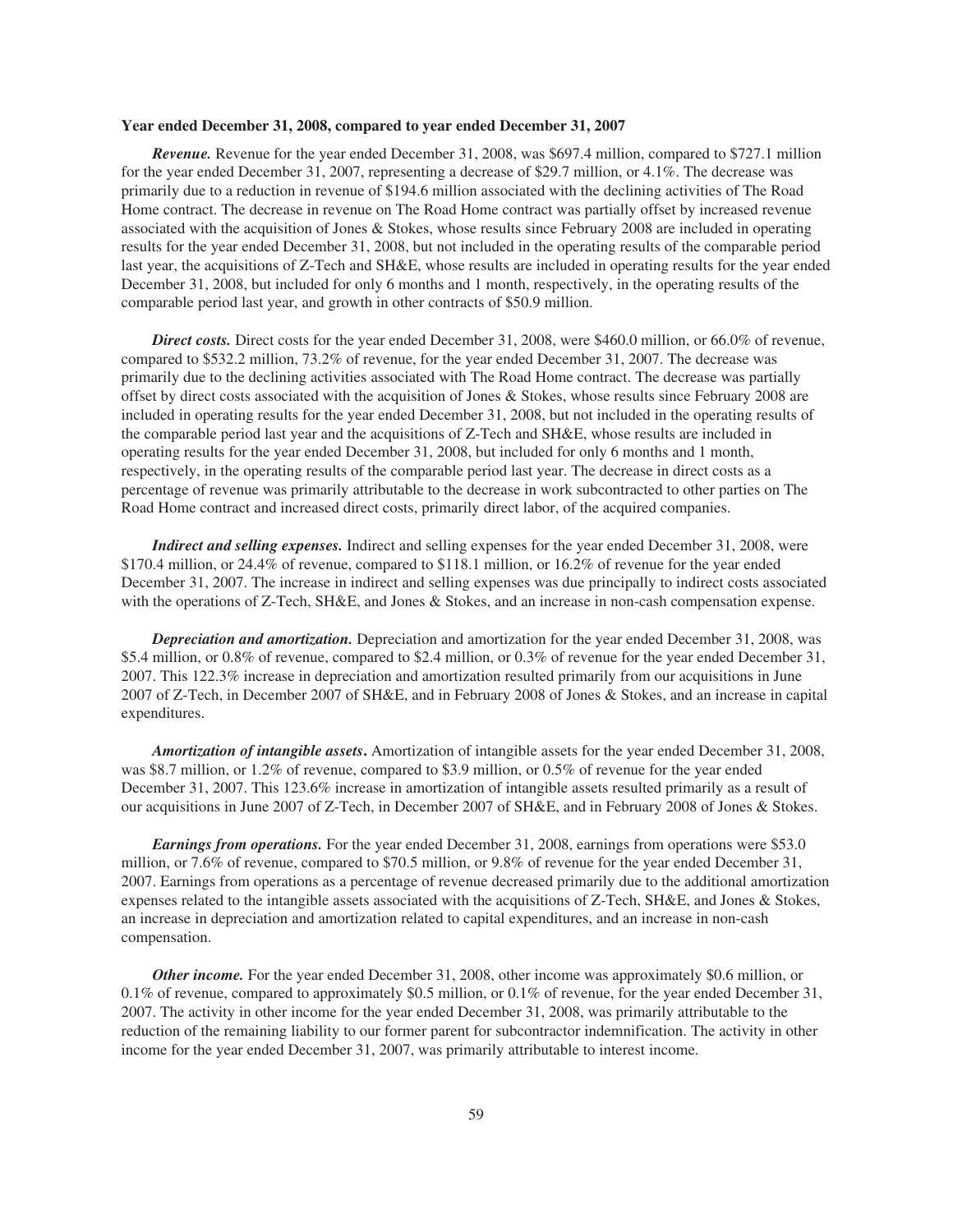*Interest expense.* For the year ended December 31, 2008, interest expense was approximately \$4.1 million, compared to approximately \$1.9 million for the year ended December 31, 2007. The approximately 108.4% increase was due primarily to increased debt service on borrowings for the SH&E and Jones & Stokes acquisitions.

*Income tax expense.* Our income tax rate for the year ended December 31, 2008, was approximately 41.9% compared to approximately 41.3% for the year ended December 31, 2007. This increase was due primarily to lower tax credits in 2008.

#### **Year ended December 31, 2007, compared to year ended December 31, 2006**

*Revenue.* Revenue for the year ended December 31, 2007, was \$727.1 million, compared to \$331.3 million for the year ended December 31, 2006, an increase of approximately \$395.8 million, or 119.5%. The increase was due primarily to revenue associated with The Road Home contract (approximately \$459.4 million of revenue in 2007, compared with approximately \$116.0 million revenue in 2006), approximately \$34.5 million in other contract growth, as well as approximately \$18.0 million attributable to the acquisitions of Z-Tech and SH&E (which were acquired June 28 and December 3, 2007, respectively).

*Direct costs.* Direct costs for the year ended December 31, 2007, were approximately \$532.2 million, or 73.2% of revenue, compared to approximately \$217.7 million, or 65.7% of revenue, for the year ended December 31, 2006. The approximately 144.4% increase in direct costs was primarily due to the increase in volume of The Road Home contract. This increase in direct costs as a percentage of revenue for the year ended December 31, 2007, was primarily attributable to the large percentage of work that was subcontracted under The Road Home contract.

*Indirect and selling expenses.* Indirect and selling expenses for the year ended December 31, 2007, were approximately \$118.1 million, or 16.2% of revenue, compared to approximately \$87.1 million, or 26.3% of revenue for the year ended December 31, 2006. The approximately 35.7% increase in indirect and selling expenses was due principally to overall company growth, Z-Tech and SH&E operations, and additional costs associated with being a public company.

*Depreciation and amortization.* Depreciation and amortization for the year ended December 31, 2007, was \$2.4 million, or 0.3% of revenue, compared to \$2.1 million, or 0.6% of revenue for the year ended December 31, 2006.

*Amortization of intangible assets.* Amortization of intangible assets for the year ended December 31, 2007, was \$3.9 million, or 0.5% of revenue, compared to \$1.5 million, or 0.4% of revenue for the year ended December 31, 2006. This 162.1% increase in amortization of intangible assets resulted primarily as a result of our acquisitions of EEA, APCG, Z-Tech and SH&E.

*Earnings from operations.* For the year ended December 31, 2007, earnings from operations were approximately \$70.5 million, or 9.8% of revenue, compared to approximately \$22.9 million, or 7.0% of revenue, for the year ended December 31, 2006. Earnings from operations in 2007 increased primarily due to the increased volume of services from The Road Home contract, other contract growth, and contributions from the various acquisitions.

*Other income.* For the year ended December 31, 2007, other income was approximately \$0.5 million, or 0.1% of revenue, compared to approximately \$0.6 million, or 0.2% of revenue, for the year ended December 31, 2006. The activity in other income for the year ended December 31, 2007, was primarily attributable to interest income. The activity in other income for the year ended December 31, 2006, was primarily attributable to proceeds received from an escrow account related to a prior acquisition.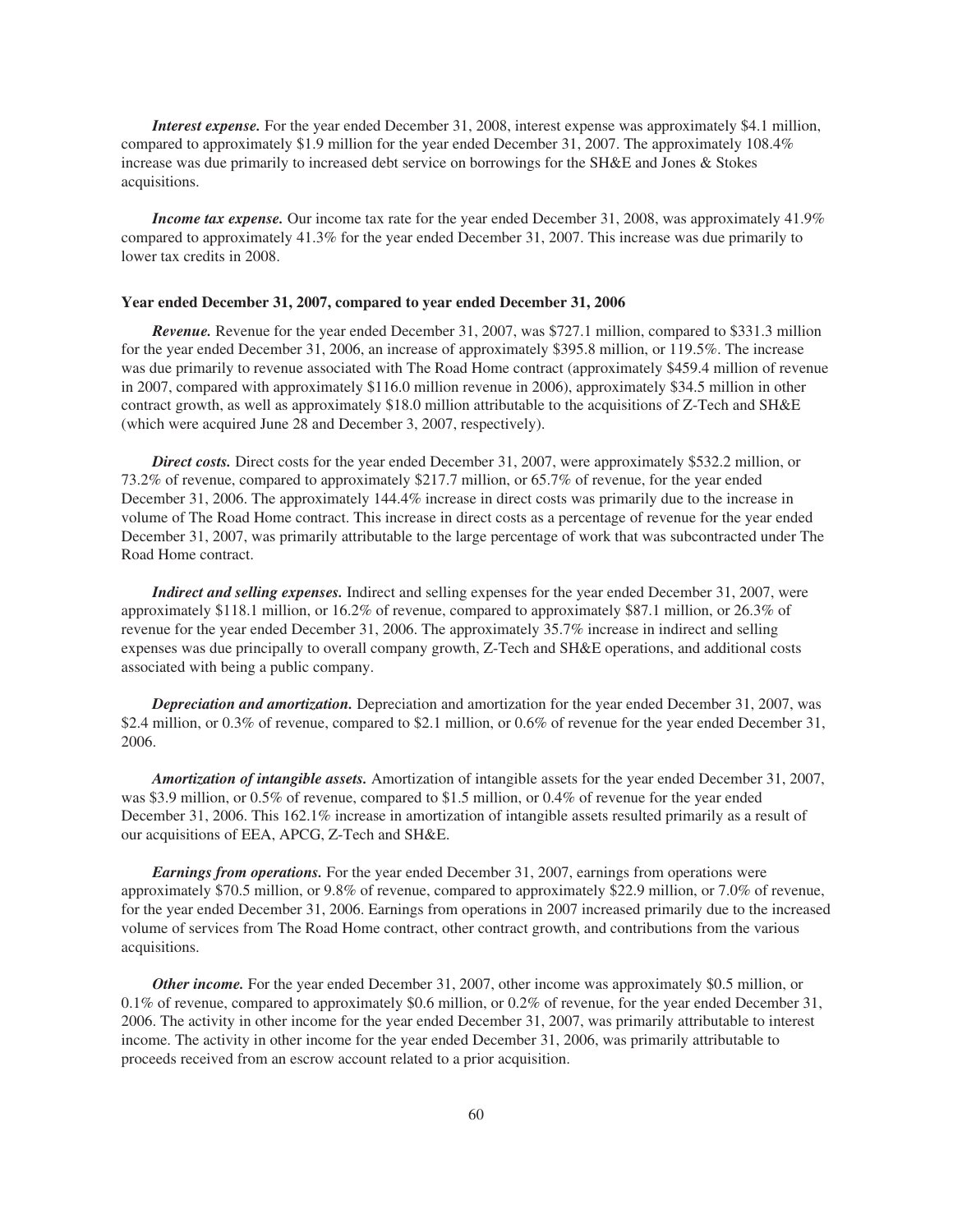*Interest expense.* For the year ended December 31, 2007, interest expense was approximately \$1.9 million, compared to approximately \$3.5 million for the year ended December 31, 2006. The approximately 44.6% decrease was due primarily to decreased borrowings due to improved cash flows from operations and the proceeds from our IPO.

*Income tax expense.* Our income tax rate for the year ended December 31, 2007 was approximately 41.3% compared to approximately 40.9% for the year ended December 31, 2006.

### **LIQUIDITY AND CAPITAL RESOURCES**

*General***.** Short-term liquidity requirements are created by our use of funds for working capital, capital expenditures, and the need to provide debt service. We expect to meet these requirements through a combination of cash flow from operations and borrowings under our Second Amended and Restated Business Loan and Security Agreement (the "Credit Facility") dated as of February 20, 2008.

We anticipate that our long-term liquidity requirements, including any further acquisitions, will be funded through a combination of cash flow from operations, borrowings under our Credit Facility, additional secured or unsecured debt, or the issuance of common or preferred stock, each of which may be initially funded through borrowings under our Credit Facility.

The capital and credit markets recently have been experiencing extreme volatility and disruption. Liquidity has contracted significantly, borrowing rates have increased, and borrowing terms have become more restrictive. Historically, we have believed that we could access these markets to support our business activities, including operations, acquisitions, and refinancing debt. In the future, we may not be able to obtain credit or capital market financing on acceptable terms, or at all, which could have an adverse effect on the our financial position, results of operations, and cash flows. Therefore, we will continue to monitor the financial markets and their impact on our access to capital, so that we can remain fully informed as we make decisions concerning acquisitions or other investments in our business.

Under the terms of our Credit Facility, we are required to comply with financial and non-financial covenants. We were in compliance with all such covenants as of December 31, 2008.

*Cash and Cash Equivalents***.** We consider cash on deposit and all highly liquid investments with original maturities of three months or less to be cash and cash equivalents. Cash and cash equivalents, including marketable securities, as of the end of 2008 and 2007, were approximately \$1.5 million and \$2.7 million, respectively.

*Credit Facility and Borrowing Capacity***.** We have maintained a credit agreement with a group of lenders since August 2003. This credit agreement was amended and restated in October 2005 to allow us to fund additional acquisitions and to provide working capital. This credit agreement has been amended and expanded several times as our business has grown. On June 28, 2007, we and our lenders agreed to a fourth amendment to our credit agreement, which increased our revolving line of credit from \$65.0 million to \$95.0 million (part of which was a swing-line commitment that was increased from \$10.0 million to \$20.0 million). This amendment also included consent from our lenders for us to acquire Z-Tech. On December 3, 2007, we and our lenders agreed to a fifth amendment to our credit agreement, which increased our revolving line of credit from \$95.0 million to \$115.0 million and included consent from our lenders for us to acquire SH&E. The credit agreement was also amended to increase our borrowing base by adding our unbilled government account receivables. At the same time, our lenders agreed to allow us a temporary over-advance (borrowings greater than the current borrowing base but less than the total commitment on the revolving credit facility), if needed, of up to \$20.0 million for a four-month period. We did not make use of this allowance. As part of this amendment, our lenders also agreed to lower the interest rate pricing grid for our credit facility.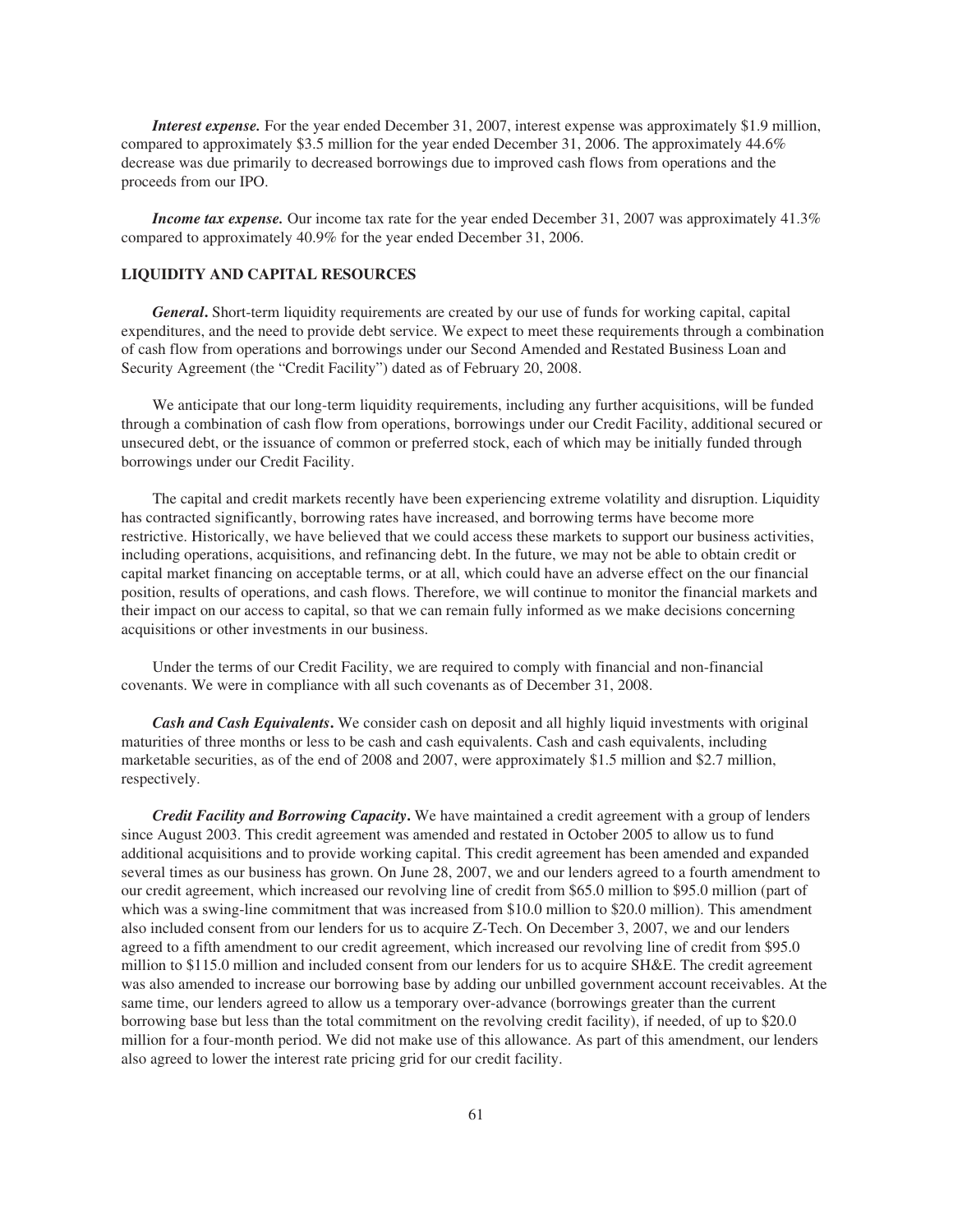On February 14, 2008, we and our lenders agreed to a sixth amendment to our credit agreement, which increased our revolving line of credit from \$115.0 million to \$125.0 million and included consent from our lenders for us to acquire Jones & Stokes. On February 20, 2008, we signed the Second Amended and Restated Business Loan and Security Agreement with a syndication of nine commercial banks to allow for borrowings of up to \$350.0 million for a period of five years (until February 20, 2013). This revised Credit Facility provides for borrowings on a revolving line of credit up to \$275.0 million without a borrowing base requirement, subject to our compliance with both financial and non-financial covenants. The revised Credit Facility also provides for an "accordion feature," which permits additional revolving credit commitments up to \$75.0 million under the same terms and conditions as the existing revolving line of credit, subject to lenders' approval. This agreement also provided pre-approval of our lenders for us to acquire other companies each with a purchase price up to \$75.0 million if certain conditions are met, lowered our interest rate pricing grid, and provided less restrictive financial and non-financial covenants than our previous agreement.

*Cash Flow***.** The following table sets forth our sources and uses of cash for the years ended December 31, 2008, 2007 and 2006.

|                                                                                   | Year ended December 31, |                |          |  |  |  |
|-----------------------------------------------------------------------------------|-------------------------|----------------|----------|--|--|--|
|                                                                                   | 2008                    | 2007           |          |  |  |  |
|                                                                                   |                         | (In thousands) |          |  |  |  |
| Net cash provided by operations $\dots \dots \dots \dots \dots \dots \dots \dots$ | \$28,049                | \$45,463       | \$17.529 |  |  |  |
| Net cash used in investing activities $\dots \dots \dots \dots \dots \dots \dots$ | (61,692)                | (100, 198)     | (1,773)  |  |  |  |
| Net cash provided by (used in) financing activities $\dots \dots$                 | 33,079                  | 54.337         | (13,277) |  |  |  |
| Effect of exchange rate on cash $\dots\dots\dots\dots\dots\dots\dots\dots\dots$   | (633)                   | 134            |          |  |  |  |
| Net (decrease) increase in cash $\dots \dots \dots \dots \dots \dots \dots \dots$ | \$(1.197)               | (264)          | 2.498    |  |  |  |

Our operating cash flow is primarily affected by the overall profitability of our contracts, our ability to invoice and collect from our clients in a timely manner, and our ability to manage our vendor payments. We bill most of our clients monthly after services are rendered. Operating activities provided cash in each of the years 2008, 2007, and 2006—approximately \$28.0 million, \$45.5 million, and \$17.5 million, respectively. Operating activities led to large decreases in working capital (contract receivables, account payables, accrued expenses, accrued salaries, and deferred revenue) in 2008, while operating activities led to large increases in working capital in 2006 and 2007. These balance sheet changes were primarily a result of our Road Home contract and the acquisition of several businesses over this three-year period.

Our cash flow used in investing activities consists primarily of capital expenditures and acquisitions. During the year ended December 31, 2008, we paid approximately \$51.4 million for business acquisitions net of cash acquired, and purchased capital assets totaling approximately \$9.9 million. In the year ended December 31, 2007, we paid approximately \$96.4 million for several business acquisitions net of cash acquired and purchased capital assets totaling approximately \$3.7 million. During the year ended December 31, 2006, we purchased approximately \$1.7 million of capital assets.

For the year ended December 31, 2008, cash flow from financing activities was primarily due to net borrowings of approximately \$32.9 million from our Credit Facility. For the year ended December 31, 2007, cash flow from financing activities included net borrowings of approximately \$47.1 million from our debt facility and approximately \$7.4 million related to the net issuance of equity. For the year ended December 31, 2006, cash flow from financing activities included approximately \$46.4 million in proceeds from our IPO and approximately \$31.4 million in net payments to retire our debt.

### **OFF-BALANCE SHEET ARRANGEMENTS**

We do not have any off-balance sheet arrangements.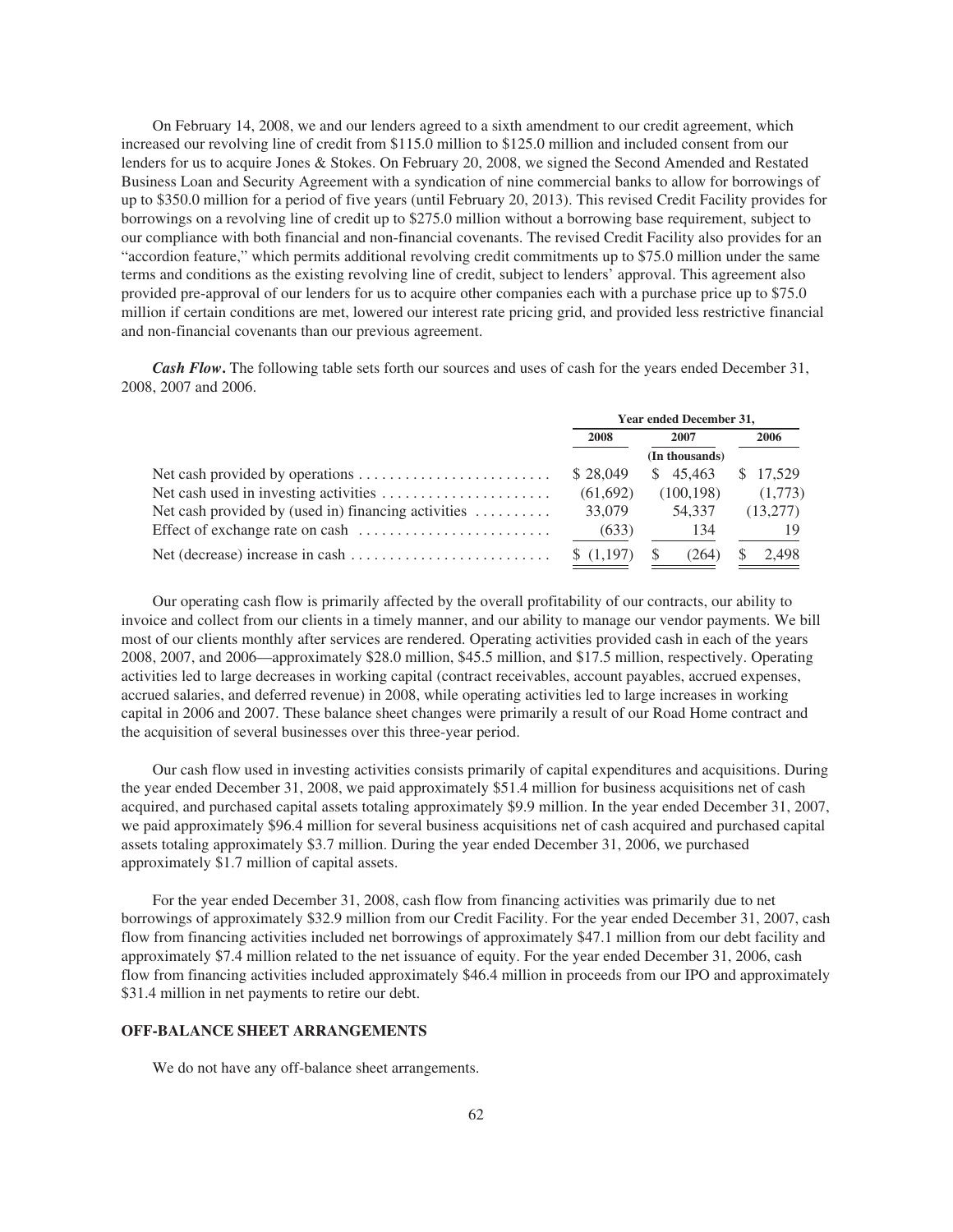#### **CONTRACTUAL OBLIGATIONS**

The following table summarizes our contractual obligations as of December 31, 2008, that require us to make future cash payments. For contractual obligations, we included payments that we have an unconditional obligation to make. Excluded from the following table are amounts already recorded on our balance sheet as liabilities at December 31, 2008.

| <b>Payments due by Period</b><br>(In thousands) |                     |                                   |         |                  |
|-------------------------------------------------|---------------------|-----------------------------------|---------|------------------|
| <b>Total</b>                                    | Less than<br>1 year | <b>Years 2</b><br>and $3$ and $5$ | Years 4 | After 5<br>Years |
|                                                 |                     |                                   |         |                  |
|                                                 |                     |                                   |         |                  |
|                                                 |                     |                                   |         |                  |

### **ITEM 7A. QUANTITATIVE AND QUALITATIVE DISCLOSURES ABOUT MARKET RISK**

We are exposed to certain financial market risks, the most predominant being fluctuations in interest rates for borrowings under our credit facility, as well as foreign exchange rate risk.

Interest rate fluctuations are monitored by our management as an integral part of our overall risk management program, which recognizes the unpredictability of financial markets and seeks to reduce the potentially adverse effect on our results of operations. As part of this strategy, we may use interest rate swap arrangements to manage or hedge our interest rate risk. We do not use derivative financial instruments for speculative or trading purposes.

Our exposure to market risk includes changes in interest rates for borrowings under our credit agreement. These borrowings accrue interest at variable rates. Based upon our borrowings under this facility in 2008, a 1% increase in interest rates would have increased interest expense by approximately \$0.8 million and would have decreased our annual cash flow by a comparable amount.

In November 2005, a three-year interest swap agreement came into effect that reduced our exposure associated with the market volatility of floating LIBOR interest rates. This swap agreement ended in November 2008, and has not been replaced. It had a notional principal amount of \$15.0 million. This agreement was a hedge against a portion of our debt, which effectively converted our interest at LIBOR plus a margin into a fixed LIBOR rate of 5.11%. At stated monthly intervals, the difference between the interest on the floating LIBORbased debt and the interest calculated in the swap agreement was settled in cash.

Since our IPO, the Company has followed an investment policy that requires that we invest excess cash in high-quality investments that preserve principal, provide liquidity, and minimize investment risk.

Because of the size and nature of our international operations, we are not currently exposed to substantial risks relating to exchange rate fluctuations. As our mix of business changes in the future, however, this exposure could become material.

### **ITEM 8. FINANCIAL STATEMENTS AND SUPPLEMENTARY DATA**

The consolidated financial statements of ICF International, Inc. and subsidiaries are provided in Part IV in this Annual Report on Form 10-K.

## **ITEM 9. CHANGES IN AND DISAGREEMENTS WITH ACCOUNTANTS ON ACCOUNTING AND FINANCIAL DISCLOSURE**

Not applicable.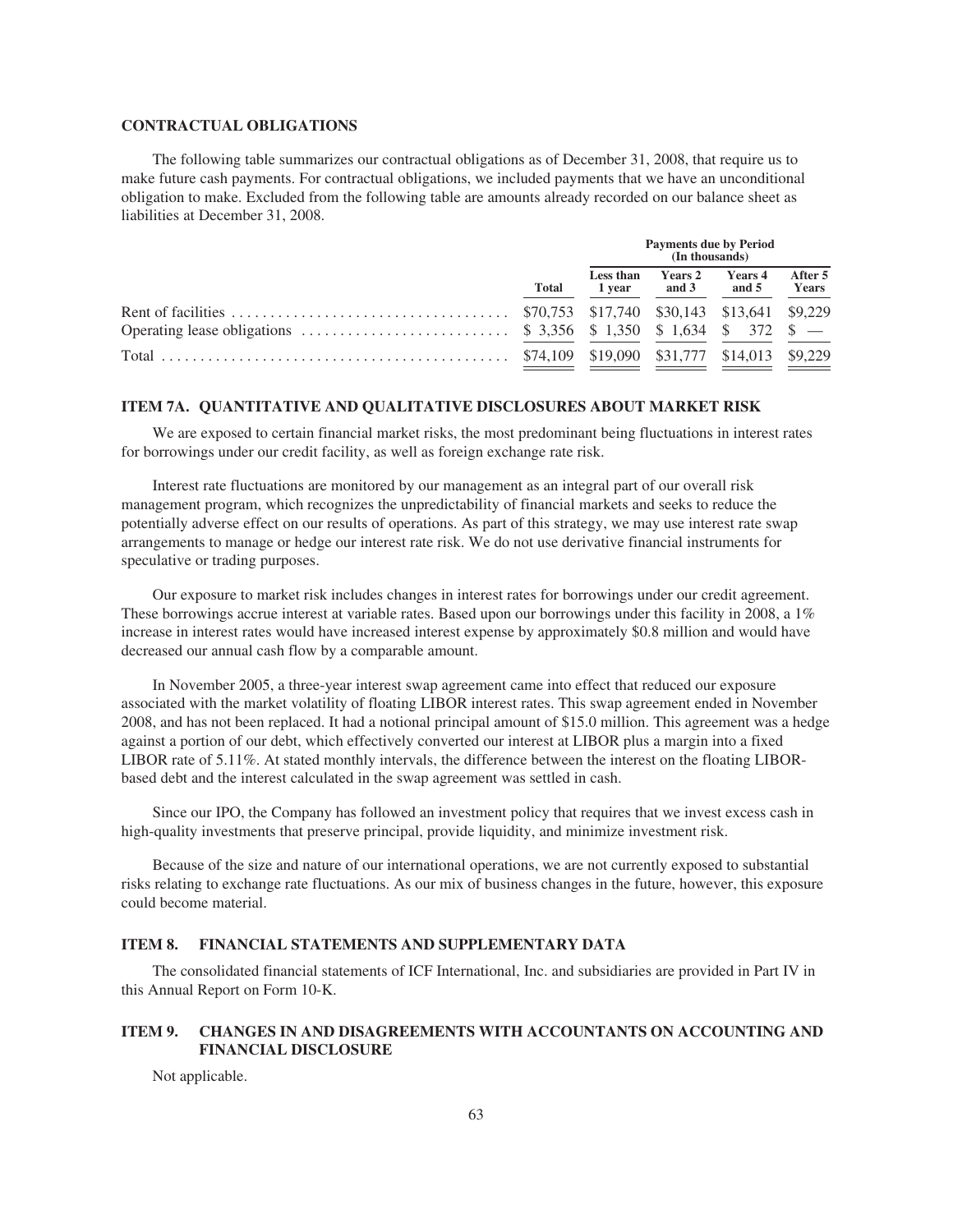#### **ITEM 9A. CONTROLS AND PROCEDURES**

*Evaluation of Disclosure Controls and Procedures.* We carried out an evaluation, under the supervision and with the participation of our management, including our Chief Executive Officer and Chief Financial Officer, of the effectiveness of the design and operation of our disclosure controls and procedures pursuant to Rule 13a-15 of the Securities Exchange Act of 1934, as amended ("Exchange Act"). Based upon that evaluation, our Chief Executive Officer and Chief Financial Officer concluded that our disclosure controls and procedures were effective as of December 31, 2008.

*Management's Report on Internal Control Over Financial Reporting.* Management is responsible for establishing and maintaining adequate internal control over financial reporting, as such term is defined in Exchange Act Rules 13a-15(f) and 15d-15(f). Under the supervision and with the participation of our management, including our Chief Executive Officer and Chief Financial Officer, we conducted an assessment of the effectiveness of our internal control over financial reporting as of December 31, 2008, based on the framework in *Internal Control – Integrated Framework* issued by the Committee of Sponsoring Organizations of the Treadway Commission. Based on our assessment under the framework in *Internal Control—Integrated Framework*, our management concluded that our internal control over financial reporting was effective as of December 31, 2008. Grant Thornton LLP, the Company's independent registered public accounting firm, has issued an opinion on the Company's internal control over financial reporting. This opinion appears in the Report of Independent Registered Public Accounting Firm on page F-1 of this Annual Report on Form 10-K.

*Change in Internal Controls.* During the fourth quarter of fiscal year 2008, there were no changes in our internal control over financial reporting that have materially affected these controls, or are reasonably likely to materially affect these controls subsequent to the evaluation of these controls.

*Limitations on the Effectiveness of Controls.* Control systems, no matter how well conceived and operated, are designed to provide a reasonable, but not an absolute, level of assurance that the objectives of the control system are met. Further, the design of a control system must reflect the fact that there are resource constraints, and the benefits of controls must be considered relative to their costs. Because of the inherent limitations in all control systems, no evaluation of controls can provide absolute assurance that all control issues and instances of fraud, if any, have been detected. Because of the inherent limitations in any control system, misstatements due to error or fraud may occur and not be detected.

### **ITEM 9B. OTHER INFORMATION**

None.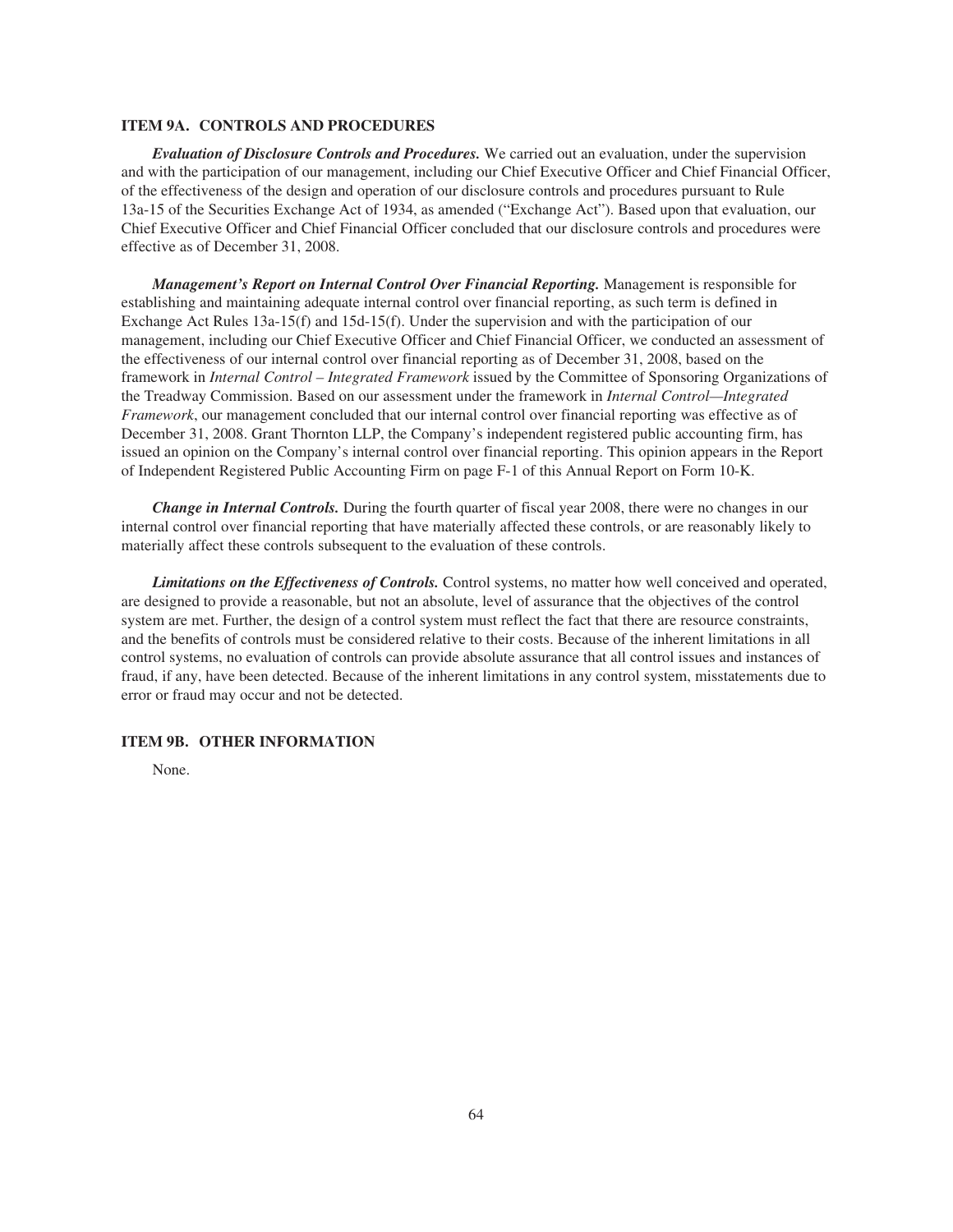### **PART III**

## **ITEM 10. DIRECTORS, EXECUTIVE OFFICERS, AND CORPORATE GOVERNANCE**

The information required by this item will be included in our Proxy Statement for the 2009 Annual Meeting of Stockholders (the "2009 Proxy Statement") and is incorporated herein by reference.

## **ITEM 11. EXECUTIVE COMPENSATION**

The information required by this item will be included in the 2009 Proxy Statement and is incorporated herein by reference.

## **ITEM 12. SECURITY OWNERSHIP OF CERTAIN BENEFICIAL OWNERS AND MANAGEMENT AND RELATED STOCKHOLDER MATTERS**

The information required by this item will be included in the 2009 Proxy Statement and is incorporated herein by reference.

# **ITEM 13. CERTAIN RELATIONSHIPS AND RELATED TRANSACTIONS, AND DIRECTOR INDEPENDENCE**

The information required by this item will be included in the 2009 Proxy Statement and is incorporated herein by reference.

# **ITEM 14. PRINCIPAL ACCOUNTANT FEES AND SERVICES**

The information required by this item will be included in the 2009 Proxy Statement and is incorporated herein by reference.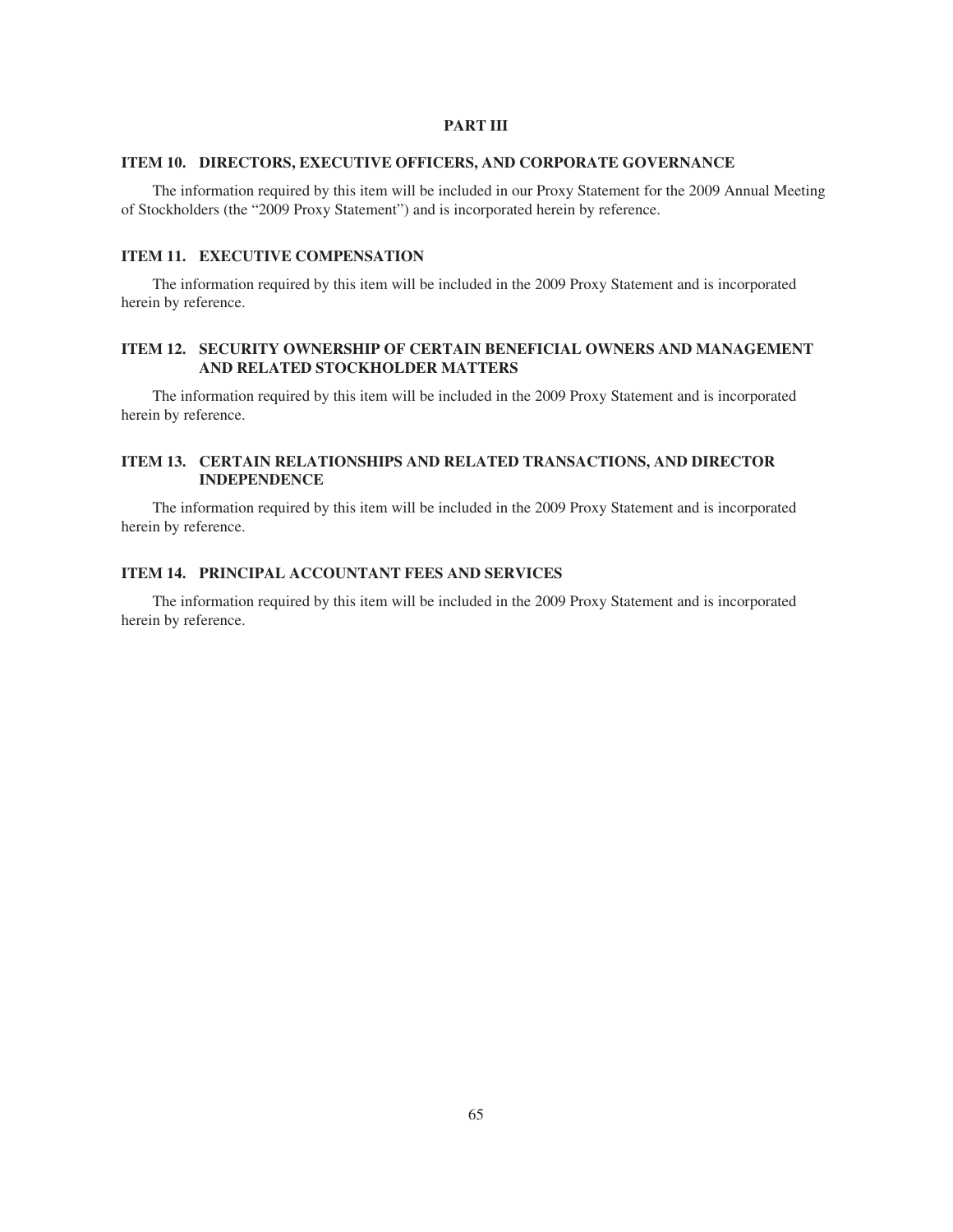## **PART IV**

# **ITEM 15. EXHIBITS AND FINANCIAL STATEMENT SCHEDULES**

## **(1) Financial Statements**

|                                                                                                 | <b>Page</b> |
|-------------------------------------------------------------------------------------------------|-------------|
|                                                                                                 |             |
|                                                                                                 | $F-2$       |
| Consolidated Statements of Earnings for the Years Ended December 31, 2008, 2007, and 2006       | $F-3$       |
| Consolidated Statement of Stockholders' Equity for the Years Ended December 31, 2006, 2007, and | $F-4$       |
|                                                                                                 |             |
| Consolidated Statements of Cash Flows for the Years Ended December 31, 2008, 2007, and 2006     | $F-5$       |
|                                                                                                 |             |
|                                                                                                 |             |

## **(2) Financial Statement Schedules**

None.

## **(3) Exhibits**

The following exhibits are included with this report or incorporated herein by reference:

#### **Exhibit**

| Number | <b>Exhibit</b>                                                                                                                                                                                                                                                                                                                                                                                                                                                   |
|--------|------------------------------------------------------------------------------------------------------------------------------------------------------------------------------------------------------------------------------------------------------------------------------------------------------------------------------------------------------------------------------------------------------------------------------------------------------------------|
| 2.1    | Stock Purchase Agreement by and among ICF Consulting Group, Inc., ICF Consulting Group<br>Holdings, Inc., Terrence R. Colvin, Wesley C. Pickard, Donald L. Zimmerman and the other<br>shareholders of Synergy, Inc. dated effective January 1, 2005 (Incorporated by reference to exhibit<br>10.10 to the Company's Registration Statement on Form S-1 (File No. 333-134018) and amendments<br>thereto, declared effective September 27, 2006 (the "Form S-1")). |
| 2.2    | Stock Purchase Agreement by and among ICF Consulting Group, Inc., Caliber Associates, Inc.<br>Employee Stock Ownership Plan and Trust, Caliber Associates, Inc., Gerald Croan and Sharon<br>Bishop dated effective September 12, 2005 (Incorporated by reference to exhibit 10.11 to the<br>Company's Form S-1).                                                                                                                                                 |
| 2.3    | Stock Purchase Agreement dated as of June 28, 2007 by and among ICF International, Inc., ICF<br>Consulting Group, Inc., the Sellers and Z-Tech Corporation (Incorporated by reference to exhibit 2.1<br>to the Company's Form 8-K, filed July 5, 2007).                                                                                                                                                                                                          |
| 2.4    | Merger Agreement dated as of November 9, 2007 by and among ICF International, Inc., ICF<br>Consulting Group, Inc., ICF Consulting Group Acquisition, Inc., Simat, Helliesen & Eichner, Inc.,<br>and Other Parties Named Herein (Incorporated by reference to exhibit 2.1 to the Company's<br>Form 8-K, filed December 7, 2007).                                                                                                                                  |
| 2.5    | Merger Agreement dated as of January 23, 2008 by and among ICF International, Inc., ICF<br>Consulting Group, Inc., Jones & Stokes Associates, Inc., and Other Parties Named Herein<br>(Incorporated by reference to exhibit 2.1 to the Company's Form 8-K, filed February 15, 2008).                                                                                                                                                                             |
| 3.1    | Amended and Restated Certificate of Incorporation (Incorporated by reference to exhibit 4.1 to the<br>Company's Registration Statement on Form S-8 (File No. 333-137975), effective as of October 12,<br>2006).                                                                                                                                                                                                                                                  |
| 3.2    | Amended and Restated Bylaws of ICF International, Inc. (Incorporated by reference to exhibit 3.1 to<br>the Company's Form 8-K, filed on September 23, 2008).                                                                                                                                                                                                                                                                                                     |
|        |                                                                                                                                                                                                                                                                                                                                                                                                                                                                  |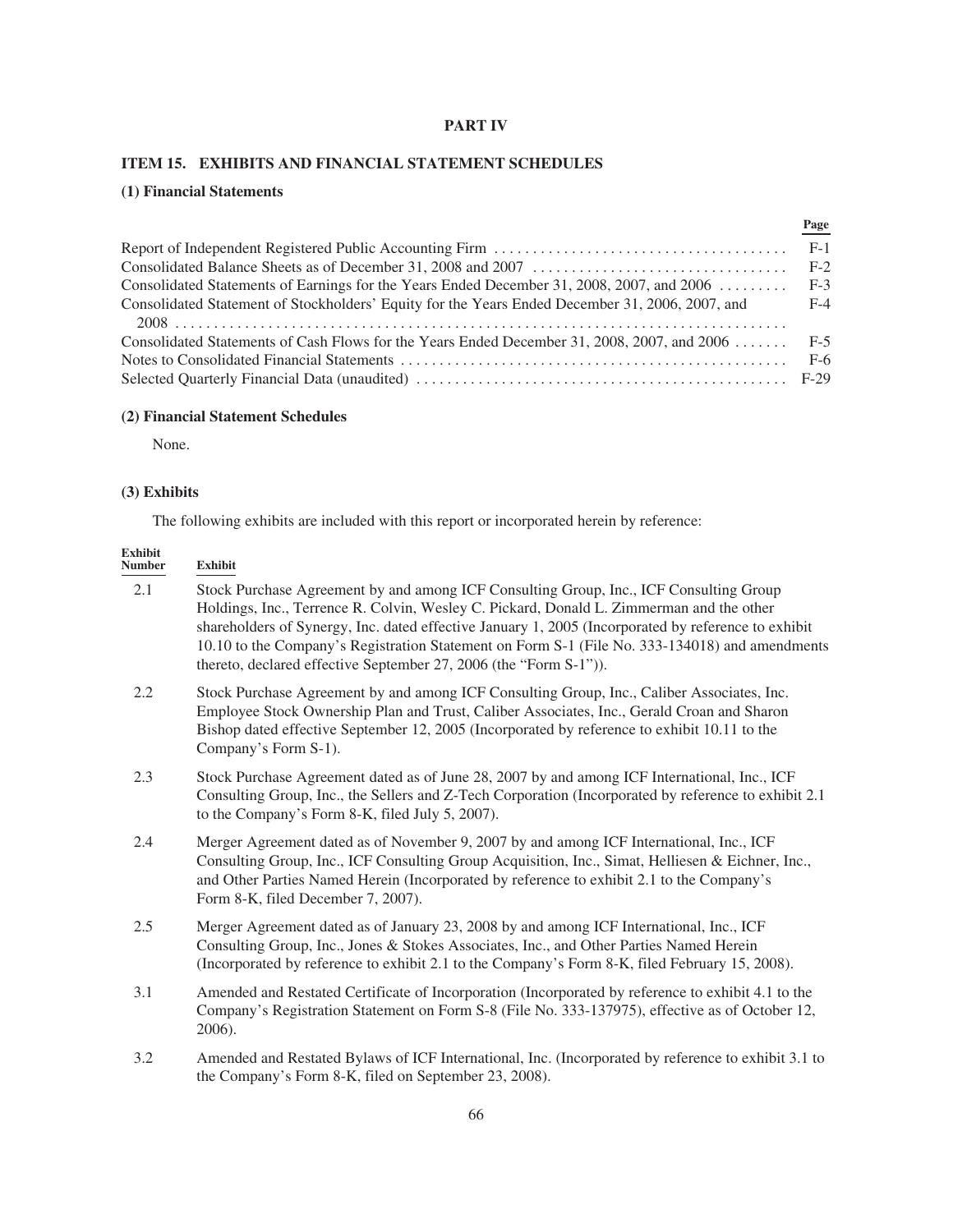| Exhibit<br><b>Number</b> | <b>Exhibit</b>                                                                                                                                                                                                                                                                                                                                                                                                                                                                                                                                                                                                                                                                                                                               |
|--------------------------|----------------------------------------------------------------------------------------------------------------------------------------------------------------------------------------------------------------------------------------------------------------------------------------------------------------------------------------------------------------------------------------------------------------------------------------------------------------------------------------------------------------------------------------------------------------------------------------------------------------------------------------------------------------------------------------------------------------------------------------------|
| 4.1                      | Specimen common stock certificate (Incorporated by reference to exhibit 4.1 to the Company's<br>Form $S-1$ ).                                                                                                                                                                                                                                                                                                                                                                                                                                                                                                                                                                                                                                |
| 4.2                      | See exhibits 3.1 and 3.2 for provisions of the Amended and Restated Certificate of Incorporation and<br>Amended and Restated Bylaws of the Registrant defining the rights of holders of common stock of<br>the Company.                                                                                                                                                                                                                                                                                                                                                                                                                                                                                                                      |
| 4.3                      | Form of Amended and Restated Registration Rights Agreement (Incorporated by reference to exhibit<br>4.2 to the Company's Form S-1).                                                                                                                                                                                                                                                                                                                                                                                                                                                                                                                                                                                                          |
| 8.1                      | Certain officers of the company entered into pre-arranged stock trading plans to sell a limited amount<br>of the Company's shares for personal financial management purposes (the "10b5-1 Plans").<br>(Incorporated by reference to the Company's Form 8-K, filed on November 28, 2007).                                                                                                                                                                                                                                                                                                                                                                                                                                                     |
| 10.1                     | Management Stock Option Plan (Incorporated by reference to exhibit 10.1 to the Company's<br>Form S-1).                                                                                                                                                                                                                                                                                                                                                                                                                                                                                                                                                                                                                                       |
| 10.2                     | 2006 Long-Term Equity Incentive Plan (Incorporated by reference to exhibit 10.2 to the Company's<br>Form $S-1$ ).                                                                                                                                                                                                                                                                                                                                                                                                                                                                                                                                                                                                                            |
| 10.3                     | 2006 Employee Stock Purchase Plan (Incorporated by reference to exhibit 10.3 to the Company's<br>Form $S-1$ ).                                                                                                                                                                                                                                                                                                                                                                                                                                                                                                                                                                                                                               |
| 10.4                     | Amended and Restated Business Loan and Security Agreement dated as of October 5, 2005 by and<br>among ICF Consulting Group Holdings, Inc. and ICF Consulting Group, Inc., as Borrowers, Citizens<br>Bank of Pennsylvania, Chevy Chase Bank, F.S.B., PNC Bank, National Association, Commerce<br>Bank, N.A., as Lenders, and Citizens Bank of Pennsylvania, as Agent; and First Modification to<br>Amended and Restated Business Loan and Security Agreement and Other Loan Documents, dated as<br>of March 14, 2006; and Second Modification to Amended and Restated Business Loan and Security<br>Agreement and Other Loan Documents, dated as of August 25, 2006 (Incorporated by reference to<br>exhibit 10.4 to the Company's Form S-1). |
| 10.5                     | Employment Agreement dated October 1, 2005 between ICF Consulting Group, Inc. and Gerald<br>Croan (Incorporated by reference to exhibit 10.6 to the Company's Form S-1).                                                                                                                                                                                                                                                                                                                                                                                                                                                                                                                                                                     |
| 10.6                     | Consulting Agreement dated June 25, 1999 between ICF Consulting Group, Inc. and CMLS<br>Management, L.P.; and Form of First Amendment to Consulting Agreement (Incorporated by<br>reference to exhibit 10.9 to the Company's Form S-1).                                                                                                                                                                                                                                                                                                                                                                                                                                                                                                      |
| 10.7                     | Agreement of Sublease between ICF Kaiser International, Inc. and ICF Consulting Group, Inc. dated<br>June 1999 (Incorporated by reference to exhibit 10.12 to the Company's Form S-1).                                                                                                                                                                                                                                                                                                                                                                                                                                                                                                                                                       |
| 10.8                     | Assignment Agreement regarding Deed of Lease among B2TECS, Hunters Branch Leasing, LLC and<br>ICF Consulting Group, Inc. dated effective October 7, 2005 (Incorporated by reference to exhibit<br>10.13 to the Company's Form S-1).                                                                                                                                                                                                                                                                                                                                                                                                                                                                                                          |
| 10.9                     | Contract between the State of Louisiana, through the Division of Administration, Office of<br>Community Development, and ICF Emergency Management Services, LLC dated effective June 12,<br>2006 (Incorporated by reference to exhibit 10.14 to the Company's Form S-1).                                                                                                                                                                                                                                                                                                                                                                                                                                                                     |
| 10.10                    | ICF Consulting Group, Inc. 2005 Restricted Stock Plan (Incorporated by reference to exhibit 10.15 to<br>the Company's Form S-1).                                                                                                                                                                                                                                                                                                                                                                                                                                                                                                                                                                                                             |
| 10.11                    | Restricted Stock Agreement dated September 6, 2005 between ICF Consulting Group, Inc. and Ellen<br>Glover (Incorporated by reference to exhibit 10.16 to the Company's Form S-1).                                                                                                                                                                                                                                                                                                                                                                                                                                                                                                                                                            |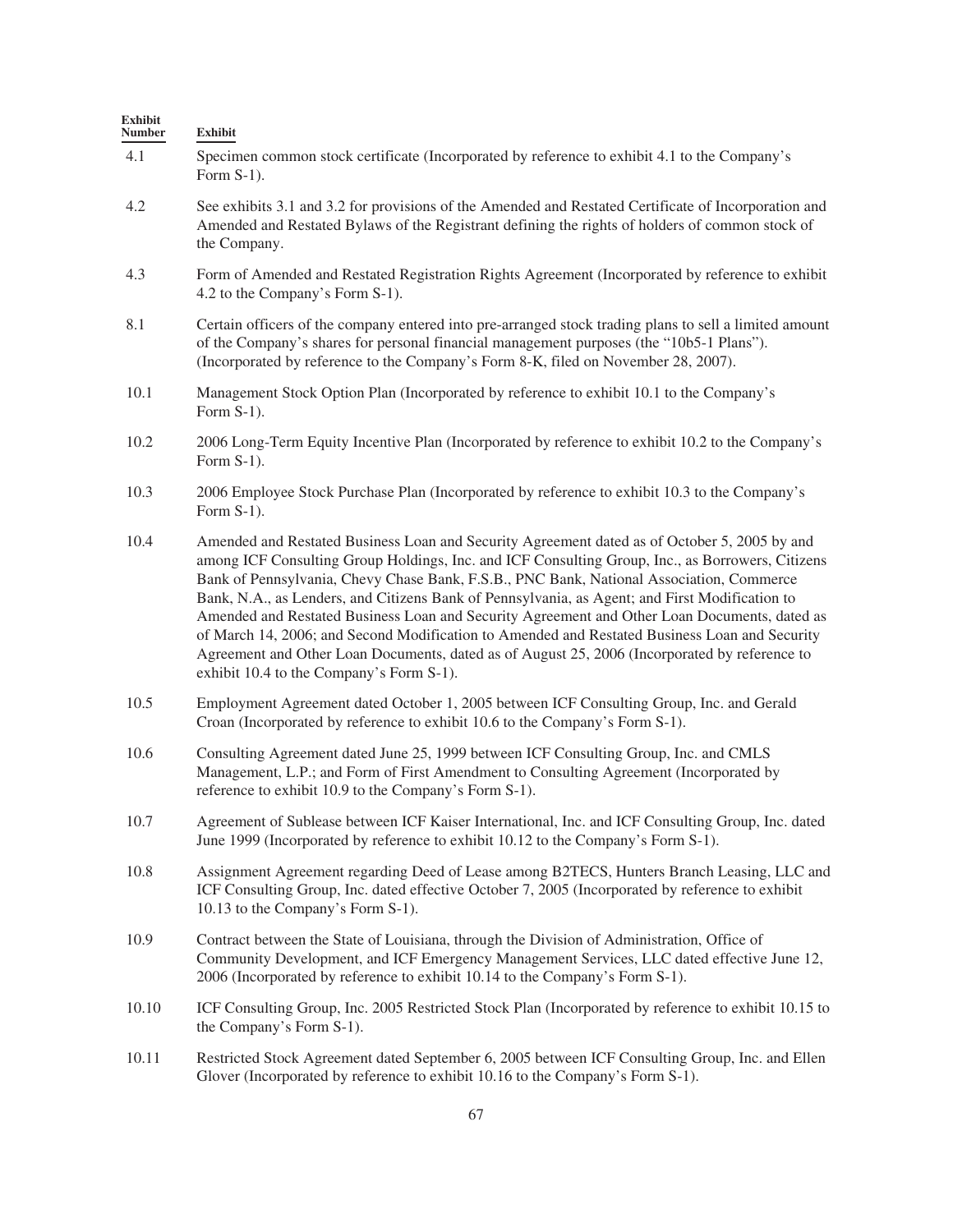| <b>Exhibit</b><br><b>Number</b> | <b>Exhibit</b>                                                                                                                                                                                                                                                                                                   |
|---------------------------------|------------------------------------------------------------------------------------------------------------------------------------------------------------------------------------------------------------------------------------------------------------------------------------------------------------------|
| 10.12                           | Amended and Restated Employment Agreement dated September 27, 2006 between the Registrant<br>and Sudhakar Kesavan (Incorporated by reference to exhibit 10.1 to the Company's Form 10-Q, filed<br>November 14, 2006).                                                                                            |
| 10.13                           | Severance Protection Agreement dated September 27, 2006 between the Registrant and Sudhakar<br>Kesavan (Incorporated by reference to exhibit 10.2 to the Company's Form 10-Q, filed<br>November 14, 2006).                                                                                                       |
| 10.14                           | Severance Protection Agreement dated September 27, 2006 between the Registrant and Alan Stewart<br>(Incorporated by reference to exhibit 10.3 to the Company's Form 10-Q, filed November 14, 2006).                                                                                                              |
| 10.15                           | Severance Protection Agreement dated September 27, 2006 between the Registrant and John Wasson<br>(Incorporated by reference to exhibit 10.4 to the Company's Form 10-Q, filed November 14, 2006).                                                                                                               |
| 10.16                           | Restricted Stock Award Agreement dated September 28, 2006 between the Registrant and Sudhakar<br>Kesavan (Incorporated by reference to exhibit 10.5 to the Company's Form 10-Q, filed<br>November 14, 2006).                                                                                                     |
| 10.17                           | Restricted Stock Award Agreement dated September 28, 2006 between the Registrant and Alan<br>Stewart (Incorporated by reference to exhibit 10.6 to the Company's Form 10-Q, filed November 14,<br>2006).                                                                                                         |
| 10.18                           | Restricted Stock Award Agreement dated September 28, 2006 between the Registrant and John<br>Wasson (Incorporated by reference to exhibit 10.7 to the Company's Form 10-Q, filed November 14,<br>2006).                                                                                                          |
| 10.19                           | Restricted Stock Award Agreement dated September 28, 2006 between the Registrant and Edward H.<br>Bersoff (Incorporated by reference to exhibit 10.8 to the Company's Form 10-Q, filed November 14,<br>2006).                                                                                                    |
| 10.20                           | Restricted Stock Award Agreement dated September 28, 2006 between the Registrant and Srikant M.<br>Datar (Incorporated by reference to exhibit 10.9 to the Company's Form 10-Q, filed November 14,<br>2006).                                                                                                     |
| 10.21                           | Restricted Stock Award Agreement dated September 28, 2006 between the Registrant and Joel R.<br>Jacks (Incorporated by reference to exhibit 10.10 to the Company's Form 10-Q, filed November 14,<br>2006).                                                                                                       |
| 10.22                           | Restricted Stock Award Agreement dated September 28, 2006 between the Registrant and David C.<br>Lucien (Incorporated by reference to exhibit 10.11 to the Company's Form 10-Q, filed November 14,<br>2006).                                                                                                     |
| 10.23                           | Restricted Stock Award Agreement dated September 28, 2006 between the Registrant and Peter M.<br>Schulte (Incorporated by reference to exhibit 10.12 to the Company's Form 10-Q, filed<br>November 14, 2006).                                                                                                    |
| 10.24                           | First Amendment to Contract dated July 24, 2006 between ICF Emergency Management Services,<br>LLC and the State of Louisiana, through the Division of Administration, Office of Community<br>Development (Incorporated by reference to exhibit 10.1 to the Company's Form 8-K, filed<br>October 24, 2006).       |
| 10.25                           | Second Amendment of Contract dated September 28, 2006 between ICF Emergency Management<br>Services, LLC and the State of Louisiana, through the Division of Administration, Office of<br>Community Development (Incorporated by reference to exhibit 10.2 to the Company's Form 8-K,<br>filed October 24, 2006). |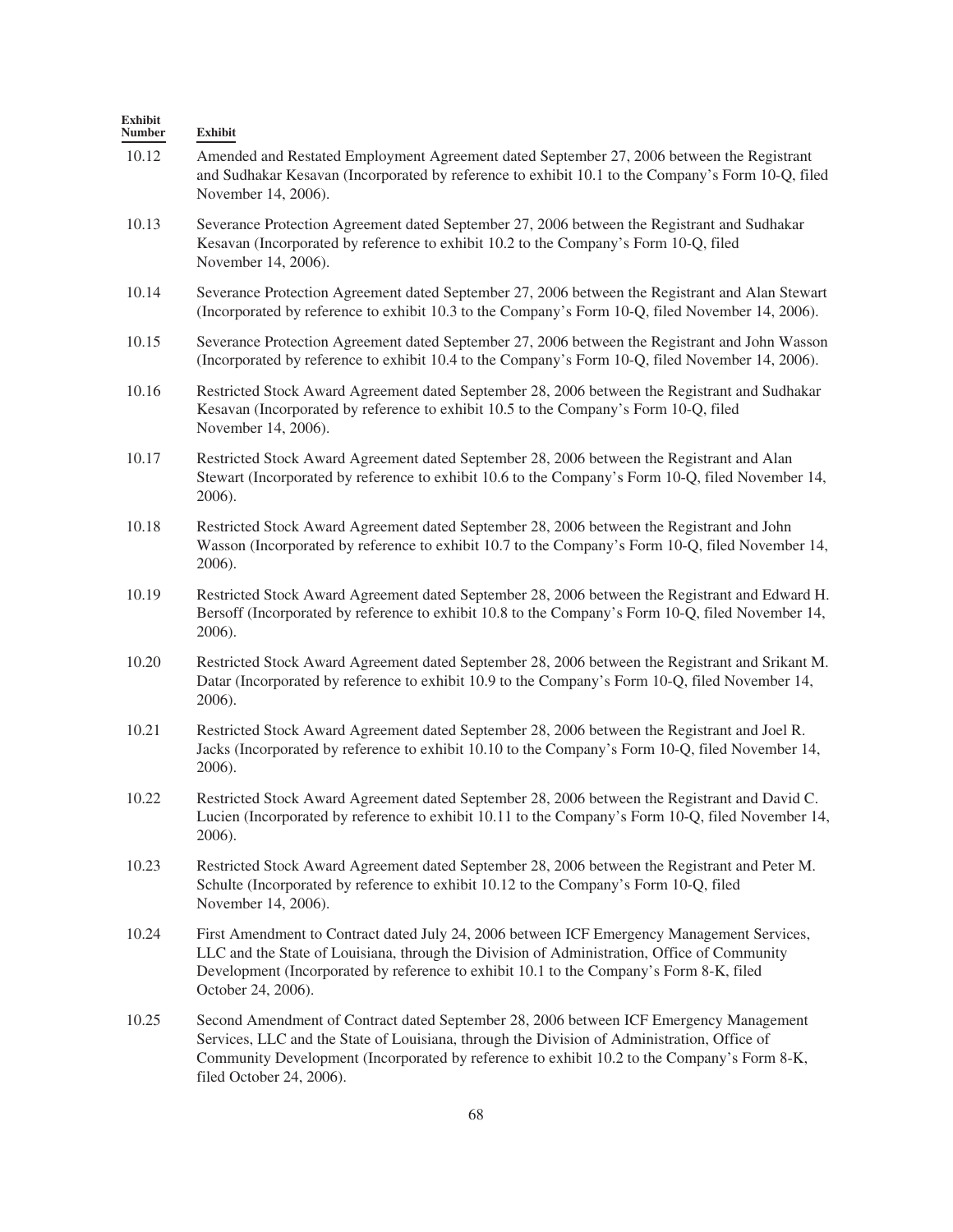| <b>Exhibit</b><br><b>Number</b> | <b>Exhibit</b>                                                                                                                                                                                                                                                                                                                                                                                                                                                                                                                                                                                                                                                                                                                                                                                                |
|---------------------------------|---------------------------------------------------------------------------------------------------------------------------------------------------------------------------------------------------------------------------------------------------------------------------------------------------------------------------------------------------------------------------------------------------------------------------------------------------------------------------------------------------------------------------------------------------------------------------------------------------------------------------------------------------------------------------------------------------------------------------------------------------------------------------------------------------------------|
| 10.26                           | Third Amendment of Contract dated October 18, 2006 between ICF Emergency Management<br>Services, LLC and the State of Louisiana, through the Division of Administration, Office of<br>Community Development (Incorporated by reference to exhibit 10.3 to the Company's Form 8-K,<br>filed October 24, 2006).                                                                                                                                                                                                                                                                                                                                                                                                                                                                                                 |
| 10.27                           | Fourth Amendment of Contract between ICF Emergency Management Services, LLC and the State<br>of Louisiana, through the Division of Administration, Office of the Community Development<br>(Incorporated by reference to exhibit 10.1 to the Company's Form 8-K, filed March 28, 2007).                                                                                                                                                                                                                                                                                                                                                                                                                                                                                                                        |
| 10.28                           | Fifth Amendment of Contract between ICF Emergency Management Services, LLC and the State of<br>Louisiana, through the Division of Administration, Office of Community Development (Incorporated<br>by reference to exhibit 10.1 to the Company's Form 8-K, filed June 29, 2007).                                                                                                                                                                                                                                                                                                                                                                                                                                                                                                                              |
| 10.29                           | Fourth Modification to Amended and Restated Business Loan and Security Agreement and Other<br>Loan Documents, dated June 28, 2007 (Incorporated by reference to exhibit 10.1 to the Company's<br>Form 8-K, filed July 5, 2007).                                                                                                                                                                                                                                                                                                                                                                                                                                                                                                                                                                               |
| 10.30                           | Sixth Amendment of Contract between ICF Emergency Management Services, LLC and the State of<br>Louisiana, through the Division of Administration, Office of Community Development (Incorporated<br>by reference to exhibit 10.1 to the Company's Form 8-K, filed November 7, 2007).                                                                                                                                                                                                                                                                                                                                                                                                                                                                                                                           |
| 10.31                           | Seventh Amendment of Contract between ICF Emergency Management Services, LLC and the State<br>of Louisiana, through the Division of Administration, Office of Community Development<br>(Incorporated by reference to exhibit 10.1 to the Company's Form 8-K, filed December 19, 2007).                                                                                                                                                                                                                                                                                                                                                                                                                                                                                                                        |
| 10.32                           | Fifth Modification to Amended and Restated Business Loan and Security Agreement and Other Loan<br>Documents, dated December 3, 2007 (Incorporated by reference to exhibit 10.1 to the Company's<br>Form 8-K, filed December 7, 2007).                                                                                                                                                                                                                                                                                                                                                                                                                                                                                                                                                                         |
| 10.33                           | Sixth Modification to Amended and Restated Business Loan and Security Agreement and Other<br>Loan Documents, dated February 14, 2008 (Incorporated by reference to exhibit 10.1 to the<br>Company's Form 8-K, filed February 15, 2008).                                                                                                                                                                                                                                                                                                                                                                                                                                                                                                                                                                       |
| 10.34                           | Second Amended and Restated Business Loan and Security Agreement dated as of February 20,<br>2008 by and among ICF International, Inc. and ICF Consulting Group, Inc., as Borrowers, Citizens<br>Bank of Pennsylvania, as a Lender and Administrative Agent, Bank of America, N.A., as a Lender<br>and Syndication Agent, CitiBank, N.A. and SunTrust Bank, as Lenders and Documentation Agents,<br>Branch Banking and Trust Company, Commerce Bank, N.A., HSBC Bank USA, National<br>Association, PNC Bank, National Association, and Chevy Chase Bank, N.A. as Lenders, and RBS<br>Securities Corporation (d/b/a RBS Greenwich Capital), as sole and exclusive lead arranger and book<br>running manager (Incorporated by reference to exhibit 10.1 to the Company's Form 8-K, filed<br>February 25, 2008). |
| 10.35                           | Restricted Stock Award Agreement dated March 14, 2008 between the Registrant and Eileen O'Shea<br>Auen (Incorporated by reference to exhibit 10.1 to the Company's Form 10-Q, filed May 12, 2008).                                                                                                                                                                                                                                                                                                                                                                                                                                                                                                                                                                                                            |
| 10.36                           | Restricted Stock Award Agreement dated March 14, 2008 between the Registrant and Richard M.<br>Feldt (Incorporated by reference to exhibit 10.2 to the Company's Form 10-Q, filed May 12, 2008).                                                                                                                                                                                                                                                                                                                                                                                                                                                                                                                                                                                                              |
| 10.37                           | ICF International, Inc. Nonqualified Deferred Compensation Plan (Incorporated by reference to<br>exhibit 10.3 to the Company's Form 10-Q, filed May 12, 2008).                                                                                                                                                                                                                                                                                                                                                                                                                                                                                                                                                                                                                                                |
| 10.38                           | Eighth Amendment of Contract between ICF Emergency Management Services, LLC and the State<br>of Louisiana, through the Division of Administration, Office of Community Development<br>(Incorporated by reference to exhibit 10.1 to the Company's Form 8-K, filed July 22, 2008).                                                                                                                                                                                                                                                                                                                                                                                                                                                                                                                             |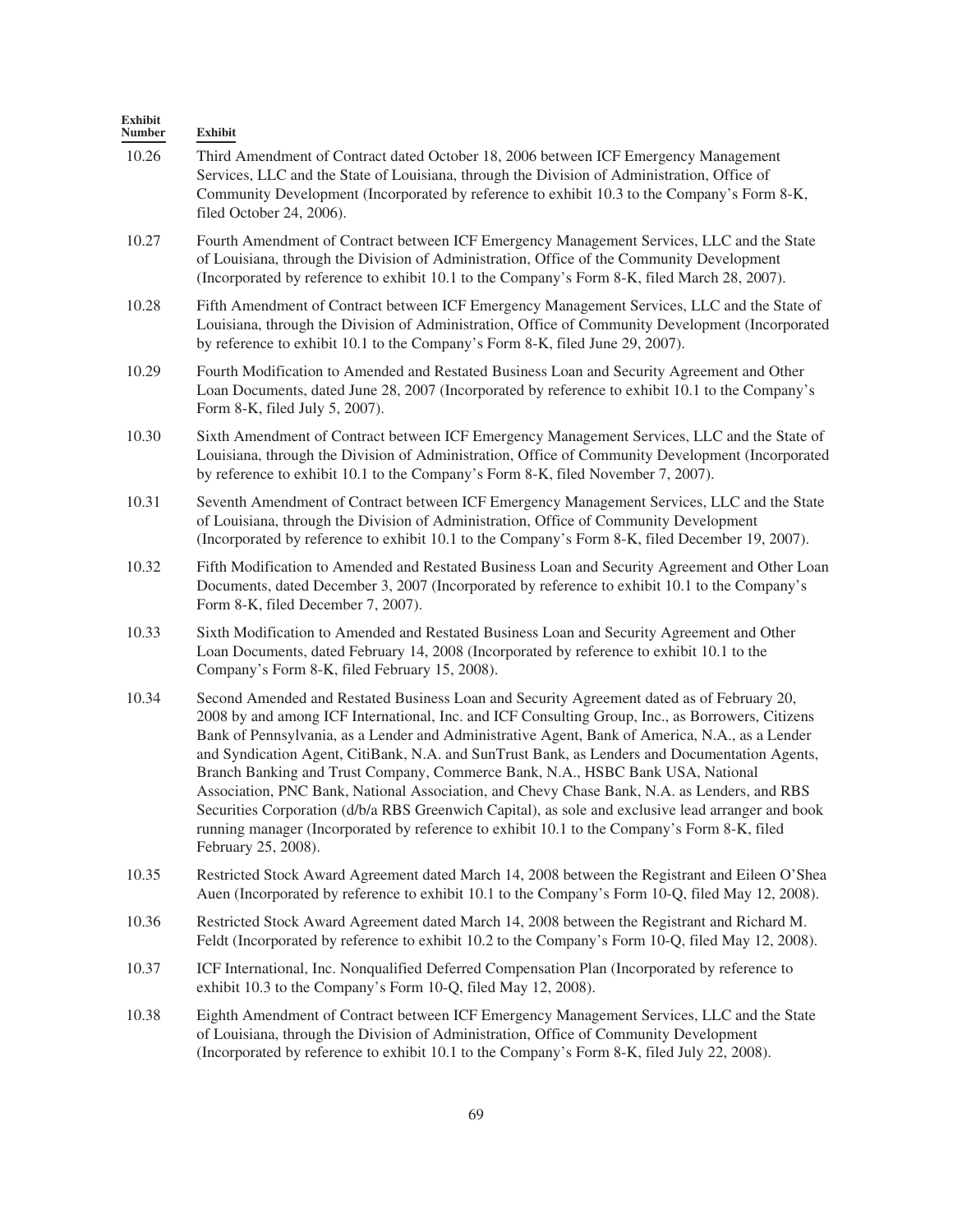| <b>Exhibit</b><br><b>Number</b> | Exhibit                                                                                                                                                                                                                                  |
|---------------------------------|------------------------------------------------------------------------------------------------------------------------------------------------------------------------------------------------------------------------------------------|
| 10.39                           | Restated Severance Protection Agreement and Restated Letter Agreement by and between the<br>Company and Alan Stewart (Incorporated by reference to exhibit 10.1 and 10.3 to the Company's<br>Form 8-K, filed December 18, 2008).         |
| 10.40                           | Restated Severance Protection Agreement and Restated Letter Agreement by and between the<br>Company and John Wasson (Incorporated by reference to exhibit 10.2 and 10.4 to the Company's<br>Form 8-K, filed December 18, 2008).          |
| 10.41                           | Restated Employment Agreement and Restated Severance Protection Agreement by and between the<br>Company and Sudhakar Kesavan (Incorporated by reference to exhibit 10.1 and 10.2 to the<br>Company's Form 8-K, filed December 30, 2008). |
| 21.0                            | Subsidiaries of the Registrant.                                                                                                                                                                                                          |
| 23.0                            | Consent of Grant Thornton LLP.                                                                                                                                                                                                           |
| 31.1                            | Certificate of the Principal Executive Officer Pursuant to Exchange Act Rule 13a-14(a) and<br>$15d-14(a)$ .                                                                                                                              |
| 31.2                            | Certificate of the Principal Financial and Accounting Officer Pursuant to Exchange Act Rule<br>$13a-14(a)$ and $15d-14(a)$ .                                                                                                             |
| 32.1                            | Certification of the Chief Executive Officer pursuant to 18 U.S.C. Section 1350, as adopted pursuant<br>to Section 906 of the Sarbanes-Oxley Act of 2002.                                                                                |
| 32.2                            | Certification of the Chief Financial Officer pursuant to 18 U.S.C. Section 1350, as adopted pursuant<br>to Section 906 of the Sarbanes-Oxley Act of 2002.                                                                                |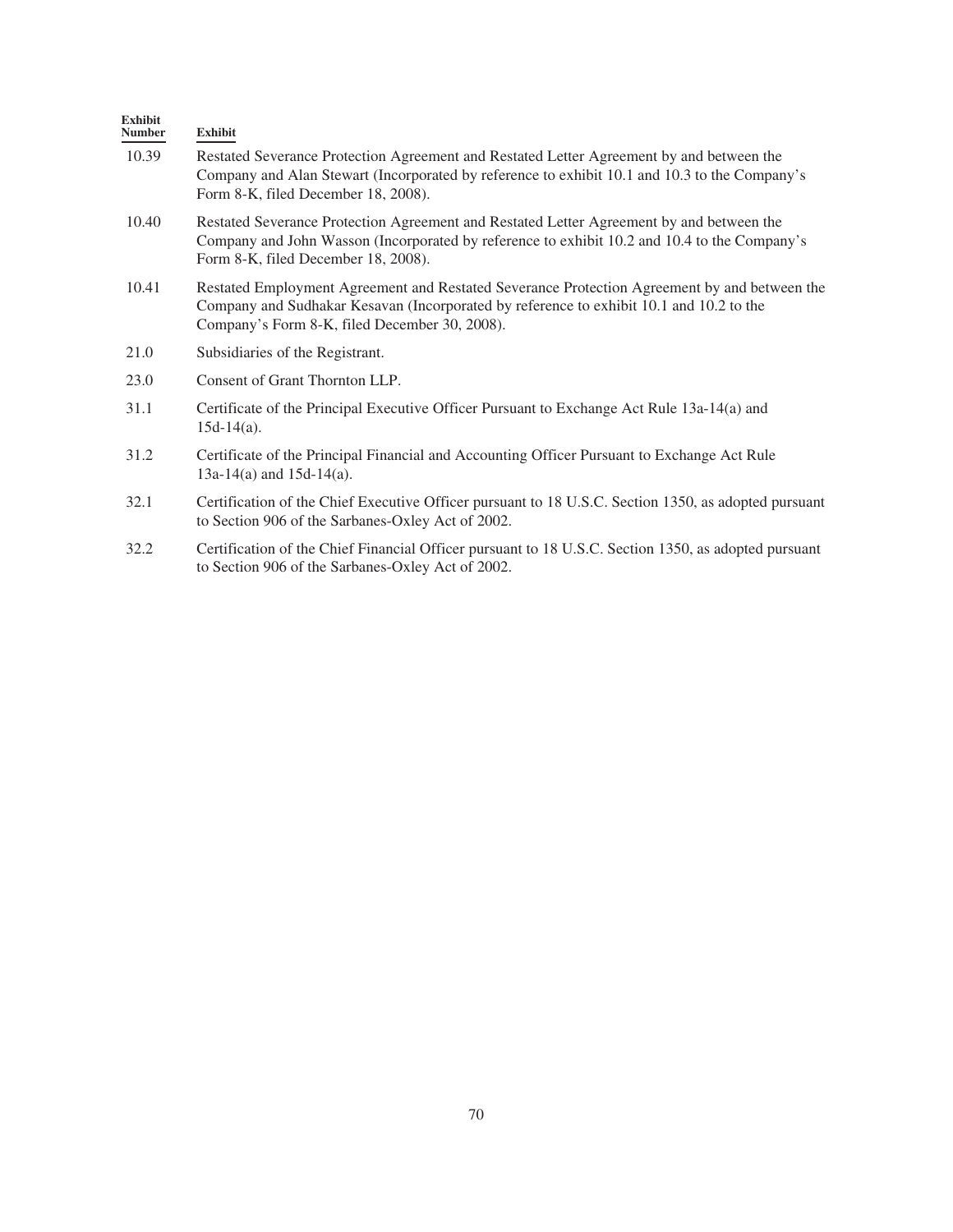## **SIGNATURES**

Pursuant to the requirements of Section 13 or 15(d) of the Securities Exchange Act of 1934, the registrant has duly caused this report to be signed on its behalf by the undersigned, thereunto duly authorized.

March 13, 2009 **ICF INTERNATIONAL, INC.** 

By: /s/ SUDHAKAR KESAVAN **Sudhakar Kesavan Chairman, President and Chief Executive Officer**

Pursuant to the requirements of the Securities Exchange Act of 1934, this report has been signed below by the following persons on behalf of the registrant and in the capacities and on the dates indicated.

| <b>Signature</b>                                             | <b>Title</b>                                                                                                                 | Date           |
|--------------------------------------------------------------|------------------------------------------------------------------------------------------------------------------------------|----------------|
| <b>SUDHAKAR KESAVAN</b><br>/s/<br><b>Sudhakar Kesavan</b>    | Chairman, President and Chief<br><b>Executive Officer (Principal</b><br>Executive Officer)                                   | March 13, 2009 |
| <b>ALAN STEWART</b><br>$\sqrt{s}$<br><b>Alan Stewart</b>     | Senior Vice President, Chief<br>Financial Officer and Assistant<br>Secretary (Principal Financial<br>and Accounting Officer) | March 13, 2009 |
| DR. EDWARD H. BERSOFF<br>$\sqrt{s}$<br>Dr. Edward H. Bersoff | Director                                                                                                                     | March 13, 2009 |
| <b>SRIKANT M. DATAR</b><br>/s/<br><b>Srikant M. Datar</b>    | Director                                                                                                                     | March 13, 2009 |
| <b>JOEL R. JACKS</b><br>/s/<br>Joel R. Jacks                 | Director                                                                                                                     | March 13, 2009 |
| DAVID C. LUCIEN<br>/s/<br>David C. Lucien                    | Director                                                                                                                     | March 13, 2009 |
| PETER M. SCHULTE<br>$\sqrt{s}$<br>Peter M. Schulte           | Director                                                                                                                     | March 13, 2009 |
| RICHARD M. FELDT<br>$\sqrt{s}$<br><b>Richard M. Feldt</b>    | Director                                                                                                                     | March 13, 2009 |
| EILEEN O'SHEA AUEN<br>$\sqrt{s}$<br>Eileen O'Shea Auen       | Director                                                                                                                     | March 13, 2009 |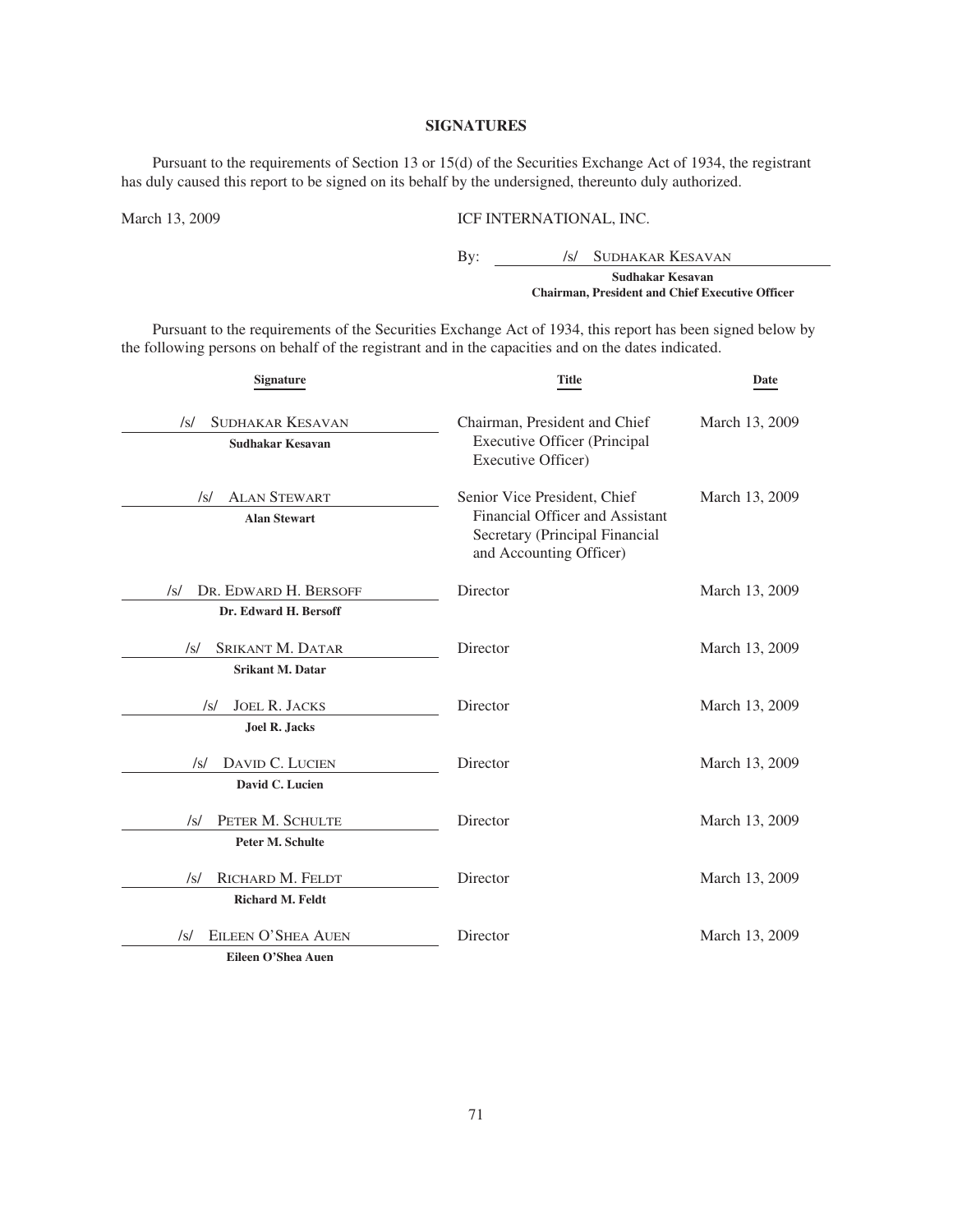## **Report of Independent Registered Public Accounting Firm**

Board of Directors and Shareholders ICF International, Inc.

We have audited the accompanying consolidated balance sheets of ICF International, Inc. (a Delaware corporation) as of December 31, 2008 and 2007, and the related consolidated statements of earnings, stockholders' equity, and cash flows for each of the three years in the period ended December 31, 2008. We also have audited ICF International, Inc.'s internal control over financial reporting as of December 31, 2008, based on criteria established in Internal Control—Integrated Framework issued by the Committee of Sponsoring Organizations of the Treadway Commission (COSO). ICF International, Inc.'s management is responsible for these financial statements, for maintaining effective internal control over financial reporting, and for its assessment of the effectiveness of internal control over financial reporting, included in the accompanying Management's Report on Internal Control Over Financial Reporting. Our responsibility is to express an opinion on these financial statements and an opinion on ICF International, Inc.'s internal control over financial reporting based on our audits.

We conducted our audits in accordance with the standards of the Public Company Accounting Oversight Board (United States). Those standards require that we plan and perform the audits to obtain reasonable assurance about whether the financial statements are free of material misstatement and whether effective internal control over financial reporting was maintained in all material respects. Our audits of the financial statements include examining, on a test basis, evidence supporting the amounts and disclosures in the financial statements, assessing the accounting principles used and significant estimates made by management, and evaluating the overall financial statement presentation. Our audit of internal control over financial reporting included obtaining an understanding of internal control over financial reporting, assessing the risk that a material weakness exists, and testing and evaluating the design and operating effectiveness of internal control based on the assessed risk. Our audits also included performing such other procedures as we considered necessary in the circumstances. We believe that our audits provide a reasonable basis for our opinions.

A company's internal control over financial reporting is a process designed to provide reasonable assurance regarding the reliability of financial reporting and the preparation of financial statements for external purposes in accordance with generally accepted accounting principles. A company's internal control over financial reporting includes those policies and procedures that (1) pertain to the maintenance of records that, in reasonable detail, accurately and fairly reflect the transactions and dispositions of the assets of the company; (2) provide reasonable assurance that transactions are recorded as necessary to permit preparation of financial statements in accordance with generally accepted accounting principles, and that receipts and expenditures of the company are being made only in accordance with authorizations of management and directors of the company; and (3) provide reasonable assurance regarding prevention or timely detection of unauthorized acquisition, use, or disposition of the company's assets that could have a material effect on the financial statements.

Because of its inherent limitations, internal control over financial reporting may not prevent or detect misstatements. Also, projections of any evaluation of effectiveness to future periods are subject to the risk that controls may become inadequate because of changes in conditions, or that the degree of compliance with the policies or procedures may deteriorate.

In our opinion, the financial statements referred to above present fairly, in all material respects, the financial position of ICF International, Inc. as of December 31, 2008 and 2007, and the results of their operations and their cash flows for each of the three years in the period ended December 31, 2008 in conformity with accounting principles generally accepted in the United States of America. Also in our opinion, ICF International, Inc. maintained, in all material respects, effective internal control over financial reporting as of December 31, 2008, based on criteria established in Internal Control—Integrated Framework issued by COSO.

/s/ Grant Thornton LLP

McLean, Virginia March 12, 2009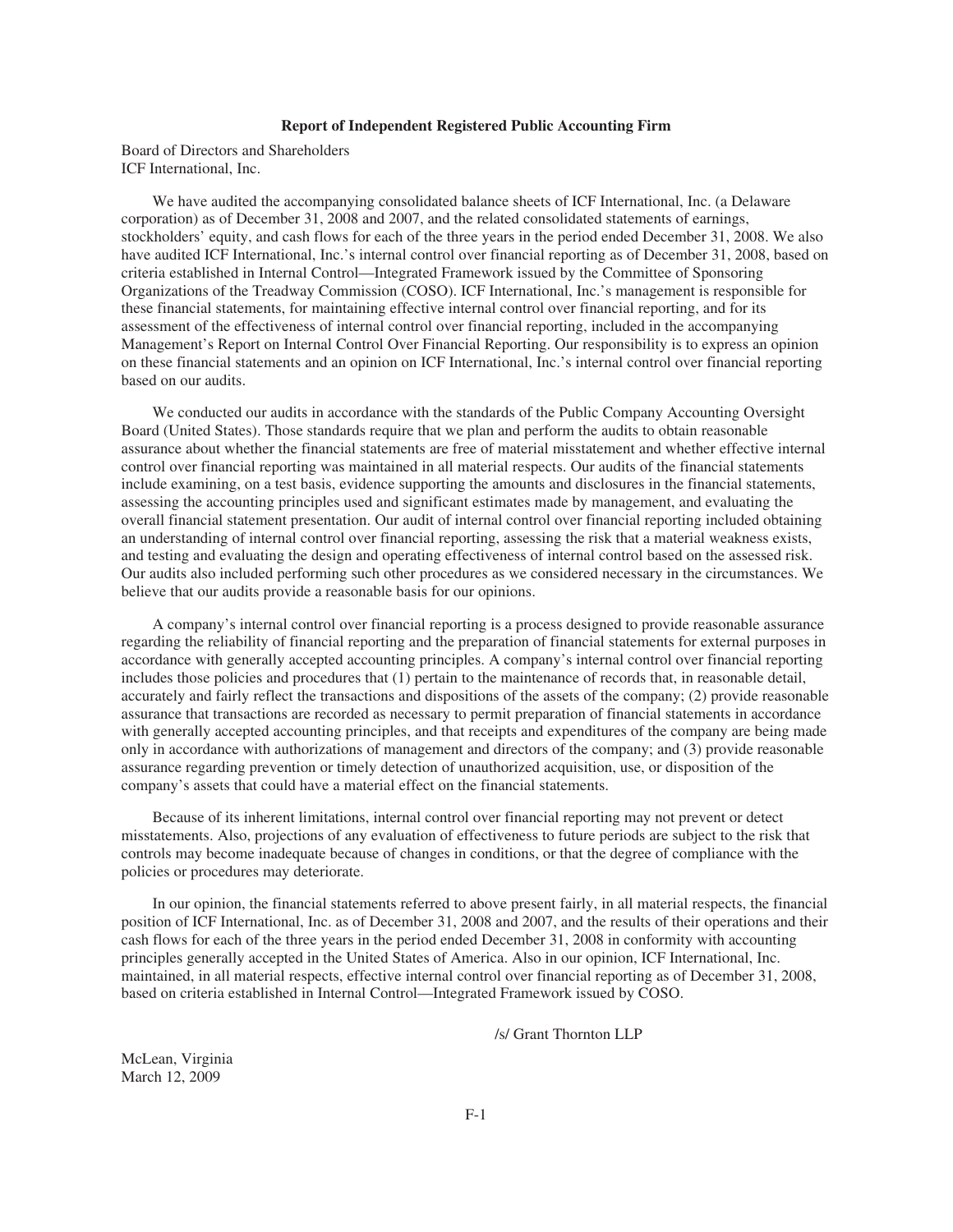# **Consolidated Balance Sheets**

| December 31,                                                                   | 2008                      | 2007        |
|--------------------------------------------------------------------------------|---------------------------|-------------|
|                                                                                | (in thousands of dollars) |             |
| <b>Assets</b>                                                                  |                           |             |
| <b>Current Assets</b>                                                          |                           |             |
|                                                                                | S.<br>1,536               | 2,733<br>\$ |
|                                                                                | 150,778                   | 190,159     |
|                                                                                | 4,507                     | 3,955       |
|                                                                                | 3,530                     | 1,933       |
|                                                                                | 2,180                     |             |
|                                                                                | 4,186                     | 3,902       |
|                                                                                | 166,717                   | 202,682     |
|                                                                                | 13,373                    | 7,541       |
| Other assets:                                                                  |                           |             |
| Goodwill                                                                       | 198,724                   | 159,491     |
|                                                                                | 16,844                    | 17,710      |
|                                                                                | 2,078                     | 3,668       |
|                                                                                | 3,281                     | 1,933       |
|                                                                                | \$401,017                 | \$393,025   |
| <b>Liabilities and Stockholders' Equity</b>                                    |                           |             |
| <b>Current Liabilities</b>                                                     |                           |             |
|                                                                                | \$27,740                  | \$74,260    |
|                                                                                | 27,405                    | 27,801      |
|                                                                                | 35,295                    | 47,084      |
|                                                                                | 12,352                    | 16,067      |
|                                                                                | 102,792                   | 165,212     |
| <b>Long-term Liabilities:</b>                                                  |                           |             |
|                                                                                | 80,000                    | 47,079      |
|                                                                                | 2,361                     | 1,773       |
|                                                                                | 10,849                    | 9,109       |
|                                                                                | 2,098                     | 5,061       |
|                                                                                | 198,100                   | 228,234     |
|                                                                                |                           |             |
| <b>Stockholders' Equity</b>                                                    |                           |             |
| Preferred stock, par value \$.001 per share; 5,000,000 shares authorized; none |                           |             |
|                                                                                |                           |             |
| Common stock, \$.001 par value; 70,000,000 shares authorized, 15,188,320 and   |                           |             |
| 14,593,723 shares issued; and 15,106,522 and 14,531,521 shares outstanding     | 15                        | 15          |
|                                                                                | 120,550                   | 109,795     |
|                                                                                | 84,110                    | 55,387      |
|                                                                                | (1, 474)                  | (746)       |
|                                                                                | (12)                      | (21)        |
|                                                                                | (272)                     | 361         |
|                                                                                | 202,917                   | 164,791     |
|                                                                                | \$401,017                 | \$393,025   |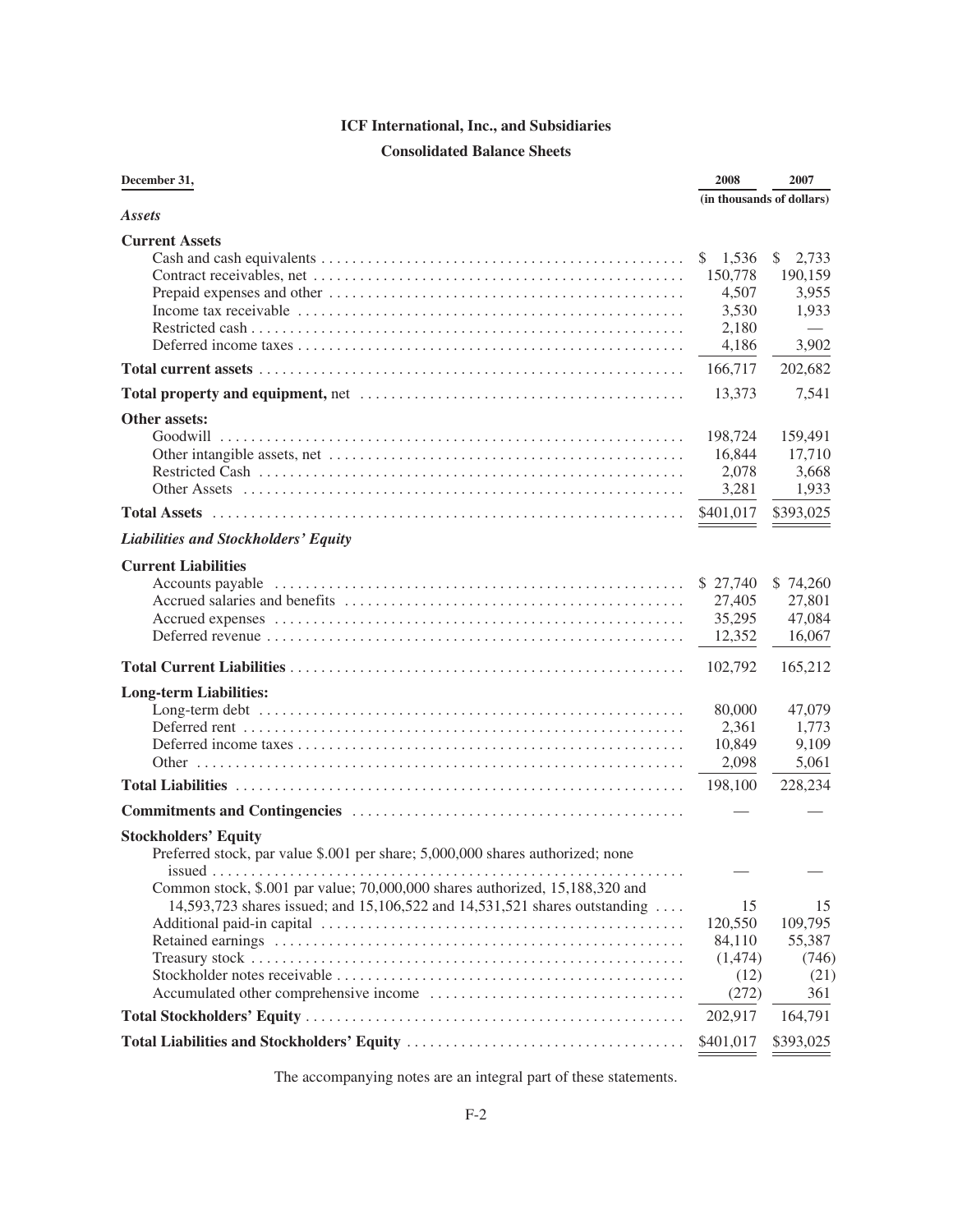# **Consolidated Statements of Earnings**

| Year ended December 31,                                                                                | 2008                                 | 2007                  | 2006                  |
|--------------------------------------------------------------------------------------------------------|--------------------------------------|-----------------------|-----------------------|
|                                                                                                        | (in thousands of dollars, except per |                       |                       |
|                                                                                                        | \$697,426                            | \$727,120             | \$331,279             |
|                                                                                                        | 460,002                              | 532.153               | 217,747               |
| <b>Operating Costs and Expenses</b>                                                                    |                                      |                       |                       |
|                                                                                                        | 170,360                              | 118,128               | 87,056                |
|                                                                                                        | 5,407                                | 2,432                 | 2,054                 |
|                                                                                                        | 8,683                                | 3,884                 | 1,482                 |
|                                                                                                        | 52,974                               | 70,523                | 22,940                |
| <b>Other (Expense) Income</b>                                                                          |                                      |                       |                       |
| Interest expense $\dots \dots \dots \dots \dots \dots \dots \dots \dots \dots \dots \dots \dots \dots$ | (4,082)                              | (1,944)               | (3,509)               |
|                                                                                                        | 581                                  | 519                   | 646                   |
|                                                                                                        | 49.473                               | 69.098                | 20,077                |
|                                                                                                        | 20,750                               | 28,542                | 8,210                 |
|                                                                                                        | \$28,723                             | \$40,556              | \$11,867              |
| <b>Earnings per Share:</b>                                                                             |                                      |                       |                       |
|                                                                                                        | 1.96<br>- S                          | <sup>\$</sup><br>2.87 | <sup>\$</sup><br>1.15 |
|                                                                                                        | 1.88<br>S.                           | $\mathcal{S}$<br>2.72 | 1.10<br><sup>\$</sup> |
| <b>Weighted-average Common Shares Outstanding:</b>                                                     |                                      |                       |                       |
|                                                                                                        | 14.641                               | 14,152                | 10,321                |
|                                                                                                        | 15,270                               | 14,896                | 10,796                |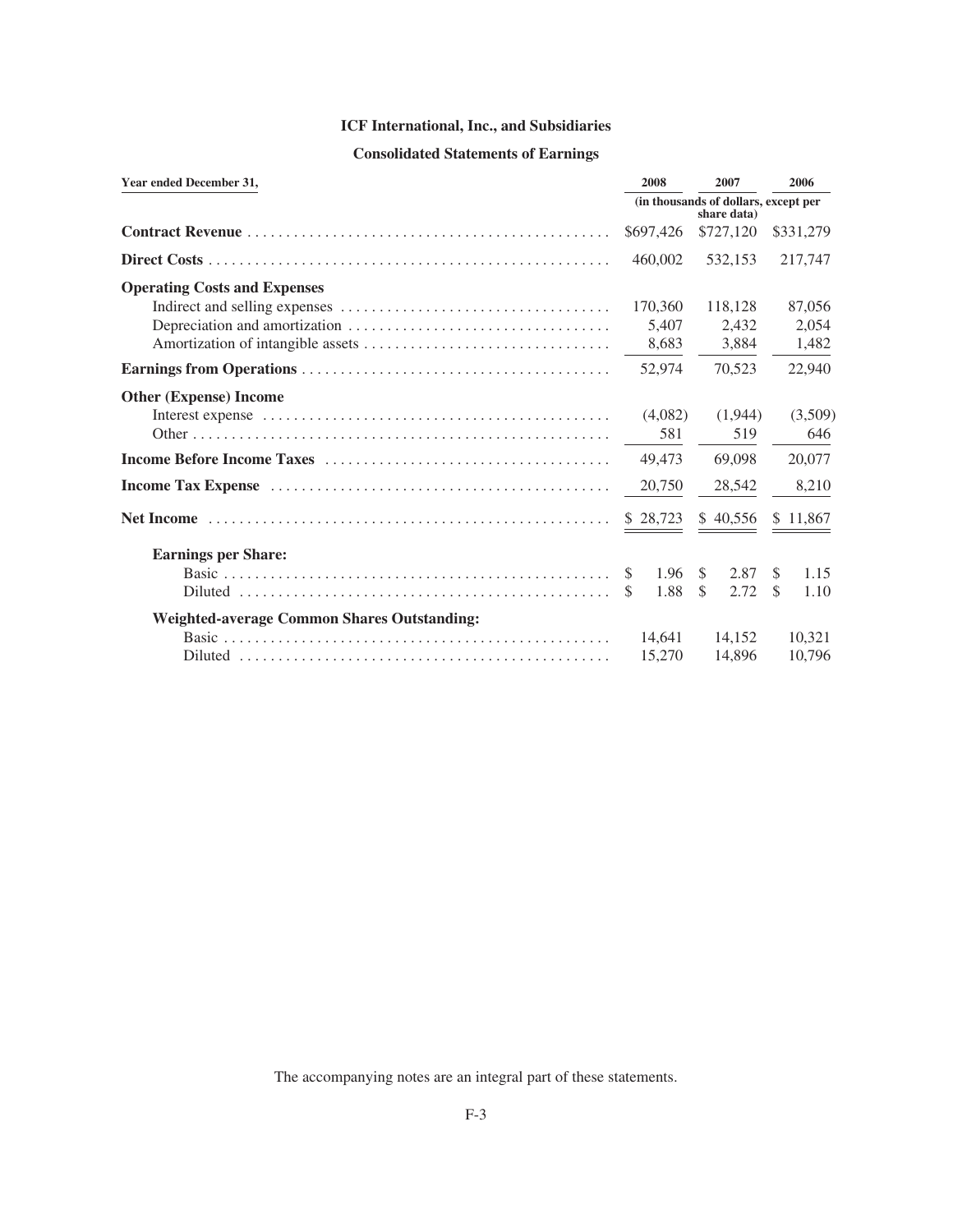# **Consolidated Statement of Stockholders' Equity (in thousands)**

| Years ended December 31, 2008, 2007                                                                                             |      | <b>Common Stock</b>  | <b>Additional</b><br>Paid-in | <b>Retained</b>    |       | <b>Treasury Stock</b> | Stockholder<br>Notes                     | <b>Accumulated</b><br><b>Other</b><br>Comprehensive |                          |
|---------------------------------------------------------------------------------------------------------------------------------|------|----------------------|------------------------------|--------------------|-------|-----------------------|------------------------------------------|-----------------------------------------------------|--------------------------|
| and 2006                                                                                                                        |      | <b>Shares Amount</b> | Capital                      |                    |       |                       | <b>Earnings Shares Amount Receivable</b> | Income (Loss)                                       | Total                    |
| Net income $\dots\dots\dots\dots\dots\dots\dots\dots$                                                                           |      | \$9                  | 50,909                       | \$3,834<br>11,867  | 137   | (918)                 | \$(1,139)                                | \$208                                               | \$52,903<br>11,867       |
| <b>Other Comprehensive Income</b><br>Foreign currency translation                                                               |      |                      |                              |                    |       |                       |                                          |                                                     |                          |
| adjustment                                                                                                                      |      |                      |                              |                    |       |                       |                                          | 19                                                  | 19                       |
| Total Comprehensive Income<br>Equity compensation $\dots\dots\dots\dots$<br>Proceeds from initial public                        |      |                      | 1,044                        |                    |       | 25                    |                                          |                                                     | 11,886<br>1,069          |
| Exercise of stock options/warrants                                                                                              | 132  | 5                    | 46,361<br>481                |                    |       |                       |                                          |                                                     | 46,366<br>481            |
| Net payments from management<br>stockholder issuances and<br>buybacks                                                           | 218  |                      | (14)                         |                    | (78)  | 465                   | (195)                                    |                                                     | 256                      |
| Tax benefits of stock option                                                                                                    |      |                      |                              |                    |       |                       |                                          |                                                     |                          |
| $exercises \dots \dots \dots \dots \dots \dots \dots \dots$<br>Proceeds on stockholder notes                                    |      |                      | 214                          |                    |       |                       | 831                                      |                                                     | 214<br>831               |
| Interest receivable from stockholder                                                                                            |      |                      |                              |                    |       |                       | (59)                                     |                                                     | (59)                     |
| December 31, 2006 13,875<br>Net income $\dots\dots\dots\dots\dots\dots\dots\dots$                                               |      | \$14                 | \$98,995                     | \$15,701<br>40,556 | 58    | \$<br>(428)           | $\mathbb{S}$<br>(562)                    | \$ 227                                              | \$113.947<br>40,556      |
| <b>Other Comprehensive Income</b>                                                                                               |      |                      |                              |                    |       |                       |                                          |                                                     |                          |
| Foreign currency translation<br>adjustment                                                                                      |      |                      |                              |                    |       |                       |                                          | 134                                                 | 134                      |
| Total Comprehensive Income<br>Equity compensation<br>Unrecognized tax benefits $\dots\dots\dots$                                |      |                      | 3,680                        | (870)              |       |                       |                                          |                                                     | 40.690<br>3,680<br>(870) |
| Proceeds from initial public<br>$offering \ldots \ldots \ldots \ldots \ldots \ldots$<br>Exercise of stock options $\dots \dots$ | 651  | 1                    | 12<br>3,924                  |                    | 2     |                       |                                          |                                                     | 12<br>3,925              |
| Net payments from management<br>stockholder issuances and                                                                       |      |                      |                              |                    |       |                       |                                          |                                                     |                          |
| buybacks $\dots\dots\dots\dots\dots\dots\dots$<br>Tax benefits of stock option                                                  | 6    |                      | 150                          |                    | 2     | (318)                 |                                          |                                                     | (168)                    |
| $exercises \ldots \ldots \ldots \ldots \ldots \ldots$<br>Proceeds on stockholder notes                                          |      |                      | 3,034                        |                    |       |                       | 562                                      |                                                     | 3,034<br>562             |
| Interest receivable from stockholder                                                                                            |      |                      |                              |                    |       |                       | (21)                                     |                                                     | (21)                     |
| December 31, 2007 14,532                                                                                                        |      | \$15                 | \$109,795                    | \$55,387           | 62    | \$<br>(746)           | \$                                       | \$ 361                                              | \$164,791                |
| Net income                                                                                                                      |      |                      |                              | 28,723             |       |                       | (21)                                     |                                                     | 28,723                   |
| <b>Other Comprehensive Income</b>                                                                                               |      |                      |                              |                    |       |                       |                                          |                                                     |                          |
| Foreign currency translation<br>$adjustment \dots \dots \dots \dots \dots \dots$                                                |      |                      |                              |                    |       |                       |                                          | (633)                                               | (633)                    |
| Total Comprehensive Income                                                                                                      |      |                      |                              |                    |       |                       |                                          |                                                     | 28,090                   |
| Equity compensation $\dots\dots\dots\dots$<br>Exercise of stock options<br>Issuance of shares pursuant to vesting               | 384  |                      | 6,473<br>2,127               |                    |       |                       |                                          |                                                     | 6,473<br>2,127           |
| of Restricted Stock Units                                                                                                       | 268  |                      | (1,601)                      |                    | (105) | 1,601                 |                                          |                                                     |                          |
| Net payments for stockholder<br>issuances and buybacks<br>Tax benefits of stock option                                          | (77) |                      | 485                          |                    | 125   | (2,329)               |                                          |                                                     | (1,844)                  |
| $exercises \dots \dots \dots \dots \dots \dots \dots \dots$<br>Proceeds on stockholder notes                                    |      |                      | 3,271                        |                    |       |                       | 9                                        |                                                     | 3,271<br>9               |
| December 31, 2008 15,107                                                                                                        |      | \$15                 | \$120,550                    | \$84,110           | 82    | \$(1,474)             | \$<br>(12)                               | \$(272)                                             | \$202,917                |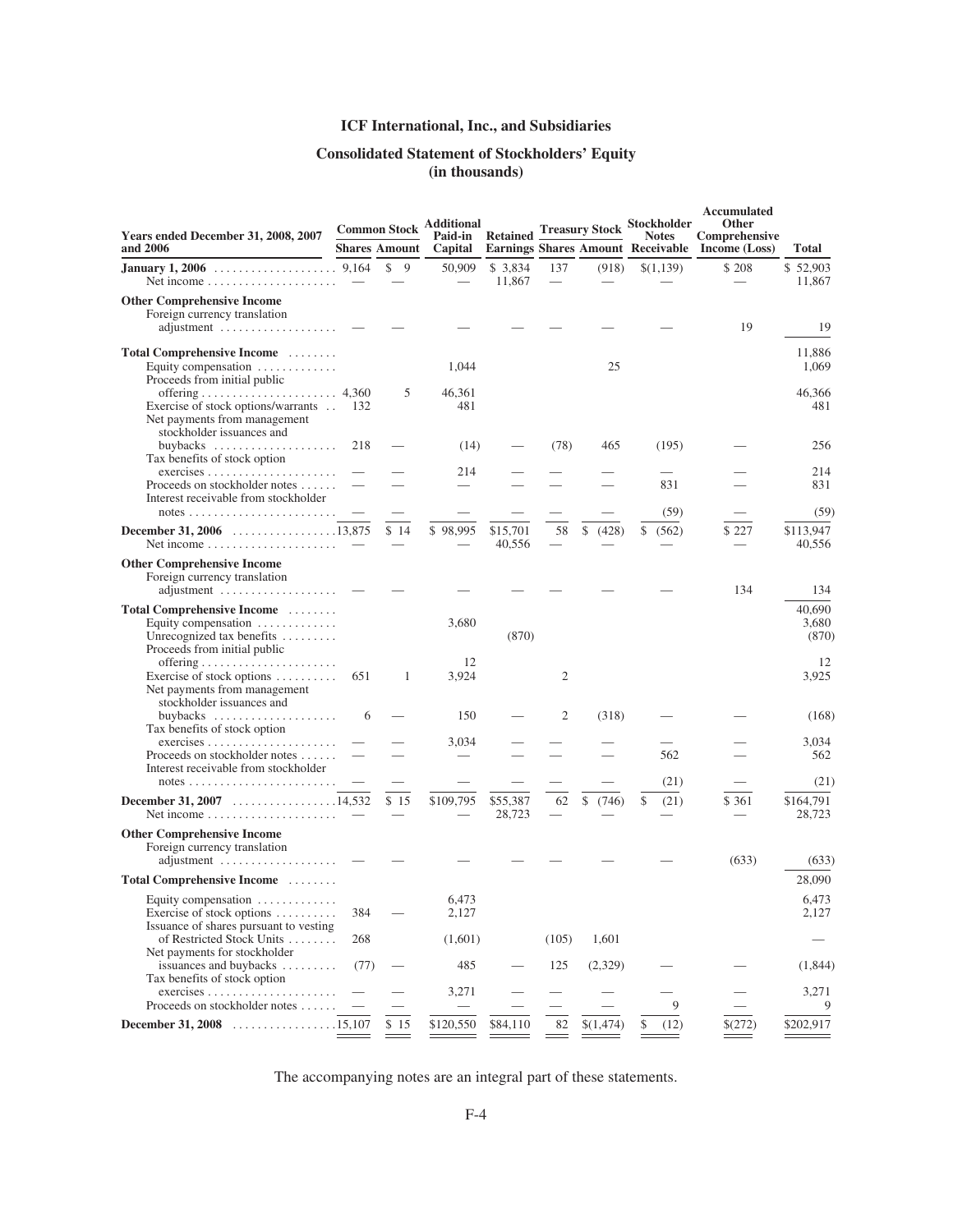# **Consolidated Statements of Cash Flows**

| Year ended December 31,                                                                                                  |    | 2008       | 2007                   |    | 2006      |
|--------------------------------------------------------------------------------------------------------------------------|----|------------|------------------------|----|-----------|
|                                                                                                                          |    |            | (in thousands)         |    |           |
| <b>Cash Flows from operating activities</b>                                                                              |    |            |                        |    |           |
|                                                                                                                          | \$ | 28,723     | $\mathbb{S}$<br>40,556 | \$ | 11,867    |
| Adjustments to reconcile net income to net cash provided by operating activities:                                        |    |            |                        |    |           |
|                                                                                                                          |    |            | (21)                   |    | (59)      |
| Bad debt expense $\dots \dots \dots \dots \dots \dots \dots \dots \dots \dots \dots \dots \dots \dots \dots \dots \dots$ |    | 422        | 2,376                  |    | (29)      |
|                                                                                                                          |    | (3,380)    | (1, 815)               |    | (1,558)   |
|                                                                                                                          |    | 127        | 68                     |    | 21        |
|                                                                                                                          |    |            |                        |    | 4,064     |
|                                                                                                                          |    | 6,473      | 3,680                  |    | 1,069     |
|                                                                                                                          |    | 14,090     | 6,316                  |    | 3,536     |
| Changes in operating assets and liabilities:                                                                             |    |            |                        |    |           |
|                                                                                                                          |    | 57,022     | (62, 695)              |    | (57, 878) |
|                                                                                                                          |    | 598        | (860)                  |    | (1,336)   |
|                                                                                                                          |    | (50,654)   | 53,255                 |    | 12,024    |
|                                                                                                                          |    | (4,219)    | 2,771                  |    | 7,526     |
|                                                                                                                          |    | (12,608)   | 9,850                  |    | 23,761    |
|                                                                                                                          |    | (3,834)    | (2,512)                |    | 11,885    |
|                                                                                                                          |    | (1,905)    | (4,348)                |    | 3,259     |
|                                                                                                                          |    | 567        | (7)                    |    | (40)      |
|                                                                                                                          |    | (3,373)    | (1,151)                |    | (583)     |
|                                                                                                                          |    | 28,049     | 45,463                 |    | 17,529    |
|                                                                                                                          |    |            |                        |    |           |
| <b>Cash Flows from Investing Activities</b>                                                                              |    |            |                        |    |           |
|                                                                                                                          |    | (9,929)    | (3,662)                |    | (1,681)   |
| Payments for business acquisitions, net of cash received                                                                 |    | (51, 422)  | (96, 392)              |    | 102       |
|                                                                                                                          |    |            | (14)                   |    | (75)      |
|                                                                                                                          |    | (341)      | (130)                  |    | (119)     |
|                                                                                                                          |    | (61, 692)  | (100, 198)             |    | (1,773)   |
| <b>Cash Flows from Financing Activities</b>                                                                              |    |            |                        |    |           |
|                                                                                                                          |    |            |                        |    |           |
|                                                                                                                          |    |            |                        |    | (29, 634) |
|                                                                                                                          |    | 270,949    | 334,608                |    | 82,178    |
|                                                                                                                          |    | (238, 028) | (287, 529)             |    | (113,516) |
|                                                                                                                          |    | 1,325      | 2,147                  |    | (203)     |
|                                                                                                                          |    | (3,415)    | (2,112)                |    |           |
|                                                                                                                          |    | (1,315)    | (142)                  |    | (262)     |
|                                                                                                                          |    |            | 12                     |    | 46,378    |
|                                                                                                                          |    | 2,127      | 3,925                  |    | 481       |
|                                                                                                                          |    | 3,271      | 3,034                  |    | 214       |
|                                                                                                                          |    | 485        | 246                    |    |           |
|                                                                                                                          |    | (2,329)    | (168)                  |    | 256       |
|                                                                                                                          |    | 9          | 562                    |    | 831       |
| Net Cash Provided by (Used In) by Financing Activities                                                                   |    | 33,079     | 54,337                 |    | (13, 277) |
|                                                                                                                          |    | (633)      | 134                    |    | 19        |
|                                                                                                                          |    | (1,197)    | (264)                  |    | 2,498     |
|                                                                                                                          |    | 2,733      | 2,997                  |    | 499       |
|                                                                                                                          | \$ | 1,536      | \$<br>2,733            | \$ | 2,997     |
| Supplemental disclosures of cash flow information:                                                                       |    |            |                        |    |           |
| Cash paid during the period:                                                                                             |    |            |                        |    |           |
|                                                                                                                          | S  | 4,505      | 1,476<br>S.            | S  | 3,862     |
|                                                                                                                          |    |            |                        |    |           |
|                                                                                                                          | \$ | 24,445     | \$<br>31,839           | \$ | 6,418     |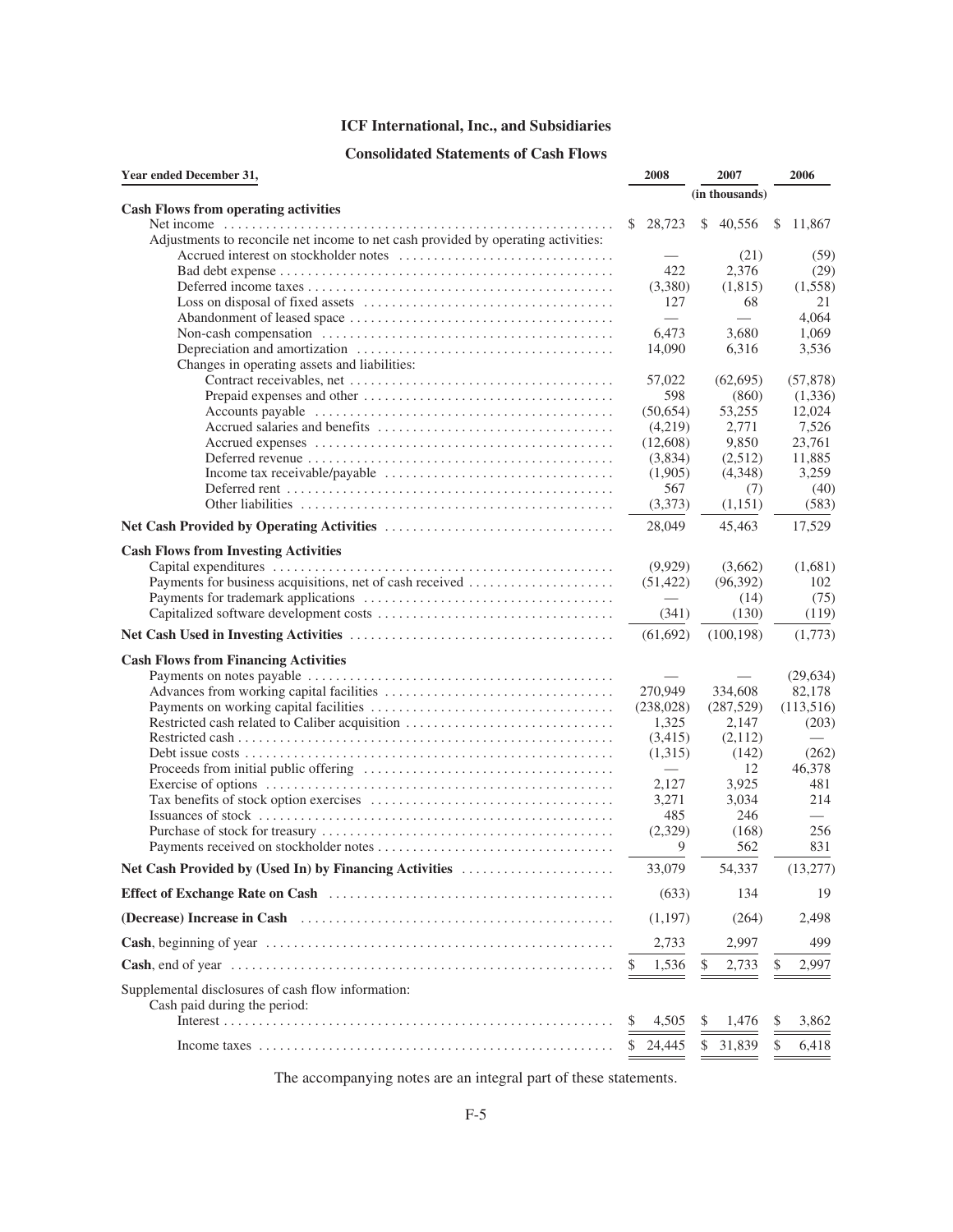# **Notes to Consolidated Financial Statements December 31, 2008, 2007, and 2006 (dollar amounts in tables in thousands, except per share data)**

## **NOTE A—BASIS OF PRESENTATION AND NATURE OF OPERATIONS**

## *Basis of Presentation and Nature of Operations*

The accompanying consolidated financial statements include the accounts of ICF International, Inc. (ICFI), and its subsidiary, ICF Consulting Group, Inc. (Consulting), (collectively, the Company). Consulting is a wholly owned subsidiary of ICFI. ICFI is a holding company with no operations or assets, other than its investment in the common stock of Consulting. The operations of Consulting are conducted within the following subsidiaries:

- ICF Incorporated, L.L.C.
- ICF Resources, L.L.C.
- Systems Applications International, L.L.C.
- ICF Associates, L.L.C.
- ICF Services Company, L.L.C.
- ICF Consulting Services, L.L.C.
- ICF Emergency Management Services, LLC
- ICF Consulting Ltd. (UK)
- ICF Consulting Canada, Inc.
- ICF Consulting PTY Ltd. (Australia)
- ICF/EKO (Russia)
- ICF Consultoria do Brasil, Ltda.
- ICF Consulting India Private Ltd.
- Synergy, Inc.
- Caliber Associates, Inc.
- Advanced Performance Consulting Group, Inc.
- Energy and Environmental Analysis, Incorporated
- Z-Tech Corporation
- Simat, Helliesen & Eichner, Inc.
- SH&E Limited (UK)
- Jones & Stokes Associates, Inc.
- ICF International Consulting (Beijing) Company, Ltd.

All subsidiaries are wholly owned by Consulting. All significant intercompany transactions and balances have been eliminated.

## **Nature of Operations**

The Company provides management, technology, and policy consulting and implementation services in the areas of energy and climate change, environment and infrastructure, health, human services, and social programs, and homeland security and defense. The Company's major clients are the State of Louisiana and United States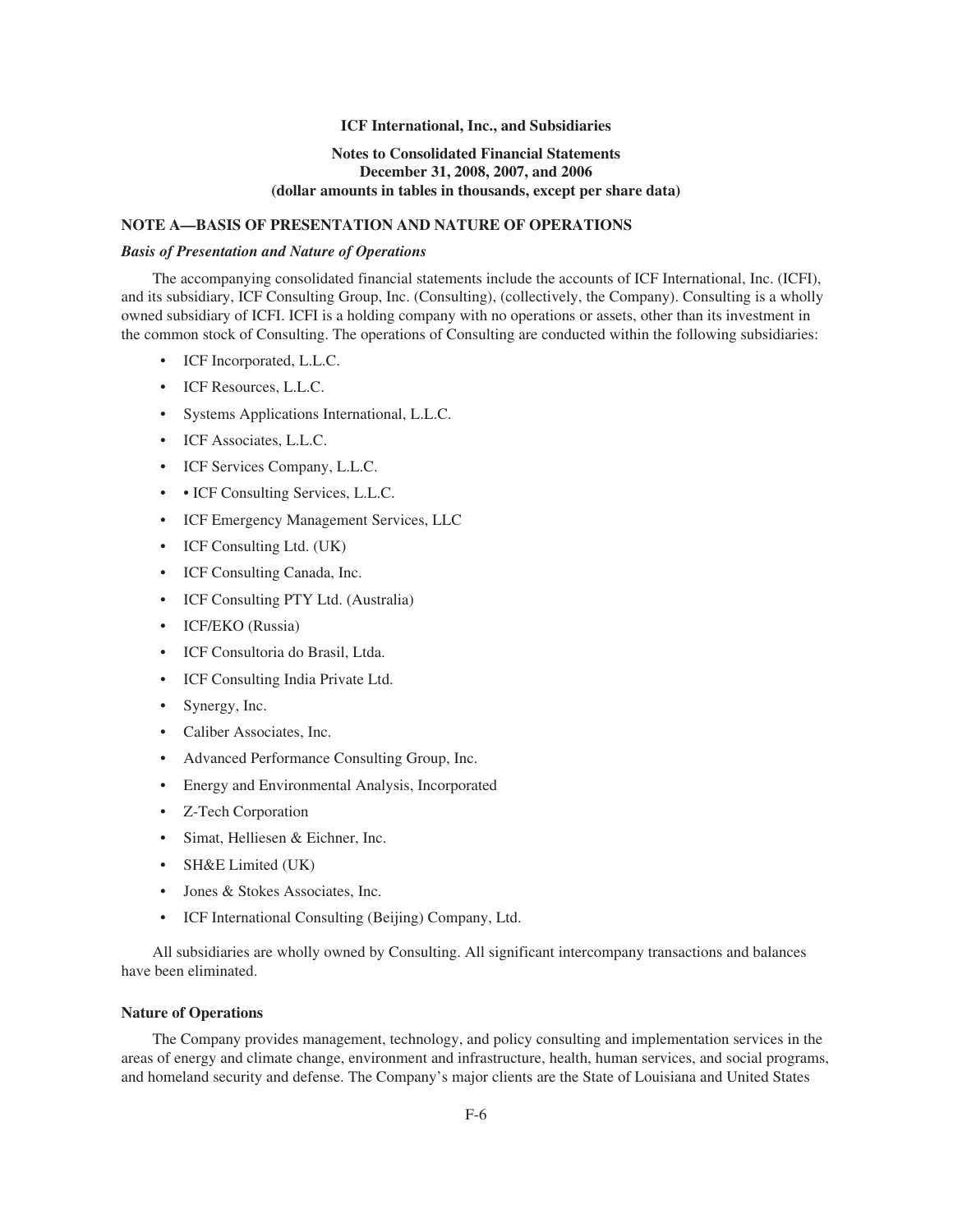## **Notes to Consolidated Financial Statements—Continued**

## **NOTE A—BASIS OF PRESENTATION AND NATURE OF OPERATIONS—Continued**

("U.S.") government agencies, especially the Department of Health and Human Services, the Department of Defense, the Environmental Protection Agency, the Department of Homeland Security, the Department of Transportation, the Department of Justice, and the Department of Housing and Urban Development; commercial entities, particularly air transportation and energy market participants; and other government organizations throughout the United States and the world. The Company offers a full range of services to these clients, including strategy, analysis, program management, and information technology solutions that combine diverse institutional knowledge and experience in their activities with the deep subject matter expertise of a highly educated staff, which the Company deploys in multi-disciplinary teams.

The Company, incorporated in Delaware, is headquartered in Fairfax, Virginia, with over 50 domestic regional offices (as of December 31, 2008), and international offices in Brazil, Canada, India, Russia, China, and the United Kingdom.

On September 27, 2006, the Company's registration statement relating to the initial public offering of 4,670,000 shares of its common stock was declared effective by the Securities and Exchange Commission. Trading commenced on the NASDAQ Global Select Market on September 28, 2006. The Company completed the initial public offering of its common stock on October 3, 2006. In connection with this offering, the Company issued 3,659,448 shares of common stock at an offering price of \$12 per share. On October 23, 2006, in accordance with the terms of its agreement with the underwriters of the initial public offering, the Company sold an additional 700,500 shares at \$12 per share, representing a full exercise of the underwriters' over-allotment option. Including the over-allotment option, the Company issued a total of 4,359,948 shares of its common stock in its initial public offering. Total proceeds received from the initial public offering, including exercise of the over-allotment allocation, were approximately \$48.7 million, net of underwriters' discount and prior to the payment of offering costs of approximately \$2.3 million. The Company also recorded a net increase in common stock and additional paid-in capital of approximately \$46.4 million to record the proceeds from the initial public offering and overallotment, net of the Company's portion of the underwriters' discount and other expenses associated with offering.

Prior to and in connection with the closing of the initial public offering, on September 26, 2006, the Company increased the amount of authorized common shares from 20,000,000 shares to 70,000,000 shares and changed the par value of common stock from \$.01 per share to \$.001 per share. The Company also amended its Certificate of Incorporation to provide the authority to issue 5,000,000 shares of preferred stock with a par value of \$0.001 per share. Dividends, if any, on outstanding shares of preferred stock shall be paid or declared and set apart for payment before any dividends shall be paid or declared and set apart for payment on shares of common stock with respect to the same dividend period. If upon any liquidation, dissolution or winding up of the Company, assets are insufficient to pay the preferred shareholders the amounts to which they are entitled, any such assets shall be distributed ratably among the preferred shareholders in accordance with their respective priorities and preferential amounts, including unpaid cumulative dividends, if any. No shares of preferred stock had been issued as of December 31, 2008.

#### **Reclassifications**

Certain amounts in the 2006 and 2007 consolidated financial statements have been reclassified to conform to the current year presentation.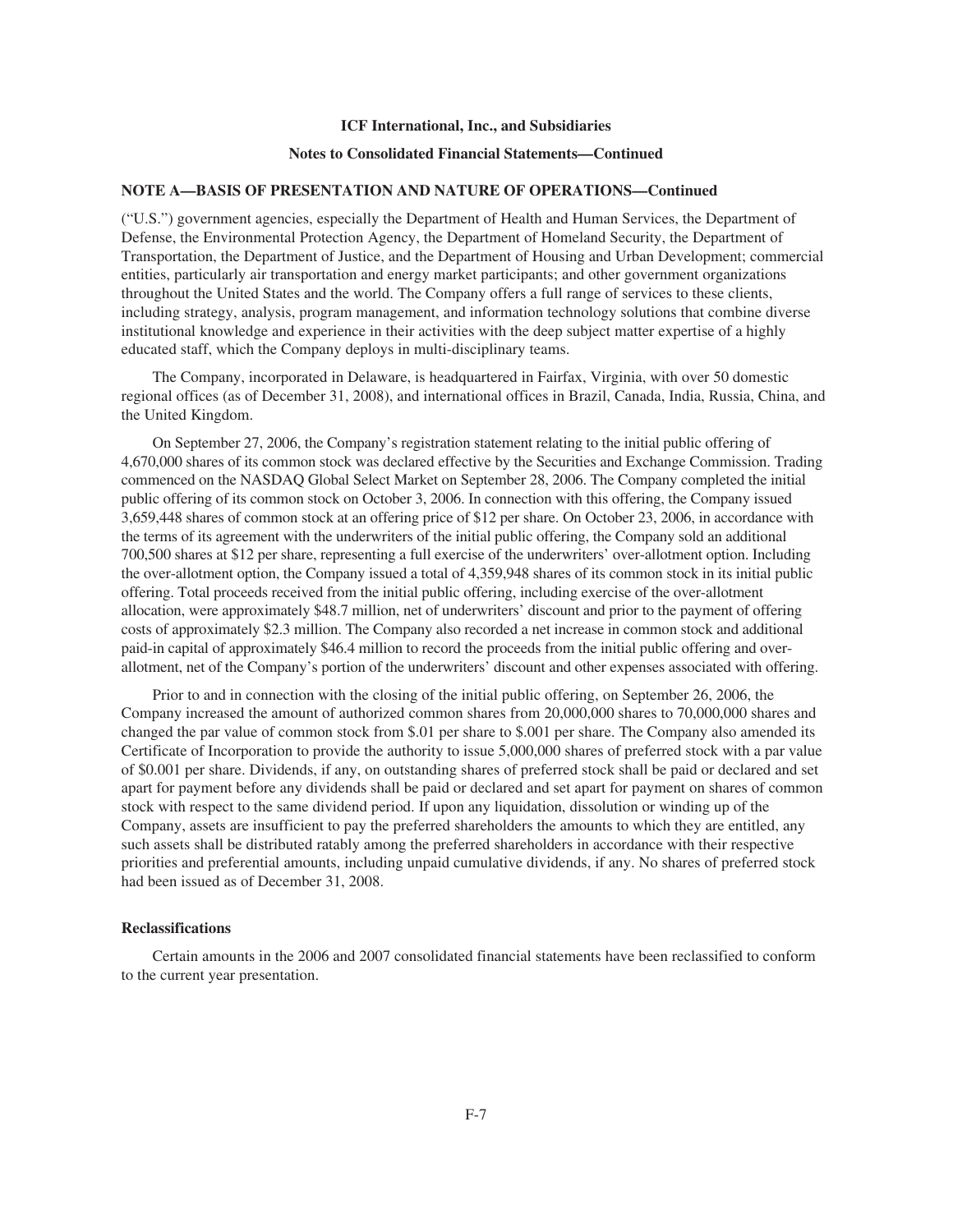## **Notes to Consolidated Financial Statements—Continued**

## **NOTE B—SUMMARY OF SIGNIFICANT ACCOUNTING POLICIES**

#### **Revenue Recognition**

The Company recognizes revenue when persuasive evidence of an arrangement exists, services have been rendered, the contract price is fixed or determinable, and collectibility is reasonably assured.

The Company's contracts with clients are either cost-type, time-and-materials, or fixed-price contracts. Revenues under cost-type contracts are recognized as costs are incurred. Applicable estimated profits are included in earnings in the proportion that incurred costs bear to total estimated costs. Revenues for time-and-materials contracts are recorded on the basis of allowable labor hours worked, multiplied by the contract-defined billing rates, plus the costs of other items used in the performance of the contract. Profits on time-and-materials contracts result from the difference between the cost of services performed and the contractdefined billing rates for these services.

Revenue for fixed-price contracts is recognized when earned, generally as work is performed in accordance with the provisions of SEC Staff Accounting Bulletin No. 104, *Revenue Recognition*. Services performed vary from contract to contract and are not uniformly performed over the term of the arrangement. We recognize revenue in a number of different ways on fixed-price contracts, including:

- revenue on certain fixed-price contracts is recorded each period based on contract costs incurred to date compared with total estimated costs at completion (cost-to-cost method). Performance is based on the ratio of costs incurred to total estimated costs where the costs incurred represent a reasonable surrogate for output measures of contract performance, including the presentation of deliverables to the client. Progress on a contract is matched against project costs and costs to complete on a periodic basis. Clients are obligated to pay as services are performed, and in the event that a client cancels the contract, payment for services performed through the date of cancellation is negotiated with the client;
- revenue on certain other fixed-price contracts is recognized ratably over the period benefited; and
- revenue on certain other fixed-price contracts is recorded based on units delivered to the customer multiplied by the contract-defined unit price.

Revenue recognition requires judgment relative to assessing risks, estimating contract revenue and costs, and making assumptions for schedule and technical issues. Due to the size and nature of many of the Company's contracts, the estimation of revenue and costs can be complicated and is subject to many variables. Contract costs include labor, subcontracting costs, and other direct costs, as well as allocation of allowable indirect costs. Assumptions have to be made regarding the length of time to complete the contract because costs also include expected increases in wages, prices for subcontractors, and other direct costs. From time to time, facts develop that require the Company to revise its estimated total costs and revenue on a contract. To the extent that a revised estimate affects contract profit or revenue previously recognized, the Company records the cumulative effect of the revision in the period in which the facts requiring the revision become known. Provision for the full amount of an anticipated loss on any type of contract is recognized in the period in which it becomes probable and can be reasonably estimated.

Invoices to clients are generated in accordance with the terms of the applicable contract, which may not be directly related to the performance of services. Unbilled receivables are invoiced based upon the achievement of specific events as defined by each contract including deliverables, timetables, and incurrence of certain costs. Unbilled receivables are classified as a current asset. Advanced billings to clients in excess of revenue earned are recorded as deferred revenue until the revenue recognition criteria are met. Reimbursements of out-of-pocket expenses are included in revenue with corresponding costs incurred by the Company included in cost of revenue.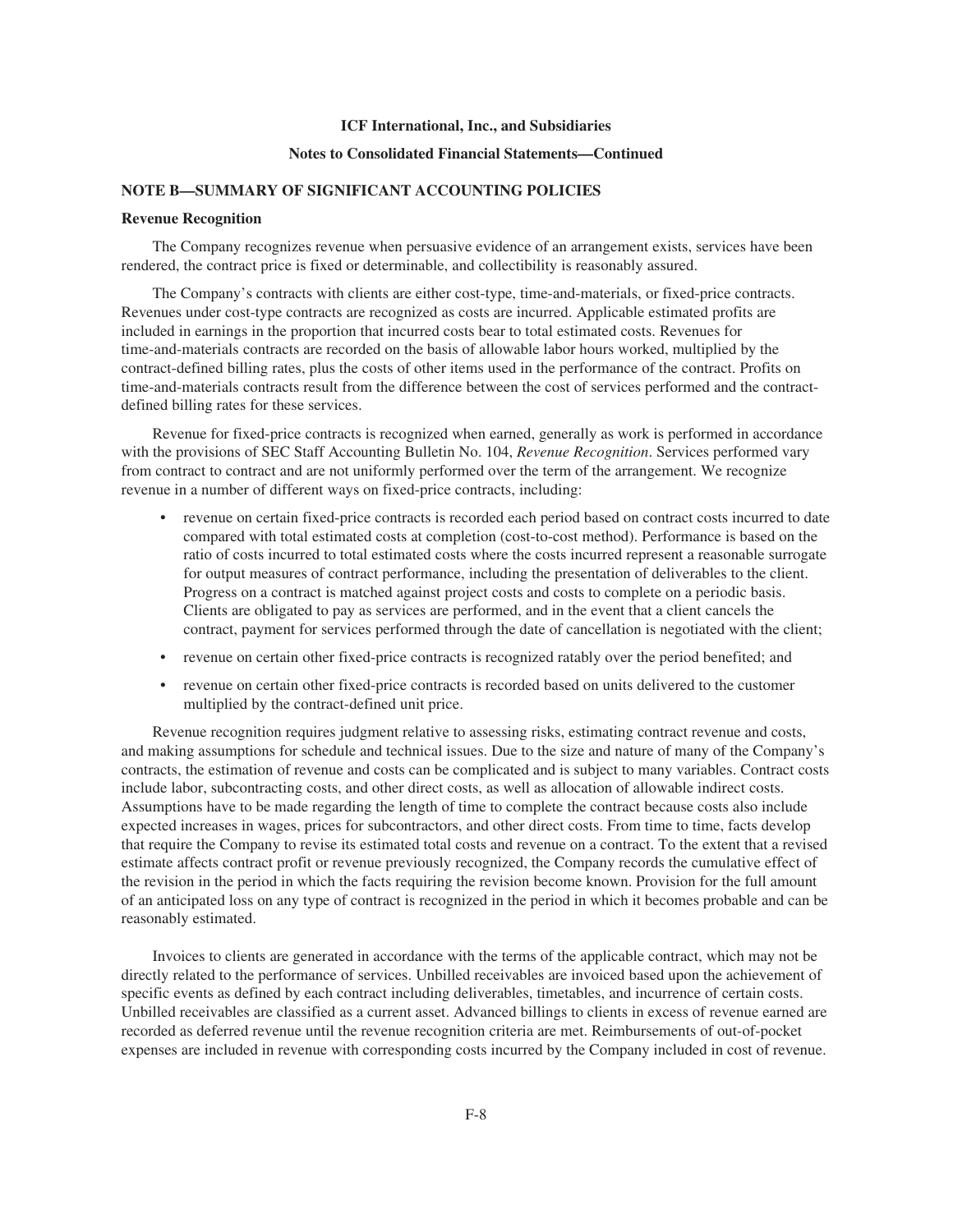## **Notes to Consolidated Financial Statements—Continued**

## **NOTE B—SUMMARY OF SIGNIFICANT ACCOUNTING POLICIES—Continued**

Approximately 36 percent, 27 percent, and 49 percent of the Company's revenue for the years 2008, 2007, and 2006, respectively, was derived under prime contracts and subcontracts with agencies and departments of the U.S. federal government.

The approximate percentage of revenue by contract type was as follows:

| 2008 | 2007                    | 2006 |
|------|-------------------------|------|
|      | $11\%$ 9% 20%           |      |
|      | $67\%$ 55%              | 46%  |
|      |                         |      |
|      | $100\%$ $100\%$ $100\%$ |      |

In June of 2006, the Company was awarded a contract by the State of Louisiana. For the year ending December 31, 2008, 2007, and 2006, revenue from the State of Louisiana accounted for approximately 38 percent or \$264.8 million, 63 percent or \$459.4 million, and 35 percent or \$116.0 million, respectively, of the Company's revenue. The accounts receivable due from the State of Louisiana contract as of December 31, 2008 and 2007, was approximately \$12.5 million and \$71.0 million, respectively.

For the years ending December 31, 2008, 2007, and 2006, revenue from various branches of the Department of Defense ("DoD") accounted for approximately 5 percent or \$36.6 million, 5 percent or \$37.2 million, and 11 percent or \$37.0 million, respectively, of the Company's revenue. The accounts receivable due from DoD contracts as of December 31, 2008 and 2007 was approximately \$4.3 million and \$7.1 million, respectively.

For the years ending December 31, 2008, 2007, and 2006, revenue from various branches of the Environmental Protection Agency ("EPA") accounted for approximately 5 percent or \$37.3 million, 4 percent or \$32.2 million, and 8 percent or \$27.5 million, respectively, of the Company's revenue. The accounts receivable due from EPA contracts as of December 31, 2008 and 2007, was approximately \$5.5 million and \$5.8 million, respectively.

Payments to the Company on cost-type contracts with the U.S. government are provisional payments subject to adjustment upon audit by the government. Such audits have been finalized through December 31, 2006. Contract revenue for subsequent periods has been recorded in amounts that are expected to be realized upon final audit and settlement of costs in those years.

#### *Cash and Cash Equivalents.*

The Company considers cash on deposit and all highly and all highly liquid investments with original maturities of three months or less to be cash and cash equivalents. Cash and cash equivalents, including marketable securities, as of the end of 2008 and 2007 was \$1.5 million and \$2.7 million, respectively.

#### *Property and Equipment*

Property and equipment are carried at cost and are depreciated using the straight-line method over their estimated useful lives, which range from two to seven years. Leasehold improvements are amortized on a straight-line basis over the shorter of the economic life of the improvement or the related lease term.

#### *Goodwill and Other Intangible Assets*

Goodwill represents the excess of costs over fair value of assets of businesses acquired. The Company adopted the provisions of Statement of Financial Accounting Standards (SFAS) No. 142, *Goodwill and Other Intangible Assets* ("SFAS No. 142"), as of January 1, 2002. Goodwill and intangible assets acquired in a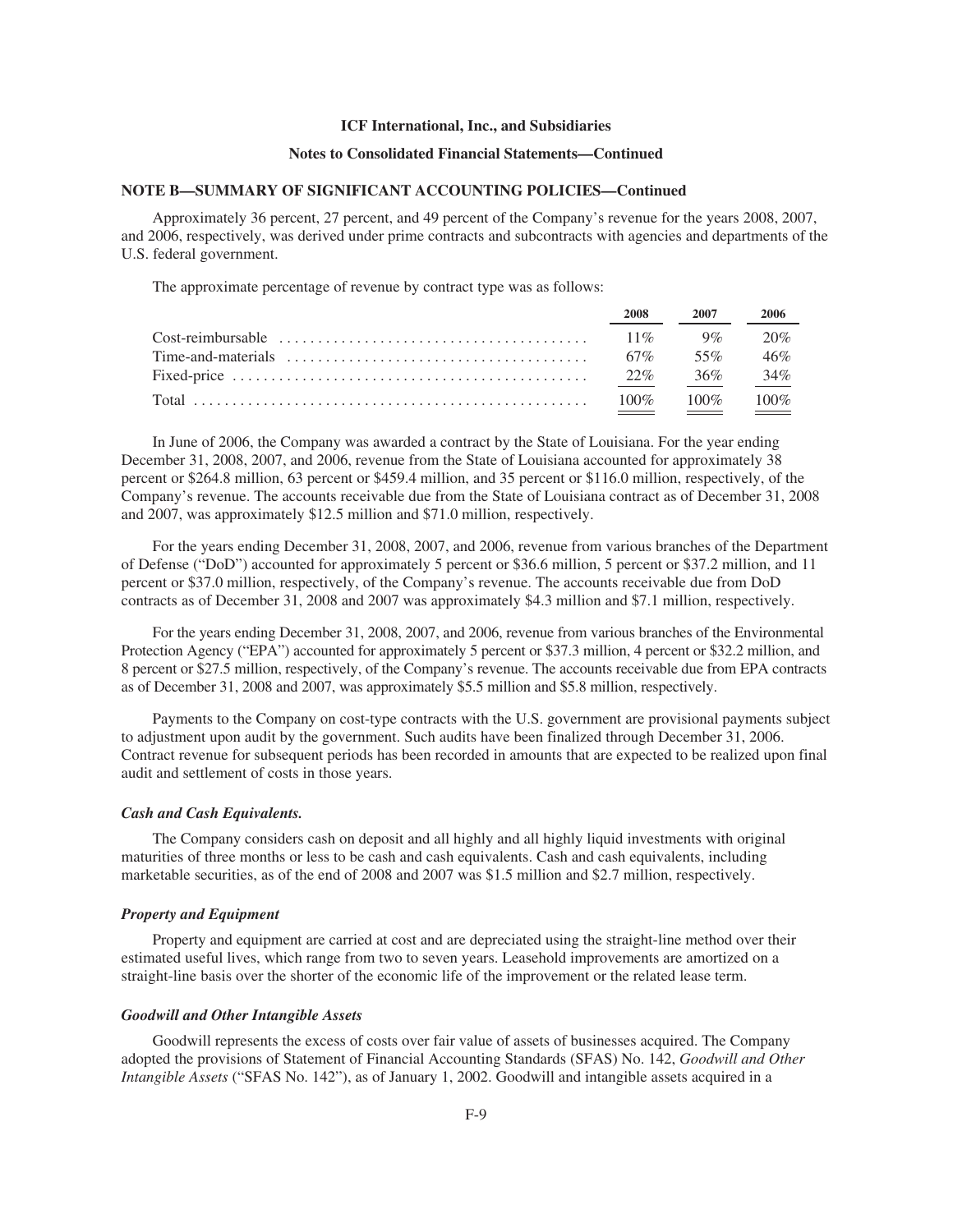## **Notes to Consolidated Financial Statements—Continued**

## **NOTE B—SUMMARY OF SIGNIFICANT ACCOUNTING POLICIES—Continued**

purchase business combination and determined to have an indefinite useful life are not amortized, but instead reviewed annually (or more frequently if impairment indicators arise) for impairment in accordance with the provisions of SFAS No. 142. This guidance also requires that intangible assets with estimable useful lives be amortized over such lives to their estimated residual values, and reviewed for impairment in accordance with SFAS No. 144, *Accounting for Impairment or Disposal of Long-lived Assets* ("SFAS No. 144")*.*

The Company has elected to perform the annual goodwill impairment review on September 30 of each year. The Company has determined that it has one reporting unit for purposes of performing this test. The Company employed the methods of determining fair value of the reporting unit in accordance with SFAS No. 157. Based upon management's review, including an annual valuation report issued by an independent valuation firm, it was determined that no goodwill impairment charge was required for 2008, 2007, or 2006.

#### *Capitalized Software*

The Company capitalizes software development costs for certain software modeling tools used in the generation of revenue from clients. These costs are capitalized in accordance with the provisions of SFAS No. 86, *Accounting for the Costs of Computer Software to be Sold, Leased, or Otherwise Marketed* ("SFAS No. 86"). Amortization expense is recorded on a straight-line basis over the expected economic life, typically five-years.

## *Equity Compensation*

Effective January 1, 2006, the Company adopted *Share Based Payment* ("SFAS No. 123(R)") using the prospective method. Under this method, compensation expense for all awards granted after the date of adoption and modifications of any previously granted awards outstanding at the date of adoption are measured at estimated fair value and included in operating expenses over the requisite service period.

The Company has elected to use the Black-Scholes-Merton option pricing model to value any options granted and to amortize compensation expense relating to share based payments on a straight-line basis over the requisite service period. The Company will reconsider use of the Black-Scholes-Merton model if additional information becomes available in the future that indicates another model would be more appropriate or if grants issued in future periods have characteristics that prevent their value from being reasonably estimated using this model.

#### *Long-lived Assets*

The Company follows the provisions of SFAS No. 144 in accounting for impairment or disposal of longlived assets. SFAS No. 144 requires that long-lived assets and certain identifiable intangibles be reviewed for impairment whenever events or changes in circumstances indicate that the carrying amount of an asset might not be recoverable. Recoverability of assets to be held and used is measured by a comparison of the carrying amount of an asset to future undiscounted net cash flows expected to be generated by the asset. If such assets are considered to be impaired, the impairment to be recognized is measured by the amount by which the carrying amount of the asset exceeds the fair value of the asset. Assets to be disposed of are reported at the lower of the carrying amount or fair value, less cost to sell.

## *Foreign Currency Translation*

As of December 31, 2008 and 2007, the Company held approximately \$1.5 million and \$1.6 million, respectively, in foreign financial institutions.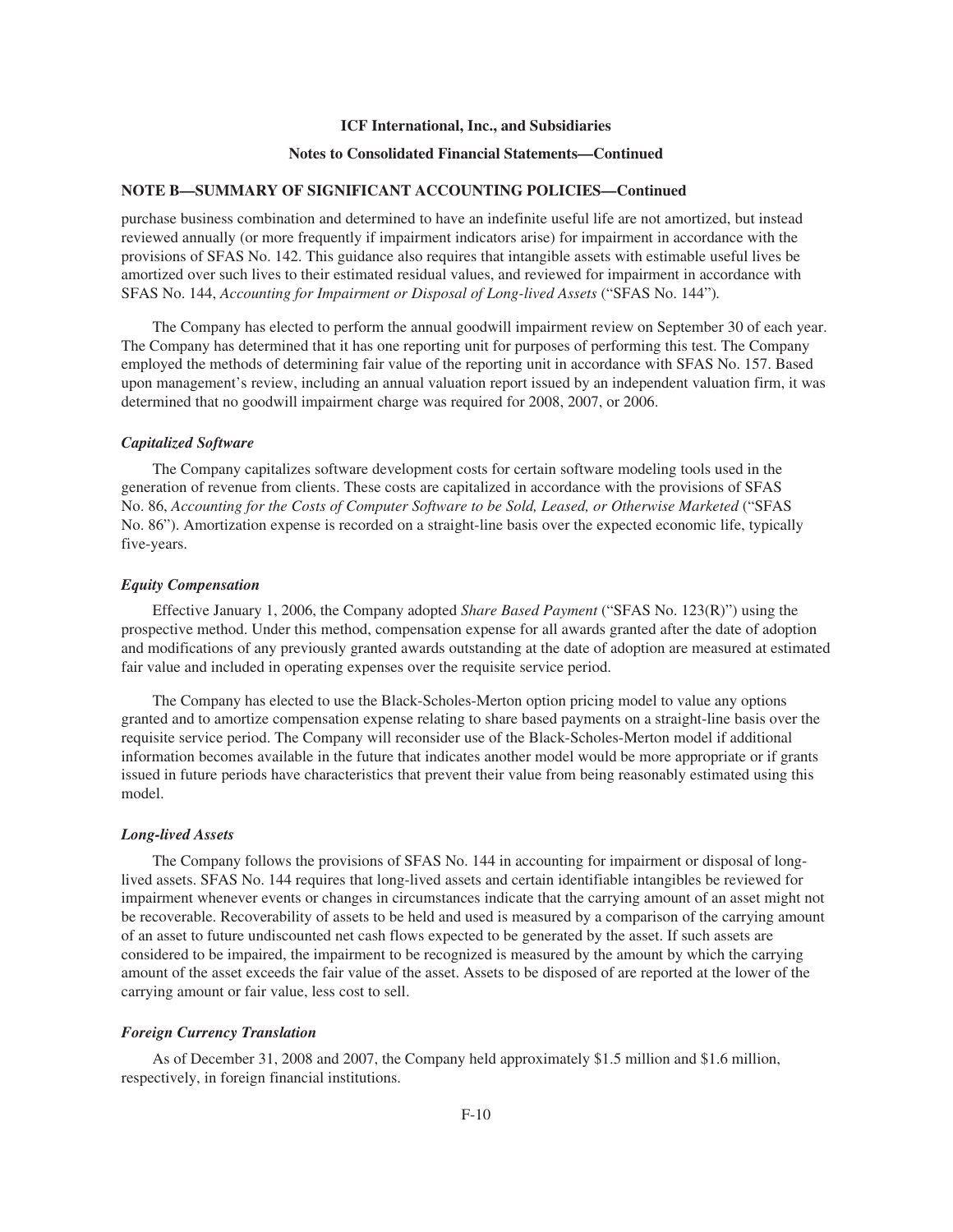## **Notes to Consolidated Financial Statements—Continued**

## **NOTE B—SUMMARY OF SIGNIFICANT ACCOUNTING POLICIES—Continued**

The financial positions and results of operations of the Company's foreign affiliates are translated using the local currency as the functional currency. Assets and liabilities of the affiliates are translated at the exchange rate in effect at year-end. Income statement accounts are translated at the average rate of exchange prevailing during the year. Translation adjustments arising from the use of differing exchange rates from period to period are included in accumulated other comprehensive income in stockholders' equity. Gains and losses resulting from foreign currency transactions included in operations are not material for any of the periods presented.

## *Deferred Rent*

The Company recognizes rent expense on a straight-line basis over the term of each lease. Lease incentives or abatements received at or near the inception of leases are accrued and amortized ratably over the life of the lease.

#### *Fair Value of Financial Instruments*

Financial instruments are defined as cash, contract receivables, debt agreements, accounts payable, and accrued expenses. The carrying amounts of contract receivables, accounts payable, and accrued expenses in the accompanying financial statements approximate fair value because of the short maturity of these instruments.

#### *Derivative Financial Instruments*

The Company used a derivative financial instrument to manage its exposure to fluctuations in interest rates on its credit facility in 2007 and 2008. This derivative was not accounted for as a hedge, and was recorded as either an asset or liability in the consolidated balance sheet, and periodically adjusted to fair value. Adjustments to reflect the change in the fair value of the derivative were reflected in earnings. At year-end 2008, the Company did not have any derivate financial instruments outstanding. The Company does not hold or issue derivative instruments for trading purposes.

## *Income Taxes*

The Company accounts for income taxes in accordance with the provisions of SFAS No. 109, *Accounting for Income Taxes*. This method requires recognition of deferred tax assets and liabilities for the expected future tax consequences of temporary differences between the financial statement carrying amounts of existing assets and liabilities and their respective tax bases. Deferred tax assets and liabilities are measured using enacted tax rates in effect for the year in which those temporary differences are expected to be recovered or settled. The Company evaluates its ability to benefit from all deferred tax assets and establishes valuation allowances for amounts it believes are not more likely than not to be realizable.

## *Segment*

The Company has concluded that it operates in one segment based upon the information used by management in evaluating the performance of its business and allocating resources. This single segment represents the Company's core business, professional services primarily for government clients. Although the Company describes multiple service offerings to four markets to provide a better understanding of the Company's business operations, the Company does not manage its business or allocate resources based upon those service offerings or markets.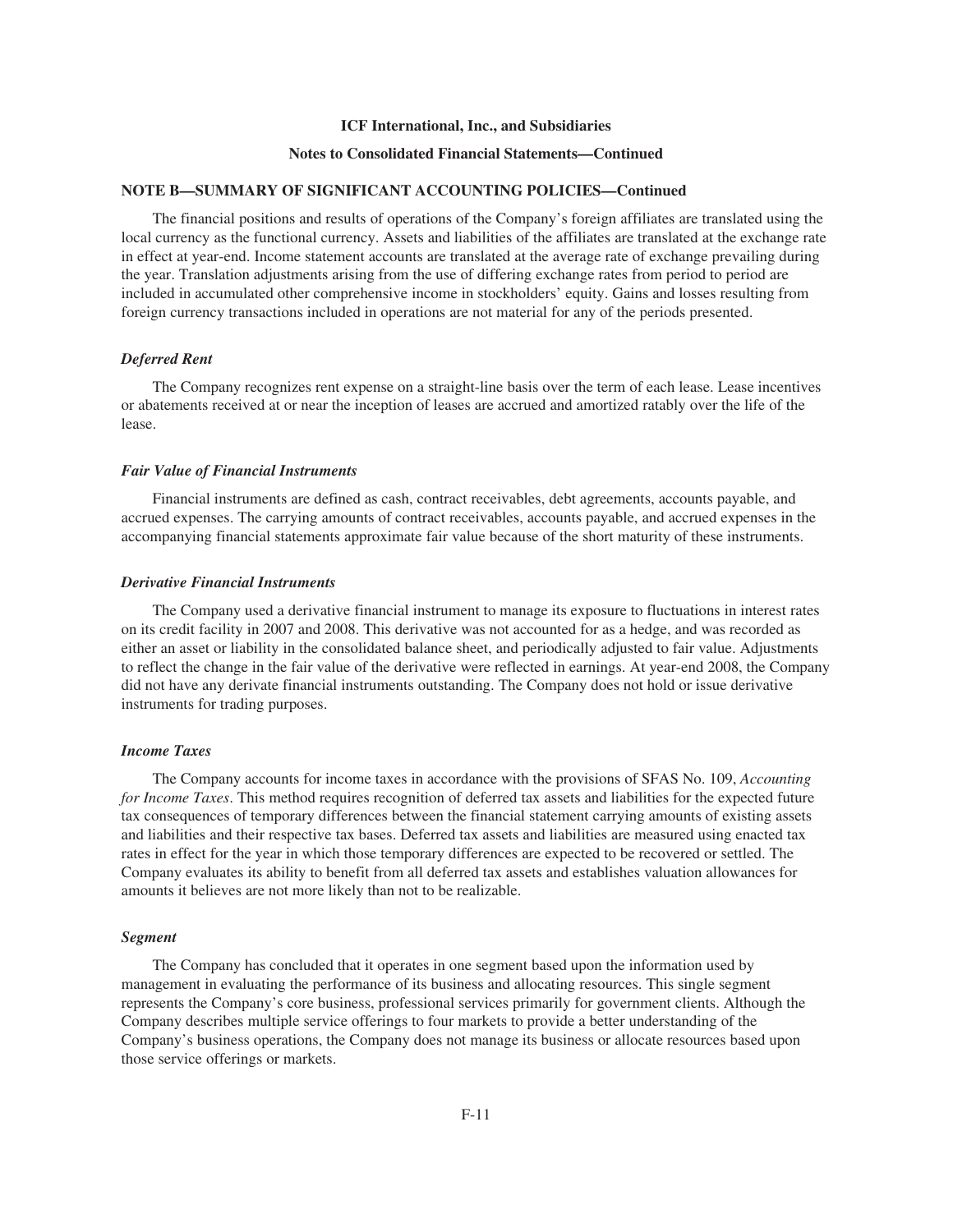## **Notes to Consolidated Financial Statements—Continued**

## **NOTE B—SUMMARY OF SIGNIFICANT ACCOUNTING POLICIES—Continued**

#### *Risks and Uncertainties*

Financial instruments that potentially subject the Company to concentrations of credit risk consist principally of cash and cash equivalents and contract receivables. The majority of the Company's cash transactions are processed through one U.S. commercial bank. Cash in excess of daily requirements is used to reduce any amounts outstanding under the Company's line-of-credit or invested in overnight investment sweeps. To date, the Company has not incurred losses related to cash and cash equivalents.

The Company's contract receivables consist principally of contract receivables from agencies and departments of, as well as from prime contractors to, the U.S. government, the State of Louisiana, and other state and commercial organizations. The Company extends credit in the normal course of operations and does not require collateral from its clients.

The Company has historically been, and continues to be, heavily dependent upon contracts with the U.S. government and is subject to audit by audit agencies of the government. The Company has also become dependent upon its Road Home contract with the State of Louisiana, which is subject to audit by state and federal agencies. Such audits determine, among other things, whether an adjustment of invoices rendered to the government is appropriate under the underlying terms of the contracts. Management does not expect any significant adjustments, as a result of government audits, that will adversely affect the Company's financial position.

#### *Use of Estimates*

The preparation of financial statements in conformity with accounting principles generally accepted in the United States of America requires management to make estimates and assumptions that affect the reported amounts of assets, liabilities, and contingent liabilities at the date of the financial statements and the reported amounts of revenues and expenses during the reporting periods. Actual results could differ from those estimates.

## *Recent Accounting Pronouncements*

In December 2007, the FASB issued SFAS No. 141(R), *Business Combinations* ("SFAS No. 141(R)"), which amends SFAS No. 141, *Business Combinations* ("SFAS No. 141") and provides revised guidance for recognizing and measuring identifiable assets and goodwill acquired, liabilities assumed, and any noncontrolling interest in the acquiree. It also provides disclosure requirements to enable users of the financial statements to evaluate the nature and financial effects of the business combination. It is effective for the Company beginning January 1, 2009, and will be applied prospectively. To the extent we continue to make acquisitions, SFAS No. 141(R) could impact our future financial statements and related disclosures.

In December 2007, the FASB issued FASB Statement No. 160, *Noncontrolling Interests in Consolidated Financial Statements—an amendment of ARB No. 51* ("SFAS No. 160"). SFAS No. 160 requires that ownership interests in subsidiaries held by parties other than the parent, and the amount of consolidated net income, be clearly identified, labeled, and presented in the consolidated financial statements. It also requires that once a subsidiary is deconsolidated, any retained noncontrolling equity investment in the former subsidiary be initially measured at fair value. Sufficient disclosures are required to identify and distinguish clearly between the interests of the parent and the interests of the noncontrolling owners. It is effective for the Company beginning January 1, 2009 and requires retroactive adoption of the presentation and disclosure requirements for existing minority interests. All other requirements shall be applied prospectively. The Company has no existing minority interests and therefore does not believe this statement will have a material impact on its financial statements and related disclosures.

In May 2008, the FASB issued SFAS Statement No. 162, *The Hierarchy of Generally Accepted Accounting Principles* ("SFAS No. 162"). SFAS No. 162 identifies a hierarchy for selecting accounting principles to be used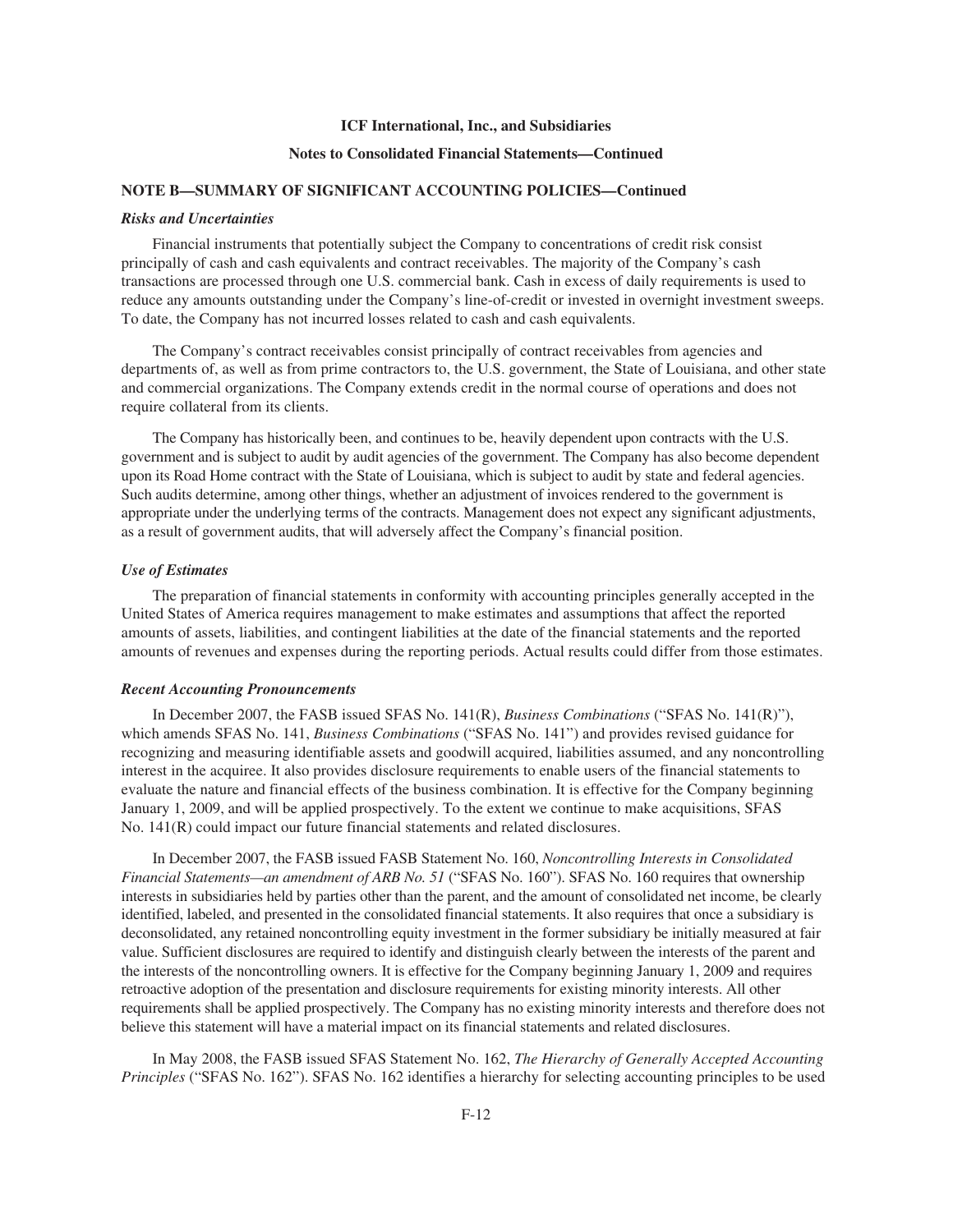## **Notes to Consolidated Financial Statements—Continued**

## **NOTE B—SUMMARY OF SIGNIFICANT ACCOUNTING POLICIES—Continued**

in preparing financial statements that are presented in conformity with U.S. GAAP for nongovernmental entities. SFAS No. 162 is effective 60 days following the SEC's approval of the Public Company Accounting Oversight Board amendments to AU Section 411, *The Meaning of Present Fairly in Conformity with Generally Accepted Accounting Principles*. The adoption of SFAS No. 162 is not expected to have a material impact on the Company's consolidated financial statements.

## **NOTE C—CONTRACT RECEIVABLES**

Contract receivables consisted of the following at December 31:

| 2008 | 2007      |
|------|-----------|
|      | \$140,601 |
|      | 51,129    |
|      | 1.079     |
|      | 883       |
|      | (3,533)   |
|      | \$190,159 |

Contract receivables, net of the established allowance, are stated at amounts expected to be realized in future periods. Unbilled receivables result from revenue that has been earned in advance of billing. Unbilled receivables can be invoiced at contractually defined intervals or milestones, as well as upon completion of the contract or government audits. The Company anticipates that the majority of unbilled receivables will be substantially billed and collected within one year, and therefore, classifies them as current assets in accordance with industry practice.

The allowance for doubtful accounts is determined based upon management's best estimate of potentially uncollectible contract receivables. The factors that influence management's estimate include historical experience and management's expectations of future losses on a contract-by-contract basis. The Company writes off contract receivables when such amounts are determined to be uncollectible. Losses have historically been within management's expectations.

## **NOTE D—PROPERTY AND EQUIPMENT**

Property and equipment consisted of the following at December 31:

| 2008     | 2007      |
|----------|-----------|
| \$6,451  | \$6.149   |
| 10.823   | 8.089     |
| 5.441    | 3,361     |
| 9,413    | 4,087     |
| 32.128   | 21,686    |
| (18,755) | (14, 145) |
| \$13,373 | \$7,541   |

Depreciation expense for property and equipment for the years ended December 31, 2008, 2007, and 2006, was approximately \$5.1 million, \$2.4 million, and \$1.9 million, respectively.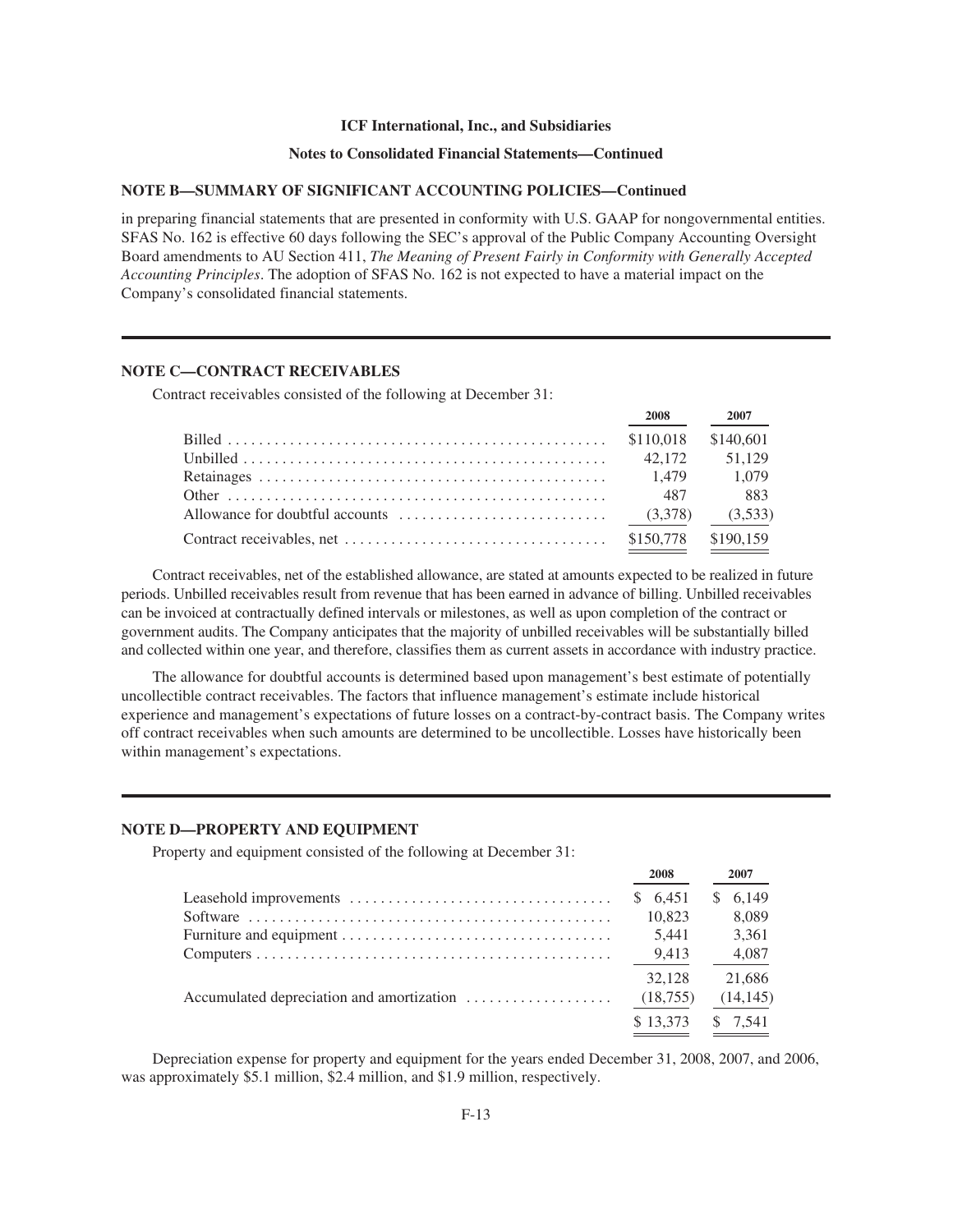## **Notes to Consolidated Financial Statements—Continued**

## **NOTE E—GOODWILL AND OTHER INTANGIBLE ASSETS**

#### *Goodwill*

The changes in the carrying amount of goodwill for the fiscal years ended December 31 were as follows:

|                                                                | 2008      | 2007      |
|----------------------------------------------------------------|-----------|-----------|
|                                                                | \$159,491 | \$83,833  |
| Goodwill resulting from the Jones and Stokes acquisition       | 42,967    |           |
| Goodwill and adjustments resulting from the Caliber, EEA and   |           |           |
|                                                                | (170)     | 8.542     |
| Goodwill and adjustments resulting from the Z-Tech acquisition | 35        | 24,890    |
| Goodwill and adjustments resulting from the SH&E acquisition   | (3,599)   | 42,226    |
|                                                                | \$198,724 | \$159.491 |

## *Jones & Stokes Associates, Inc.*

In February 2008, the Company acquired 100 percent of the outstanding common stock of Jones & Stokes Associates, Inc. ("Jones & Stokes"), a privately held firm that provides integrated planning and resource management services, specializing in the transportation, energy, water, and natural resource management sectors. Jones & Stokes supports a broad mix of commercial and federal, state, and local government clients on projects to plan and implement infrastructure improvements and mandated government programs. The Company undertook the acquisition to expand ICFI's environmental and large project implementation capabilities across such strategic growth areas as transportation and infrastructure, energy, climate change, and water resources. The Company also undertook the acquisition to expand its presence in the western U.S. markets, where natural resources issues are a growing concern and where Jones & Stokes has outstanding market presence.

The acquisition was accounted for as a purchase in accordance with the provisions of SFAS No. 141. The aggregate purchase price was approximately \$50.4 million, including \$49.0 million of cash and \$1.4 million of transaction expenses. The Company engaged an independent valuation firm to assist management in the allocation of the purchase price to goodwill and to other acquired intangible assets. The excess of the purchase price over the estimated fair value of the net tangible assets acquired was approximately \$47.9 million. The Company has allocated approximately \$42.9 million to goodwill and \$5.0 million to other intangible assets. The intangible assets consist of customer-related intangibles and marketing-related intangibles in the amounts of approximately \$2.9 million and \$2.1 million, respectively. The customer-related intangibles and marketingrelated intangibles are being amortized over seven years and two years, respectively. The weighted-average period of amortization for all intangible assets as of December 31, 2008, is 4.9 years. Neither the goodwill nor the acquired intangibles are deductible for tax purposes. The results of operations for Jones & Stokes have been included in the Company's statement of earnings since February 13, 2008.

The fair value of acquired assets and liabilities are finalized and represent management's best estimates of the fair values as of the acquisition date. Pursuant to the guidance in SFAS No. 141, we do not consider this to be a material business combination, and therefore, pro forma and certain other disclosures are not provided.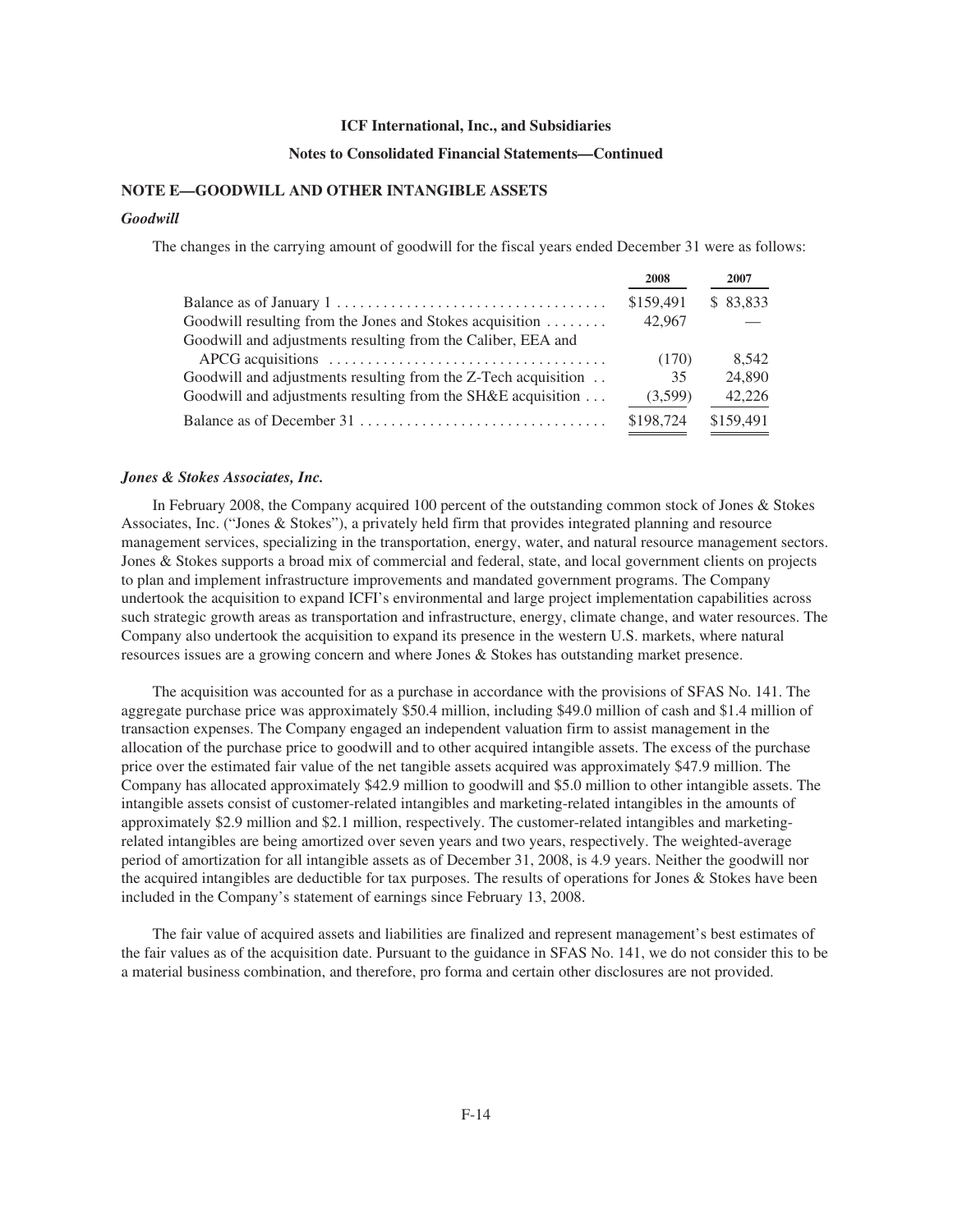## **Notes to Consolidated Financial Statements—Continued**

# **NOTE E—GOODWILL AND OTHER INTANGIBLE ASSETS —Continued**

## *SH&E*

Effective December 3, 2007, the Company acquired 100 percent of the outstanding common shares of Simat, Helliesen & Eichner, Inc. ("SH&E"), a privately held aviation transportation consulting firm that provides strategy, policy, regulatory, financial, and technical consulting services to airlines, airports, and other public and private industry stakeholders. The Company believes that the acquisition will enhance its transportation service offerings, which had been concentrated primarily on surface transportation, with federal, state, and industry clients; enhance its position in key federal markets such as the Federal Aviation Administration and Transportation Security Administration; and combine its climate change expertise with SH&E's strong aviation presence to be a leader in the expanding air transport and climate change market.

The acquisition was accounted for as a purchase in accordance with the provisions of SFAS No. 141. The aggregate purchase price was approximately \$53.1 million, including \$52.0 million of cash and \$1.1 million of transaction expenses. The Company engaged an independent valuation firm to assist management in the allocation of the purchase price to goodwill and to other acquired intangible assets. The excess of the purchase price over the estimated fair value of the net tangible assets acquired was approximately \$48.0 million. The Company allocated approximately \$38.6 million to goodwill and \$9.4 million to other intangible assets. The intangible assets consist of customer-related intangibles, developed technology, and marketing-related intangibles in the amounts of approximately \$6.6 million, \$2.3 million, and \$0.5 million, respectively. The customer-related intangibles, developed technology, and marketing-related intangibles are being amortized over 7 years, 6 years, and 1 year, respectively. Neither the goodwill, nor the acquired intangibles are deductible for tax purposes. The results of operations for SH&E are included in the Company's statement of earnings since December 3, 2007.

In 2008, the following adjustments were recorded in relation to the SH&E acquisition. The aggregate purchase price increased by \$1.2 million due to a working capital adjustment of \$0.6 million and increased transaction-related expenses of \$0.6 million. The Company finalized the allocation of the purchase price to other acquired intangibles. Other intangible assets increased by \$2.8 million. Customer related intangibles increased by \$0.5 million and intangibles related to developed technology increased by \$2.3 million. In addition, acquired net assets primarily attributed to taxes increased by \$2.0 million.

The fair value of acquired assets and liabilities are finalized and represent management's best estimates of the fair values as of the acquisition date. The purchase price for the transaction is subject to change based upon the resolution of accounts receivable adjustment in accordance with the Merger Agreement. The resolution of the accounts receivable adjustment could increase or decrease the purchase price.

## *Z-Tech*

On June 28, 2007, the Company acquired 100 percent of the outstanding shares of Z-Tech Corporation (Z-Tech), a privately held company that provides software engineering, Web design and development, and scientific computing services for federal health agencies. Z-Tech primarily provides services to the five main agencies of the U.S. Department of Health and Human Services, including the National Institutes of Health, Centers for Disease Control and Prevention, U.S. Food and Drug Administration, Substance Abuse and Mental Health Services Administration, and Centers for Medicare and Medicaid Services. The Company undertook the acquisition to become a leader in the high-growth market of health information technology and gain a stronger presence in the federal health care market by combining Z-Tech's technology and program support expertise with the Company's established presence in health communications, policy, and clearinghouses.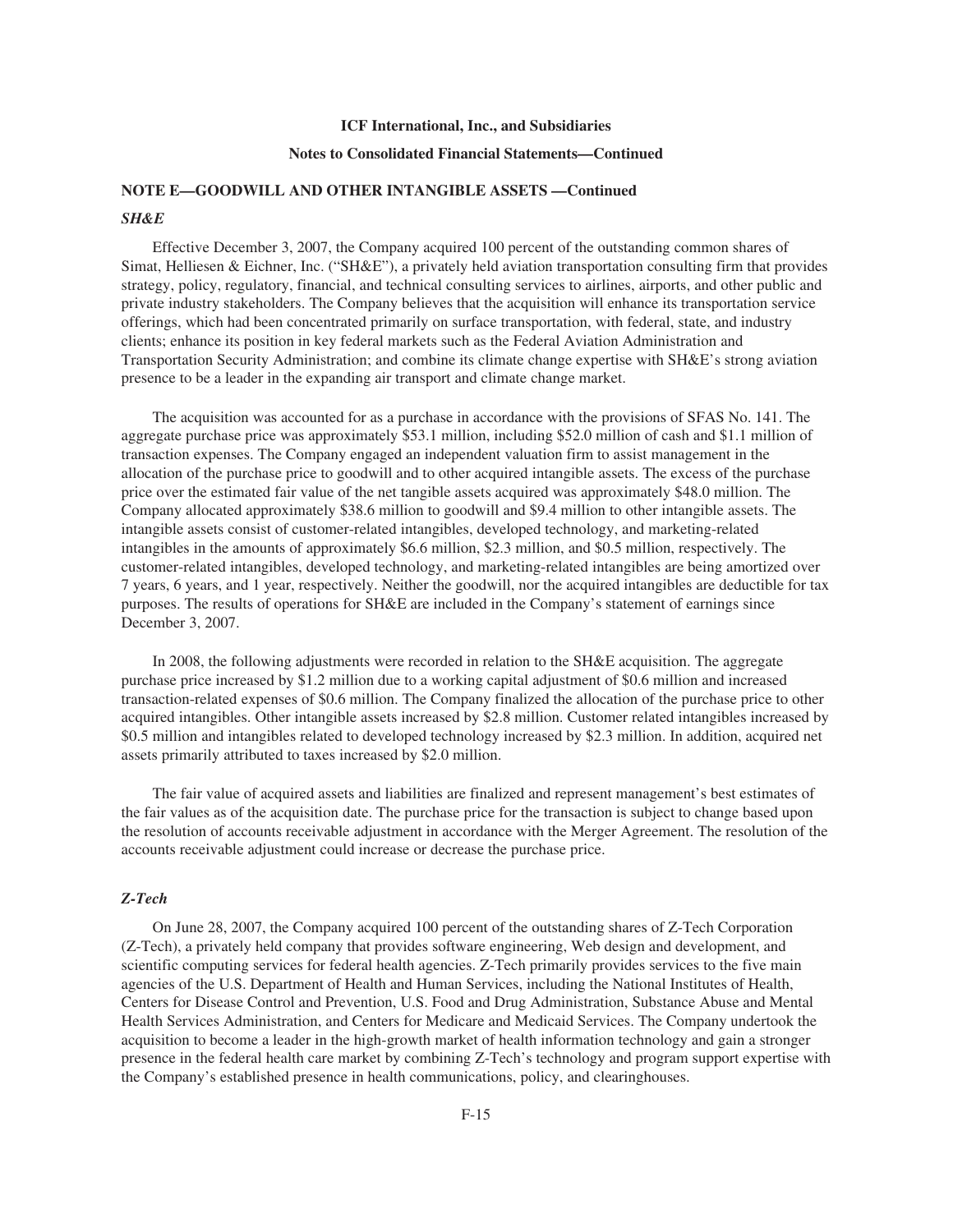## **Notes to Consolidated Financial Statements—Continued**

## **NOTE E—GOODWILL AND OTHER INTANGIBLE ASSETS —Continued**

The acquisition was accounted for in accordance with the provisions of SFAS No. 141. The initial purchase price was approximately \$32.8 million, including approximately \$32.5 million in cash and \$0.3 million in transaction expenses. In addition to the initial consideration, the purchase agreement provided for additional cash payments of up to \$8.0 million if certain performance criteria are met. The performance criteria were partially met, and an additional cash payment of \$5.2 million was paid and recorded as goodwill. The results of operations for Z-Tech are included in the Company's statement of earnings since June 28, 2007.

Management, with the assistance of a valuation specialist, prepared the allocation of the purchase price to goodwill and to other acquired intangible assets. The excess of the purchase price over the estimated fair value of the net tangible assets acquired was approximately \$33.9 million. The Company has allocated approximately \$24.9 million to goodwill and \$9.0 million to other intangible assets. Goodwill and intangibles related to this acquisition are not deductible for tax purposes.

## *EEA & APCG*

During January of 2007, the Company acquired two companies:

- The Company acquired 100 percent of the outstanding common stock of Energy and Environmental Analysis, Incorporated (EEA), a privately held company specializing in energy market analyses, modeling, transportation and energy technology, and environmental advisory services. EEA also provides strategic planning and regulatory support to all segments of the natural gas industry. The Company undertook the acquisition to increase its service offerings to the natural gas industry and to combine modeling frameworks of the Company and EEA in the electricity and gas sectors to create a unique platform for integrated energy analyses. Such analyses are becoming more important because of the increased use of natural gas and liquefied natural gas ("LNG") as fuels to generate electric power, and the increased interest in analyzing the impacts of evolving greenhouse gas regulations at the state, provincial, and federal levels in North America.
- The Company also acquired 100 percent of the outstanding common stock of Advanced Performance Consulting Group, Inc. (APCG), a privately held company that helps federal organizations develop and implement strategy, improve enterprise performance, manage change, support employee growth, and communicate effectively. The Company undertook the acquisition to enhance its capabilities in human capital and strategic communications consulting and to complement its work with the Department of Homeland Security, Department of Defense, and key civilian agencies.

Both acquisitions were accounted for in accordance with the provision of SFAS No. 141. The aggregate purchase price of these acquisitions was approximately \$13.4 million, including approximately \$13.0 million in cash consideration and \$0.4 million in transaction expenses. The results of operations for EEA and APCG have been included in the Company's statement of earnings since January 1, 2007.

Management, with the assistance of a valuation specialist, prepared the allocation of the purchase price to goodwill and to other acquired intangible assets. The aggregate excess of the purchase price over the estimated fair value of the net tangible assets acquired was approximately \$11.8 million. The Company has allocated approximately \$8.5 million to goodwill and \$3.3 million to other intangible assets. Both EEA and APCG were purchased under the election provisions of Internal Revenue Code 338(h)(10), and therefore, for these acquisitions, goodwill and intangibles are deductible for tax purposes.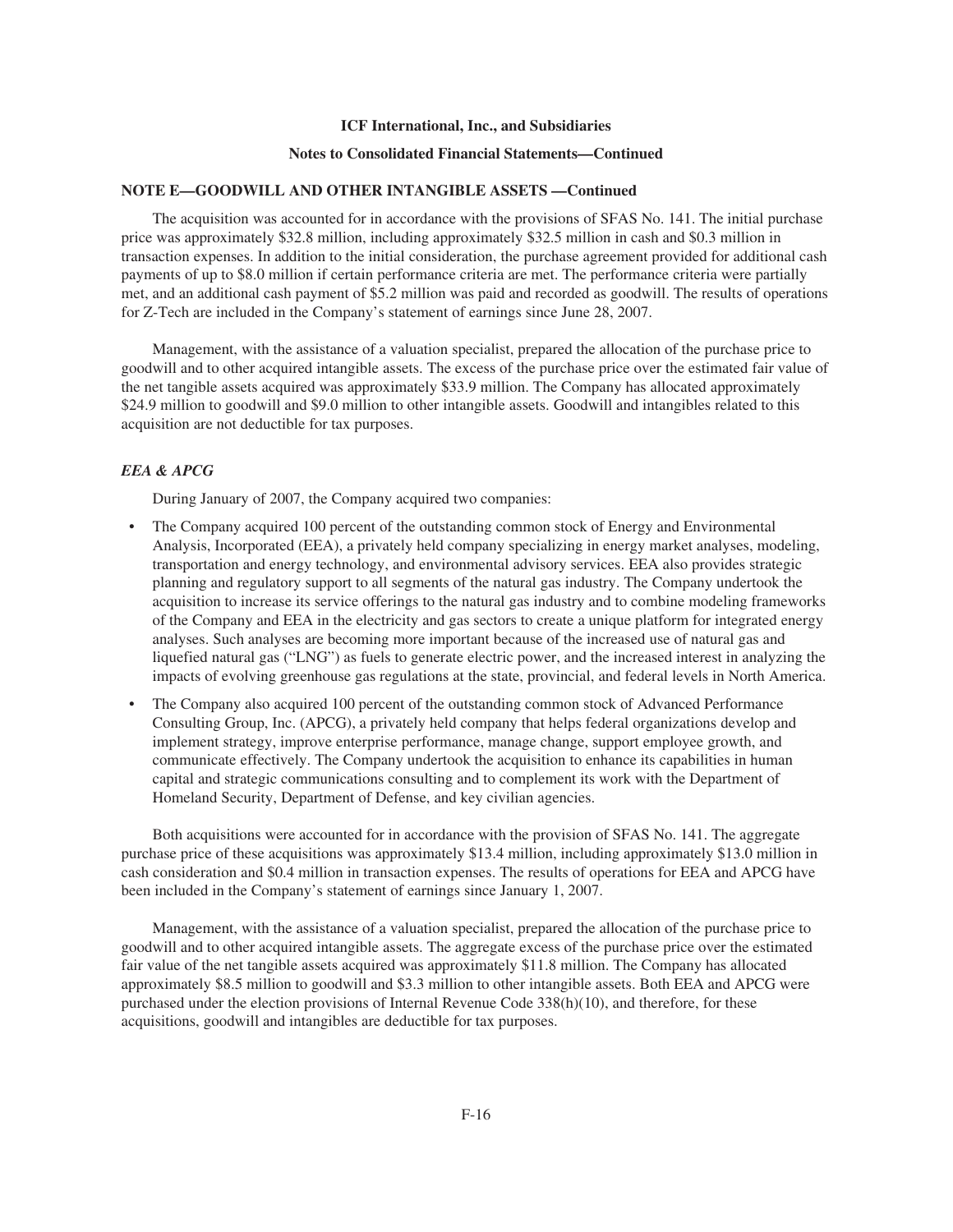## **Notes to Consolidated Financial Statements—Continued**

## **NOTE E—GOODWILL AND OTHER INTANGIBLE ASSETS —Continued**

#### *Other Intangible Assets*

Intangible assets are primarily amortized over periods ranging from 1 to 7 years. The weighted-average period of amortization for all intangible assets as of December 31, 2008, is 4.6 years. The customer-related intangible assets, which consists of customer contracts, backlog and non-contractual customer relationships, related to the acquisitions are being amortized based on estimated cash flows and respective estimated economic benefit of the assets. The weighted-average period of amortization of the customer-related intangibles is 5.0 years. Intangible assets related to acquired non-compete agreements, developed technology, marketing trade name, and trademarks obtained in connection with business combinations are amortized on a straight-line or accelerated basis over their weighted-average periods of amortization of 4.0 years, 4.8 years, 1.7 years, and 3.0 years, respectively.

Other intangibles consisted of the following at December 31:

| 2008     | 2007     |
|----------|----------|
|          | \$20,727 |
| 778      | 778      |
| 3.884    | 1.532    |
| 2.601    | 557      |
| -90      | 90       |
| 31.501   | 23.684   |
| (14,657) | (5,974)  |
| \$16,844 | \$17,710 |
|          |          |

Aggregate amortization expense for the years ended December 31, 2008, 2007, and 2006, was approximately \$8.7 million, \$3.9 million, and \$1.5 million, respectively. The estimated future amortization expense relating to intangible assets is as follows:

## **Year ending December 31,**

|  |  |  |  |  |  |  |  |  |  |  |  |  |  |  |  |  |  |  |  |  |  |  |  |  |  |  | \$16,844 |  |
|--|--|--|--|--|--|--|--|--|--|--|--|--|--|--|--|--|--|--|--|--|--|--|--|--|--|--|----------|--|

## *Capitalized Software*

Capitalized software development costs of \$0.7 million and \$0.3 million are included in Other Assets for the years ended December 31, 2008 and 2007, respectively. These costs are for enhancements and upgrades to software used in the generation of revenue from clients.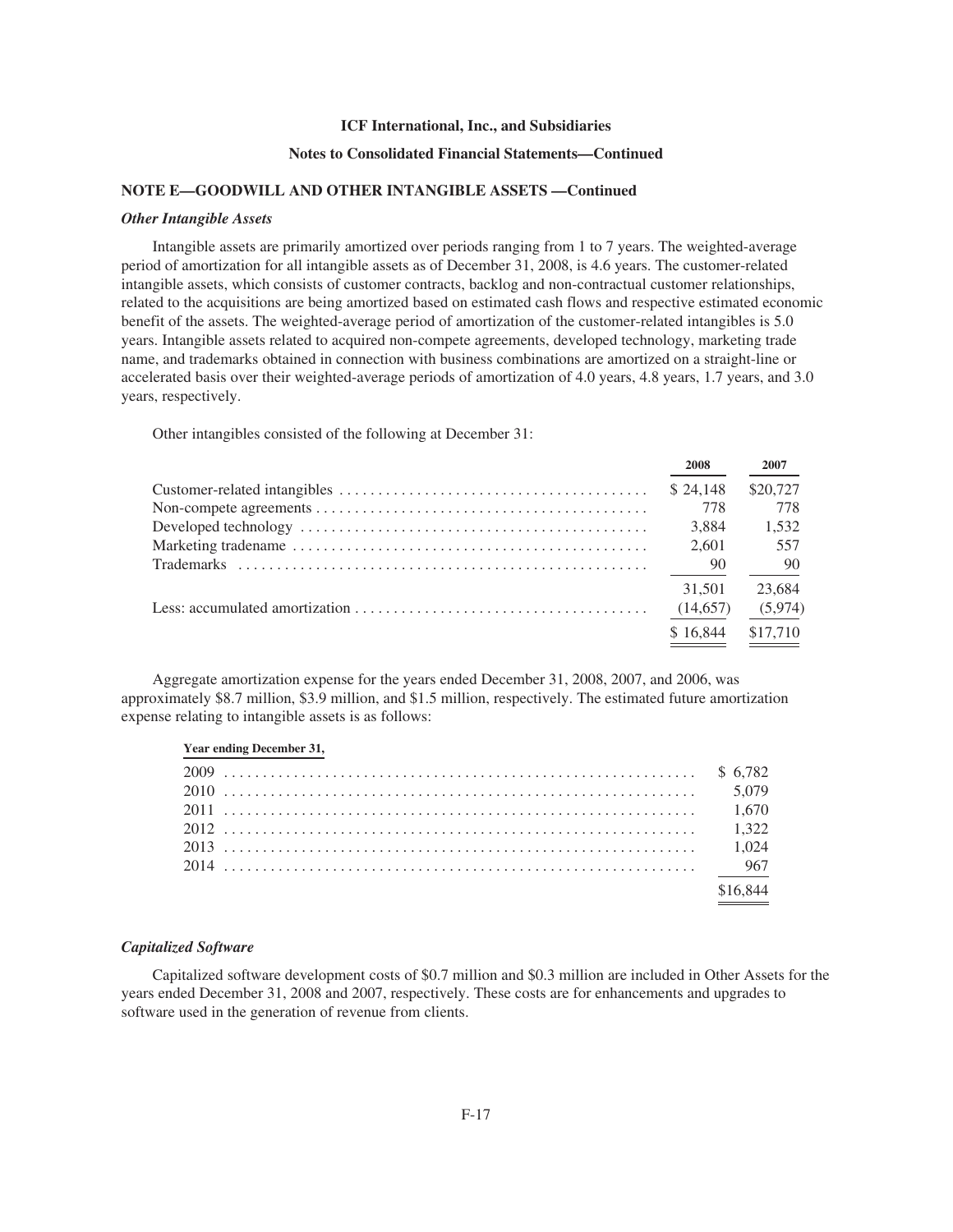## **Notes to Consolidated Financial Statements—Continued**

## **NOTE F—ACCRUED SALARIES AND BENEFITS**

Accrued salaries and benefits consisted of the following at December 31:

| 2008     | 2007     |
|----------|----------|
|          | \$16,097 |
| 7.838    | 5.447    |
| 7.505    | 4.750    |
| 472      | 421      |
| 1,630    | 1,086    |
| \$27,405 | \$27,801 |

## **NOTE G—ACCRUED EXPENSES**

Accrued expenses consisted of the following at December 31:

| 2008     | 2007     |
|----------|----------|
| \$23,925 | \$27,826 |
| 600      | 7.249    |
| 5.543    | 2.974    |
| 1.626    | 2.482    |
| 332      | 2.116    |
| 1.205    | 990      |
| 544      | 865      |
| 347      | 446      |
| 1,173    | 2,136    |
| \$35,295 | \$47,084 |

## **NOTE H—LONG-TERM DEBT**

The Company has maintained a credit agreement with a group of lenders since August 2003. This credit agreement was amended and restated in October 2005, to allow the Company to fund additional acquisitions and to provide working capital. This credit agreement was amended and expanded several times as the Company's business grew in 2005 and 2006. On June 28, 2007, the Company and its lenders agreed to a fourth amendment to the Company's credit agreement, which increased the revolving line of credit from \$65.0 million to \$95.0 million (part of which was a swing-line commitment that was increased from \$10.0 million to \$20.0 million). This amendment also included consent from its lenders for the Company to acquire Z-Tech. On December 3, 2007, the Company and its lenders agreed to a fifth amendment to the credit agreement, which increased the revolving line of credit from \$95.0 million to \$115.0 million and included consent from its lenders for the Company to acquire SH&E. The credit agreement was also amended to increase its borrowing base by adding unbilled government account receivables. At the same time, the lenders agreed to allow the Company a temporary over-advance (borrowings greater than the current borrowing base but less than the total commitment on the revolving credit facility), if needed, of up to \$20.0 million for a four-month period. The Company did not make use of this allowance. As part of this amendment, the lenders also agreed to lower the interest rate pricing grid for the credit facility.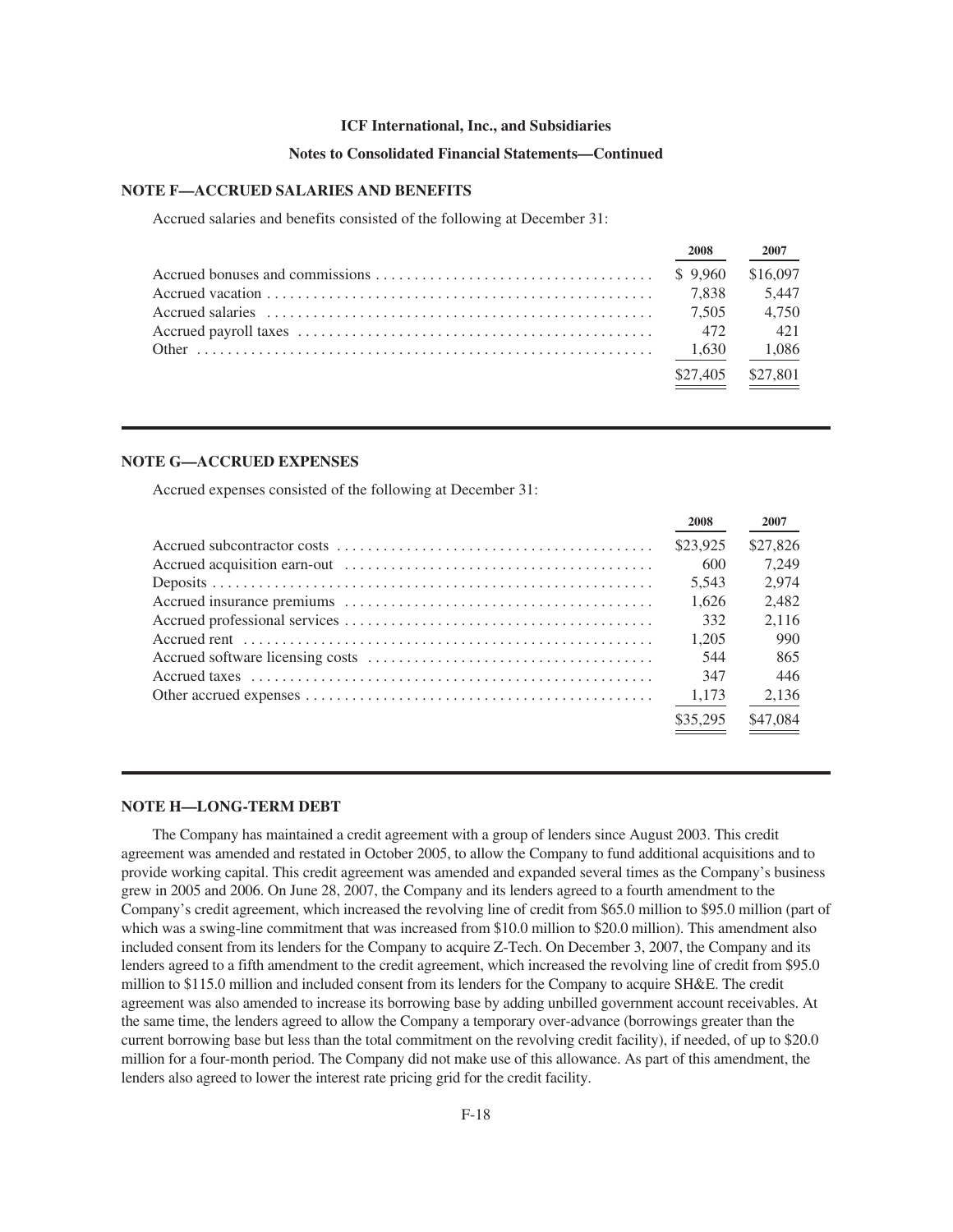## **Notes to Consolidated Financial Statements—Continued**

## **NOTE H—LONG-TERM DEBT—Continued**

On February 14, 2008, the Company and its lenders agreed to a sixth amendment to the credit agreement, which increased the revolving line of credit from \$115.0 million to \$125.0 million and included consent from the lenders for the Company to acquire Jones & Stokes. On February 20, 2008, the Company signed the Second Amended and Restated Business Loan and Security Agreement with a syndication of nine commercial banks to allow for borrowings of up to \$350.0 million for a period of five years (until February 20, 2013). This revised Credit Facility provides for borrowings on a revolving line of credit up to \$275.0 million without a borrowing base requirement, subject to the Company's compliance with both financial and non-financial covenants. The revised Credit Facility also provides for an "accordion feature," which permits additional revolving credit commitments up to \$75.0 million under the same terms and conditions as the existing revolving line of credit, subject to lenders' approval. This agreement also provided pre-approval of its lenders for the Company to acquire other companies each with a purchase price up to \$75.0 million if certain conditions are met, lowered the interest rate pricing grid, and provided less restrictive financial and non-financial covenants than the Company's previous agreement.

The Company's debt issuance costs are being amortized over the term of indebtedness and totaled approximately \$1.9 million and \$0.6 million, net of accumulated amortization of approximately \$0.6 million and \$0.3 million as of December 31, 2008 and 2007, respectively. Amortization expense of approximately \$0.3 million, \$0.1 million, and \$0.2 million was recorded in the accompanying Consolidated Statements of Earnings for the years ended December 31, 2008, 2007, and 2006, respectively.

Long-term debt consisted of the following at December 31:

|                                                                                 | 2008     | 2007     |
|---------------------------------------------------------------------------------|----------|----------|
| Revolving Line of Credit/Swing Line provides for borrowings up to \$275         |          |          |
| million for 2008 and matures in February 2013, and the lesser of \$115 million  |          |          |
| for 2007 or the eligible borrowing base and matures in October 2010.            |          |          |
| Outstanding borrowings bear daily interest at a base rate (based on the U.S.    |          |          |
| Prime Rate, which was 2.25% at December 31, 2008, and 7.25% at                  |          |          |
| December 31, 2007, plus spread) or LIBOR plus spread, payable monthly $\dots$ . | \$80,000 | \$47,079 |
|                                                                                 |          |          |
|                                                                                 |          |          |
|                                                                                 | \$80,000 | \$47,079 |
|                                                                                 |          |          |

The bank debt is collateralized by substantially all assets of the Company, and requires the Company to remain in compliance with certain financial ratios, as well as other restrictive covenants. As of December 31, 2008, the Company was in compliance with all of these covenants.

## *Letters-of-Credit*

At December 31, 2008 and 2007, the Company had outstanding letters-of-credit totaling approximately \$0.8 million and \$0.5 million, respectively. These letters-of-credit are renewed annually.

## *Interest Rate Swap Agreement*

In November 2005, the Company entered into an interest rate swap agreement as part of its amended credit facility to reduce the Company's exposure to interest rate fluctuations on variable rate debt. The effect of the agreement was to effectively establish a fixed USD-LIBOR rate of 5.11 percent. The interest rate swap agreement expired November 10, 2008, and was not replaced.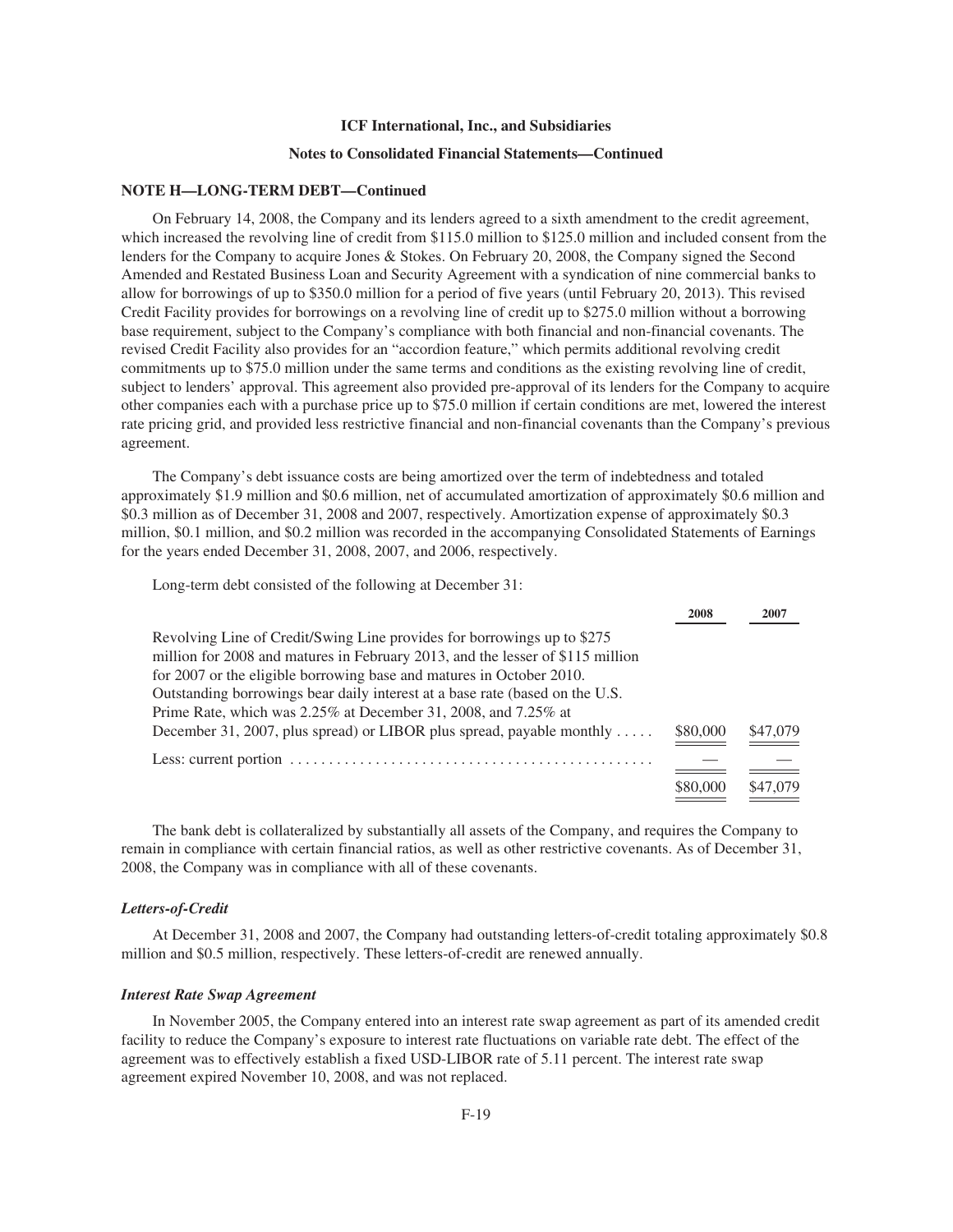## **Notes to Consolidated Financial Statements—Continued**

## **NOTE H—LONG-TERM DEBT—Continued**

The Company designates its derivatives based upon the criteria established by SFAS No. 133, *Accounting for Derivative Instruments and Hedging Activities*, which establishes accounting and reporting standards for derivative instruments. SFAS No. 133 requires that an entity recognize all derivatives as assets or liabilities in the balance sheet and measure those instruments at fair value.

The interest rate swap agreement did not qualify for hedge accounting. Therefore, the change in fair value is reflected in the Consolidated Statement of Earnings and resulted in a net interest expense of approximately \$0.1 million and \$0.1 million during each of the years ended December 31, 2008 and 2007.

## **NOTE I—INCOME TAXES**

Income tax expense consisted of the following at December 31:

|                    | 2008     | 2007     | 2006    |
|--------------------|----------|----------|---------|
| Current:           |          |          |         |
|                    | \$18,702 | \$24,030 | \$7.633 |
|                    | 3.607    | 5.503    | 1819    |
|                    | 705      | 815      | 272     |
|                    | 23,014   | 30.348   | 9,724   |
| Deferred:          |          |          |         |
|                    | (1.550)  | (1.486)  | (1,246) |
|                    | (333)    | (320)    | (268)   |
|                    | (381)    |          |         |
|                    | (2,264)  | (1.806)  | (1,514) |
| Income Tax Expense | \$20,750 | \$28,542 | \$8,210 |
|                    |          |          |         |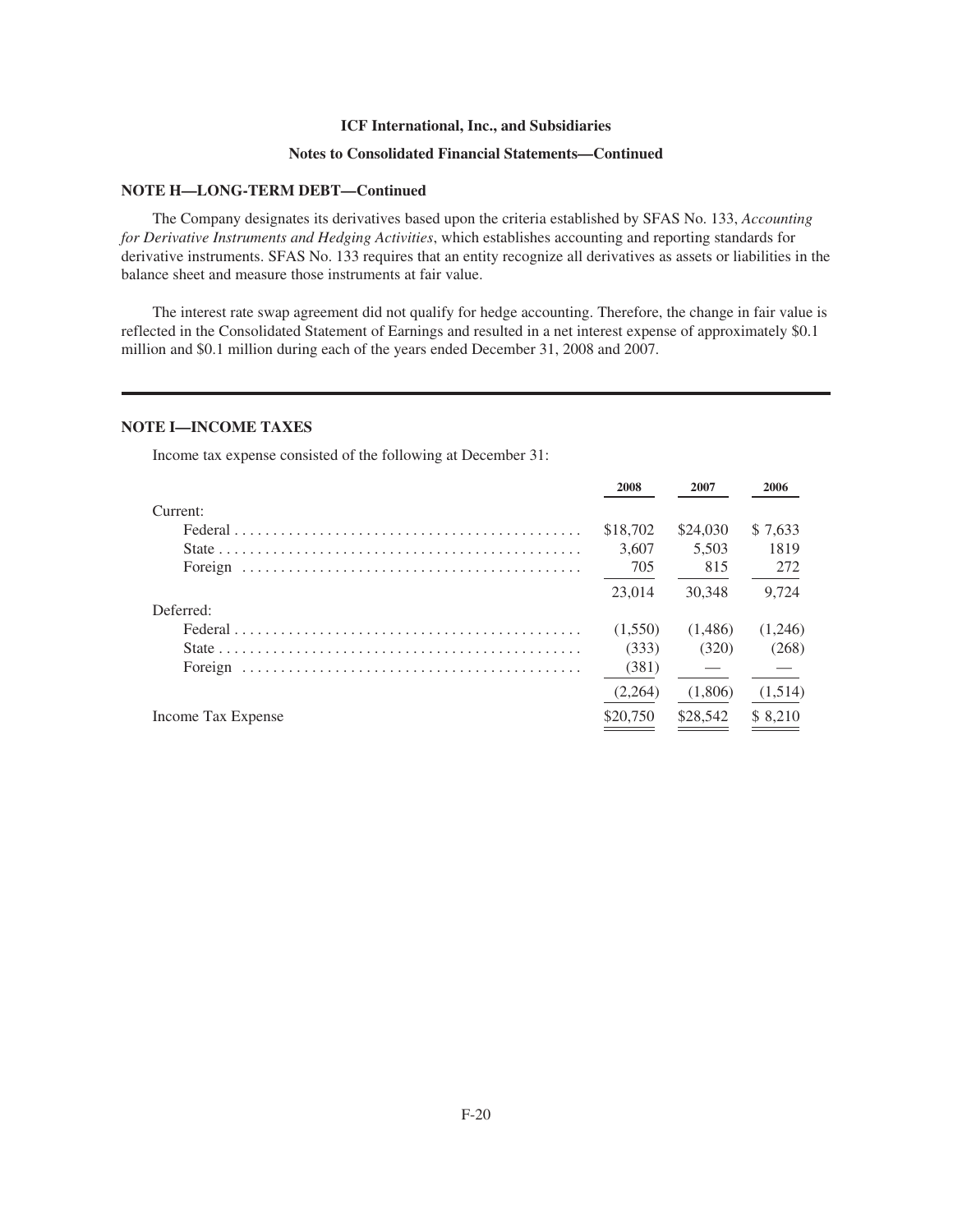## **Notes to Consolidated Financial Statements—Continued**

## **NOTE I—INCOME TAXES—Continued**

Deferred tax assets (liabilities) consisted of the following at December 31:

|                                                      | 2008             | 2007        |
|------------------------------------------------------|------------------|-------------|
| <b>Deferred Tax Assets</b>                           |                  |             |
| Current:                                             |                  |             |
|                                                      | \$<br>828        | \$<br>1,091 |
|                                                      | 1,476            | 1,759       |
|                                                      | 2,425            | 1,636       |
|                                                      | 1,537            | 1,057       |
|                                                      | 6,266            | 5,543       |
| Non-current:                                         |                  |             |
| Foreign net operating loss carryforward (NOL)        | 115              | 777         |
|                                                      | 1,735            | 991         |
|                                                      |                  | 1,138       |
|                                                      | 1,028            | 702         |
|                                                      | 414              | 619         |
|                                                      | 3,292            | 4,227       |
|                                                      | 9,558            | 9,770       |
|                                                      | (115)            | (777)       |
| Total Deferred Tax Assets Net of Valuation Allowance | 9,443            | 8,993       |
| <b>Deferred Tax Liabilities</b>                      |                  |             |
| Current:                                             |                  |             |
|                                                      | (236)            | (427)       |
|                                                      | (1,844)          | (1,214)     |
|                                                      | (2,080)          | (1,641)     |
| Non-current:                                         |                  |             |
|                                                      | (70)<br>(10,306) | (10, 807)   |
|                                                      | (3,252)          | (984)       |
|                                                      | (398)            | (768)       |
|                                                      |                  |             |
|                                                      | (14,026)         | (12, 559)   |
|                                                      | (16, 106)        | (14,200)    |
|                                                      | \$ (6,663)       | \$ (5,207)  |

The need to establish valuation allowances for these deferred assets is based on a more-likely-than-not threshold that the benefit of such assets will be realized in future periods. Appropriate consideration is given to all available evidence, including historical operating results, projections of taxable income, and tax planning alternatives. It has been determined that it is more likely than not that the deferred asset of the Company's Russian operations will not be realized. Therefore, the Company has recorded a full valuation allowance against the deferred asset. During 2008, the Company determined it was more likely than not that the deferred tax assets of the Company's Canadian operations would be realized. Therefore, the Company released the valuation allowance against these deferred assets.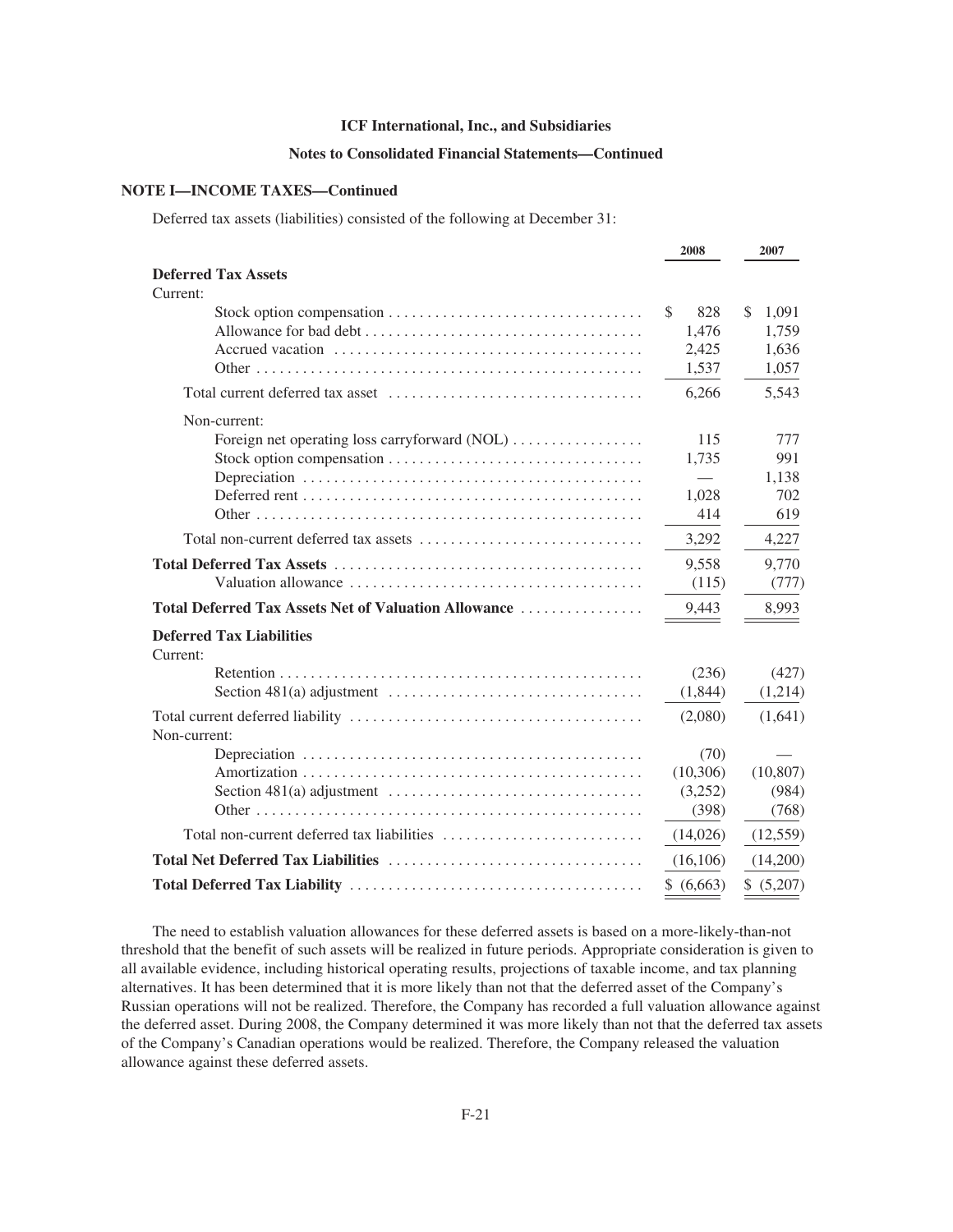## **Notes to Consolidated Financial Statements—Continued**

#### **NOTE I—INCOME TAXES—Continued**

On January 1, 2007, the Company adopted the provisions of FASB Interpretation No. ("FIN") 48, *Accounting for Uncertainty in Income Taxes* ("FIN 48"). As a result of the implementation, the Company identified \$0.8 million of unrecognized tax benefits, plus \$0.1 million in accrued penalty and interest, and in accordance with the transition provisions of FIN 48, recorded a decrease to its beginning balance of retained earnings of \$0.9 million in 2007.

The total amount of unrecognized tax benefits as of December 31, 2008 and December 31, 2007 was \$1.2 million and \$2.2 million, respectively. Included in the balances at December 31, 2008 and December 31, 2007 were \$1.0 million and \$0.9 million, respectively, of tax positions that, if recognized, would impact the effective tax rate. The remaining unrecognized tax benefit related to December 31, 2008 and December 31, 2007 of \$0.2 million and \$1.3 million, respectively, would not affect the effective tax rate if recognized, but would be a decrease to goodwill related to the acquired companies.

The company does not anticipate a significant increase or decrease to the total unrecognized tax benefit during 2009. Our 2005 through 2008 tax years remain subject to examination by the IRS for U.S. federal tax purposes.

The unrecognized tax benefit reconciliation from the beginning balance to the ending balance, excluding penalty and interest, is as follows:

|                                                                                          | 804   |
|------------------------------------------------------------------------------------------|-------|
| Increase attributable to tax positions taken during a prior period                       | 126   |
|                                                                                          | 1,293 |
|                                                                                          | 2,223 |
| Increase attributable to tax positions taken during a prior period                       | 74    |
| Decrease attributable to tax positions taken during a prior period                       | (160) |
| Increase attributable to tax positions taken during the current period $\dots\dots\dots$ | 170   |
| Decrease attributable to settlements with taxing authorities                             | (908) |
| Decrease attributable to lapse of statute of limitations                                 | (159) |
|                                                                                          | 1.240 |

During 2008 we filed Federal and state tax returns for prior years related to one of our 2007 acquisitions which reduced our unrecognized tax benefits by \$0.9 million of which we paid net tax of \$0.3 million.

We continue our policy of not recognizing accrued interest and penalties related to unrecognized tax benefits as a component of tax expense. The Company had approximately \$0.8 million of accrued penalty and interest at December 31, 2007. During 2008 this amount was reduced by \$0.5 million. Approximately \$0.1 million was adjusted through the penalty and interest expense and approximately \$0.4 million related to acquisitions was adjusted through goodwill. The Company had approximately \$0.3 million of accrued penalty and interest at December 31, 2008.

The Company's provision for income taxes differs from the anticipated United States federal statutory rate. Approximate differences between the statutory rate and the Company's provision are as follows:

|                                                                   | 2008       | 2007       | 2006       |
|-------------------------------------------------------------------|------------|------------|------------|
|                                                                   | 35.00%     | 35.00%     | 35.00%     |
|                                                                   | $4.60\%$   | $4.60\%$   | $4.60\%$   |
| Foreign tax rate differential and U.S. tax unrepatriated earnings | $1.00\%$   | $0.80\%$   | $0.90\%$   |
|                                                                   | $1.40\%$   | $1.30\%$   | $1.40\%$   |
|                                                                   | $(0.60)\%$ | $0.10\%$   | $0.30\%$   |
|                                                                   | $0.79\%$   | $0.90\%$   | $0.90\%$   |
|                                                                   | $(0.25)\%$ | $(1.40)\%$ | $(2.20)\%$ |
|                                                                   | 41.94%     | 41.30%     | $40.90\%$  |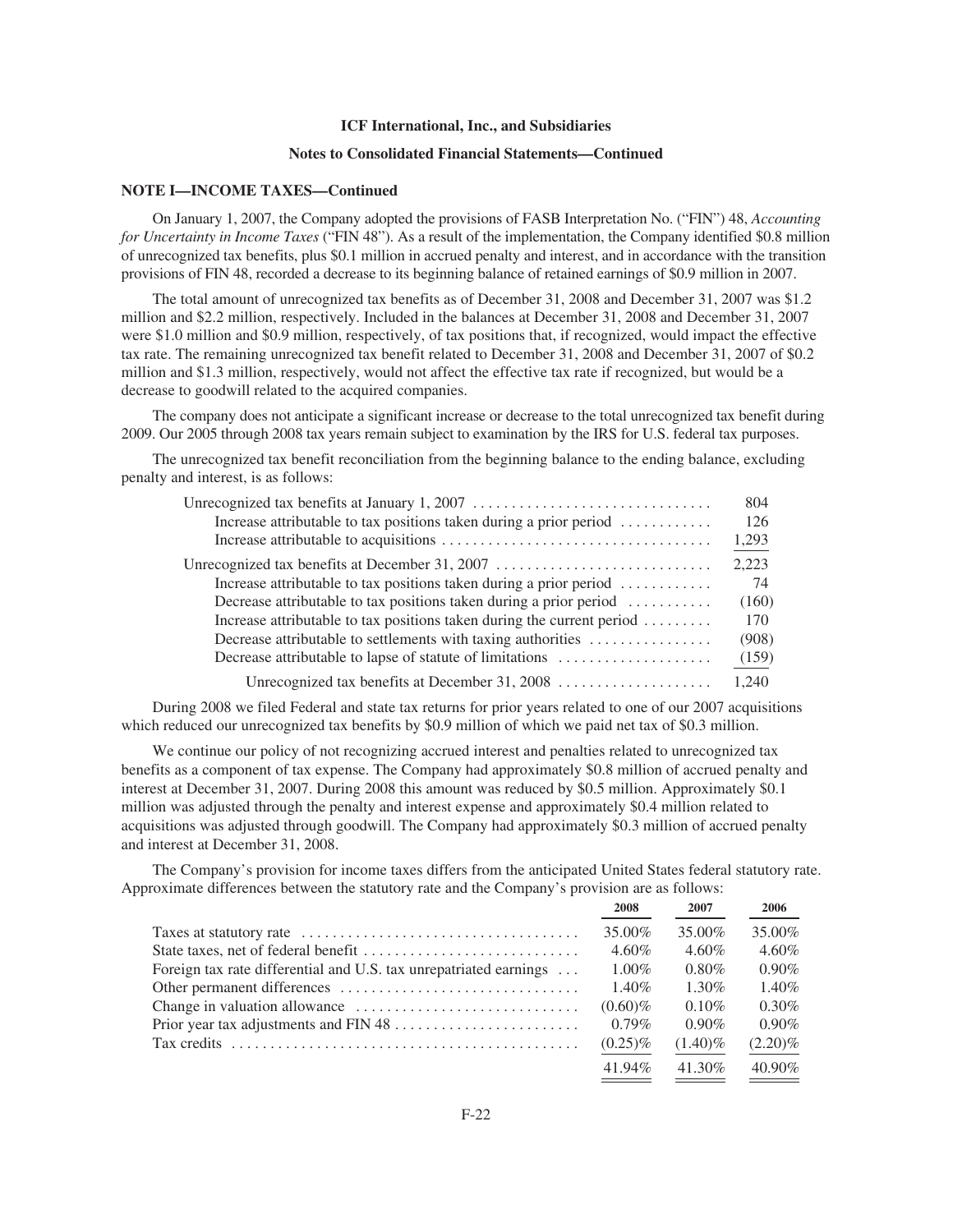## **Notes to Consolidated Financial Statements—Continued**

## **NOTE J—ACCOUNTING FOR STOCK-BASED COMPENSATION**

#### *Stock Incentive Plans*

On June 25, 1999, the Company adopted the ICF Consulting Group, Inc., Management Stock Option Plan (the 1999 Plan). The Plan provides for the granting of straight and incentive awards to employees of the Company to purchase shares of the Company's common stock. A total of 1,334,027 shares of common stock were originally reserved for issuance under the 1999 Plan. In May 2002, the Company amended the 1999 Plan to reserve an additional 238,313 shares for issuance. The exercise price for straight awards granted under the 1999 Plan were not permitted to be less than \$5.00 per share. The option price for incentive awards granted under the 1999 Plan was determined by the Compensation Committee of the Board of Directors based upon the fair value of the Company's common stock on the date of grant. Awards are no longer being made under the 1999 Plan, and the 1999 Plan will expire in June 2009. A total of 5,658 shares remain ungranted under the Plan.

Effective with the Company's initial public offering of stock in September 2006, a new long-term equity incentive plan (the 2006 Plan) was adopted. The 2006 Plan permits the grant of nonqualified stock options, incentive stock options, stock appreciation rights, restricted stock, performance shares, performance units, and other incentive awards, including restricted stock units. Under the 2006 Plan, the Company may make awards of up to 1,000,000 shares, plus an annual increase on the first day of each of the Company's fiscal years beginning in 2007, equal to the lesser of 3% of the number of outstanding shares of common stock, or an amount determined by the Board of Directors. Under this "evergreen provision," 416,241 additional shares were made available under the plan on January 1, 2007, and thereafter registered. On March 10, 2008, 217,973 additional shares were available under the plan, and thereafter registered. Persons eligible to participate in the 2006 Plan include all officers and key employees of the Company, as determined by the Compensation Committee of the Board of Directors, and all non-employee directors.

Total compensation expense relating to stock-based compensation amounted to approximately \$6.5 million, \$3.7 million, and \$1.1 million for the years ended December 31, 2008, 2007, and 2006, respectively.

As of December 31, 2008, the total unrecognized compensation expense related to non-vested stock awards totaled approximately \$10.2 million. These amounts are expected to be recognized over a weighted-average period of 1.22 years.

The assumptions of post-vesting employment termination forfeiture rates used in the determination of fair value of stock awards issued during calendar year 2008 were based on the Company's historical eight-year average. The expected annualized forfeiture rates used varied from two to four percent, and the Company does not expect these termination rates to vary significantly in the future.

## *Stock Options*

Option awards are granted with an exercise price equal to the fair value of the Company's common stock on the date of grant. All options outstanding as of December 31, 2008 have a 10-year contractual term. The Company expenses the value of these option grants over the vesting period. The Company recorded approximately \$0.5 million of compensation expense related to stock options for the year ended December 31, 2008. The fair value of the options is estimated on the date of grant using the Black-Scholes-Merton pricing model. No options were granted during the year ended December 31, 2008.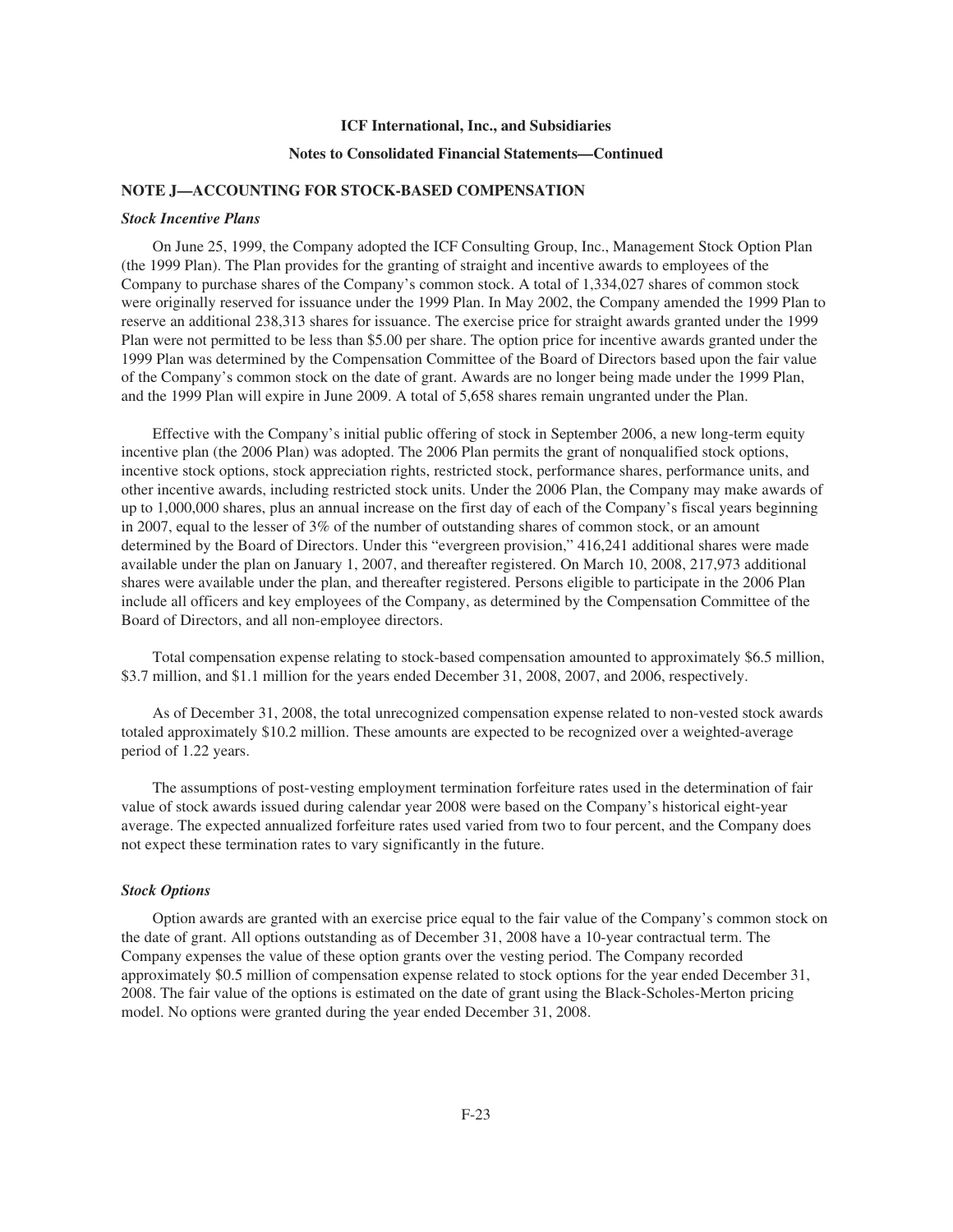# **Notes to Consolidated Financial Statements—Continued**

## **NOTE J—ACCOUNTING FOR STOCK-BASED COMPENSATION—Continued**

The following table summarizes changes in outstanding stock options:

|                                                                               | <b>Shares</b> | Weighted-Average<br><b>Exercise Price</b> |
|-------------------------------------------------------------------------------|---------------|-------------------------------------------|
|                                                                               | 1.519.239     | \$5.86                                    |
|                                                                               | 78,780        | \$9.05                                    |
|                                                                               | (79,600)      | \$6.04                                    |
|                                                                               | (31, 337)     | \$6.32                                    |
|                                                                               | 1.487.082     | \$6.01                                    |
|                                                                               | 210,000       | \$18.31                                   |
|                                                                               | (652, 521)    | \$ 6.01                                   |
|                                                                               | (1,000)       | \$9.05                                    |
|                                                                               | 1,043,561     | \$8.48                                    |
|                                                                               | (383, 729)    | \$5.54                                    |
|                                                                               | (1,000)       | \$ 5.00                                   |
|                                                                               | 658,832       | \$10.19                                   |
| Vested plus expected to vest at December 31, 2008 $\dots\dots\dots\dots\dots$ | 656,596       | \$10.17                                   |
|                                                                               | 518.833       | \$8.00                                    |

The aggregate intrinsic value of the shares outstanding in the preceding table was approximately \$9.5 million and represents the total pre-tax intrinsic value of in-the-money options based on the Company's stock price of \$24.57 as of December 31, 2008, which would have been received by the option holders had all option holders exercised their options as of that date. The aggregate intrinsic value of options exercisable was approximately \$8.6 million. The intrinsic value of options vested and expected to vest was approximately \$9.5 million, and the intrinsic value of options exercised during the year ended December 31, 2008 was approximately \$5.7 million. As of December 31, 2008, the weighted-average remaining contractual term for options vested and expected to vest was 5.24 years, and 4.44 years for exercisable options.

Information regarding stock options outstanding as of December 31, 2008 is summarized below:

| \$5.00<br>1.62<br>\$5.00<br>96,153<br>96,153<br>\$6.00<br>\$6.00<br>24,500<br>2.00<br>24,500<br>\$6.10<br>187,094<br>\$6.10<br>187,094<br>3.51<br>\$7.34<br>103,585<br>\$7.35<br>103,585<br>5.75<br>\$9.05<br>\$9.05<br>37,500<br>37,500<br>7.21<br>210,000<br>\$18.31<br>\$18.31<br>8.22<br>70,001<br>5.24 | Range of<br><b>Exercise Prices</b> | <b>Number</b><br>Outstanding<br>As of 12/31/08 | Weighted<br>Average<br>Remaining<br><b>Contractual</b> | Weighted<br>Average<br><b>Exercise Price</b> | <b>Number</b><br><b>Exercisable</b><br>As of 12/31/08 | Weighted<br>Average<br><b>Exercise Price</b> |
|-------------------------------------------------------------------------------------------------------------------------------------------------------------------------------------------------------------------------------------------------------------------------------------------------------------|------------------------------------|------------------------------------------------|--------------------------------------------------------|----------------------------------------------|-------------------------------------------------------|----------------------------------------------|
|                                                                                                                                                                                                                                                                                                             |                                    |                                                |                                                        |                                              |                                                       | \$5.00                                       |
|                                                                                                                                                                                                                                                                                                             |                                    |                                                |                                                        |                                              |                                                       | \$6.00                                       |
|                                                                                                                                                                                                                                                                                                             |                                    |                                                |                                                        |                                              |                                                       | \$6.10                                       |
|                                                                                                                                                                                                                                                                                                             |                                    |                                                |                                                        |                                              |                                                       | \$7.34                                       |
|                                                                                                                                                                                                                                                                                                             |                                    |                                                |                                                        |                                              |                                                       | \$9.05                                       |
|                                                                                                                                                                                                                                                                                                             |                                    |                                                |                                                        |                                              |                                                       | \$18.31                                      |
| $\sim$                                                                                                                                                                                                                                                                                                      | \$5.00-\$18.31                     | 658,832                                        |                                                        | \$10.19                                      | 518,833                                               | \$8.00                                       |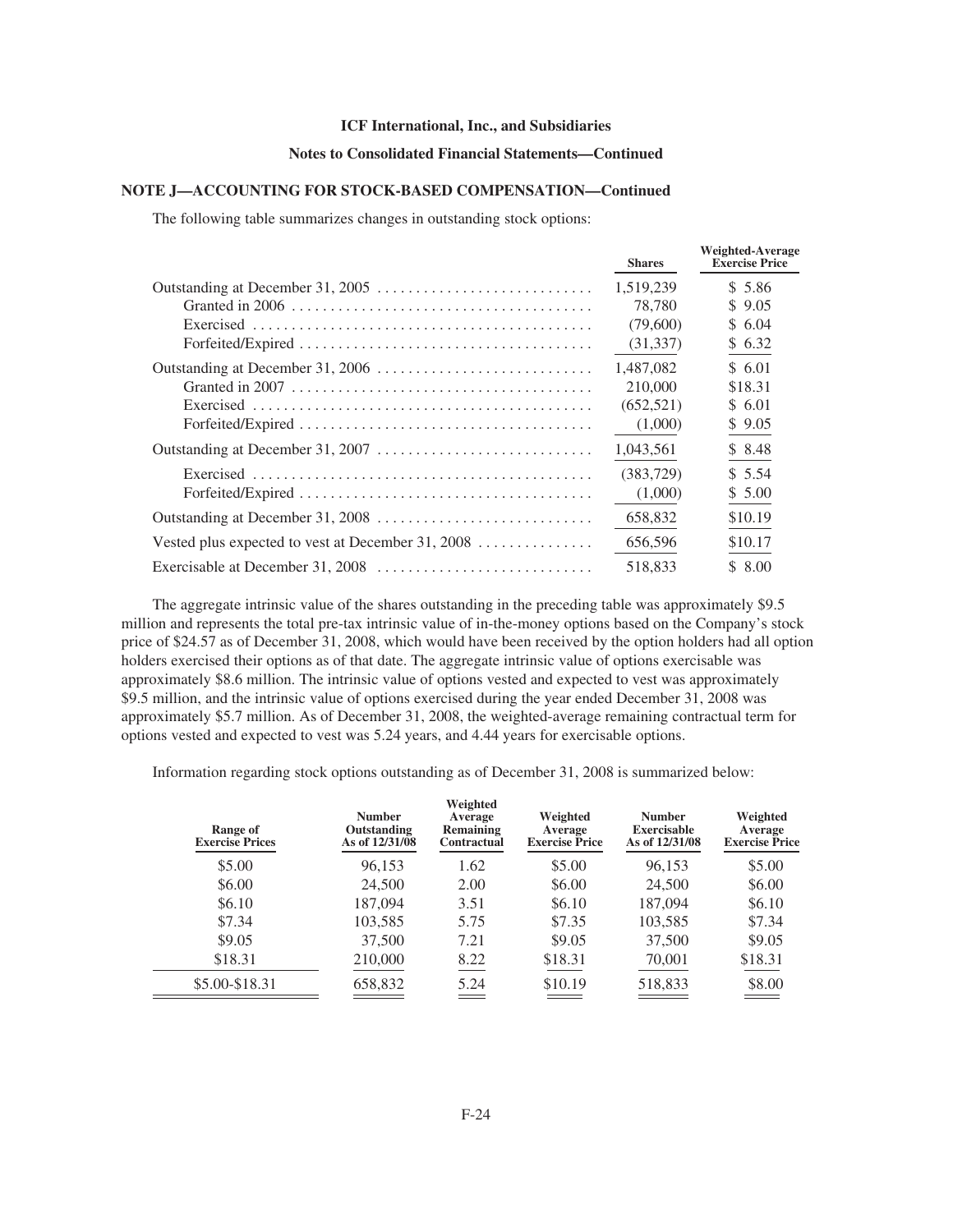## **Notes to Consolidated Financial Statements—Continued**

## **NOTE J—ACCOUNTING FOR STOCK-BASED COMPENSATION—Continued**

#### *Restricted Stock Awards*

Pursuant to the 2006 Plan, the Company issued 22,967 shares of restricted stock to the directors in the year ended December 31, 2008. The average grant date fair value of these restricted stock awards was \$19.85.

Compensation expense computed for the year ended December 31, 2008 was approximately \$0.8 million. Unrecognized expense related to restricted stock awards totaled approximately \$0.6 million. Such amounts are expected to be recognized over a weighted-average period of 0.9 years.

## *Restricted Stock Units*

During the year ended December 31, 2008, the Company awarded 47,257 restricted stock units to employees that vest over three years. Upon vesting, the employee is issued one share of stock for each restricted stock unit he or she holds. Restricted stock units were valued based on the grant date value of a share of common stock and are expensed on a straight-line basis over the vesting period of the award. The weighted-average grant date fair value of restricted stock units granted during the year ended December 31, 2008 was \$21.10.

Compensation expense computed under the fair value method for the year ended December 31, 2008 was approximately \$5.1 million.

At December 31, 2008, unrecognized expense related to restricted stock units totaled approximately \$8.9 million. These costs are expected to be recognized over a weighted-average period of 1.1 years. The aggregate intrinsic value of restricted stock units at December 31, 2008 that are expected to vest was approximately \$14.9 million.

A summary of the status of the Company's non-vested restricted stock units for the year ended December 31, 2008 are presented below.

|                                                        | Number of<br><b>Shares</b> | Weighted-<br><b>Average Grant</b><br>Date Fair<br>Value | Aggregate<br><b>Intrinsic Value</b><br>(in thousands) |
|--------------------------------------------------------|----------------------------|---------------------------------------------------------|-------------------------------------------------------|
| Non-vested restricted stock units at January $1,2008$  | 889.165                    | \$19.02                                                 | \$21,847                                              |
|                                                        | 47.257                     | \$21.10                                                 | \$1.161                                               |
|                                                        | (267, 835)                 | \$18.97                                                 | \$ (6,581)                                            |
|                                                        | (44, 916)                  | \$19.49                                                 | \$(1,104)                                             |
| Non-vested restricted stock units at December 31, 2008 | 623.671                    | \$19.16                                                 | \$15,324                                              |
| Restricted stock units expected to vest in the future  | 607.194                    | \$19.16                                                 | \$14,919                                              |

The aggregate intrinsic value in the preceding table is based on the Company's stock price of \$24.57 as of December 31, 2008.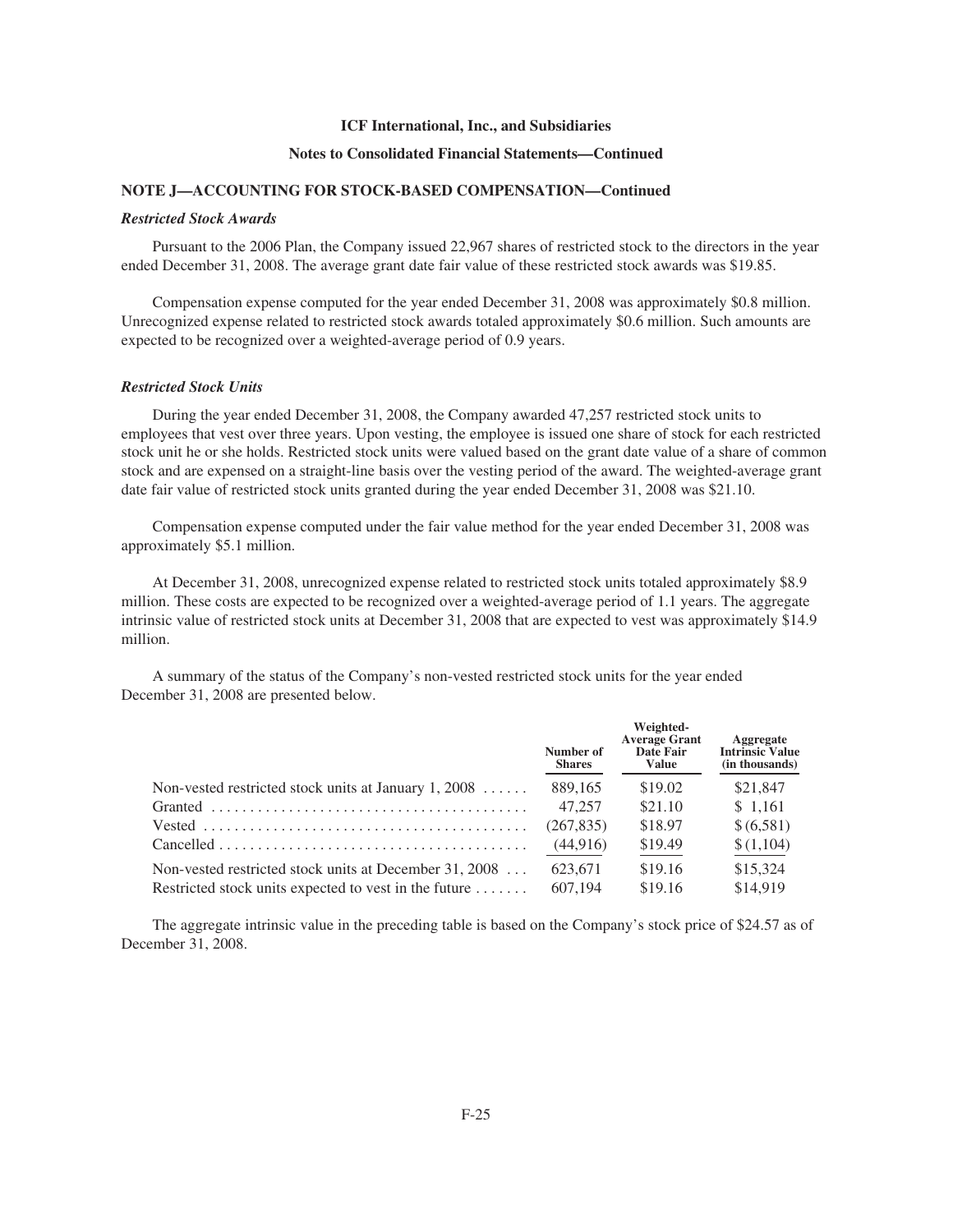## **Notes to Consolidated Financial Statements—Continued**

## **NOTE K—EARNINGS PER SHARE**

#### *Earnings Per Share*

Basic earnings per share (EPS) is computed by dividing reported net income by the weighted-average number of shares and warrants outstanding. Diluted EPS considers the potential dilution that could occur if common stock equivalents were exercised or converted into stock. The difference between the basic and diluted weighted-average equivalent shares with respect to the Company's EPS calculation is due entirely to the assumed exercise of stock options and the vesting of restricted stock and restricted stock units. The effect of 214,147 options and restricted stock units had no impact upon the year ended December 31, 2008 because they were antidilutive to EPS. The dilutive effect of stock options and awards for each period reported is summarized below:

|                                                                     | 2008   | 2007           | 2006   |
|---------------------------------------------------------------------|--------|----------------|--------|
|                                                                     |        | (in thousands) |        |
| Effect of potential exercise of stock options, restricted stock and |        |                | 10.321 |
|                                                                     | 629    | 744            | 475    |
|                                                                     | 15,270 | 14.896         | 10,796 |

## **NOTE L—COMMITMENTS AND CONTINGENCIES**

## *Litigation and Claims*

Various lawsuits and claims and contingent liabilities arise in the ordinary course of the Company's business. The ultimate disposition of certain of these contingencies is not determinable at this time. The Company's management believes there are no current outstanding matters that will materially affect the Company's financial position or results of operations.

## *Operating Leases*

The Company has entered into various operating leases for equipment and office space. Certain facility leases may contain fixed escalation clauses, certain facility leases require that the Company pay operating expenses in addition to base rental amounts, and three leases require the Company to maintain letters-of-credit. Rent expense is recognized on a straight-line basis over the lease term. Rent expense and sub-lease income for operating leases was approximately \$21.2 million and \$0.4 million, respectively, for 2008, approximately \$15.6 million and \$0.3 million, respectively, for 2007, and approximately \$12.9 million and \$0.4 million, respectively, for 2006.

Future minimum rental payments under all non-cancelable operating leases are as follows:

#### **Year ending December 31,**

| \$74,109 |
|----------|
|          |
|          |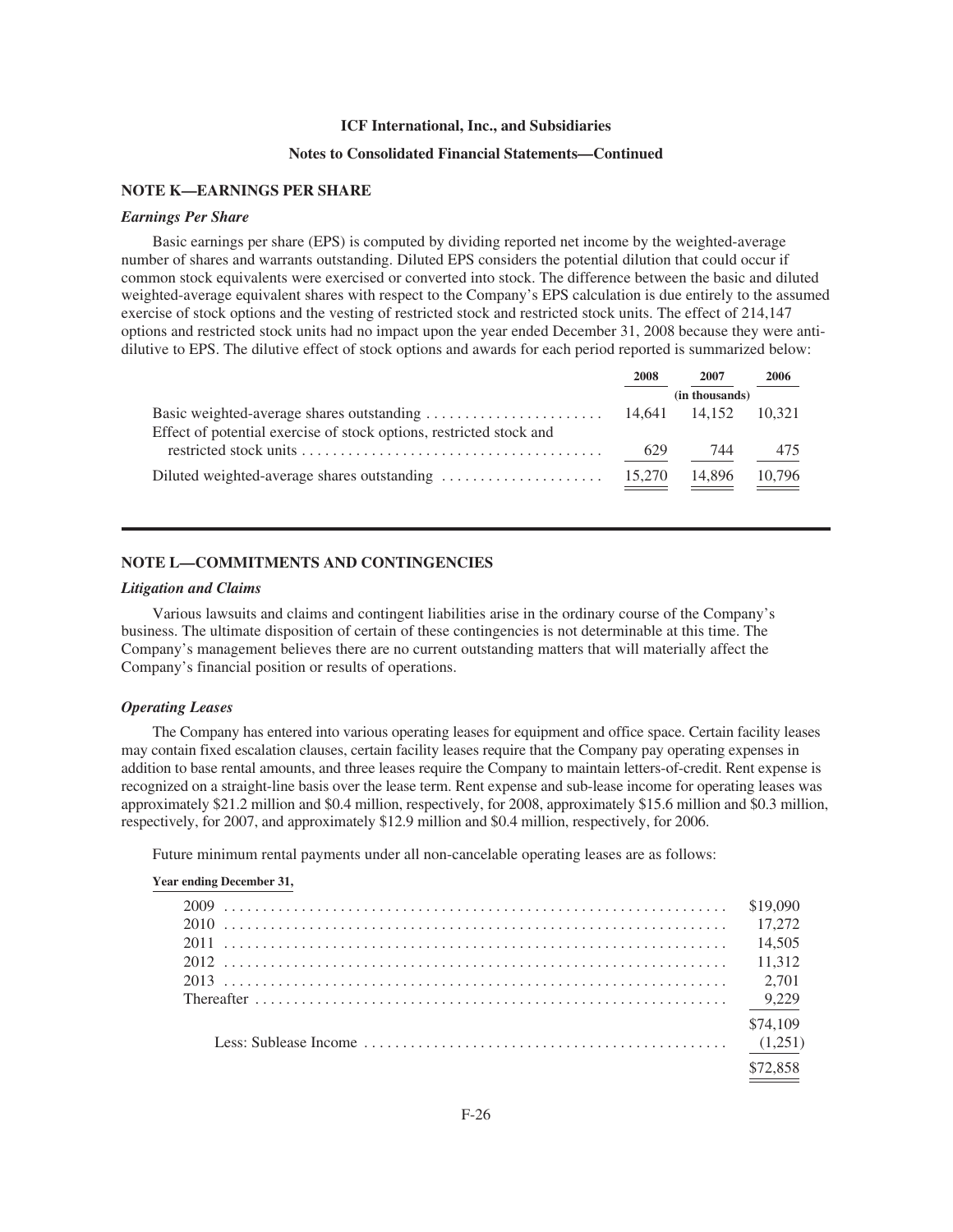## **Notes to Consolidated Financial Statements—Continued**

#### **NOTE L—COMMITMENTS AND CONTINGENCIES—Continued**

#### *Long-term employment agreements*

The Company entered into an amended and restated employment agreement with the Chief Executive Officer (CEO) as of the effective date of the initial public offering. The Company or the CEO may terminate this agreement by giving 45 days notice to the other. Absent a change in control, if he is involuntarily terminated without cause or resigns for good reason, he will be paid all accrued salary, a severance payment equal to twentyfour months of his base salary and a pro rata bonus for the year of termination. Additionally, the vesting of his 33,333 unvested options, and his 40,000 unvested restricted stock grants held as of December 31, 2007, will be accelerated in connection with such a termination. From time-to-time, the Company enters into other agreements with employees that may include acceleration of payments upon a change of control.

#### **NOTE M—ABANDONMENT OF SPACE**

On April 14, 2006, the Company decided to abandon, effective June 30, 2006, its San Francisco, California leased facility and relocate its staff to other space. The San Francisco lease obligation expires in July 2010 and covers 12,000 square feet, at an annual rate of \$79 per square foot plus operating expenses. Management believed, based upon consultation with its leasing consultants, that the current market for similar space was substantially below this cost. The Company recognized an approximately \$3.3 million pre-tax charge during 2006, which was included in indirect and selling expenses, primarily for rent expense and the disposal of leasehold improvements, associated with the abandonment of the San Francisco facility.

In addition, on April 14, 2006, the Company decided to abandon a portion of its Lexington, Massachusetts leased facility that it had been unable to sublease. The lease for the abandoned space expires in June 2012 and the abandoned space covers approximately 6,000 square feet. The Company recognized an approximately \$0.8 million pre-tax charge during 2006, which was included in indirect and selling expenses, primarily for rent expense associated with the abandonment of this Lexington, Massachusetts facility.

During the second quarter of 2006, the Company recorded an approximately \$4.3 million pre-tax charge for the abandonment of leased facilities in San Francisco, California and Lexington, Massachusetts, as further described below. In the second half of 2006, the Company recorded a reduction to expense of approximately \$0.2 million due to a change in the estimate of anticipated sublease income.

The following table summarizes information regarding the liabilities associated with the above lease abandonments, of which approximately \$0.8 million was included in accrued expenses with the remainder included in other long-term liabilities on the Company's consolidated balance sheet for the year ended December 31, 2008:

| Ending Balance $\dots \dots \dots \dots \dots \dots \dots \dots \dots \dots \dots \dots \dots \dots \dots \dots \dots \$ \$1,307 | ______ |
|----------------------------------------------------------------------------------------------------------------------------------|--------|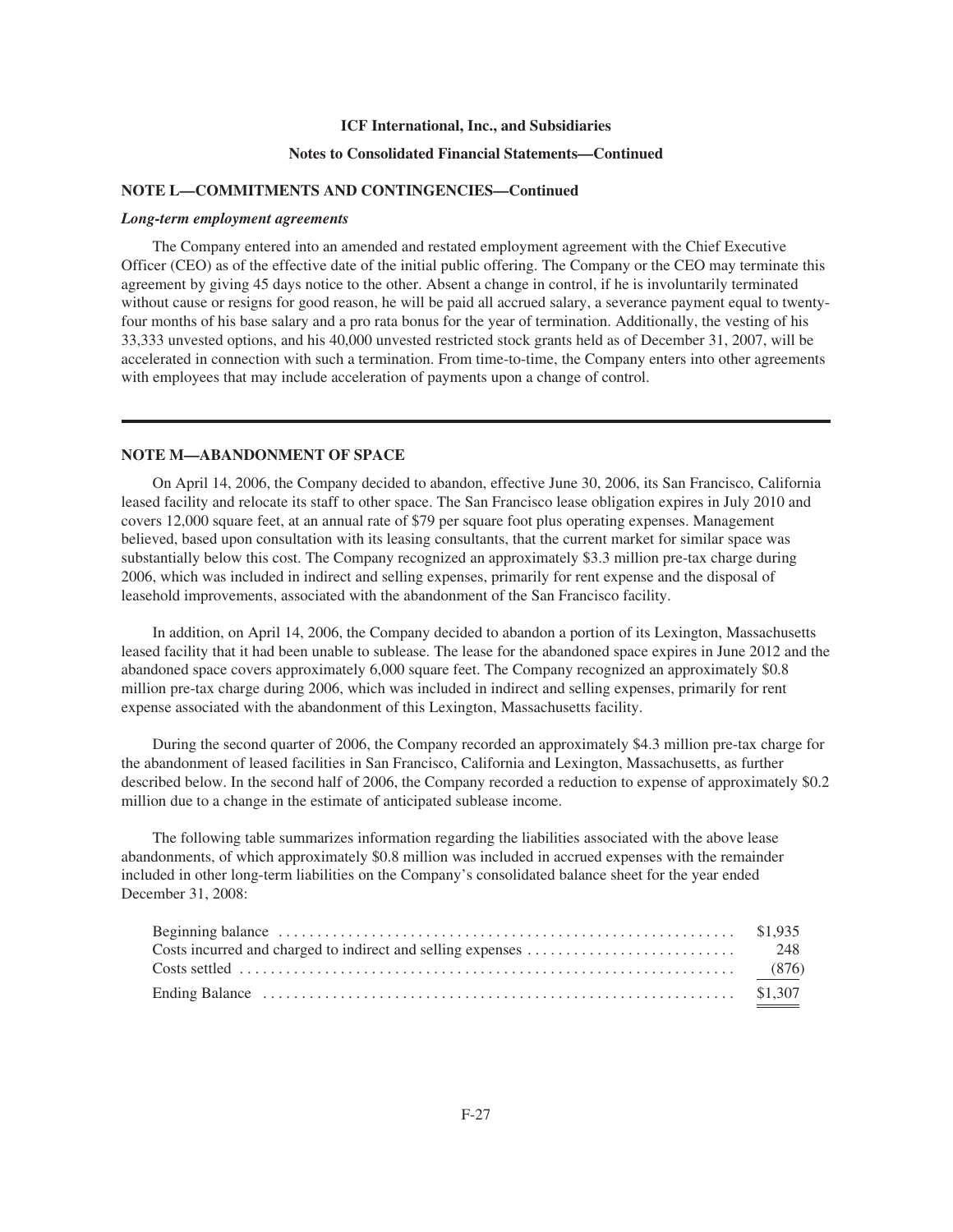### **Notes to Consolidated Financial Statements—Continued**

## **NOTE N—EMPLOYEE BENEFIT PLANS**

#### *Retirement Savings Plan*

Effective June 30, 1999, the Company established the ICF Consulting Group Retirement Savings Plan (the Retirement Savings Plan). The Retirement Savings Plan is a defined contribution profit sharing plan with a cash or deferred arrangement under Section 401(k) of the Internal Revenue Code.

Effective January 1, 2005, participants in the Retirement Savings Plan were able to elect to defer up to 70 percent of their compensation subject to statutory limitations, and were entitled to receive 100 percent employer matching contributions for the first 3 percent and 50 percent for the next 2 percent of the participant's compensation. Contribution expense related to the Plans for the years ended December 31, 2008, 2007, and 2006, was approximately \$6.0 million, \$4.4 million, and \$3.2 million, respectively.

#### *Deferred Compensation Plan*

Certain key employees of the Company are eligible to defer a specified percentage of their cash compensation by having it contributed to a nonqualified deferred compensation plan. Eligible employees may elect to defer up to 80% of their base salary and up to 100% of performance bonuses, reduced by any amounts withheld for the payment of taxes or other deductions required by law. Participants are at all times 100% vested in their account balances. The Company funds its deferred compensation liabilities by making cash contributions to a Rabbi Trust at the time the salary or bonus being deferred would otherwise be payable to the employee. Gains or losses on amounts held by the Rabbi Trust are fully allocable to plan participants. As a result, the plan has no net impact on the Company's results of operations and the liability to plan participants is fully funded at all times.

## **NOTE O—RELATED-PARTY TRANSACTIONS**

Starting in 1999, the Company entered into a seven-year management services agreement with the controlling member of the Company. The agreement called for a fixed consulting fee of \$0.1 million per annum, as well as a variable fee based upon the Company's annual earnings, adjusted as defined in the agreement. During 2006, management fees related to this agreement were approximately \$0.5 million, and were included in operating expenses in the accompanying consolidated financial statements. Upon the Company's IPO, this management services agreement was terminated, therefore, no management fees were paid during 2007 or 2008.

#### **NOTE P—SUPPLEMENTAL INFORMATION**

*Valuation and Qualifying Accounts*

## **Allowance for Doubtful Accounts**

| 2008 | 2007     | 2006 |
|------|----------|------|
|      |          |      |
| 422  | 2.461 79 |      |
|      |          |      |
|      |          |      |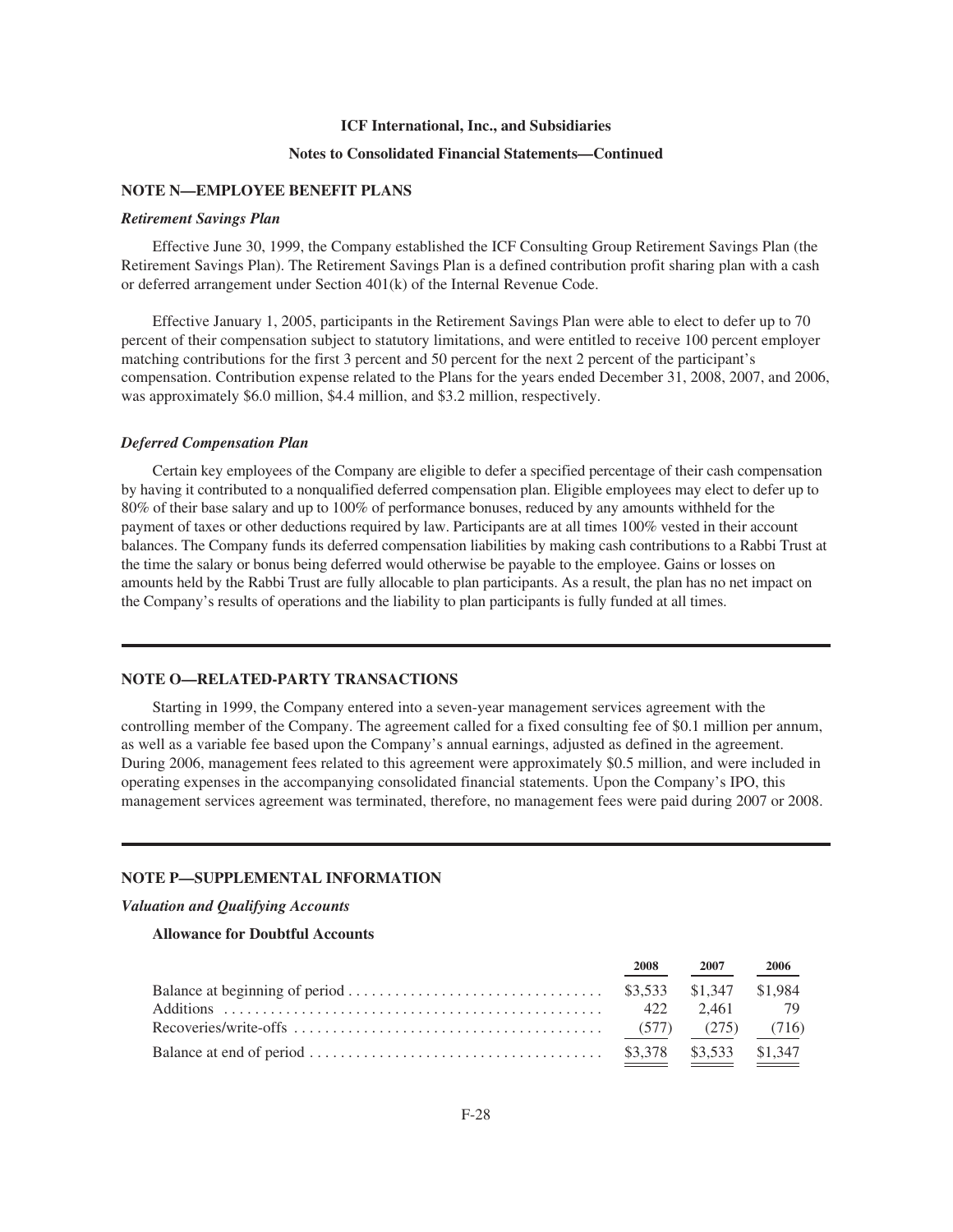# **Notes to Consolidated Financial Statements—Continued**

# **NOTE P—SUPPLEMENTAL INFORMATION—Continued**

## **Allowance for Deferred Tax Assets**

| 2008 | 2007 | 2006 |
|------|------|------|
|      |      |      |
|      |      |      |
|      |      |      |
|      |      |      |

## **NOTE Q—SELECTED QUARTERLY FINANCIAL DATA (UNAUDITED)**

|                                   | 2008               |              |                    |              |           |    |           | 2007          |           |    |           |    |           |              |           |  |
|-----------------------------------|--------------------|--------------|--------------------|--------------|-----------|----|-----------|---------------|-----------|----|-----------|----|-----------|--------------|-----------|--|
|                                   | <b>1Q</b>          |              | 2Q                 |              | 3Q        |    | <b>4Q</b> |               | 1Q        |    | 2Q        |    | 3Q        |              | 4Q        |  |
| Contract revenue<br>Earnings from | \$175,148          |              | \$184,063          |              | \$176,281 |    | \$161,934 |               | \$151,713 |    | \$190.171 |    | \$198.813 |              | \$186,423 |  |
| operations $\dots \dots$          | 14,721             |              | 14,295             |              | 12.661    |    | 11.297    |               | 14.660    |    | 18.623    |    | 19.827    |              | 17,412    |  |
| Net earnings $\dots \dots$        | 7,815<br>S.        | <sup>S</sup> | 7,898              | <sup>S</sup> | 6,868     | S  | 6,142     | <sup>\$</sup> | 8,682     |    | \$11,160  |    | \$11,094  | <sup>S</sup> | 9,620     |  |
| Earnings per share:               |                    |              |                    |              |           |    |           |               |           |    |           |    |           |              |           |  |
| Basic $\ldots$                    | $0.54 \text{ }$ \$ |              | $0.54 \text{ }$ \$ |              | 0.47      | £. | 0.41      | -S            | 0.63      | -S | 0.79      | -S | $0.78$ \$ |              | 0.67      |  |
| $Diluted \dots \dots$             | 0.51               |              | 0.52               |              | 0.45      |    | 0.40      |               | 0.60      |    | 0.75      |    | 0.74      |              | 0.64      |  |
| Weighted-average                  |                    |              |                    |              |           |    |           |               |           |    |           |    |           |              |           |  |
| common shares<br>outstanding      |                    |              |                    |              |           |    |           |               |           |    |           |    |           |              |           |  |
| Basic<br>1.1.1.1.1.1.1.1          | 14.482             |              | 14,586             |              | 14,631    |    | 14,891    |               | 13,753    |    | 14,123    |    | 14.299    |              | 14,423    |  |
| $Diluted \dots \dots$             | 15.179             |              | 15.179             |              | 15.283    |    | 15,452    |               | 14.415    |    | 14.848    |    | 14.999    |              | 15.139    |  |

Note: Amounts do not sum to annual numbers in all cases due to rounding.

Net earnings in the fourth quarter of 2007 were negatively impacted by non-cash compensation expense of \$1.5 million for the grant of share-based awards and \$0.7 million in expense to write off the costs related to an unsuccessful acquisition.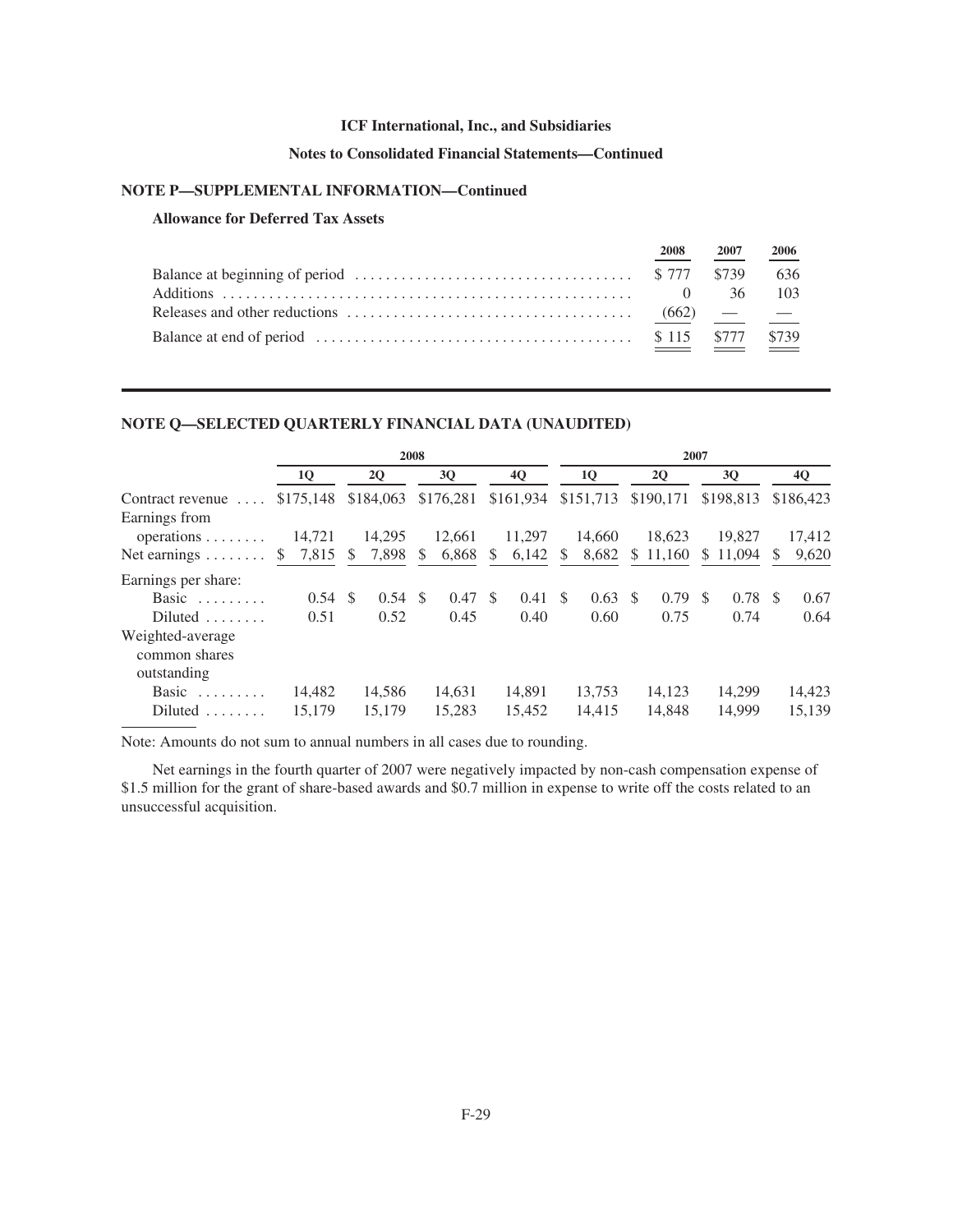## **Exhibit 21.0**

# **SUBSIDIARIES OF ICF INTERNATIONAL, INC.**

| NAME                                                                             | <b>JURISDICTION OF</b><br><b>INCORPORATION</b><br><b>ORGANIZATION</b> |
|----------------------------------------------------------------------------------|-----------------------------------------------------------------------|
| ICF Consulting Group, Inc.                                                       | Delaware                                                              |
| ICF Consulting Pty, Ltd.                                                         | Australia                                                             |
| ICF Consultoria do Brasil, Ltda.                                                 | <b>Brazil</b>                                                         |
| ICF Consulting Canada, Inc.                                                      | Canada                                                                |
| ICF Associates, L.L.C.                                                           | Delaware                                                              |
| (d/b/a ICF Consulting Associates in Washington)                                  |                                                                       |
| ICF Consulting Services, L.L.C.                                                  | Delaware                                                              |
| ICF Emergency Management Services, LLC                                           | Delaware                                                              |
| ICF Incorporated, L.L.C.                                                         | Delaware                                                              |
| (d/b/a ICF (Delaware), L.L.C. in Arizona)                                        |                                                                       |
| (d/b/a ICF Consulting, L.L.C. in California)                                     |                                                                       |
| (d/b/a ICF, L.L.C. in Michigan)                                                  |                                                                       |
| (d/b/a ICF (Delaware), L.L.C. in Missouri)                                       |                                                                       |
| (d/b/a ICF Delaware in New York)                                                 |                                                                       |
| (d/b/a ICF, L.L.C. in Texas)                                                     |                                                                       |
| (d/b/a ICF, L.L.C. in Virginia)                                                  |                                                                       |
| ICF Resources, L.L.C.                                                            | Delaware                                                              |
| Systems Applications International, L.L.C.                                       | Delaware                                                              |
| ICF Services Company, L.L.C.                                                     | Delaware                                                              |
| ICF Consulting India Private Ltd.                                                | India                                                                 |
| <b>ICF/EKO</b>                                                                   | Russia                                                                |
| <b>ICF Consulting Limited</b>                                                    | U.K.                                                                  |
| Caliber Associates, Inc.                                                         | Virginia                                                              |
| (d/b/a Caliber Associates, Inc of Virginia in Washington)                        |                                                                       |
| Synergy, Inc.                                                                    | Washington, D.C.                                                      |
| (d/b/a Synergy Defense Systems, Inc. in Alabama, Nevada, Virginia and Wisconsin) |                                                                       |
| (d/b/a DC Synergy, Inc. in California, Florida and New Jersey)                   |                                                                       |
| (d/b/a Synergy Systems Inc. in Oklahoma)                                         |                                                                       |
| (d/b/a Synergy, Inc. (DC) in Utah)                                               |                                                                       |
| Advanced Performance Consulting Group, Inc.                                      | Maryland                                                              |
| Energy and Environmental Analysis, Incorporated                                  | Virginia                                                              |
| Z-Tech Corporation                                                               | Maryland                                                              |
| Simat, Helliesen & Eichner, Inc.                                                 | Delaware                                                              |
| SH&E Limited                                                                     | U.K.                                                                  |
| Jones & Stokes Associates, Inc.                                                  | Delaware                                                              |
| ICF International Consulting (Beijing) Company, Ltd                              | China                                                                 |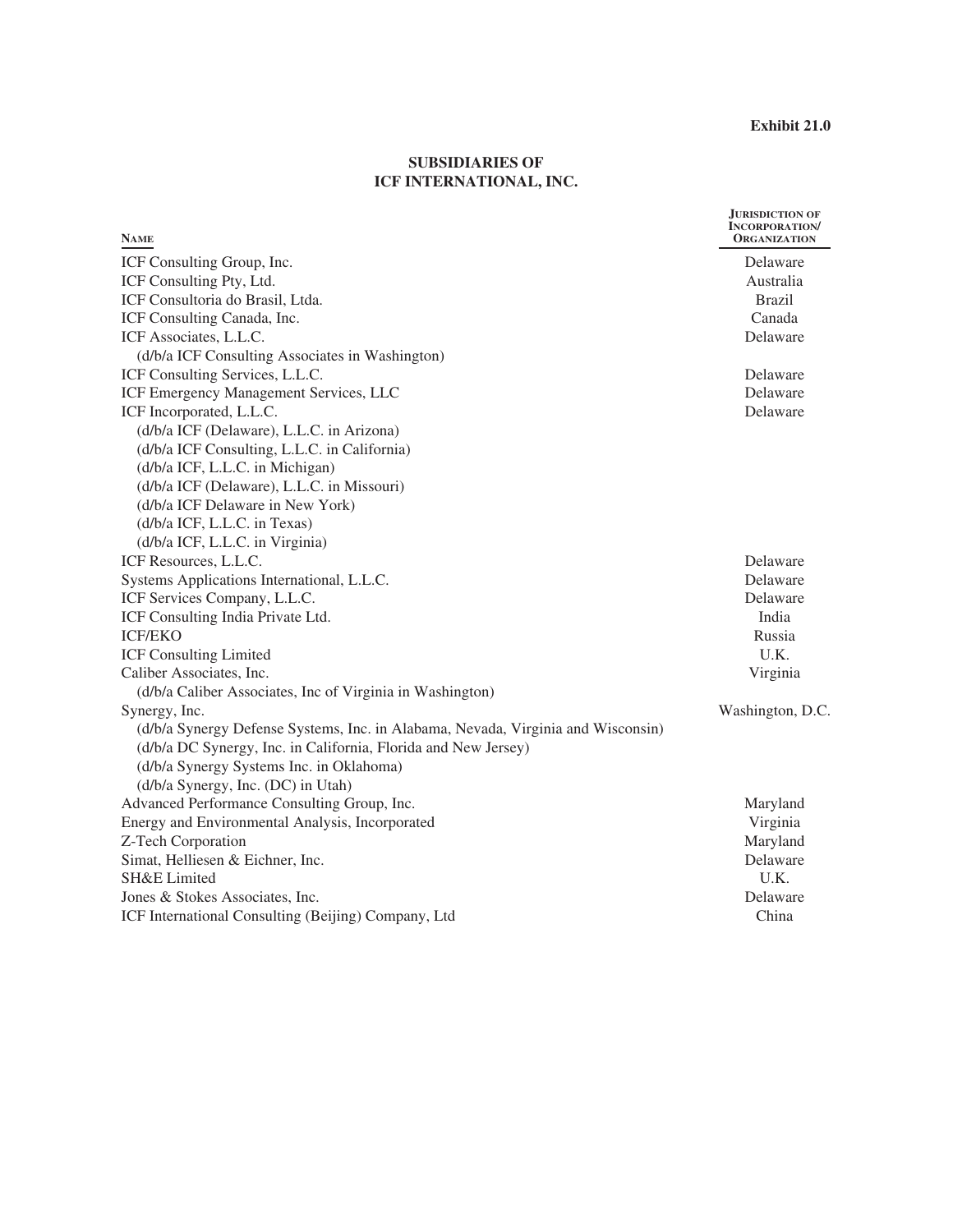# **CONSENT OF INDEPENDENT REGISTERED PUBLIC ACCOUNTING FIRM**

We have issued our reports dated March 12, 2009, with respect to the consolidated financial statements and internal control over financial reporting included in the Annual Report of ICF International, Inc. on Form 10-K for the year ended December 31, 2008. We hereby consent to the incorporation by reference of said reports in the Registration Statements of ICF International, Inc. on Forms S-8 (File No. 333-137975, effective October 13, 2006, File No. 333-142265, effective April 20, 2007 and File No. 333-150932, effective May 15, 2008).

/s/ Grant Thornton LLP

McLean, Virginia March 12, 2009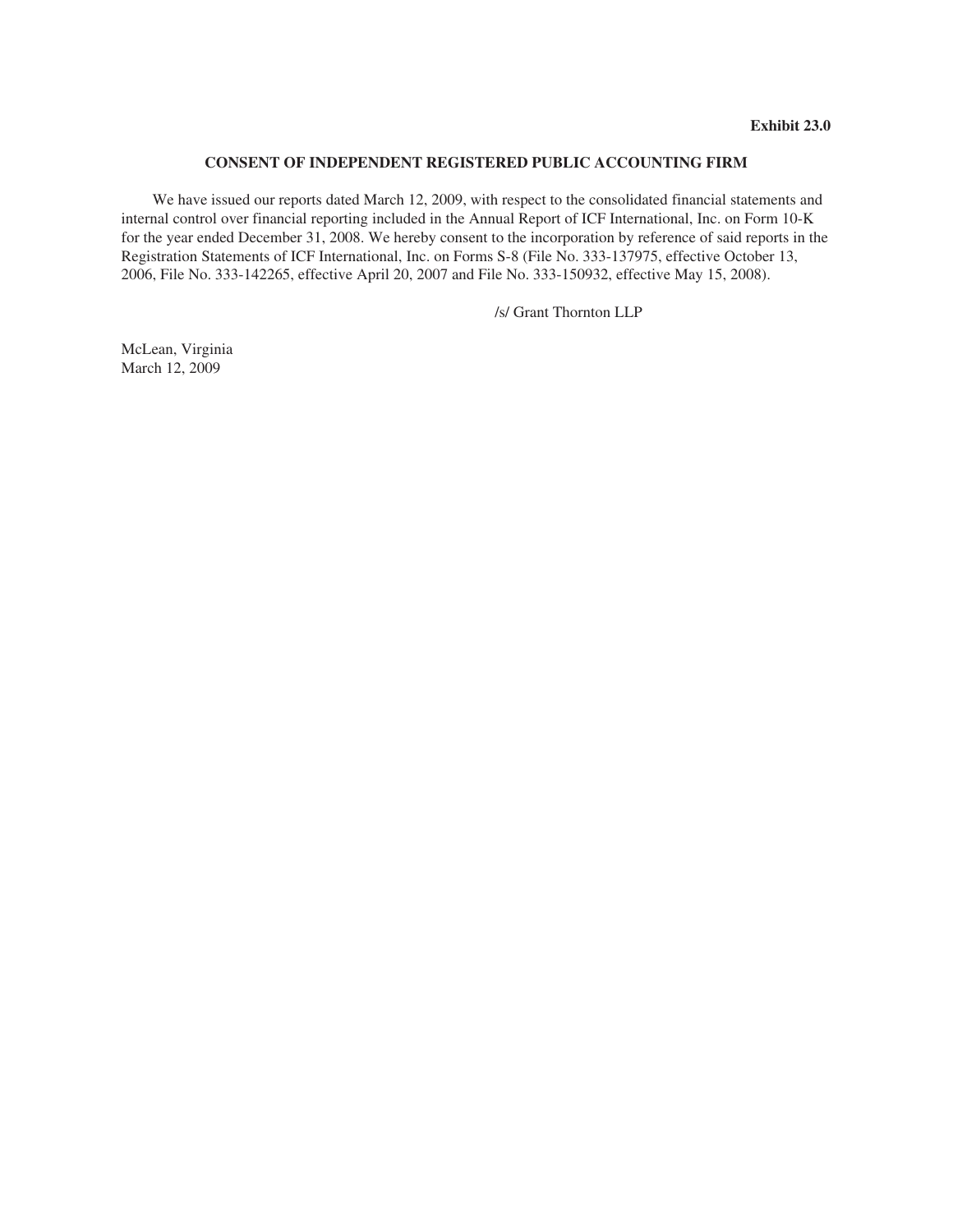## **CERTIFICATION BY PRINCIPAL EXECUTIVE OFFICER**

I, Sudhakar Kesavan, certify that:

1. I have reviewed this annual report on Form 10-K of ICF International, Inc. (the "Registrant");

2. Based on my knowledge, this report does not contain any untrue statement of a material fact or omit to state a material fact necessary to make the statements made, in light of the circumstances under which such statements were made, not misleading with respect to the period covered by this report;

3. Based on my knowledge, the financial statements, and other financial information included in this report, fairly present in all material respects the financial condition, results of operations and cash flows of the Registrant as of, and for, the periods presented in this report;

4. The Registrant's other certifying officer(s) and I are responsible for establishing and maintaining disclosure controls and procedures (as defined in Exchange Act Rules 13a-15(e) and 15d-15(e)) and internal control over financial reporting (as defined in Exchange Act Rules 13a-15(f) and 15d-15(f)) for the Registrant and have:

- (a) designed such disclosure controls and procedures, or caused such disclosure controls and procedures to be designed under our supervision, to ensure that material information relating to the Registrant, including its consolidated subsidiaries, is made known to us by others within those entities, particularly during the period in which this report is being prepared;
- (b) designed such internal control over financial reporting, or caused such internal control over financial reporting to be designed under our supervision, to provide reasonable assurance regarding the reliability of financial reporting and the preparation of financial statements for external purposes in accordance with generally accepted accounting principles;
- (c) evaluated the effectiveness of the Registrant's disclosure controls and procedures and presented in this report our conclusions about the effectiveness of the disclosure controls and procedures, as of the end of the period covered by this report based on such evaluation; and
- (d) disclosed in this report any change in the Registrant's internal control over financial reporting that occurred during the Registrant's most recent fiscal quarter (the Registrant's fourth fiscal quarter in the case of an annual report) that has materially affected, or is reasonably likely to materially affect, the Registrant's internal control over financial reporting; and

5. The Registrant's other certifying officer(s) and I have disclosed, based on our most recent evaluation of internal control over financial reporting, to the Registrant's auditors and the audit committee of the Registrant's board of directors (or persons performing the equivalent functions):

- (a) all significant deficiencies and material weaknesses in the design or operation of internal control over financial reporting which are reasonably likely to adversely affect the Registrant's ability to record, process, summarize and report financial information; and
- (b) any fraud, whether or not material, that involves management or other employees who have a significant role in the Registrant's internal control over financial reporting.

Dated this 13 day of March, 2009.

By: /s/ SUDHAKAR KESAVAN

**Sudhakar Kesavan Chairman, President and Chief Executive Officer (Principal Executive Officer)**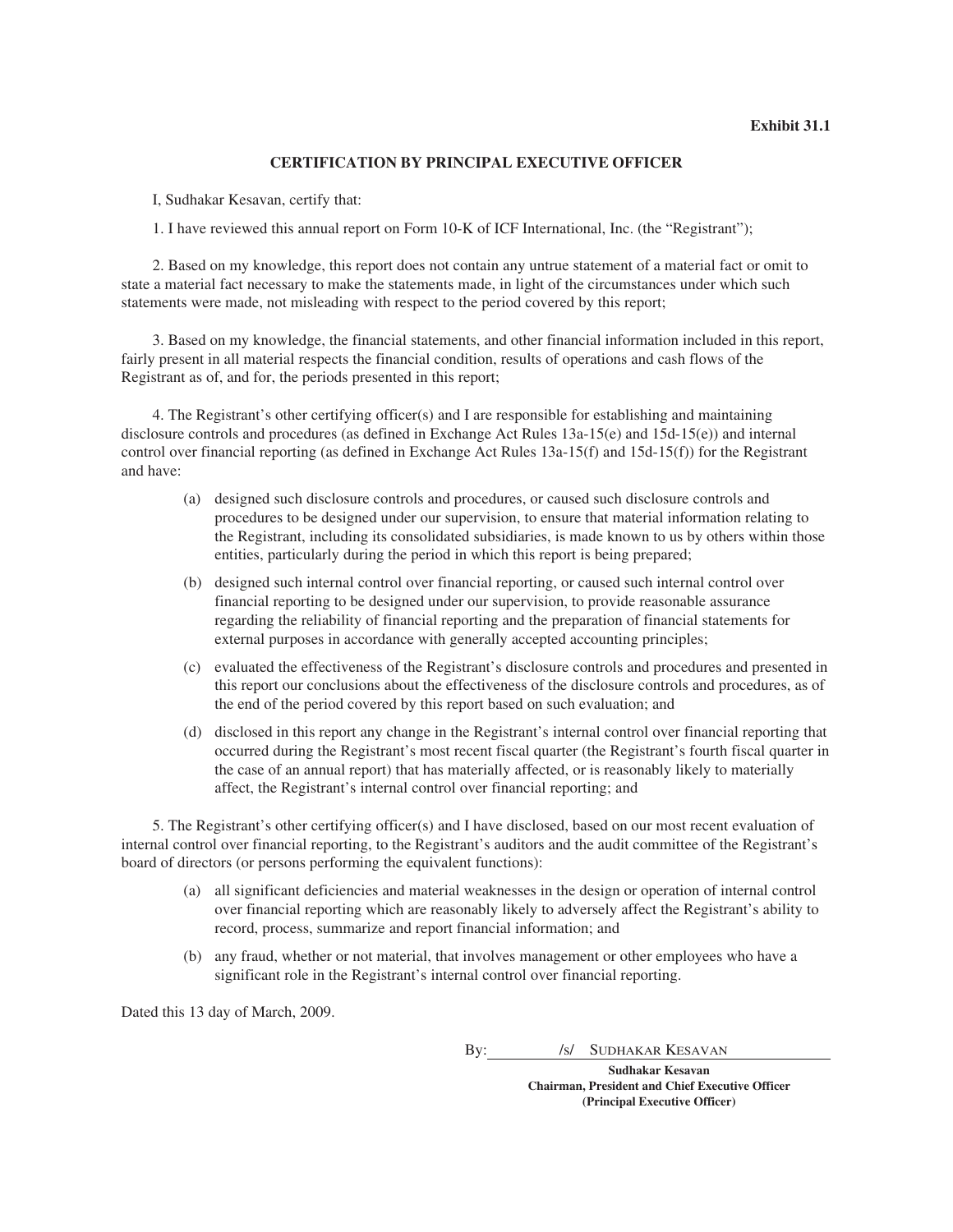## **CERTIFICATION BY PRINCIPAL FINANCIAL OFFICER**

I, Alan Stewart, certify that:

1. I have reviewed this annual report on Form 10-K of ICF International, Inc. (the "Registrant");

2. Based on my knowledge, this report does not contain any untrue statement of a material fact or omit to state a material fact necessary to make the statements made, in light of the circumstances under which such statements were made, not misleading with respect to the period covered by this report;

3. Based on my knowledge, the financial statements, and other financial information included in this report, fairly present in all material respects the financial condition, results of operations and cash flows of the Registrant as of, and for, the periods presented in this report;

4. The Registrant's other certifying officer(s) and I are responsible for establishing and maintaining disclosure controls and procedures (as defined in Exchange Act Rules 13a-15(e) and 15d-15(e)) and internal control over financial reporting (as defined in Exchange Act Rules 13a-15(f) and 15d-15(f)) for the Registrant and have:

- (a) designed such disclosure controls and procedures, or caused such disclosure controls and procedures to be designed under our supervision, to ensure that material information relating to the Registrant, including its consolidated subsidiaries, is made known to us by others within those entities, particularly during the period in which this report is being prepared;
- (b) designed such internal control over financial reporting, or caused such internal control over financial reporting to be designed under our supervision, to provide reasonable assurance regarding the reliability of financial reporting and the preparation of financial statements for external purposes in accordance with generally accepted accounting principles;
- (c) evaluated the effectiveness of the Registrant's disclosure controls and procedures and presented in this report our conclusions about the effectiveness of the disclosure controls and procedures, as of the end of the period covered by this report based on such evaluation; and
- (d) disclosed in this report any change in the Registrant's internal control over financial reporting that occurred during the Registrant's most recent fiscal quarter (the Registrant's fourth fiscal quarter in the case of an annual report) that has materially affected, or is reasonably likely to materially affect, the Registrant's internal control over financial reporting; and

5. The Registrant's other certifying officer(s) and I have disclosed, based on our most recent evaluation of internal control over financial reporting, to the Registrant's auditors and the audit committee of the Registrant's board of directors (or persons performing the equivalent functions):

- (a) all significant deficiencies and material weaknesses in the design or operation of internal control over financial reporting which are reasonably likely to adversely affect the Registrant's ability to record, process, summarize and report financial information; and
- (b) any fraud, whether or not material, that involves management or other employees who have a significant role in the Registrant's internal control over financial reporting.

Dated this 13 day of March, 2009.

By: /s/ ALAN STEWART

**Alan Stewart Senior Vice President, Chief Financial Officer and Assistant Secretary (Principal Financial Officer)**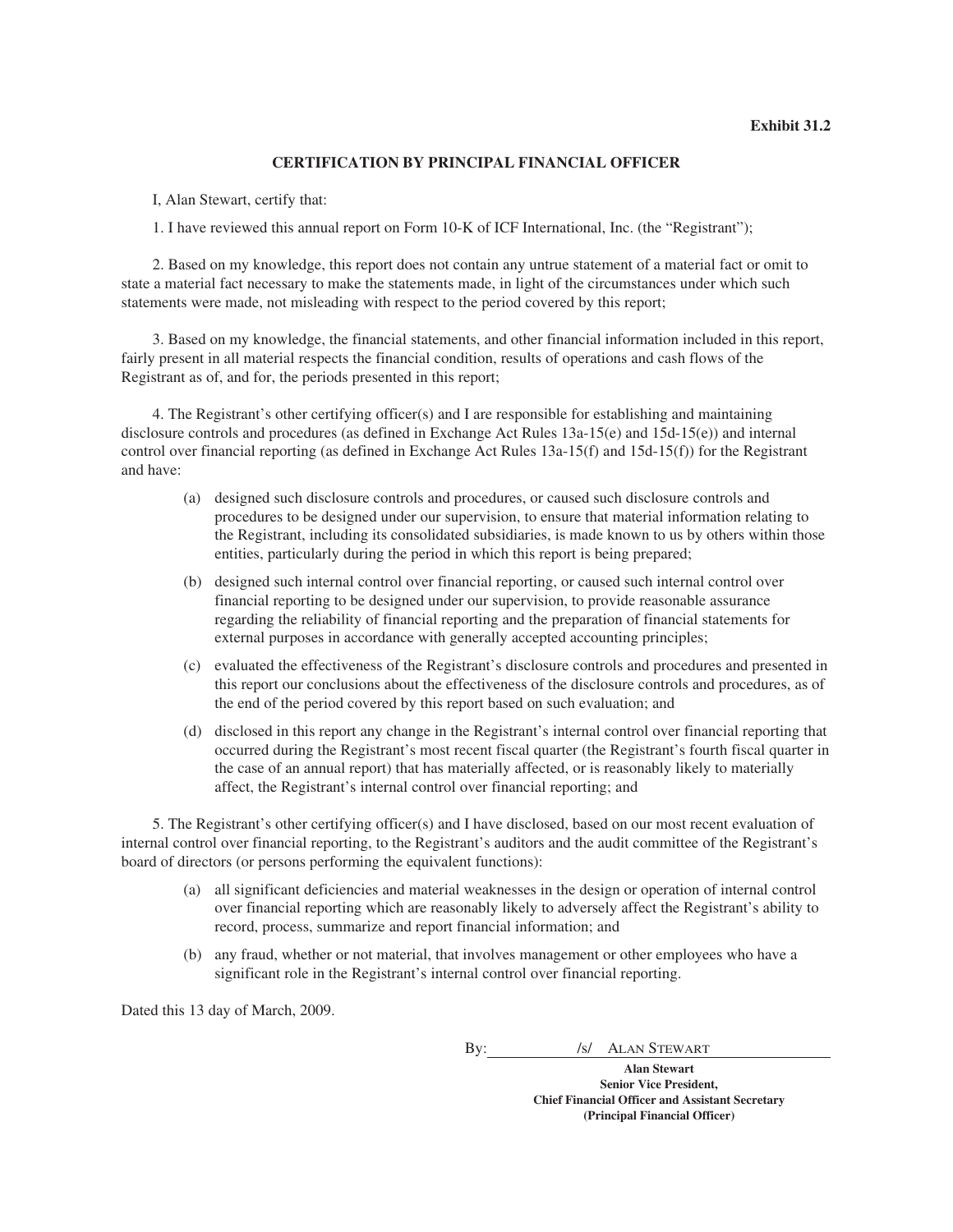#### **Exhibit 32.1**

## **Certification of Principal Executive Officer Pursuant to Section 906 of the Sarbanes-Oxley Act of 2002 (18 U.S.C. 1350)**

In connection with the Annual Report on Form 10-K for the year ended December 31, 2008 (the "Report") of ICF International, Inc. (the "Registrant"), as filed with the Securities and Exchange Commission on the date hereof, I, Sudhakar Kesavan, Chairman, President and Chief Executive Officer of the Registrant, hereby certify that:

- (1) The Report fully complies with the requirements of Section 13(a) or 15(d) of the Securities Exchange Act of 1934, as amended; and
- (2) The information contained in the Report fairly presents, in all material respects, the financial condition and results of operations of the Registrant.

Date: March 13, 2009 By: /s/ SUDHAKAR KESAVAN

**Sudhakar Kesavan Chairman, President and Chief Executive Officer (Principal Executive Officer)**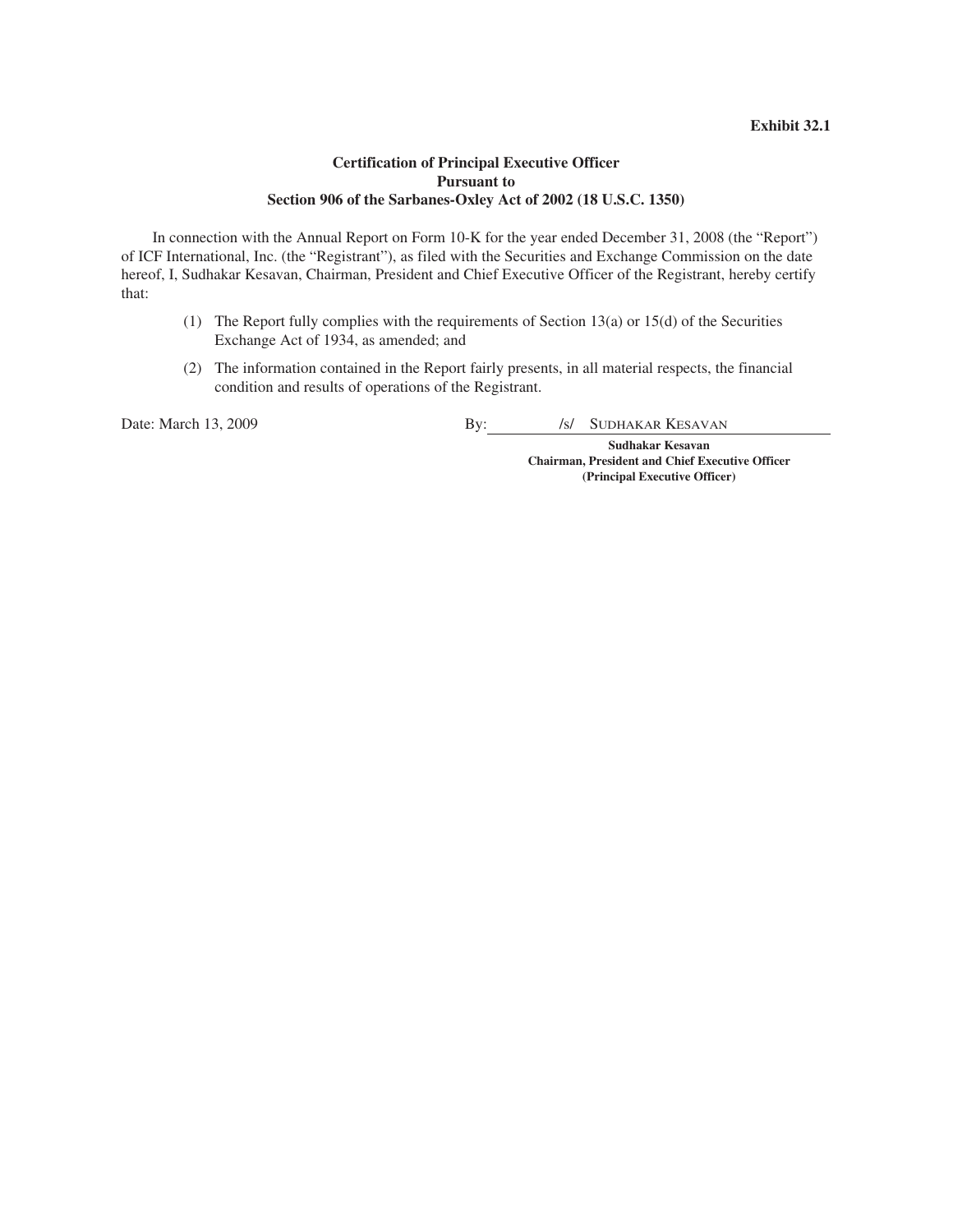#### **Exhibit 32.2**

## **Certification of Principal Financial Officer Pursuant to Section 906 of the Sarbanes-Oxley Act of 2002 (18 U.S.C. 1350)**

In connection with the Annual Report on Form 10-K for the year ended December 31, 2008 (the "Report") of ICF International, Inc. (the "Registrant"), as filed with the Securities and Exchange Commission on the date hereof, I, Alan Stewart, Senior Vice President, Chief Financial Officer and Assistant Secretary of the Registrant, hereby certify that:

- (1) The Report fully complies with the requirements of Section 13(a) or 15(d) of the Securities Exchange Act of 1934, as amended; and
- (2) The information contained in the Report fairly presents, in all material respects, the financial condition and results of operations of the Registrant.

Date: March 13, 2009 By: /s/ ALAN STEWART

**Alan Stewart Senior Vice President, Chief Financial Officer and Assistant Secretary (Principal Financial Officer)**